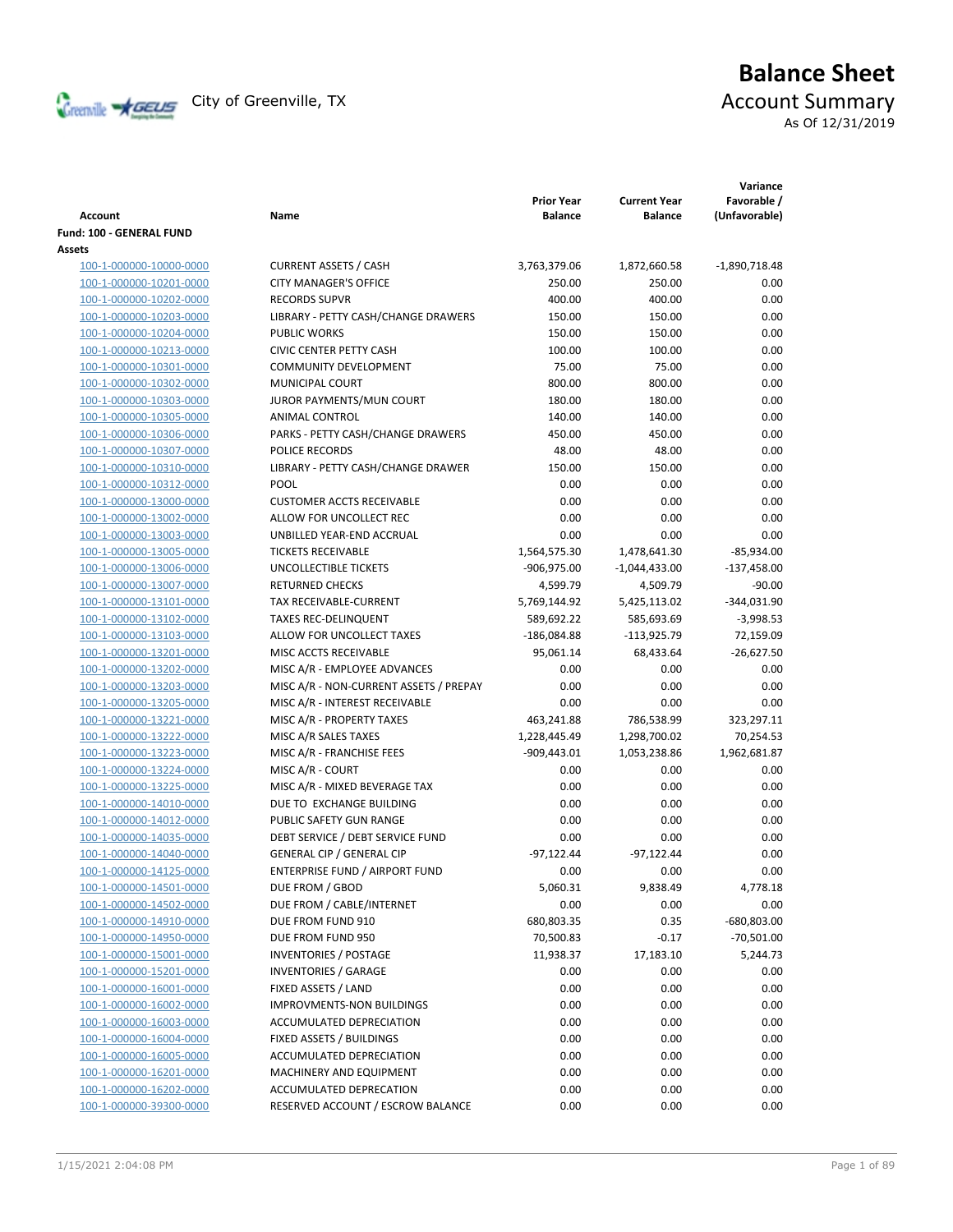**Variance**

|                         |                                             | <b>Prior Year</b> | <b>Current Year</b> | Favorable /   |
|-------------------------|---------------------------------------------|-------------------|---------------------|---------------|
| Account                 | Name                                        | <b>Balance</b>    | <b>Balance</b>      | (Unfavorable) |
| 100-1-000000-91030-0000 | 4A-EDC                                      | 0.00              | 0.00                | 0.00          |
| 100-1-000000-91410-0000 | <b>INVENTORY / MATERIALS &amp; SUPPLIES</b> | 0.00              | 0.00                | 0.00          |
| 100-1-000000-91410-0700 | <b>INVENTORY / PAPER STOCK</b>              | 0.00              | 0.00                | 0.00          |
| 100-1-000000-91430-0000 | NON-CURRENT ASSETS / PREPAYMENTS            | 0.00              | 0.00                | 0.00          |
|                         | <b>Total Assets:</b>                        | 12,149,710.33     | 11,347,963.43       | -801,746.90   |
|                         |                                             |                   |                     |               |
| Liability               |                                             |                   |                     |               |
| 100-1-000000-20101-0000 | <b>ACCOUNTS PAYABLE</b>                     | 11,774.42         | $-13,344.24$        | 25,118.66     |
| 100-1-000000-20102-0000 | <b>CREDIT CARD PAYABLE</b>                  | 0.00              | 0.00                | 0.00          |
| 100-1-000000-20103-0000 | ACCRUED ACCOUNTS PAYABLE                    | 29,682.60         | 29,682.60           | 0.00          |
| 100-1-000000-20114-0000 | <b>INVESTMENT ADVISORY FEES</b>             | 0.00              | 0.00                | 0.00          |
| 100-1-000000-20115-0000 | PD EMP COMMISSION                           | 92.53             | 527.71              | $-435.18$     |
| 100-1-000000-20116-0000 | POLICE DONATIONS                            | 10,664.47         | 4,551.67            | 6,112.80      |
| 100-1-000000-20117-0000 | <b>FIRE DONATIONS</b>                       | 8,272.96          | 10,360.16           | $-2,087.20$   |
| 100-1-000000-20118-0000 | <b>COMBAT CHALLENGE</b>                     | 804.06            | 804.06              | 0.00          |
| 100-1-000000-20119-0000 | <b>CEMETERIES DONATIONS</b>                 | 61.79             | 61.79               | 0.00          |
| 100-1-000000-20120-0000 | <b>LIBRARY DONATIONS</b>                    | 8,619.27          | 9,449.84            | $-830.57$     |
| 100-1-000000-20121-0000 | ANIMAL SHELTER DONATIONS                    | 681.85            | 443.57              | 238.28        |
| 100-1-000000-20122-0000 | <b>PARKS DONATIONS</b>                      | 3,771.03          | 4,704.77            | $-933.74$     |
| 100-1-000000-20125-0000 | SALES TAX PAYABLE / IN THE CITY             | 4.23              | 4.09                | 0.14          |
| 100-1-000000-20127-0000 | STATE COURT COST/FEE PAYB                   | 49,319.15         | 56,491.02           | $-7,171.87$   |
| 100-1-000000-20128-0000 | SEATBELT&CHILD RESTRAINT                    | 8,120.06          | 8,162.93            | $-42.87$      |
| 100-1-000000-20129-0000 | MUNICIPAL COURT CLEARING                    | 1,669.20          | 485.20              | 1,184.00      |
| 100-1-000000-20130-0000 | <b>3RD PARTY FTA FEE PAYABLE</b>            | 88.68             | $-126.73$           | 215.41        |
| 100-1-000000-20131-0000 | REFUNDS / OVERPAYMENTS                      | $-120.70$         | $-120.70$           | 0.00          |
| 100-1-000000-20132-0000 | <b>COURT COLL AGENCY FEES</b>               | 165.38            | 278.69              | $-113.31$     |
| 100-1-000000-20136-0000 | <b>ATTORNEY COLLECTION FEES</b>             | 0.00              | 0.00                | 0.00          |
| 100-1-000000-20137-0000 | PLAT FILING FEES PAYABLE                    | 27,369.74         | 30,484.74           | $-3,115.00$   |
| 100-1-000000-20138-0000 | COMMUNITY DEV TRUST ACCT                    | 1,648.50          | 2,051.94            | $-403.44$     |
| 100-1-000000-20139-0000 | RETAINAGES PAYABLE                          | 0.00              | 0.00                | 0.00          |
| 100-1-000000-20141-0000 | <b>TELEPHONE CLEARING</b>                   | 5,539.66          | 5,539.66            | 0.00          |
| 100-1-000000-20143-0000 | POLICE PROPERTY ROOM CLEARING               | 11,336.51         | 12,097.99           | $-761.48$     |
| 100-1-000000-20146-0000 | MAIN ST / FARMERS MRKT RESALE               | 4.12              | 9.12                | $-5.00$       |
| 100-1-000000-20147-0000 | YMCA REGISTRATIONS                          | 0.00              | 0.00                | 0.00          |
| 100-1-000000-20155-0000 | MAIN STREET - DONATIONS                     | 17.02             | 17.02               | 0.00          |
| 100-1-000000-20160-0000 | <b>UNAPPLIED CREDIT</b>                     | 0.00              | 0.00                | 0.00          |
| 100-1-000000-20201-0000 | <b>DEFERRED REVENUE</b>                     | 0.00              | 0.00                | 0.00          |
| 100-1-000000-20203-0000 | DEFERRED TAX REVENUE                        | 6,151,074.89      | 5,875,203.55        | 275,871.34    |
| 100-1-000000-20204-0000 | DEFERRED TICKET REVENUE                     | 545,501.30        | 361,840.30          | 183,661.00    |
| 100-1-000000-21040-0000 | DUE TO / GENERAL CIP FUND                   | 0.00              | 0.00                | 0.00          |
| 100-1-000000-21201-0000 | DUE TO / CENTRAL SERVICE FUND               | 0.00              | 0.00                | 0.00          |
| 100-1-000000-21401-0000 | DUE TO / ELECTRIC OPERATING FUND            | 0.00              | 0.00                | 0.00          |
| 100-1-000000-21506-0000 | DUE TO / 4A-EDC                             | 1,331.78          | 2,600.34            | $-1,268.56$   |
| 100-1-000000-21507-0000 | DUE TO / BOARD OF DEVELOPMENT               | $-8,908.35$       | 132,372.03          | $-141,280.38$ |
| 100-1-000000-22001-0000 | SALARIES PAYABLE                            | 537,713.62        | 537,713.62          | 0.00          |
| 100-1-000000-23001-0000 | CAPITAL LEASE PAYABLE                       | 0.00              | 0.00                | 0.00          |
| 100-1-000000-23101-0000 | CAPITAL LEASE PAYABLE                       | 0.00              | 0.00                | 0.00          |
| 100-1-000000-24001-0000 | O/S CHECKS PAYABLE                          | $-11,755.77$      | $-11,755.77$        | 0.00          |
| 100-1-000000-24004-0000 | INTEREST PAYABLE ON DEP                     | 0.00              | 0.00                | 0.00          |
| 100-1-000000-24007-0000 | <b>BILLED DEPOSITS SUSPENSE</b>             | 0.00              | 0.00                | 0.00          |
| 100-1-000000-24008-0000 | <b>CUSTOMER DEPOSITS / ANIMAL SHELTER</b>   | 0.00              | 0.00                | 0.00          |
| 100-1-000000-24009-0000 | LIBRARY MEETING ROOM DEPOSITS               | 616.20            | 616.20              | 0.00          |
| 100-1-000000-24010-0000 | <b>CIVIC CENTER DEPOSITS</b>                | 0.00              | 0.00                | 0.00          |
| 100-1-000000-24011-0000 | <b>AUDITORIUM DEPOSITS</b>                  | 0.00              | 0.00                | 0.00          |
| 100-1-000000-26001-0000 | COMPENSATED ABSENCES PAY                    | 0.00              | 0.00                | 0.00          |
| 100-1-000000-29000-0000 | MISC LIABILITY - GREENVILLE ENERGY LLC      | 0.00              | 0.00                | 0.00          |
|                         | RESALE                                      |                   | 0.00                | 0.00          |
| 100-1-000000-29001-0000 |                                             | 0.00              |                     |               |
| 100-1-000000-29300-0000 | <b>ENCUMBRANCE SUMMARY</b>                  | 0.00              | 0.00                | 0.00          |
| 100-1-000000-29400-0000 | RESERVED ACCOUNT / ENCUMBRANCES             | 0.00              | 0.00                | 0.00          |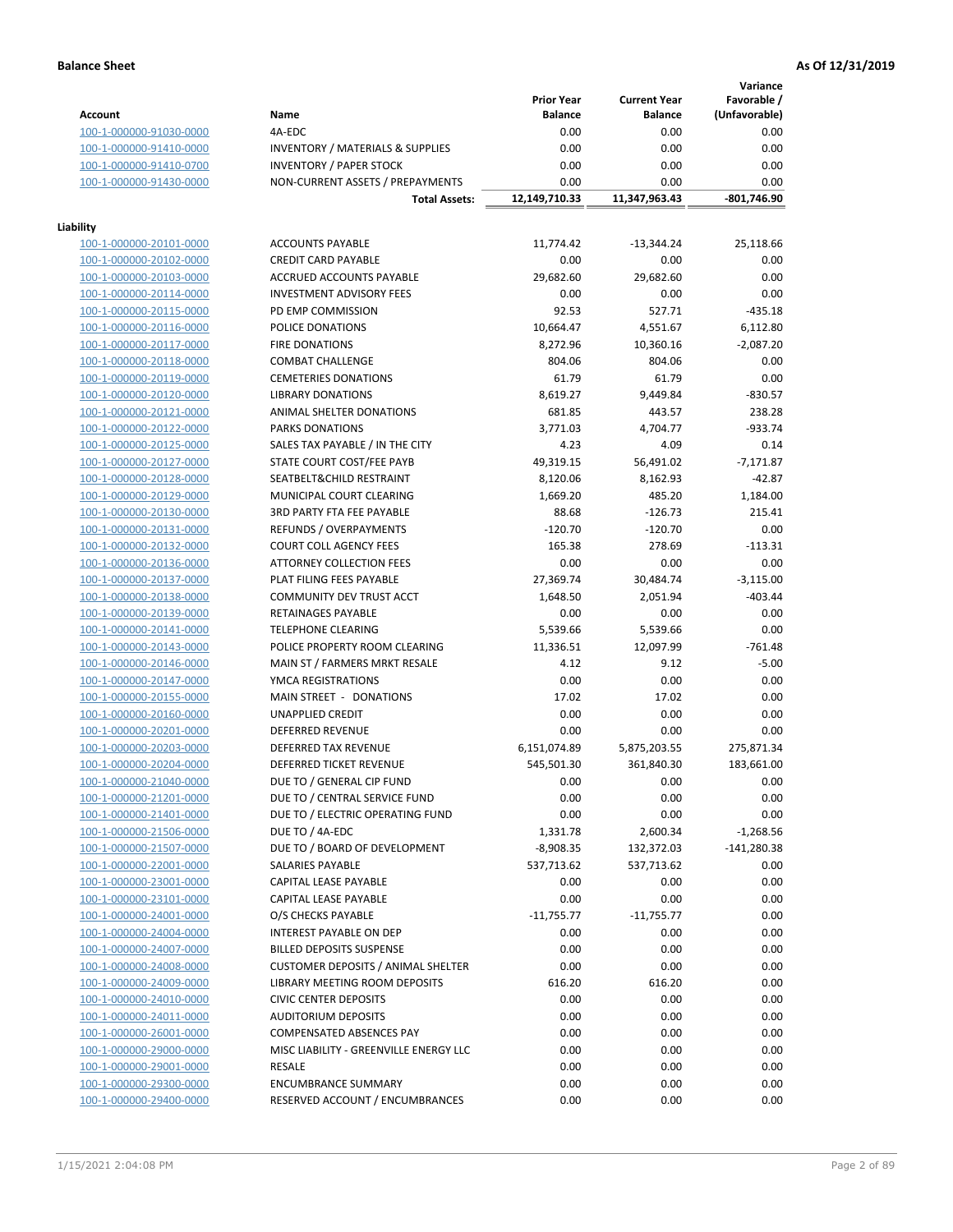| <b>Account</b>                        | <b>Name</b>                                              | <b>Prior Year</b><br><b>Balance</b> | <b>Current Year</b><br><b>Balance</b> | Variance<br>Favorable /<br>(Unfavorable) |
|---------------------------------------|----------------------------------------------------------|-------------------------------------|---------------------------------------|------------------------------------------|
| 100-1-000000-29400-0900               | RESERVED ACCOUNT / ENCUMBRANCES                          | 0.00                                | 0.00                                  | 0.00                                     |
| 100-1-000000-92190-1202               | <b>LABORATORY CLEARING</b>                               | 0.00                                | 0.00                                  | 0.00                                     |
| 100-1-000000-92191-0000               | <b>SPONSORS - PARKS</b>                                  | 0.00                                | 0.00                                  | 0.00                                     |
| 100-1-000000-92200-0000               | MISCELLANEOUS LIABILITIES                                | 0.00                                | 0.00                                  | 0.00                                     |
| 100-1-000000-92270-1600               | <b>CREDIT CARD FEES PAYABLE</b>                          | 0.00                                | 0.00                                  | 0.00                                     |
|                                       | <b>Total Liability:</b>                                  | 7,395,160.20                        | 7,061,207.17                          | 333,953.03                               |
| <b>Equity</b>                         |                                                          |                                     |                                       |                                          |
| 100-1-000000-39000-0000               | UNRESERVED-FUND BALANCE                                  | 4,900,249.12                        | 4,083,455.28                          | $-816,793.84$                            |
|                                       | <b>Total Beginning Equity:</b>                           | 4,900,249.12                        | 4,083,455.28                          | -816,793.84                              |
| <b>Total Revenue</b>                  |                                                          | 6,423,579.00                        | 7,016,520.34                          | 592,941.34                               |
| <b>Total Expense</b>                  |                                                          | 6,569,277.83                        | 6,813,219.20                          | $-243,941.37$                            |
| <b>Revenues Over/(Under) Expenses</b> |                                                          | $-145,698.83$                       | 203,301.14                            | 348,999.97                               |
|                                       | <b>Total Equity and Current Surplus (Deficit):</b>       | 4,754,550.29                        | 4,286,756.42                          | -467,793.87                              |
|                                       | Total Liabilities, Equity and Current Surplus (Deficit): | 12,149,710.49                       | 11,347,963.59                         | -801,746.90                              |
|                                       | *** FUND 100 OUT OF BALANCE ***                          | $-0.16$                             | $-0.16$                               | 0.00                                     |

**\*\*\*Warning: Account Authorization is turned on. Please run the Unauthorized Account Listing Report to see if you are out of balance due to missing accounts \*\*\***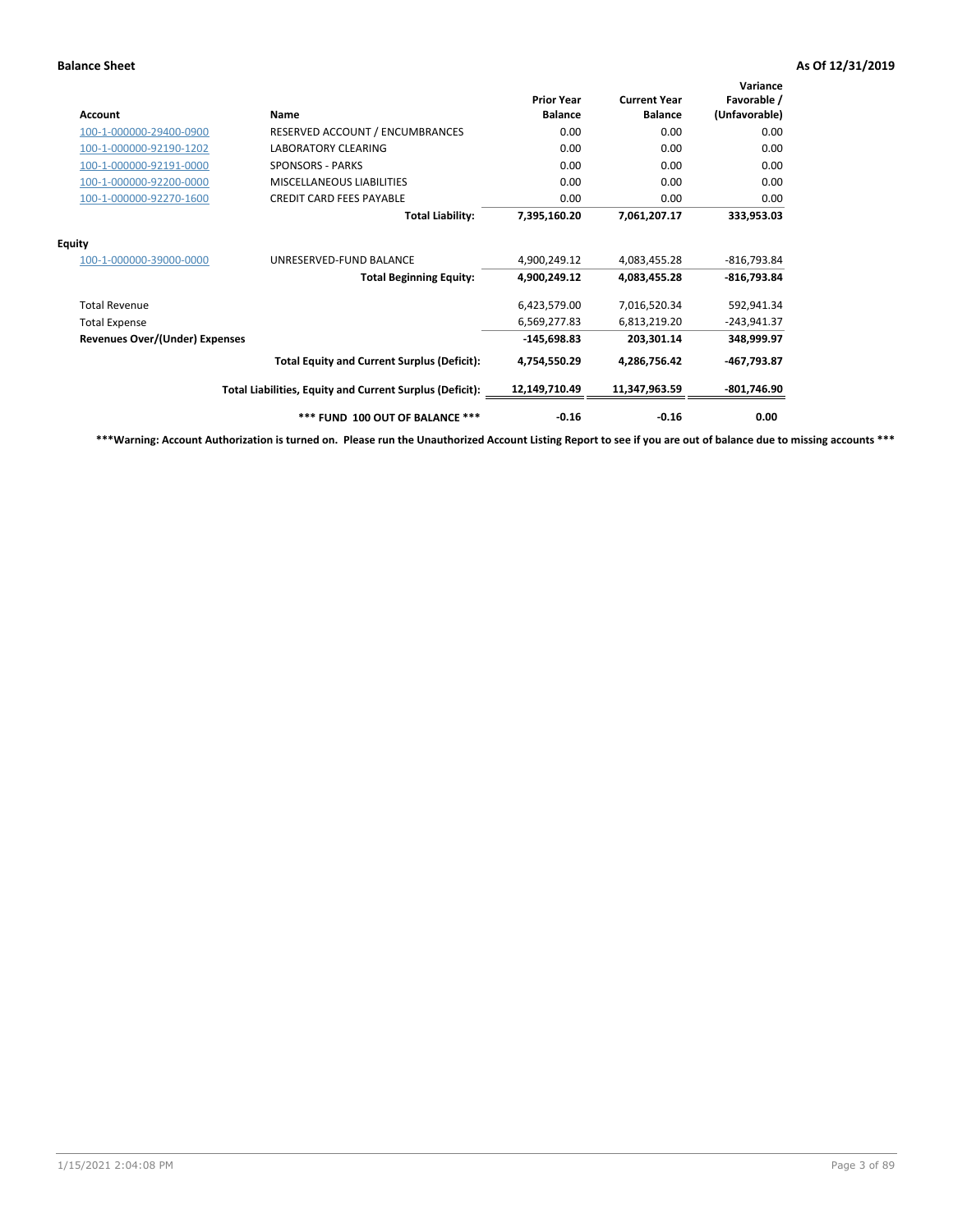| Account                                                   | Name                                                     | <b>Prior Year</b><br><b>Balance</b> | <b>Current Year</b><br><b>Balance</b> | Variance<br>Favorable /<br>(Unfavorable) |
|-----------------------------------------------------------|----------------------------------------------------------|-------------------------------------|---------------------------------------|------------------------------------------|
| <b>Fund: 101 - MUNICIPAL COURT BUILDING SECURITY FEES</b> |                                                          |                                     |                                       |                                          |
| <b>Assets</b>                                             |                                                          |                                     |                                       |                                          |
| 101-1-000000-10000-0000                                   | <b>CURRENT ASSETS / CASH</b>                             | 59,179.28                           | 65,715.88                             | 6,536.60                                 |
| 101-1-000000-13201-0000                                   | MISC ACCTS RECEIVABLE                                    | 0.00                                | 0.00                                  | 0.00                                     |
| 101-1-000000-13203-0000                                   | NON-CURRENT ASSETS / PREPAYMENTS                         | 0.00                                | 0.00                                  | 0.00                                     |
| 101-1-000000-13205-0000                                   | <b>INTEREST RECEIVABLE</b>                               | 0.00                                | 0.00                                  | 0.00                                     |
|                                                           | <b>Total Assets:</b>                                     | 59,179.28                           | 65,715.88                             | 6,536.60                                 |
| Liability                                                 |                                                          |                                     |                                       |                                          |
| 101-1-000000-20101-0000                                   | <b>ACCOUNTS PAYABLE</b>                                  | 0.00                                | 0.00                                  | 0.00                                     |
| 101-1-000000-20102-0000                                   | <b>CREDIT CARD PAYABLE</b>                               | 0.00                                | 0.00                                  | 0.00                                     |
| 101-1-000000-20103-0000                                   | <b>ACCRUED ACCOUNTS PAYABLE</b>                          | 0.00                                | 0.00                                  | 0.00                                     |
| 101-1-000000-29300-0000                                   | <b>ENCUMBRANCE SUMMARY</b>                               | 0.00                                | 0.00                                  | 0.00                                     |
| 101-1-000000-29400-0000                                   | RESERVED ACCOUNT / ENCUMBRANCES                          | 0.00                                | 0.00                                  | 0.00                                     |
|                                                           | <b>Total Liability:</b>                                  | 0.00                                | 0.00                                  | 0.00                                     |
| <b>Equity</b>                                             |                                                          |                                     |                                       |                                          |
| 101-1-000000-39000-0000                                   | UNRESERVED-FUND BALANCE                                  | 57,435.04                           | 64,432.67                             | 6,997.63                                 |
|                                                           | <b>Total Beginning Equity:</b>                           | 57,435.04                           | 64,432.67                             | 6,997.63                                 |
| <b>Total Revenue</b>                                      |                                                          | 1,748.48                            | 1,272.16                              | $-476.32$                                |
| <b>Total Expense</b>                                      |                                                          | 4.24                                | $-11.05$                              | 15.29                                    |
| <b>Revenues Over/(Under) Expenses</b>                     |                                                          | 1,744.24                            | 1,283.21                              | $-461.03$                                |
|                                                           | <b>Total Equity and Current Surplus (Deficit):</b>       | 59.179.28                           | 65.715.88                             | 6,536.60                                 |
|                                                           | Total Liabilities, Equity and Current Surplus (Deficit): | 59,179.28                           | 65,715.88                             | 6,536.60                                 |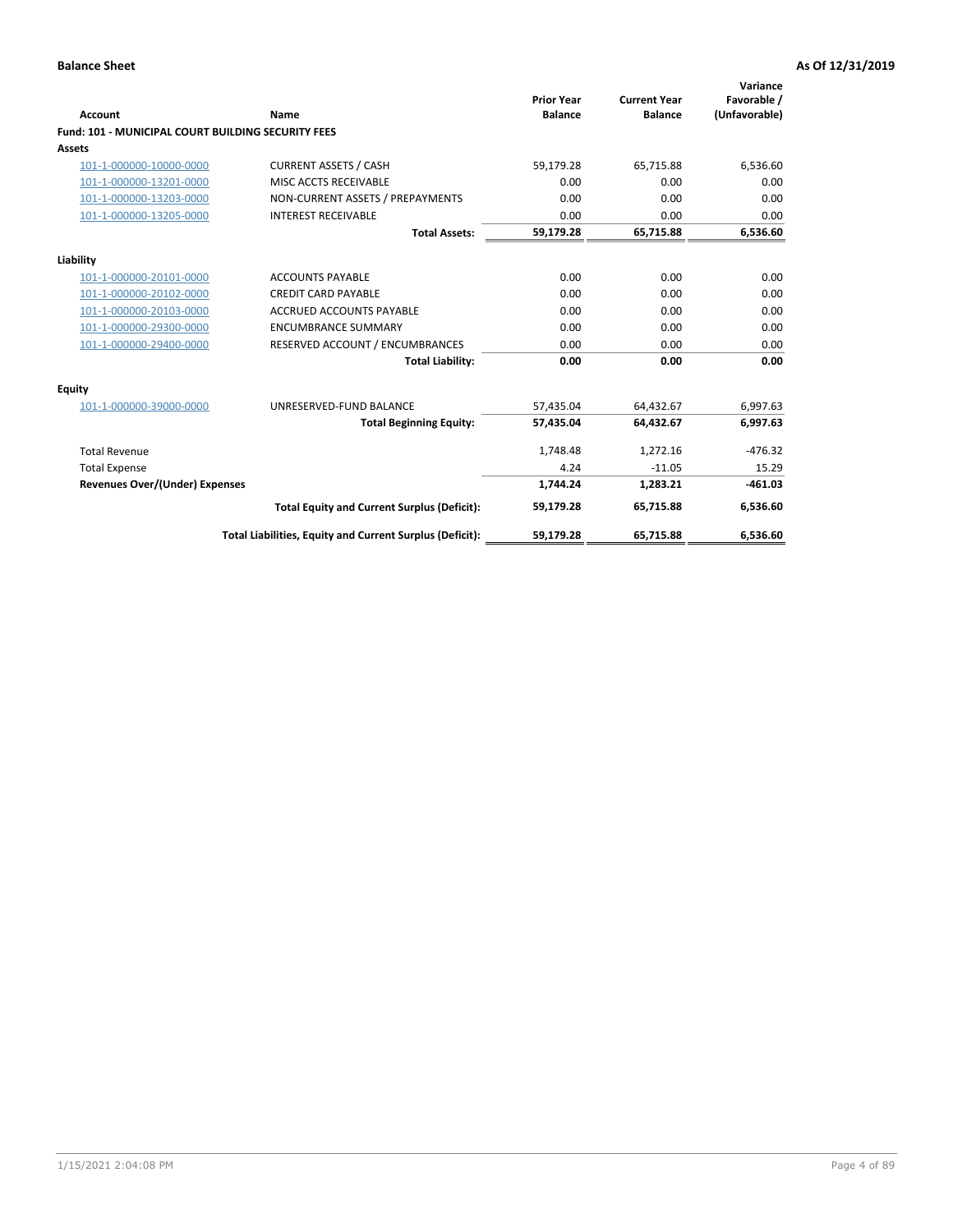| <b>Account</b>                        | Name                                                     | <b>Prior Year</b><br><b>Balance</b> | <b>Current Year</b><br><b>Balance</b> | Variance<br>Favorable /<br>(Unfavorable) |
|---------------------------------------|----------------------------------------------------------|-------------------------------------|---------------------------------------|------------------------------------------|
| Fund: 102 - MUNICIPAL COURT TECH FUND |                                                          |                                     |                                       |                                          |
| <b>Assets</b>                         |                                                          |                                     |                                       |                                          |
| 102-1-000000-10000-0000               | <b>CURRENT ASSETS / CASH</b>                             | 36.653.61                           | 44,713.94                             | 8,060.33                                 |
| 102-1-000000-13201-0000               | MISC ACCTS RECEIVABLE                                    | 0.00                                | 0.00                                  | 0.00                                     |
|                                       | <b>Total Assets:</b>                                     | 36,653.61                           | 44,713.94                             | 8,060.33                                 |
| Liability                             |                                                          |                                     |                                       |                                          |
| 102-1-000000-20101-0000               | <b>ACCOUNTS PAYABLE</b>                                  | 0.00                                | 0.00                                  | 0.00                                     |
| 102-1-000000-20102-0000               | <b>CREDIT CARD PAYABLE</b>                               | 0.00                                | 0.00                                  | 0.00                                     |
| 102-1-000000-20103-0000               | <b>ACCRUED ACCOUNTS PAYABLE</b>                          | 0.00                                | 0.00                                  | 0.00                                     |
| 102-1-000000-23001-0000               | CAPITAL LEASE PAYABLE                                    | 0.00                                | 0.00                                  | 0.00                                     |
| 102-1-000000-23101-0000               | <b>CAPITAL LEASE PAYABLE</b>                             | 0.00                                | 0.00                                  | 0.00                                     |
| 102-1-000000-29300-0000               | <b>ENCUMBRANCE SUMMARY</b>                               | 0.00                                | 0.00                                  | 0.00                                     |
| 102-1-000000-29400-0000               | RESERVED ACCOUNT / ENCUMBRANCES                          | 0.00                                | 0.00                                  | 0.00                                     |
|                                       | <b>Total Liability:</b>                                  | 0.00                                | 0.00                                  | 0.00                                     |
| <b>Equity</b>                         |                                                          |                                     |                                       |                                          |
| 102-1-000000-39000-0000               | UNRESERVED-FUND BALANCE                                  | 34,640.94                           | 43,106.37                             | 8,465.43                                 |
|                                       | <b>Total Beginning Equity:</b>                           | 34,640.94                           | 43,106.37                             | 8,465.43                                 |
| <b>Total Revenue</b>                  |                                                          | 2,015.25                            | 1,610.24                              | $-405.01$                                |
| <b>Total Expense</b>                  |                                                          | 2.58                                | 2.67                                  | $-0.09$                                  |
| <b>Revenues Over/(Under) Expenses</b> |                                                          | 2,012.67                            | 1,607.57                              | $-405.10$                                |
|                                       | <b>Total Equity and Current Surplus (Deficit):</b>       | 36,653.61                           | 44,713.94                             | 8,060.33                                 |
|                                       | Total Liabilities, Equity and Current Surplus (Deficit): | 36,653.61                           | 44,713.94                             | 8,060.33                                 |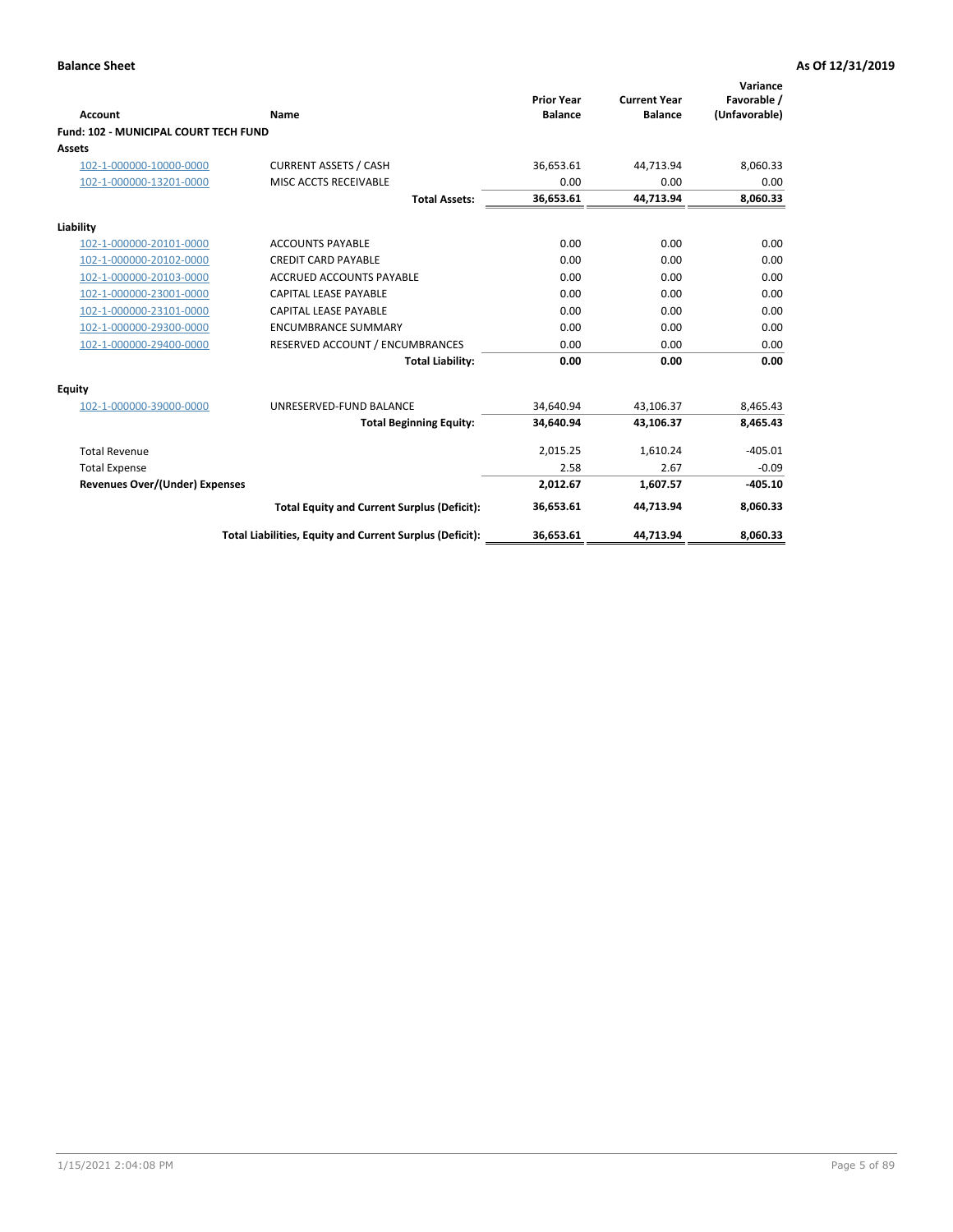| <b>Account</b>                                       | Name                                                     | <b>Prior Year</b><br><b>Balance</b> | <b>Current Year</b><br><b>Balance</b> | Variance<br>Favorable /<br>(Unfavorable) |
|------------------------------------------------------|----------------------------------------------------------|-------------------------------------|---------------------------------------|------------------------------------------|
| <b>Fund: 103 - MUNICIPAL COURT CHILD SAFETY FUND</b> |                                                          |                                     |                                       |                                          |
| <b>Assets</b>                                        |                                                          |                                     |                                       |                                          |
| 103-1-000000-10000-0000                              | <b>CURRENT ASSETS / CASH</b>                             | 12,771.42                           | 14,099.04                             | 1,327.62                                 |
| 103-1-000000-13201-0000                              | MISC ACCTS RECEIVABLE                                    | 0.00                                | 0.00                                  | 0.00                                     |
| 103-1-000000-13203-0000                              | NON-CURRENT ASSETS / PREPAYMENTS                         | 0.00                                | 0.00                                  | 0.00                                     |
| 103-1-000000-13205-0000                              | <b>INTEREST RECEIVABLE</b>                               | 0.00                                | 0.00                                  | 0.00                                     |
|                                                      | <b>Total Assets:</b>                                     | 12,771.42                           | 14,099.04                             | 1,327.62                                 |
| Liability                                            |                                                          |                                     |                                       |                                          |
| 103-1-000000-20101-0000                              | <b>ACCOUNTS PAYABLE</b>                                  | 0.00                                | 0.00                                  | 0.00                                     |
| 103-1-000000-20103-0000                              | <b>ACCRUED ACCOUNTS PAYABLE</b>                          | 0.00                                | 0.00                                  | 0.00                                     |
|                                                      | <b>Total Liability:</b>                                  | 0.00                                | 0.00                                  | 0.00                                     |
| Equity                                               |                                                          |                                     |                                       |                                          |
| 103-1-000000-39000-0000                              | UNRESERVED-FUND BALANCE                                  | 12,648.91                           | 20,596.63                             | 7,947.72                                 |
|                                                      | <b>Total Beginning Equity:</b>                           | 12,648.91                           | 20,596.63                             | 7,947.72                                 |
| <b>Total Revenue</b>                                 |                                                          | 123.49                              | 900.00                                | 776.51                                   |
| <b>Total Expense</b>                                 |                                                          | 0.98                                | 7,397.59                              | $-7,396.61$                              |
| <b>Revenues Over/(Under) Expenses</b>                |                                                          | 122.51                              | $-6,497.59$                           | $-6,620.10$                              |
|                                                      | <b>Total Equity and Current Surplus (Deficit):</b>       | 12,771.42                           | 14,099.04                             | 1,327.62                                 |
|                                                      | Total Liabilities, Equity and Current Surplus (Deficit): | 12,771.42                           | 14,099.04                             | 1,327.62                                 |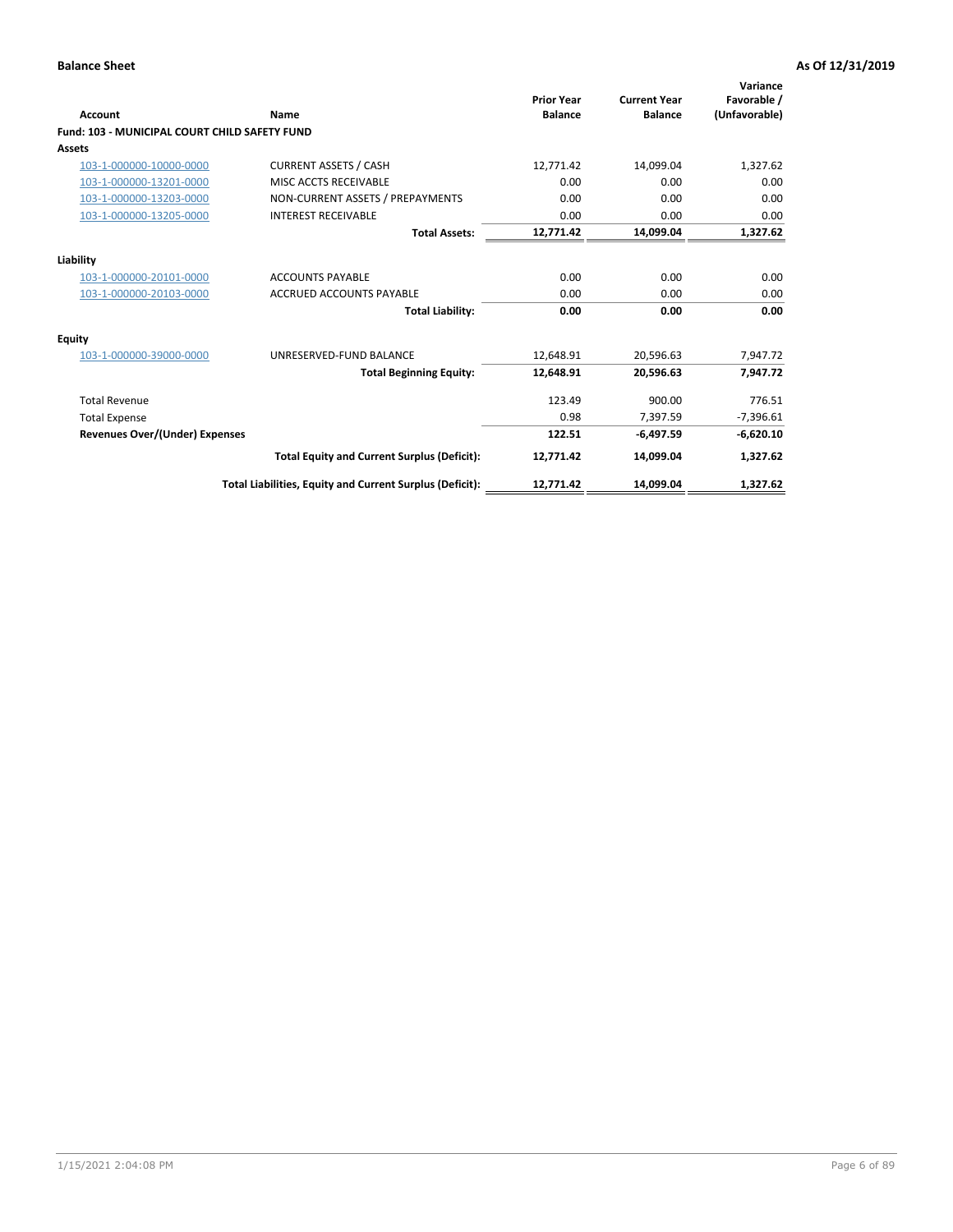|                                           |                                                          |                                     |                                       | Variance                     |
|-------------------------------------------|----------------------------------------------------------|-------------------------------------|---------------------------------------|------------------------------|
| <b>Account</b>                            | Name                                                     | <b>Prior Year</b><br><b>Balance</b> | <b>Current Year</b><br><b>Balance</b> | Favorable /<br>(Unfavorable) |
| <b>Fund: 110 - EXCHANGE BUILDING FUND</b> |                                                          |                                     |                                       |                              |
| Assets                                    |                                                          |                                     |                                       |                              |
| 110-1-000000-10000-0000                   | <b>CURRENT ASSETS / CASH</b>                             | -533,019.77                         | -533,047.91                           | $-28.14$                     |
| 110-1-000000-13201-0000                   | MISC ACCTS RECEIVABLE                                    | 0.00                                | 0.00                                  | 0.00                         |
| 110-1-000000-13203-0000                   | NON-CURRENT ASSETS / PREPAYMENTS                         | 0.00                                | 0.00                                  | 0.00                         |
| 110-1-000000-13205-0000                   | <b>INTEREST RECEIVABLE</b>                               | 0.00                                | 0.00                                  | 0.00                         |
| 110-1-000000-14100-0000                   | DUE FROM FUND 100                                        | 0.00                                | 0.00                                  | 0.00                         |
| 110-1-000000-16001-0000                   | FIXED ASSETS / LAND                                      | 0.00                                | 0.00                                  | 0.00                         |
| 110-1-000000-16002-0000                   | <b>IMPROVMENTS-NON BUILDINGS</b>                         | 0.00                                | 0.00                                  | 0.00                         |
| 110-1-000000-16003-0000                   | ACCUMULATED DEPRECIATION                                 | 0.00                                | 0.00                                  | 0.00                         |
| 110-1-000000-16004-0000                   | FIXED ASSETS / BUILDINGS                                 | 0.00                                | 0.00                                  | 0.00                         |
| 110-1-000000-16005-0000                   | ACCUMULATED DEPRECIATION                                 | 0.00                                | 0.00                                  | 0.00                         |
| 110-1-000000-16201-0000                   | <b>MACHINERY AND EQUIPMENT</b>                           | 0.00                                | 0.00                                  | 0.00                         |
| 110-1-000000-16202-0000                   | ACCUMULATED DEPRECATION                                  | 0.00                                | 0.00                                  | 0.00                         |
| 110-1-000000-16301-0000                   | FIXED ASSETS / C W I P                                   | 0.00                                | 0.00                                  | 0.00                         |
|                                           | <b>Total Assets:</b>                                     | $-533,019.77$                       | -533,047.91                           | $-28.14$                     |
|                                           |                                                          |                                     |                                       |                              |
| Liability<br>110-1-000000-20101-0000      | <b>ACCOUNTS PAYABLE</b>                                  | 0.00                                | 0.00                                  | 0.00                         |
| 110-1-000000-20102-0000                   | <b>CREDIT CARD PAYABLE</b>                               | 0.00                                | 0.00                                  | 0.00                         |
| 110-1-000000-20103-0000                   | ACCRUED ACCOUNTS PAYABLE                                 | 0.00                                | 0.00                                  | 0.00                         |
| 110-1-000000-20109-0000                   | MISCELLANEOUS LIABILITIES                                | 0.00                                | 0.00                                  | 0.00                         |
| 110-1-000000-20110-0000                   | REVENUE BONDS PAYABLE                                    | 0.00                                | 0.00                                  | 0.00                         |
| 110-1-000000-20112-0000                   | <b>ACCRUED INTEREST PAYABLE</b>                          | 0.00                                | 0.00                                  | 0.00                         |
| 110-1-000000-20141-0000                   | <b>TELEPHONE CLEARING</b>                                | 0.00                                | 0.00                                  | 0.00                         |
| 110-1-000000-20160-0000                   | <b>UNAPPLIED CREDIT</b>                                  | 0.00                                | 0.00                                  | 0.00                         |
| 110-1-000000-20201-0000                   | <b>DEFERRED REVENUE</b>                                  | 0.00                                | 0.00                                  | 0.00                         |
| 110-1-000000-21001-0000                   | <b>GENERAL FUND / GENERAL FUND</b>                       | 0.00                                | 0.00                                  | 0.00                         |
| 110-1-000000-22001-0000                   | SALARIES PAYABLE                                         | 0.00                                | 0.00                                  | 0.00                         |
| 110-1-000000-22002-0000                   | <b>VACATION/SICK PAYABLE</b>                             | 0.00                                | 0.00                                  | 0.00                         |
| 110-1-000000-26001-0000                   | <b>OBLIG FOR COMP ABSENCES</b>                           | 0.00                                | 0.00                                  | 0.00                         |
| 110-1-000000-26102-0000                   | REVENUE BONDS PAYABLE                                    | 0.00                                | 0.00                                  | 0.00                         |
| 110-1-000000-27001-0000                   | <b>CONTRIBUTED CAPITAL</b>                               | 0.00                                | 0.00                                  | 0.00                         |
| 110-1-000000-29300-0000                   | <b>ENCUMBRANCE SUMMARY</b>                               | 0.00                                | 0.00                                  | 0.00                         |
| 110-1-000000-29400-0100                   | RESERVED ACCOUNT / ENCUMBRANCES                          | 0.00                                | 0.00                                  | 0.00                         |
|                                           | <b>Total Liability:</b>                                  | 0.00                                | 0.00                                  | 0.00                         |
|                                           |                                                          |                                     |                                       |                              |
| <b>Equity</b>                             |                                                          |                                     |                                       |                              |
| 110-1-000000-39000-0000                   | UNRESERVED-FUND BALANCE                                  | 0.00                                | 0.00                                  | 0.00                         |
| <u>110-1-000000-39100-0000</u>            | UNRESERVED-RET. EARNINGS                                 | -533,019.77                         | $-533,047.91$                         | $-28.14$                     |
|                                           | <b>Total Beginning Equity:</b>                           | -533,019.77                         | -533,047.91                           | $-28.14$                     |
| <b>Total Revenue</b>                      |                                                          | 0.00                                | 0.00                                  | 0.00                         |
| <b>Total Expense</b>                      |                                                          | 0.00                                | 0.00                                  | 0.00                         |
| <b>Revenues Over/(Under) Expenses</b>     |                                                          | 0.00                                | 0.00                                  | 0.00                         |
|                                           | <b>Total Equity and Current Surplus (Deficit):</b>       | -533,019.77                         | -533,047.91                           | -28.14                       |
|                                           | Total Liabilities, Equity and Current Surplus (Deficit): | -533,019.77                         | -533,047.91                           | $-28.14$                     |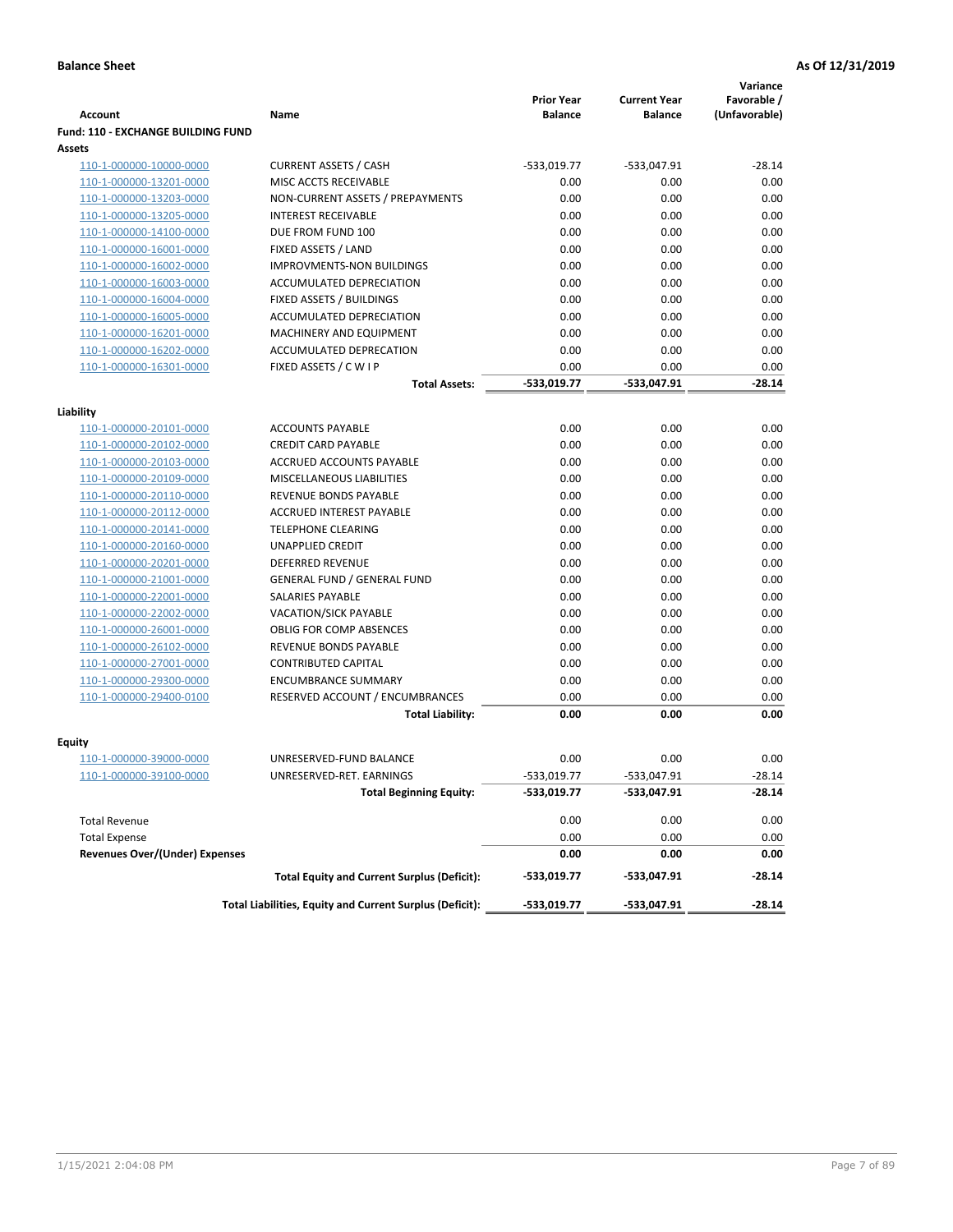| <b>Account</b>                                | <b>Name</b>                                              | <b>Prior Year</b><br><b>Balance</b> | <b>Current Year</b><br><b>Balance</b> | Variance<br>Favorable /<br>(Unfavorable) |
|-----------------------------------------------|----------------------------------------------------------|-------------------------------------|---------------------------------------|------------------------------------------|
| <b>Fund: 111 - RECREATION ACTIVITIES FUND</b> |                                                          |                                     |                                       |                                          |
| Assets                                        |                                                          |                                     |                                       |                                          |
| 111-1-000000-10000-0000                       | <b>CURRENT ASSETS / CASH</b>                             | $-6,005.44$                         | $-39,177.67$                          | $-33,172.23$                             |
| 111-1-000000-10313-0000                       | <b>CHANGE DRAWER - PARK CONCESSIONS</b>                  | 0.00                                | 0.00                                  | 0.00                                     |
| 111-1-000000-13201-0000                       | MISC ACCTS RECEIVABLE                                    | 0.00                                | 0.00                                  | 0.00                                     |
| 111-1-000000-13205-0000                       | <b>INTEREST RECEIVABLE</b>                               | 0.00                                | 0.00                                  | 0.00                                     |
|                                               | <b>Total Assets:</b>                                     | $-6,005.44$                         | $-39,177.67$                          | $-33,172.23$                             |
| Liability                                     |                                                          |                                     |                                       |                                          |
| 111-1-000000-20101-0000                       | <b>ACCOUNTS PAYABLE</b>                                  | $-1,509.76$                         | 0.00                                  | $-1,509.76$                              |
| 111-1-000000-20102-0000                       | <b>CREDIT CARD PAYABLE</b>                               | 0.00                                | 0.00                                  | 0.00                                     |
| 111-1-000000-20103-0000                       | <b>ACCRUED ACCOUNTS PAYABLE</b>                          | 0.00                                | 0.00                                  | 0.00                                     |
| 111-1-000000-20125-0000                       | SALES TAX PAYABLE / IN THE CITY                          | 13.51                               | 61.22                                 | $-47.71$                                 |
| 111-1-000000-20160-0000                       | <b>UNAPPLIED CREDIT</b>                                  | 0.00                                | 0.00                                  | 0.00                                     |
| 111-1-000000-20201-0000                       | <b>DEFERRED REVENUE</b>                                  | 0.00                                | 0.00                                  | 0.00                                     |
| 111-1-000000-22001-0000                       | <b>SALARIES PAYABLE</b>                                  | 155.91                              | 155.91                                | 0.00                                     |
| 111-1-000000-29300-0000                       | <b>ENCUMBRANCE SUMMARY</b>                               | 0.00                                | 0.00                                  | 0.00                                     |
| 111-1-000000-29400-0100                       | RESERVED ACCOUNT / ENCUMBRANCES                          | 0.00                                | 0.00                                  | 0.00                                     |
|                                               | <b>Total Liability:</b>                                  | $-1,340.34$                         | 217.13                                | $-1,557.47$                              |
| Equity                                        |                                                          |                                     |                                       |                                          |
| 111-1-000000-39000-0000                       | UNRESERVED-FUND BALANCE                                  | 5,989.45                            | $-28,173.50$                          | $-34,162.95$                             |
| 111-1-000000-39100-0000                       | UNRESERVED-RET. EARNINGS                                 | 0.00                                | 0.00                                  | 0.00                                     |
|                                               | <b>Total Beginning Equity:</b>                           | 5,989.45                            | $-28,173.50$                          | $-34,162.95$                             |
| <b>Total Revenue</b>                          |                                                          | 17,420.42                           | 30,656.95                             | 13,236.53                                |
| <b>Total Expense</b>                          |                                                          | 28,074.97                           | 41,878.25                             | $-13,803.28$                             |
| <b>Revenues Over/(Under) Expenses</b>         |                                                          | $-10,654.55$                        | $-11,221.30$                          | $-566.75$                                |
|                                               | <b>Total Equity and Current Surplus (Deficit):</b>       | $-4,665.10$                         | $-39,394.80$                          | $-34,729.70$                             |
|                                               | Total Liabilities, Equity and Current Surplus (Deficit): | $-6,005.44$                         | $-39,177.67$                          | $-33,172.23$                             |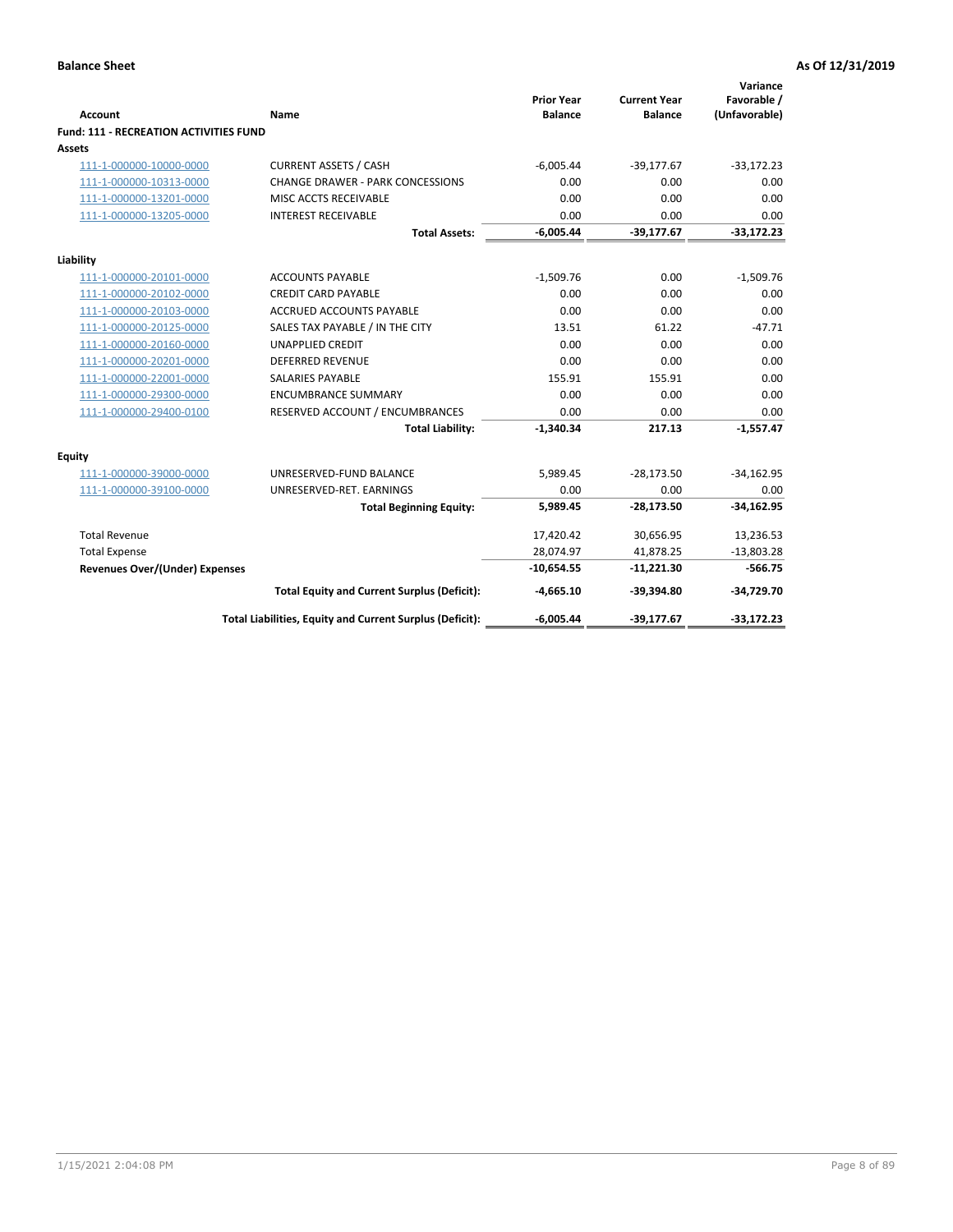|                                       |                                                          |                                     |                                       | Variance                     |
|---------------------------------------|----------------------------------------------------------|-------------------------------------|---------------------------------------|------------------------------|
| <b>Account</b>                        | Name                                                     | <b>Prior Year</b><br><b>Balance</b> | <b>Current Year</b><br><b>Balance</b> | Favorable /<br>(Unfavorable) |
| Fund: 112 - GUN RANGE FUND            |                                                          |                                     |                                       |                              |
| <b>Assets</b>                         |                                                          |                                     |                                       |                              |
| 112-1-000000-10000-0000               | <b>CURRENT ASSETS / CASH</b>                             | $-1,342.20$                         | 1,113.69                              | 2,455.89                     |
| 112-1-000000-13201-0000               | MISC ACCTS RECEIVABLE                                    | 0.00                                | 0.00                                  | 0.00                         |
|                                       | <b>Total Assets:</b>                                     | $-1,342.20$                         | 1,113.69                              | 2,455.89                     |
| Liability                             |                                                          |                                     |                                       |                              |
| 112-1-000000-20101-0000               | <b>ACCOUNTS PAYABLE</b>                                  | 0.00                                | 0.00                                  | 0.00                         |
| 112-1-000000-20103-0000               | <b>ACCRUED ACCOUNTS PAYABLE</b>                          | 0.00                                | 0.00                                  | 0.00                         |
| 112-1-000000-20160-0000               | <b>UNAPPLIED CREDIT</b>                                  | 0.00                                | 0.00                                  | 0.00                         |
| 112-1-000000-21001-0000               | <b>GENERAL FUND / GENERAL FUND</b>                       | 0.00                                | 0.00                                  | 0.00                         |
| 112-1-000000-29300-0000               | <b>ENCUMBRANCE SUMMARY</b>                               | 0.00                                | 0.00                                  | 0.00                         |
| 112-1-000000-29400-0100               | RESERVED ACCOUNT / ENCUMBRANCES                          | 0.00                                | 0.00                                  | 0.00                         |
|                                       | <b>Total Liability:</b>                                  | 0.00                                | 0.00                                  | 0.00                         |
| Equity                                |                                                          |                                     |                                       |                              |
| 112-1-000000-39000-0000               | UNRESERVED-FUND BALANCE                                  | $-1,342.20$                         | 908.04                                | 2,250.24                     |
| 112-1-000000-39100-0000               | UNRESERVED-RET. EARNINGS                                 | 0.00                                | 0.00                                  | 0.00                         |
|                                       | <b>Total Beginning Equity:</b>                           | $-1.342.20$                         | 908.04                                | 2.250.24                     |
| <b>Total Revenue</b>                  |                                                          | 70.00                               | 422.22                                | 352.22                       |
| <b>Total Expense</b>                  |                                                          | 70.00                               | 216.57                                | $-146.57$                    |
| <b>Revenues Over/(Under) Expenses</b> |                                                          | 0.00                                | 205.65                                | 205.65                       |
|                                       | <b>Total Equity and Current Surplus (Deficit):</b>       | $-1,342.20$                         | 1,113.69                              | 2,455.89                     |
|                                       | Total Liabilities, Equity and Current Surplus (Deficit): | $-1,342.20$                         | 1,113.69                              | 2,455.89                     |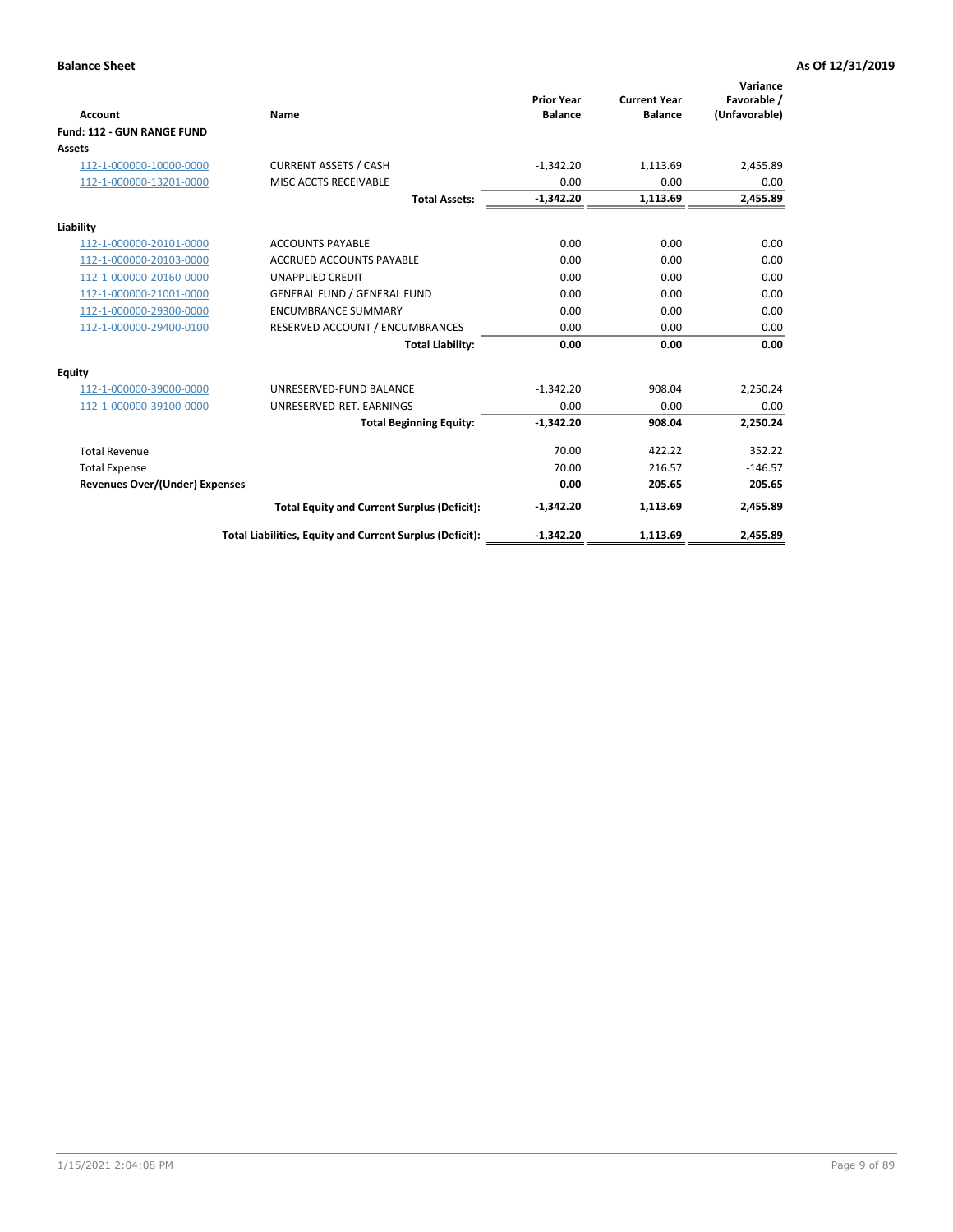| <b>Account</b>                               | Name                                                     | <b>Prior Year</b><br><b>Balance</b> | <b>Current Year</b><br><b>Balance</b> | Variance<br>Favorable /<br>(Unfavorable) |
|----------------------------------------------|----------------------------------------------------------|-------------------------------------|---------------------------------------|------------------------------------------|
| Fund: 113 - HOTEL / MOTEL OCCUPANCY TAX FUND |                                                          |                                     |                                       |                                          |
| Assets                                       |                                                          |                                     |                                       |                                          |
| 113-1-000000-10000-0000                      | <b>CURRENT ASSETS / CASH</b>                             | 417,401.74                          | 453,289.78                            | 35,888.04                                |
| 113-1-000000-13101-0000                      | TAX RECEIVABLE-CURRENT                                   | 0.00                                | 0.00                                  | 0.00                                     |
| 113-1-000000-13201-0000                      | MISC ACCTS RECEIVABLE                                    | 0.00                                | 0.00                                  | 0.00                                     |
| 113-1-000000-13202-0000                      | <b>EMPLOYEE ADVANCES</b>                                 | 0.00                                | 0.00                                  | 0.00                                     |
| 113-1-000000-13203-0000                      | NON-CURRENT ASSETS / PREPAYMENTS                         | 0.00                                | 0.00                                  | 0.00                                     |
| 113-1-000000-13205-0000                      | <b>INTEREST RECEIVABLE</b>                               | 0.00                                | 0.00                                  | 0.00                                     |
|                                              | <b>Total Assets:</b>                                     | 417,401.74                          | 453,289.78                            | 35,888.04                                |
| Liability                                    |                                                          |                                     |                                       |                                          |
| 113-1-000000-20101-0000                      | <b>ACCOUNTS PAYABLE</b>                                  | 324.50                              | 0.00                                  | 324.50                                   |
| 113-1-000000-20102-0000                      | <b>CREDIT CARD PAYABLE</b>                               | 0.00                                | 0.00                                  | 0.00                                     |
| 113-1-000000-20103-0000                      | ACCRUED ACCOUNTS PAYABLE                                 | 0.00                                | 0.00                                  | 0.00                                     |
| 113-1-000000-20144-0000                      | SPECIAL EVENT DONATIONS                                  | $-1,046.65$                         | $-1,046.65$                           | 0.00                                     |
| 113-1-000000-22001-0000                      | <b>SALARIES PAYABLE</b>                                  | 1.702.66                            | 1,702.66                              | 0.00                                     |
| 113-1-000000-24001-0000                      | O/S CHECKS PAYABLE                                       | 0.00                                | 0.00                                  | 0.00                                     |
| 113-1-000000-29300-0000                      | <b>ENCUMBRANCE SUMMARY</b>                               | 0.00                                | 0.00                                  | 0.00                                     |
| 113-1-000000-29400-0100                      | RESERVED ACCOUNT / ENCUMBRANCES                          | 0.00                                | 0.00                                  | 0.00                                     |
|                                              | <b>Total Liability:</b>                                  | 980.51                              | 656.01                                | 324.50                                   |
| Equity                                       |                                                          |                                     |                                       |                                          |
| 113-1-000000-39000-0000                      | UNRESERVED-FUND BALANCE                                  | 448,485.81                          | 464,662.03                            | 16,176.22                                |
|                                              | <b>Total Beginning Equity:</b>                           | 448,485.81                          | 464,662.03                            | 16,176.22                                |
| <b>Total Revenue</b>                         |                                                          | 133,697.34                          | 136,958.51                            | 3,261.17                                 |
| <b>Total Expense</b>                         |                                                          | 165,761.92                          | 148,986.77                            | 16,775.15                                |
| Revenues Over/(Under) Expenses               |                                                          | $-32,064.58$                        | $-12,028.26$                          | 20,036.32                                |
|                                              | <b>Total Equity and Current Surplus (Deficit):</b>       | 416,421.23                          | 452,633.77                            | 36,212.54                                |
|                                              | Total Liabilities, Equity and Current Surplus (Deficit): | 417,401.74                          | 453,289.78                            | 35,888.04                                |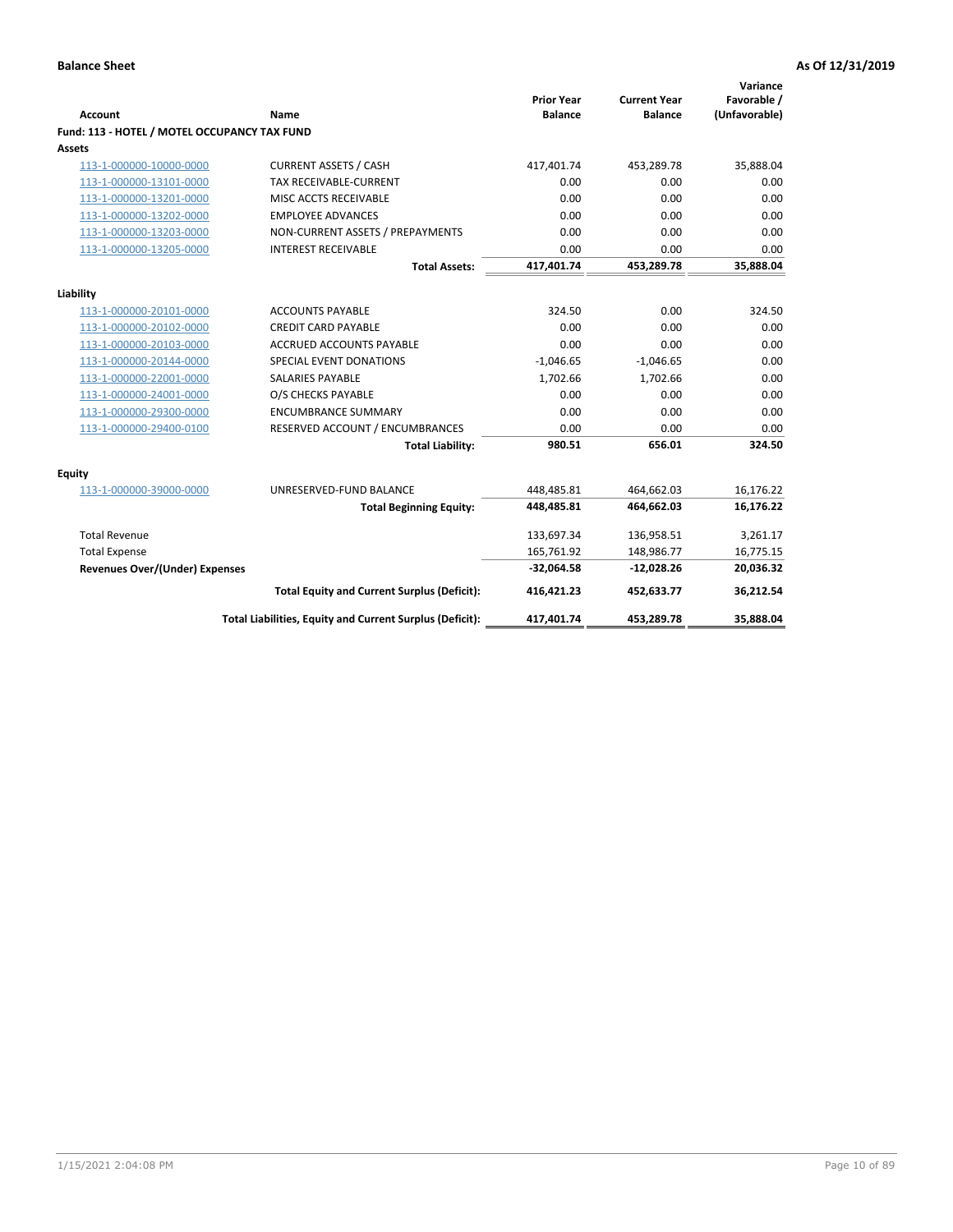| <b>Account</b>                                     | Name                                                     | <b>Prior Year</b><br><b>Balance</b> | <b>Current Year</b><br><b>Balance</b> | Variance<br>Favorable /<br>(Unfavorable) |
|----------------------------------------------------|----------------------------------------------------------|-------------------------------------|---------------------------------------|------------------------------------------|
| <b>Fund: 114 - VENUE MANAGEMENT FUND</b><br>Assets |                                                          |                                     |                                       |                                          |
| 114-1-000000-10000-0000                            | <b>CURRENT ASSETS / CASH</b>                             | $-127,209.33$                       | $-158,957.51$                         | $-31,748.18$                             |
| 114-1-000000-10311-0000                            | CASH / PETTY CASH/CHANGE DRAWERS                         | 200.00                              | 200.00                                | 0.00                                     |
| 114-1-000000-13201-0000                            | MISC ACCTS RECEIVABLE                                    | 0.00                                | 0.00                                  | 0.00                                     |
| 114-1-000000-13203-0000                            | NON-CURRENT ASSETS / PREPAYMENTS                         | 0.00                                | 0.00                                  | 0.00                                     |
| 114-1-000000-13205-0000                            | <b>INTEREST RECEIVABLE</b>                               | 0.00                                | 0.00                                  | 0.00                                     |
|                                                    | <b>Total Assets:</b>                                     | $-127,009.33$                       | $-158,757.51$                         | $-31,748.18$                             |
| Liability                                          |                                                          |                                     |                                       |                                          |
| 114-1-000000-20101-0000                            | <b>ACCOUNTS PAYABLE</b>                                  | $-263.57$                           | 0.00                                  | $-263.57$                                |
| 114-1-000000-20102-0000                            | <b>CREDIT CARD PAYABLE</b>                               | 0.00                                | 0.00                                  | 0.00                                     |
| 114-1-000000-20103-0000                            | <b>ACCRUED ACCOUNTS PAYABLE</b>                          | 0.00                                | 0.00                                  | 0.00                                     |
| 114-1-000000-20125-0000                            | SALES TAX PAYABLE / IN THE CITY                          | 0.74                                | 9.98                                  | $-9.24$                                  |
| 114-1-000000-20144-0000                            | SPECIAL EVENT DONATIONS                                  | $-7,324.67$                         | 16,777.39                             | $-24,102.06$                             |
| 114-1-000000-20150-0000                            | <b>TICKET SALE SHARING</b>                               | 31,963.20                           | 8,699.00                              | 23,264.20                                |
| 114-1-000000-20151-0000                            | <b>SOUND &amp; LIGHTING</b>                              | 0.00                                | 0.00                                  | 0.00                                     |
| 114-1-000000-20160-0000                            | <b>UNAPPLIED CREDIT</b>                                  | 0.00                                | 0.00                                  | 0.00                                     |
| 114-1-000000-20201-0000                            | <b>DEFERRED REVENUE</b>                                  | 0.00                                | 0.00                                  | 0.00                                     |
| 114-1-000000-22001-0000                            | SALARIES PAYABLE                                         | 1,154.26                            | 1,154.26                              | 0.00                                     |
| 114-1-000000-24010-0000                            | <b>CIVIC CENTER DEPOSITS</b>                             | 5,760.00                            | 5,550.00                              | 210.00                                   |
| 114-1-000000-24012-0000                            | <b>AUDITORIUM DEPOSITS</b>                               | 10,625.00                           | 12,337.50                             | $-1,712.50$                              |
| 114-1-000000-29300-0000                            | <b>ENCUMBRANCE SUMMARY</b>                               | 0.00                                | 0.00                                  | 0.00                                     |
| 114-1-000000-29400-0000                            | RESERVED ACCOUNT / ENCUMBRANCES                          | 0.00                                | 0.00                                  | 0.00                                     |
|                                                    | <b>Total Liability:</b>                                  | 41,914.96                           | 44,528.13                             | $-2,613.17$                              |
| Equity                                             |                                                          |                                     |                                       |                                          |
| 114-1-000000-39000-0000                            | UNRESERVED-FUND BALANCE                                  | $-110,063.43$                       | $-192,604.81$                         | $-82,541.38$                             |
|                                                    | <b>Total Beginning Equity:</b>                           | $-110,063.43$                       | $-192,604.81$                         | $-82,541.38$                             |
| <b>Total Revenue</b>                               |                                                          | 18,683.03                           | 54,234.06                             | 35,551.03                                |
| <b>Total Expense</b>                               |                                                          | 77,543.89                           | 64,914.89                             | 12,629.00                                |
| <b>Revenues Over/(Under) Expenses</b>              |                                                          | -58,860.86                          | $-10,680.83$                          | 48,180.03                                |
|                                                    | <b>Total Equity and Current Surplus (Deficit):</b>       | $-168,924.29$                       | $-203,285.64$                         | $-34,361.35$                             |
|                                                    | Total Liabilities, Equity and Current Surplus (Deficit): | $-127,009.33$                       | $-158,757.51$                         | $-31,748.18$                             |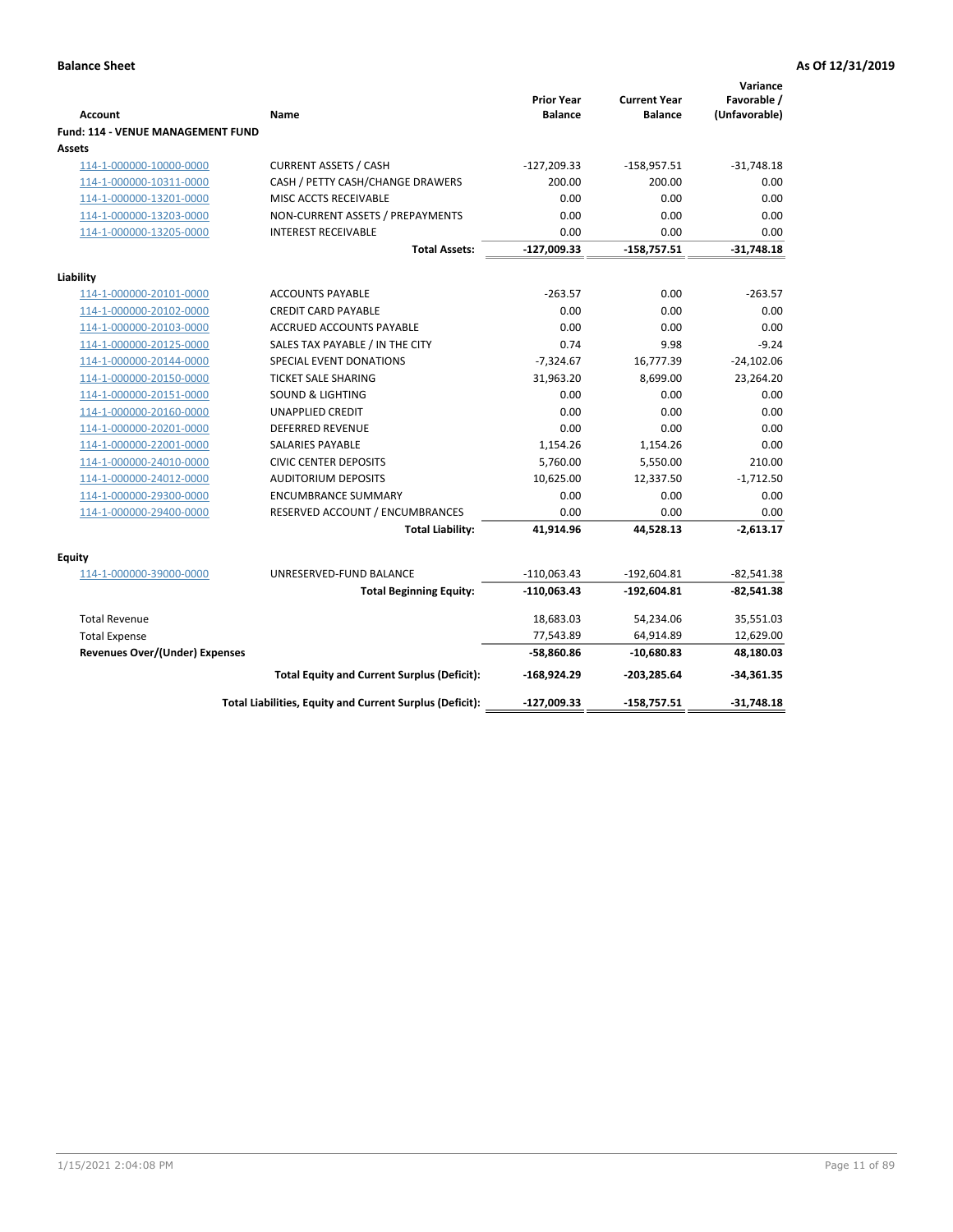| <b>Account</b>                        | <b>Name</b>                                              | <b>Prior Year</b><br><b>Balance</b> | <b>Current Year</b><br><b>Balance</b> | Variance<br>Favorable /<br>(Unfavorable) |
|---------------------------------------|----------------------------------------------------------|-------------------------------------|---------------------------------------|------------------------------------------|
| Fund: 115 - TIRZ FUND                 |                                                          |                                     |                                       |                                          |
| <b>Assets</b>                         |                                                          |                                     |                                       |                                          |
| 115-1-000000-10000-0000               | <b>CURRENT ASSETS / CASH</b>                             | 0.00                                | 0.00                                  | 0.00                                     |
| 115-1-000000-13101-0000               | <b>TAX RECEIVABLE-CURRENT</b>                            | 0.00                                | 0.00                                  | 0.00                                     |
| 115-1-000000-13102-0000               | <b>TAXES REC-DELINQUENT</b>                              | 0.00                                | 0.00                                  | 0.00                                     |
| 115-1-000000-13103-0000               | ALLOW FOR UNCOLLECT TAXES                                | 0.00                                | 0.00                                  | 0.00                                     |
| 115-1-000000-13201-0000               | MISC ACCTS RECEIVABLE                                    | 0.00                                | 0.00                                  | 0.00                                     |
| 115-1-000000-13205-0000               | <b>INTEREST RECEIVABLE</b>                               | 0.00                                | 0.00                                  | 0.00                                     |
|                                       | <b>Total Assets:</b>                                     | 0.00                                | 0.00                                  | 0.00                                     |
| Liability                             |                                                          |                                     |                                       |                                          |
| 115-1-000000-20101-0000               | <b>ACCOUNTS PAYABLE</b>                                  | 0.00                                | 0.00                                  | 0.00                                     |
| 115-1-000000-20103-0000               | <b>ACCRUED ACCOUNTS PAYABLE</b>                          | 0.00                                | 0.00                                  | 0.00                                     |
| 115-1-000000-20203-0000               | <b>DEFERRED TAX REVENUE</b>                              | 0.00                                | 0.00                                  | 0.00                                     |
| 115-1-000000-29300-0000               | <b>ENCUMBRANCE SUMMARY</b>                               | 0.00                                | 0.00                                  | 0.00                                     |
| 115-1-000000-29400-0100               | RESERVED ACCOUNT / ENCUMBRANCES                          | 0.00                                | 0.00                                  | 0.00                                     |
|                                       | <b>Total Liability:</b>                                  | 0.00                                | 0.00                                  | 0.00                                     |
| Equity                                |                                                          |                                     |                                       |                                          |
| 115-1-000000-39000-0000               | UNRESERVED-FUND BALANCE                                  | 0.00                                | 0.00                                  | 0.00                                     |
| 115-1-000000-39100-0000               | UNRESERVED-RET. EARNINGS                                 | 0.00                                | 0.00                                  | 0.00                                     |
|                                       | <b>Total Beginning Equity:</b>                           | 0.00                                | 0.00                                  | 0.00                                     |
| <b>Total Revenue</b>                  |                                                          | 0.00                                | 0.00                                  | 0.00                                     |
| <b>Total Expense</b>                  |                                                          | 0.00                                | 0.00                                  | 0.00                                     |
| <b>Revenues Over/(Under) Expenses</b> |                                                          | 0.00                                | 0.00                                  | 0.00                                     |
|                                       | <b>Total Equity and Current Surplus (Deficit):</b>       | 0.00                                | 0.00                                  | 0.00                                     |
|                                       | Total Liabilities, Equity and Current Surplus (Deficit): | 0.00                                | 0.00                                  | 0.00                                     |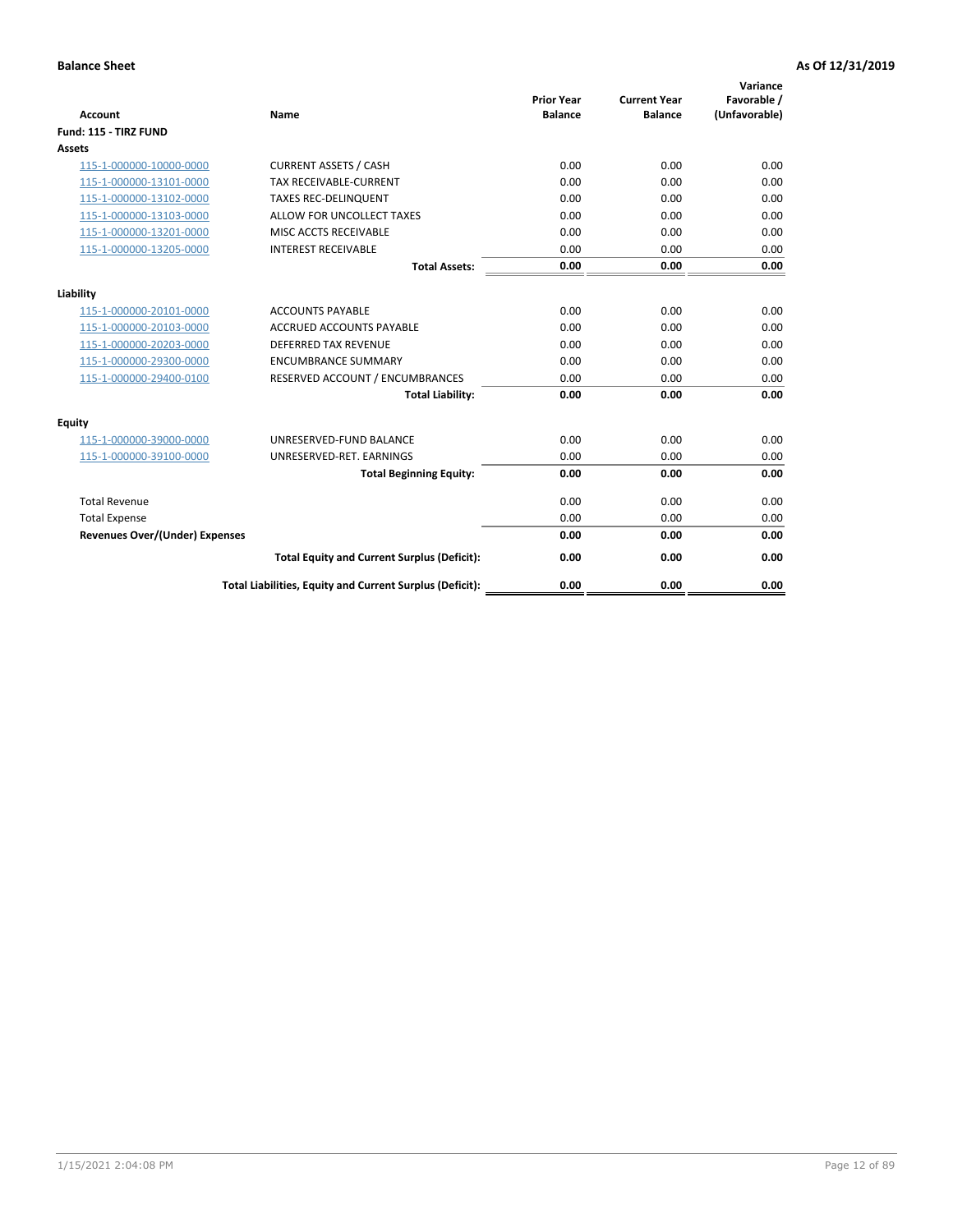| Account                               | <b>Name</b>                                              | <b>Prior Year</b><br><b>Balance</b> | <b>Current Year</b><br><b>Balance</b> | Variance<br>Favorable /<br>(Unfavorable) |
|---------------------------------------|----------------------------------------------------------|-------------------------------------|---------------------------------------|------------------------------------------|
| Fund: 116 - ROADWAY IMPACT FEE 1      |                                                          |                                     |                                       |                                          |
| Assets                                |                                                          |                                     |                                       |                                          |
| 116-1-000000-10000-0000               | <b>CURRENT ASSETS / CASH</b>                             | 0.00                                | 0.00                                  | 0.00                                     |
| 116-1-000000-13201-0000               | MISC ACCTS RECEIVABLE                                    | 0.00                                | 0.00                                  | 0.00                                     |
| 116-1-000000-13205-0000               | <b>INTEREST RECEIVABLE</b>                               | 0.00                                | 0.00                                  | 0.00                                     |
|                                       | <b>Total Assets:</b>                                     | 0.00                                | 0.00                                  | 0.00                                     |
| Liability                             |                                                          |                                     |                                       |                                          |
| 116-1-000000-20101-0000               | <b>ACCOUNTS PAYABLE</b>                                  | 0.00                                | 0.00                                  | 0.00                                     |
| 116-1-000000-20103-0000               | <b>ACCRUED ACCOUNTS PAYABLE</b>                          | 0.00                                | 0.00                                  | 0.00                                     |
|                                       | <b>Total Liability:</b>                                  | 0.00                                | 0.00                                  | 0.00                                     |
| Equity                                |                                                          |                                     |                                       |                                          |
| 116-1-000000-39000-0000               | UNRESERVED-FUND BALANCE                                  | 0.00                                | 0.00                                  | 0.00                                     |
| 116-1-000000-39100-0000               | UNRESERVED-RET. EARNINGS                                 | 0.00                                | 0.00                                  | 0.00                                     |
|                                       | <b>Total Beginning Equity:</b>                           | 0.00                                | 0.00                                  | 0.00                                     |
| <b>Total Revenue</b>                  |                                                          | 0.00                                | 0.00                                  | 0.00                                     |
| <b>Total Expense</b>                  |                                                          | 0.00                                | 0.00                                  | 0.00                                     |
| <b>Revenues Over/(Under) Expenses</b> |                                                          | 0.00                                | 0.00                                  | 0.00                                     |
|                                       | <b>Total Equity and Current Surplus (Deficit):</b>       | 0.00                                | 0.00                                  | 0.00                                     |
|                                       | Total Liabilities, Equity and Current Surplus (Deficit): | 0.00                                | 0.00                                  | 0.00                                     |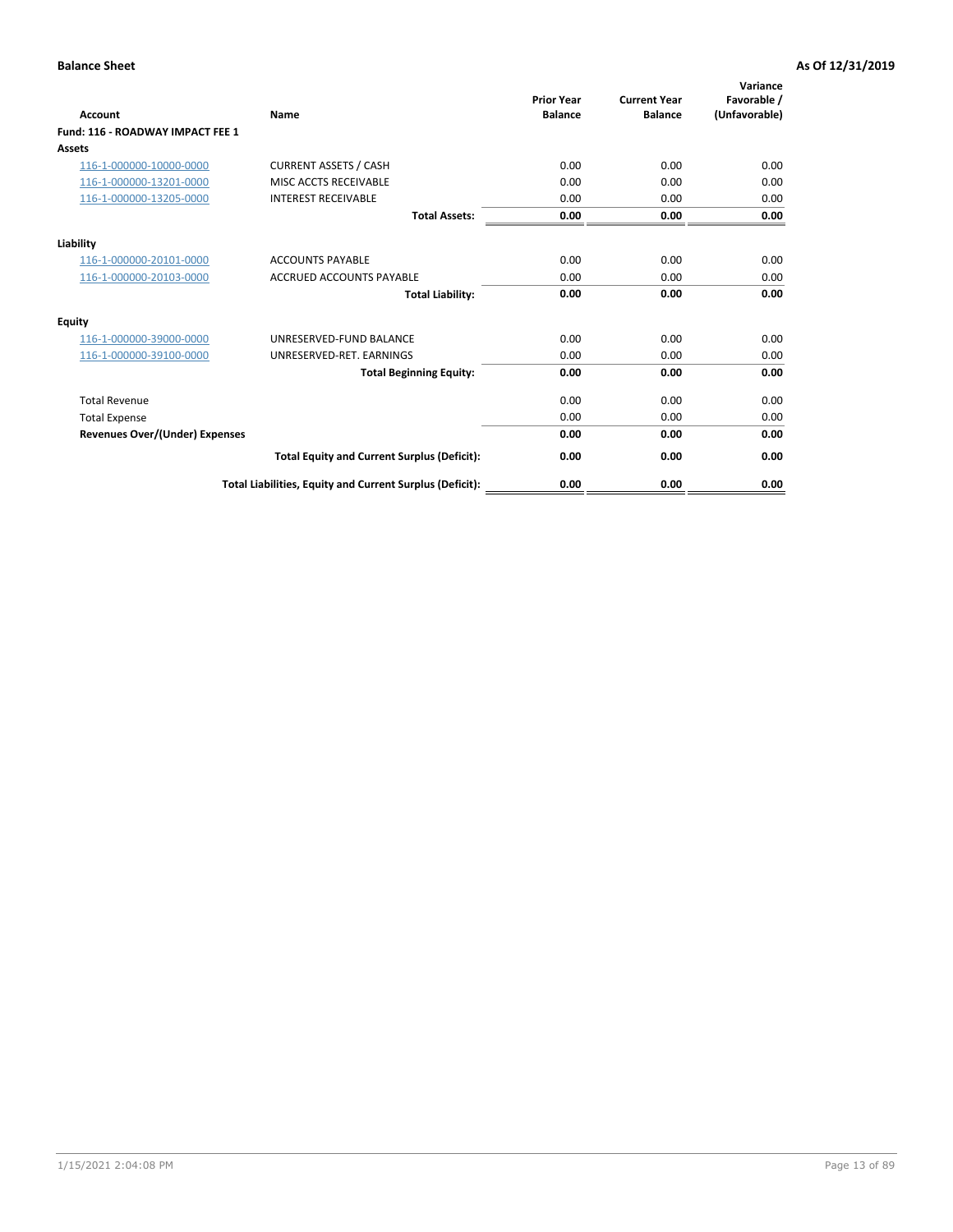| <b>Account</b>                        | <b>Name</b>                                              | <b>Prior Year</b><br><b>Balance</b> | <b>Current Year</b><br><b>Balance</b> | Variance<br>Favorable /<br>(Unfavorable) |
|---------------------------------------|----------------------------------------------------------|-------------------------------------|---------------------------------------|------------------------------------------|
| Fund: 117 - ROADWAY IMPACT FEE 2      |                                                          |                                     |                                       |                                          |
| Assets                                |                                                          |                                     |                                       |                                          |
| 117-1-000000-10000-0000               | <b>CURRENT ASSETS / CASH</b>                             | 0.00                                | 0.00                                  | 0.00                                     |
| 117-1-000000-13201-0000               | MISC ACCTS RECEIVABLE                                    | 0.00                                | 0.00                                  | 0.00                                     |
| 117-1-000000-13205-0000               | <b>INTEREST RECEIVABLE</b>                               | 0.00                                | 0.00                                  | 0.00                                     |
|                                       | <b>Total Assets:</b>                                     | 0.00                                | 0.00                                  | 0.00                                     |
| Liability                             |                                                          |                                     |                                       |                                          |
| 117-1-000000-20101-0000               | <b>ACCOUNTS PAYABLE</b>                                  | 0.00                                | 0.00                                  | 0.00                                     |
| 117-1-000000-20103-0000               | <b>ACCRUED ACCOUNTS PAYABLE</b>                          | 0.00                                | 0.00                                  | 0.00                                     |
|                                       | <b>Total Liability:</b>                                  | 0.00                                | 0.00                                  | 0.00                                     |
| Equity                                |                                                          |                                     |                                       |                                          |
| 117-1-000000-39000-0000               | UNRESERVED-FUND BALANCE                                  | 0.00                                | 0.00                                  | 0.00                                     |
| 117-1-000000-39100-0000               | UNRESERVED-RET. EARNINGS                                 | 0.00                                | 0.00                                  | 0.00                                     |
|                                       | <b>Total Beginning Equity:</b>                           | 0.00                                | 0.00                                  | 0.00                                     |
| <b>Total Revenue</b>                  |                                                          | 0.00                                | 0.00                                  | 0.00                                     |
| <b>Total Expense</b>                  |                                                          | 0.00                                | 0.00                                  | 0.00                                     |
| <b>Revenues Over/(Under) Expenses</b> |                                                          | 0.00                                | 0.00                                  | 0.00                                     |
|                                       | <b>Total Equity and Current Surplus (Deficit):</b>       | 0.00                                | 0.00                                  | 0.00                                     |
|                                       | Total Liabilities, Equity and Current Surplus (Deficit): | 0.00                                | 0.00                                  | 0.00                                     |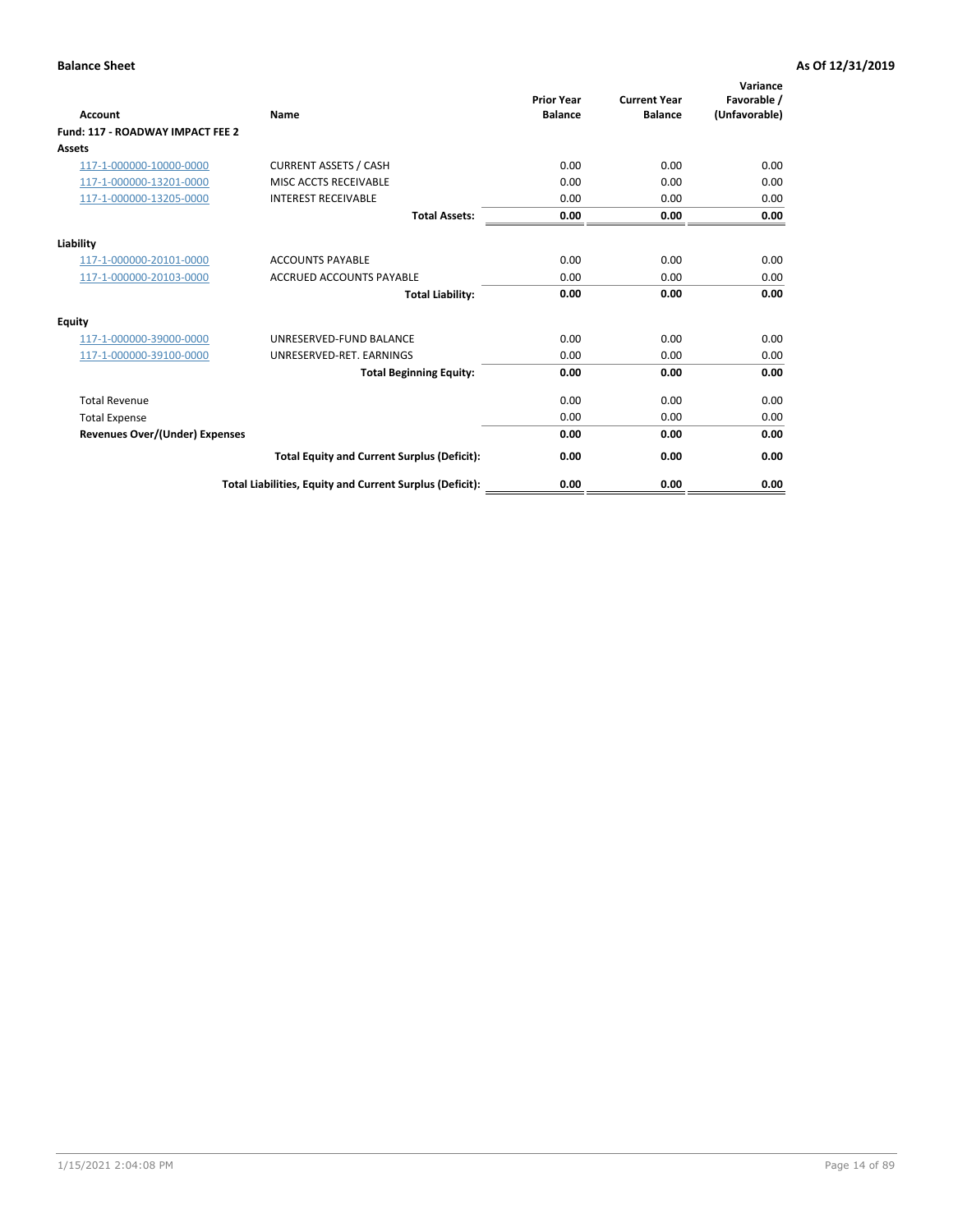| <b>Account</b>                        | <b>Name</b>                                              | <b>Prior Year</b><br><b>Balance</b> | <b>Current Year</b><br><b>Balance</b> | Variance<br>Favorable /<br>(Unfavorable) |
|---------------------------------------|----------------------------------------------------------|-------------------------------------|---------------------------------------|------------------------------------------|
| Fund: 118 - ROADWAY IMPACT FEE 3      |                                                          |                                     |                                       |                                          |
| <b>Assets</b>                         |                                                          |                                     |                                       |                                          |
| 118-1-000000-10000-0000               | <b>CURRENT ASSETS / CASH</b>                             | 0.00                                | 0.00                                  | 0.00                                     |
| 118-1-000000-13201-0000               | MISC ACCTS RECEIVABLE                                    | 0.00                                | 0.00                                  | 0.00                                     |
| 118-1-000000-13205-0000               | <b>INTEREST RECEIVABLE</b>                               | 0.00                                | 0.00                                  | 0.00                                     |
|                                       | <b>Total Assets:</b>                                     | 0.00                                | 0.00                                  | 0.00                                     |
| Liability                             |                                                          |                                     |                                       |                                          |
| 118-1-000000-20101-0000               | <b>ACCOUNTS PAYABLE</b>                                  | 0.00                                | 0.00                                  | 0.00                                     |
| 118-1-000000-20103-0000               | <b>ACCRUED ACCOUNTS PAYABLE</b>                          | 0.00                                | 0.00                                  | 0.00                                     |
|                                       | <b>Total Liability:</b>                                  | 0.00                                | 0.00                                  | 0.00                                     |
| Equity                                |                                                          |                                     |                                       |                                          |
| 118-1-000000-39000-0000               | UNRESERVED-FUND BALANCE                                  | 0.00                                | 0.00                                  | 0.00                                     |
| 118-1-000000-39100-0000               | UNRESERVED-RET. EARNINGS                                 | 0.00                                | 0.00                                  | 0.00                                     |
|                                       | <b>Total Beginning Equity:</b>                           | 0.00                                | 0.00                                  | 0.00                                     |
| <b>Total Revenue</b>                  |                                                          | 0.00                                | 0.00                                  | 0.00                                     |
| <b>Total Expense</b>                  |                                                          | 0.00                                | 0.00                                  | 0.00                                     |
| <b>Revenues Over/(Under) Expenses</b> |                                                          | 0.00                                | 0.00                                  | 0.00                                     |
|                                       | <b>Total Equity and Current Surplus (Deficit):</b>       | 0.00                                | 0.00                                  | 0.00                                     |
|                                       | Total Liabilities, Equity and Current Surplus (Deficit): | 0.00                                | 0.00                                  | 0.00                                     |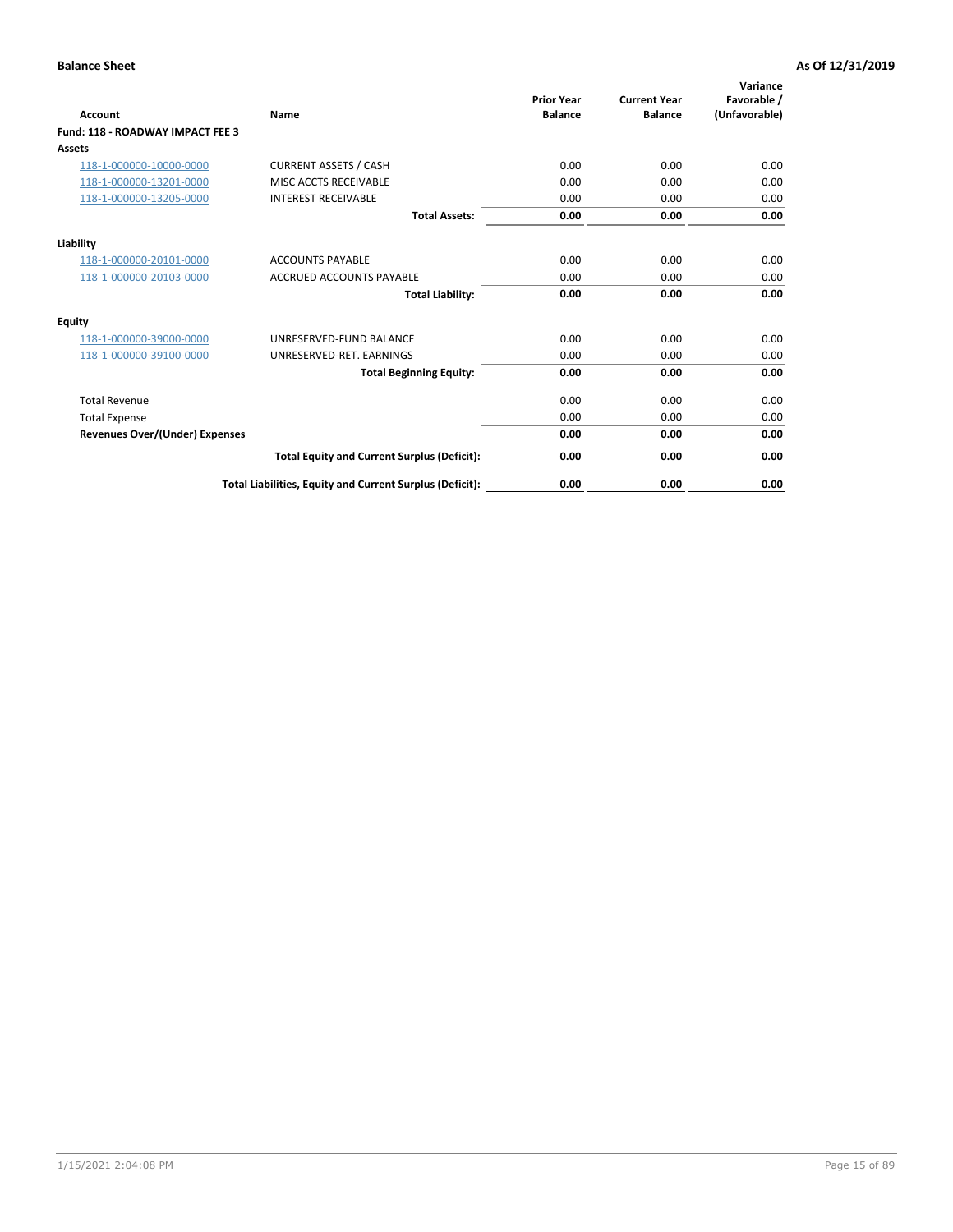| <b>Account</b>                        | <b>Name</b>                                              | <b>Prior Year</b><br><b>Balance</b> | <b>Current Year</b><br><b>Balance</b> | Variance<br>Favorable /<br>(Unfavorable) |
|---------------------------------------|----------------------------------------------------------|-------------------------------------|---------------------------------------|------------------------------------------|
| Fund: 119 - ROADWAY IMPACT FEE 4      |                                                          |                                     |                                       |                                          |
| Assets                                |                                                          |                                     |                                       |                                          |
| 119-1-000000-10000-0000               | <b>CURRENT ASSETS / CASH</b>                             | 0.00                                | 0.00                                  | 0.00                                     |
| 119-1-000000-13201-0000               | MISC ACCTS RECEIVABLE                                    | 0.00                                | 0.00                                  | 0.00                                     |
| 119-1-000000-13205-0000               | <b>INTEREST RECEIVABLE</b>                               | 0.00                                | 0.00                                  | 0.00                                     |
|                                       | <b>Total Assets:</b>                                     | 0.00                                | 0.00                                  | 0.00                                     |
| Liability                             |                                                          |                                     |                                       |                                          |
| 119-1-000000-20101-0000               | <b>ACCOUNTS PAYABLE</b>                                  | 0.00                                | 0.00                                  | 0.00                                     |
| 119-1-000000-20103-0000               | <b>ACCRUED ACCOUNTS PAYABLE</b>                          | 0.00                                | 0.00                                  | 0.00                                     |
|                                       | <b>Total Liability:</b>                                  | 0.00                                | 0.00                                  | 0.00                                     |
| Equity                                |                                                          |                                     |                                       |                                          |
| 119-1-000000-39000-0000               | UNRESERVED-FUND BALANCE                                  | 0.00                                | 0.00                                  | 0.00                                     |
| 119-1-000000-39100-0000               | UNRESERVED-RET. EARNINGS                                 | 0.00                                | 0.00                                  | 0.00                                     |
|                                       | <b>Total Beginning Equity:</b>                           | 0.00                                | 0.00                                  | 0.00                                     |
| <b>Total Revenue</b>                  |                                                          | 0.00                                | 0.00                                  | 0.00                                     |
| <b>Total Expense</b>                  |                                                          | 0.00                                | 0.00                                  | 0.00                                     |
| <b>Revenues Over/(Under) Expenses</b> |                                                          | 0.00                                | 0.00                                  | 0.00                                     |
|                                       | <b>Total Equity and Current Surplus (Deficit):</b>       | 0.00                                | 0.00                                  | 0.00                                     |
|                                       | Total Liabilities, Equity and Current Surplus (Deficit): | 0.00                                | 0.00                                  | 0.00                                     |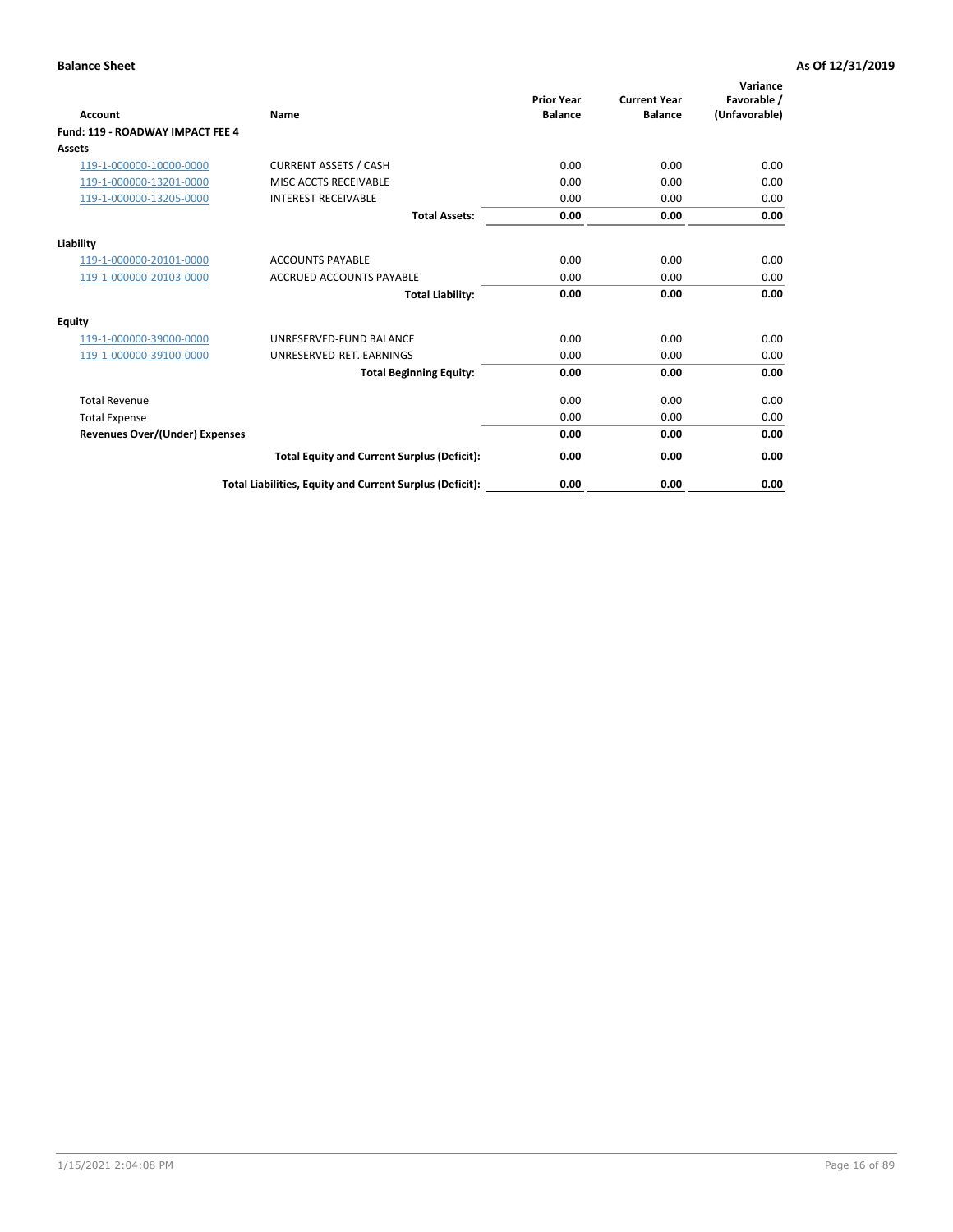|                                                   |                                                          | <b>Prior Year</b> | <b>Current Year</b> | Variance<br>Favorable / |
|---------------------------------------------------|----------------------------------------------------------|-------------------|---------------------|-------------------------|
| <b>Account</b>                                    | <b>Name</b>                                              | <b>Balance</b>    | <b>Balance</b>      | (Unfavorable)           |
| Fund: 120 - BROWNSFIELD HAZARDOUS WASTE EPA GRANT |                                                          |                   |                     |                         |
| <b>Assets</b>                                     |                                                          |                   |                     |                         |
| 120-1-000000-10000-0000                           | <b>CURRENT ASSETS / CASH</b>                             | 0.00              | 0.00                | 0.00                    |
| 120-1-000000-13201-0000                           | MISC ACCTS RECEIVABLE                                    | 0.00              | 0.00                | 0.00                    |
|                                                   | <b>Total Assets:</b>                                     | 0.00              | 0.00                | 0.00                    |
| Liability                                         |                                                          |                   |                     |                         |
| 120-1-000000-20101-0000                           | <b>ACCOUNTS PAYABLE</b>                                  | 0.00              | 0.00                | 0.00                    |
| 120-1-000000-20102-0000                           | <b>CREDIT CARD PAYABLE</b>                               | 0.00              | 0.00                | 0.00                    |
| 120-1-000000-20902-0000                           | <b>DEFERRED GRANT REVENUE</b>                            | 0.00              | 0.00                | 0.00                    |
| 120-1-000000-29300-0000                           | <b>ENCUMBRANCE SUMMARY</b>                               | 0.00              | 0.00                | 0.00                    |
| 120-1-000000-29400-0000                           | RESERVED ACCOUNT / ENCUMBRANCES                          | 0.00              | 0.00                | 0.00                    |
|                                                   | <b>Total Liability:</b>                                  | 0.00              | 0.00                | 0.00                    |
| Equity                                            |                                                          |                   |                     |                         |
| 120-1-000000-39000-0000                           | UNRESERVED-FUND BALANCE                                  | 0.00              | 0.00                | 0.00                    |
|                                                   | <b>Total Beginning Equity:</b>                           | 0.00              | 0.00                | 0.00                    |
| <b>Total Revenue</b>                              |                                                          | 0.00              | 0.00                | 0.00                    |
| <b>Total Expense</b>                              |                                                          | 0.00              | 0.00                | 0.00                    |
| <b>Revenues Over/(Under) Expenses</b>             |                                                          | 0.00              | 0.00                | 0.00                    |
|                                                   | <b>Total Equity and Current Surplus (Deficit):</b>       | 0.00              | 0.00                | 0.00                    |
|                                                   | Total Liabilities, Equity and Current Surplus (Deficit): | 0.00              | 0.00                | 0.00                    |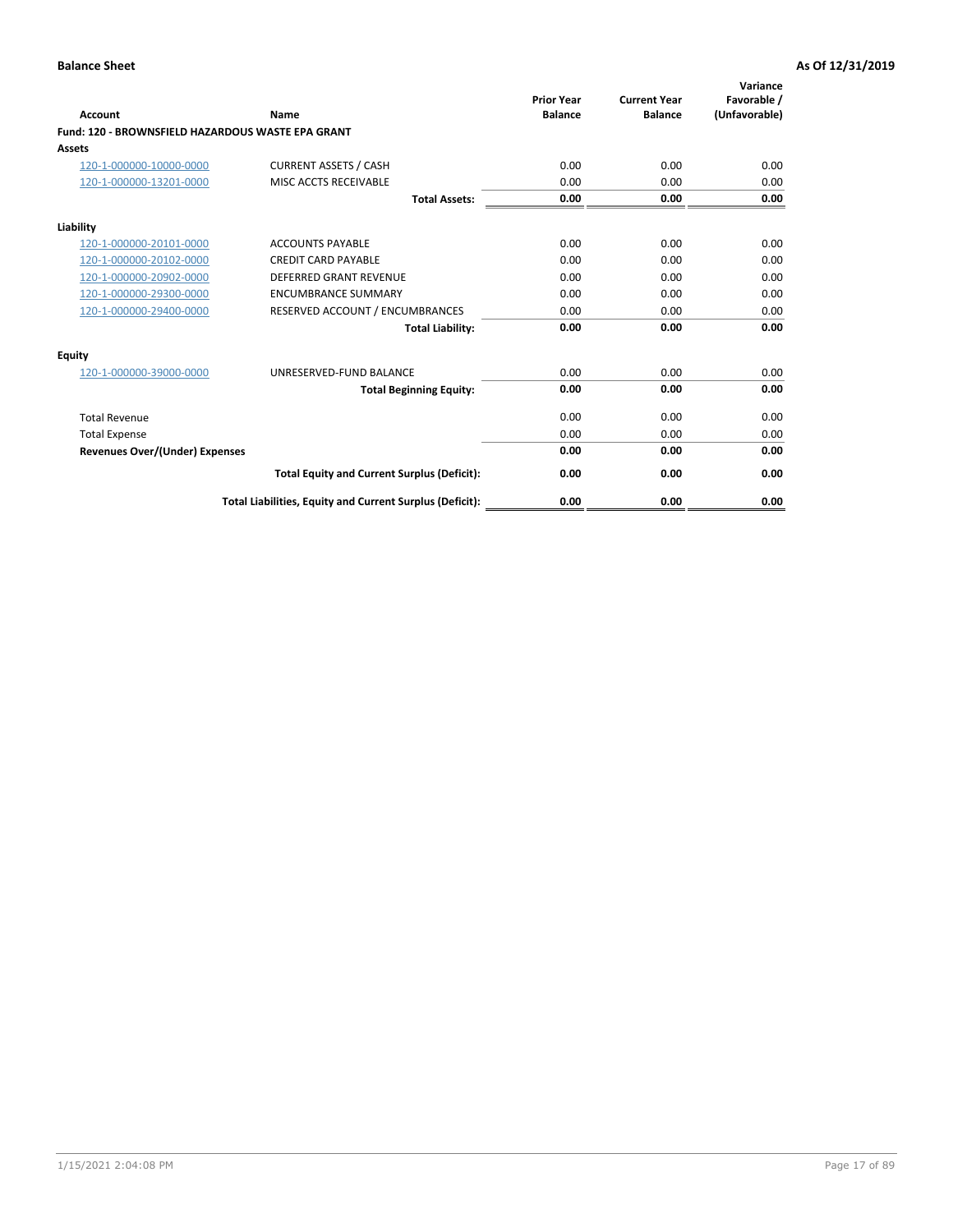| Account                                     | Name                                                     | <b>Prior Year</b><br><b>Balance</b> | <b>Current Year</b><br><b>Balance</b> | Variance<br>Favorable /<br>(Unfavorable) |
|---------------------------------------------|----------------------------------------------------------|-------------------------------------|---------------------------------------|------------------------------------------|
| Fund: 121 - BROWNSFIELD PETROLEUM EPA GRANT |                                                          |                                     |                                       |                                          |
| <b>Assets</b>                               |                                                          |                                     |                                       |                                          |
| 121-1-000000-10000-0000                     | <b>CURRENT ASSETS / CASH</b>                             | 0.00                                | 0.00                                  | 0.00                                     |
| 121-1-000000-13201-0000                     | <b>MISC ACCTS RECEIVABLE</b>                             | 0.00                                | 0.00                                  | 0.00                                     |
|                                             | <b>Total Assets:</b>                                     | 0.00                                | 0.00                                  | 0.00                                     |
| Liability                                   |                                                          |                                     |                                       |                                          |
| 121-1-000000-20101-0000                     | <b>ACCOUNTS PAYABLE</b>                                  | 0.00                                | 0.00                                  | 0.00                                     |
| 121-1-000000-20102-0000                     | <b>CREDIT CARD PAYABLE</b>                               | 0.00                                | 0.00                                  | 0.00                                     |
| 121-1-000000-20103-0000                     | <b>ACCRUED ACCOUNTS PAYABLE</b>                          | 0.00                                | 0.00                                  | 0.00                                     |
| 121-1-000000-20902-0000                     | <b>DEFERRED GRANT REVENUE</b>                            | 0.00                                | 0.00                                  | 0.00                                     |
| 121-1-000000-29300-0000                     | <b>ENCUMBRANCE SUMMARY</b>                               | 0.00                                | 0.00                                  | 0.00                                     |
| 121-1-000000-29400-0000                     | RESERVED ACCOUNT / ENCUMBRANCES                          | 0.00                                | 0.00                                  | 0.00                                     |
|                                             | <b>Total Liability:</b>                                  | 0.00                                | 0.00                                  | 0.00                                     |
| <b>Equity</b>                               |                                                          |                                     |                                       |                                          |
| 121-1-000000-39000-0000                     | UNRESERVED-FUND BALANCE                                  | 0.00                                | 0.00                                  | 0.00                                     |
|                                             | <b>Total Beginning Equity:</b>                           | 0.00                                | 0.00                                  | 0.00                                     |
| <b>Total Revenue</b>                        |                                                          | 0.00                                | 0.00                                  | 0.00                                     |
| <b>Total Expense</b>                        |                                                          | 0.00                                | 0.00                                  | 0.00                                     |
| <b>Revenues Over/(Under) Expenses</b>       |                                                          | 0.00                                | 0.00                                  | 0.00                                     |
|                                             | <b>Total Equity and Current Surplus (Deficit):</b>       | 0.00                                | 0.00                                  | 0.00                                     |
|                                             | Total Liabilities, Equity and Current Surplus (Deficit): | 0.00                                | 0.00                                  | 0.00                                     |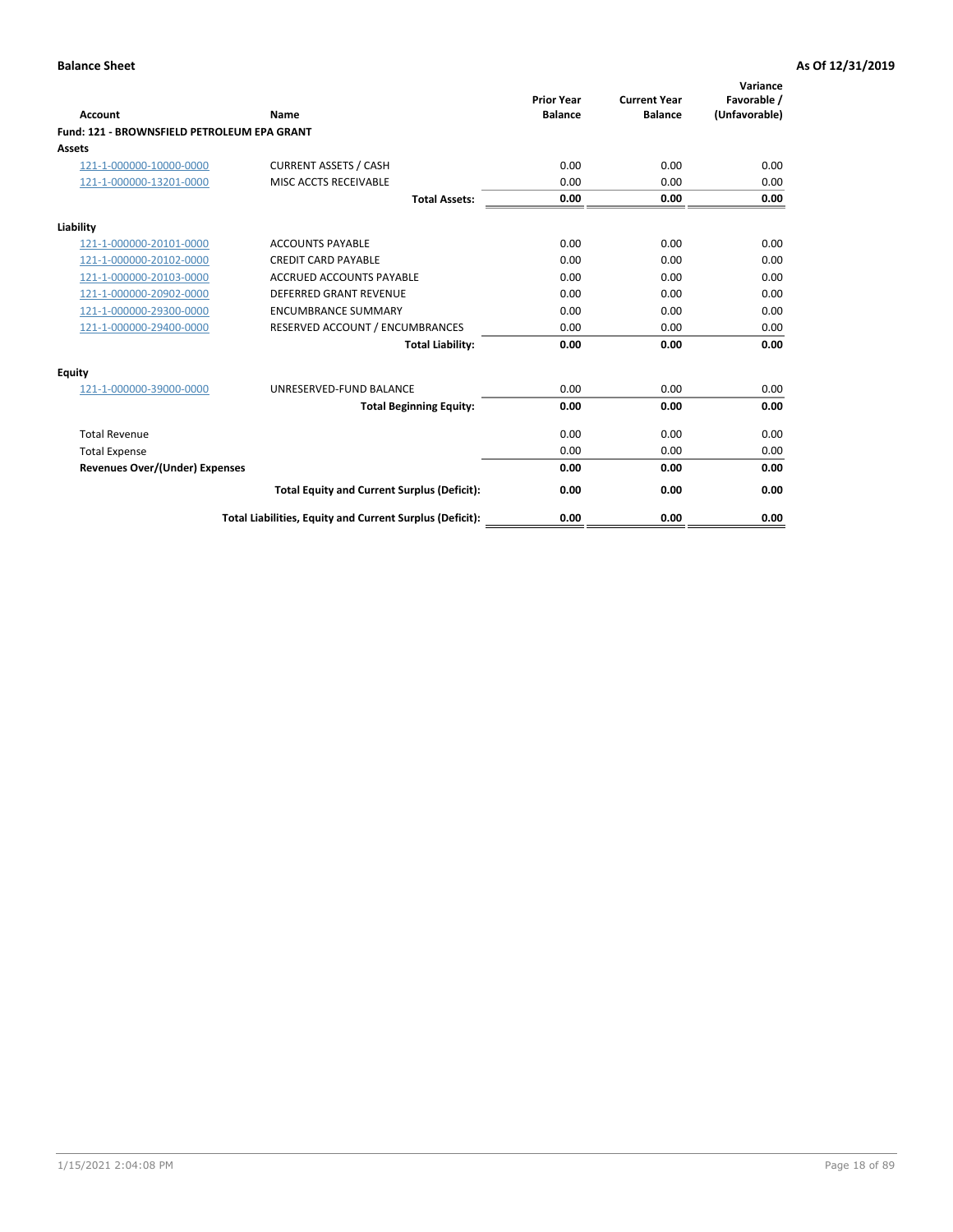| <b>Account</b>                                     | Name                                                     | <b>Prior Year</b><br><b>Balance</b> | <b>Current Year</b><br><b>Balance</b> | Variance<br>Favorable /<br>(Unfavorable) |
|----------------------------------------------------|----------------------------------------------------------|-------------------------------------|---------------------------------------|------------------------------------------|
| Fund: 122 - COPS HIRING PROGRAM GRANT 2010UMWX0308 |                                                          |                                     |                                       |                                          |
| Assets                                             |                                                          |                                     |                                       |                                          |
| 122-1-000000-10000-0000                            | <b>CURRENT ASSETS / CASH</b>                             | 0.00                                | 0.00                                  | 0.00                                     |
| 122-1-000000-13201-0000                            | MISC ACCTS RECEIVABLE                                    | 0.00                                | 0.00                                  | 0.00                                     |
|                                                    | <b>Total Assets:</b>                                     | 0.00                                | 0.00                                  | 0.00                                     |
| Liability                                          |                                                          |                                     |                                       |                                          |
| 122-1-000000-20101-0000                            | <b>ACCOUNTS PAYABLE</b>                                  | 0.00                                | 0.00                                  | 0.00                                     |
| 122-1-000000-20102-0000                            | <b>CREDIT CARD PAYABLE</b>                               | 0.00                                | 0.00                                  | 0.00                                     |
| 122-1-000000-20103-0000                            | <b>ACCRUED ACCOUNTS PAYABLE</b>                          | 0.00                                | 0.00                                  | 0.00                                     |
| 122-1-000000-20902-0000                            | <b>DEFERRED GRANT REVENUE</b>                            | 0.00                                | 0.00                                  | 0.00                                     |
|                                                    | <b>Total Liability:</b>                                  | 0.00                                | 0.00                                  | 0.00                                     |
| Equity                                             |                                                          |                                     |                                       |                                          |
| 122-1-000000-39000-0000                            | UNRESERVED-FUND BALANCE                                  | 0.00                                | 0.00                                  | 0.00                                     |
|                                                    | <b>Total Beginning Equity:</b>                           | 0.00                                | 0.00                                  | 0.00                                     |
| <b>Total Revenue</b>                               |                                                          | 0.00                                | 0.00                                  | 0.00                                     |
| <b>Total Expense</b>                               |                                                          | 0.00                                | 0.00                                  | 0.00                                     |
| <b>Revenues Over/(Under) Expenses</b>              |                                                          | 0.00                                | 0.00                                  | 0.00                                     |
|                                                    | <b>Total Equity and Current Surplus (Deficit):</b>       | 0.00                                | 0.00                                  | 0.00                                     |
|                                                    | Total Liabilities, Equity and Current Surplus (Deficit): | 0.00                                | 0.00                                  | 0.00                                     |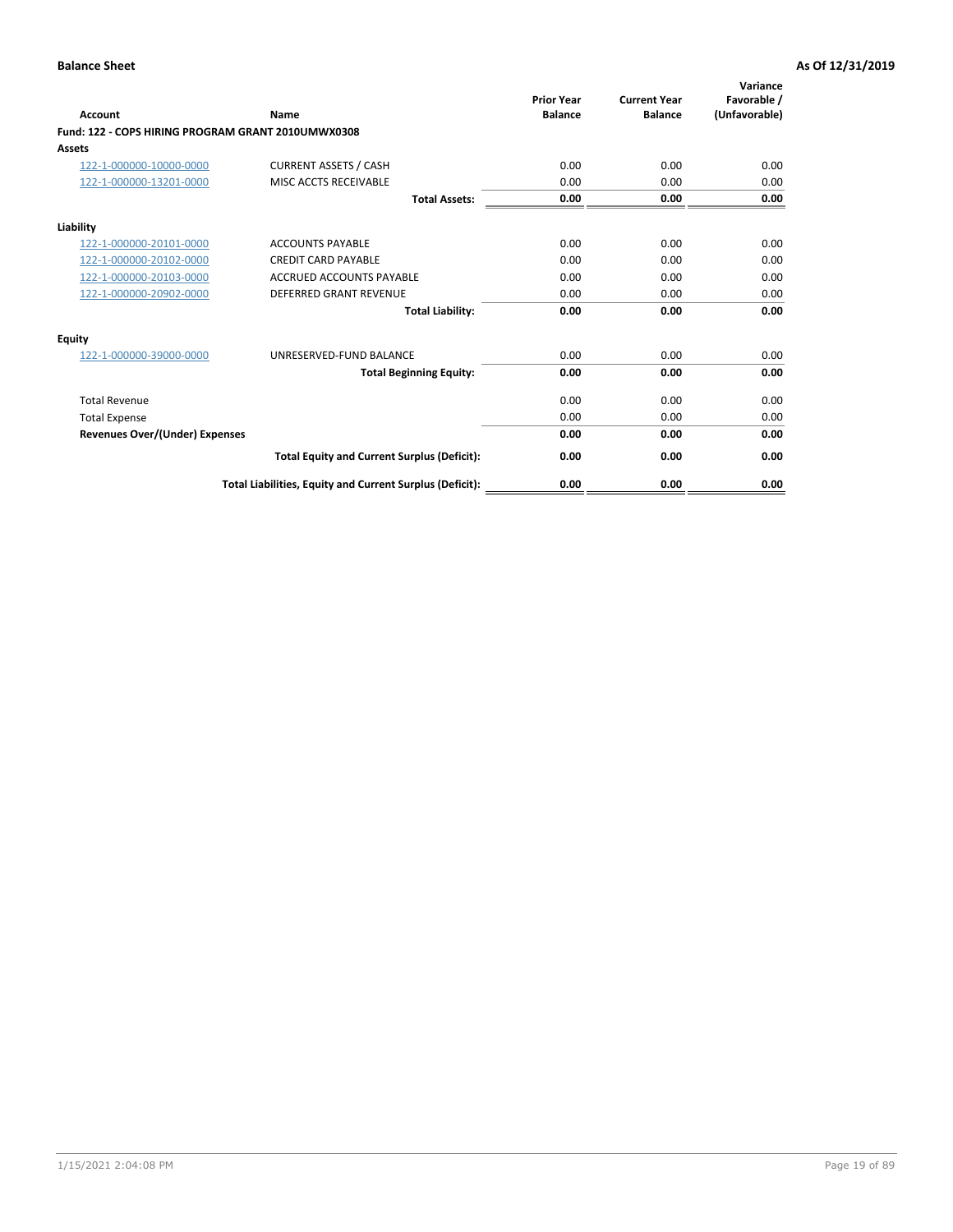| Account                        | Name                                                           | <b>Prior Year</b><br><b>Balance</b> | <b>Current Year</b><br><b>Balance</b> | Variance<br>Favorable /<br>(Unfavorable) |
|--------------------------------|----------------------------------------------------------------|-------------------------------------|---------------------------------------|------------------------------------------|
|                                | Fund: 123 - PTRAIN - POLICE REIMBURSEMENT GRANTS & CONT EDUCAT |                                     |                                       |                                          |
| Assets                         |                                                                |                                     |                                       |                                          |
| 123-1-000000-10000-0000        | <b>CURRENT ASSETS / CASH</b>                                   | 10,539.11                           | 4,697.18                              | $-5,841.93$                              |
| 123-1-000000-13201-0000        | MISC ACCTS RECEIVABLE                                          | 0.00                                | 0.00                                  | 0.00                                     |
|                                | <b>Total Assets:</b>                                           | 10,539.11                           | 4,697.18                              | $-5,841.93$                              |
| Liability                      |                                                                |                                     |                                       |                                          |
| 123-1-000000-20101-0000        | <b>ACCOUNTS PAYABLE</b>                                        | 0.00                                | 0.00                                  | 0.00                                     |
| 123-1-000000-20102-0000        | <b>CREDIT CARD PAYABLE</b>                                     | 0.00                                | 0.00                                  | 0.00                                     |
| 123-1-000000-20103-0000        | <b>ACCRUED ACCOUNTS PAYABLE</b>                                | 0.00                                | 0.00                                  | 0.00                                     |
|                                | <b>Total Liability:</b>                                        | 0.00                                | 0.00                                  | 0.00                                     |
| Equity                         |                                                                |                                     |                                       |                                          |
| 123-1-000000-39000-0000        | UNRESERVED-FUND BALANCE                                        | 10.461.04                           | 4,972.48                              | $-5,488.56$                              |
|                                | <b>Total Beginning Equity:</b>                                 | 10,461.04                           | 4,972.48                              | $-5,488.56$                              |
| <b>Total Revenue</b>           |                                                                | 78.84                               | 9.99                                  | $-68.85$                                 |
| <b>Total Expense</b>           |                                                                | 0.77                                | 285.29                                | $-284.52$                                |
| Revenues Over/(Under) Expenses |                                                                | 78.07                               | $-275.30$                             | $-353.37$                                |
|                                | <b>Total Equity and Current Surplus (Deficit):</b>             | 10,539.11                           | 4,697.18                              | $-5,841.93$                              |
|                                | Total Liabilities, Equity and Current Surplus (Deficit):       | 10,539.11                           | 4,697.18                              | $-5,841.93$                              |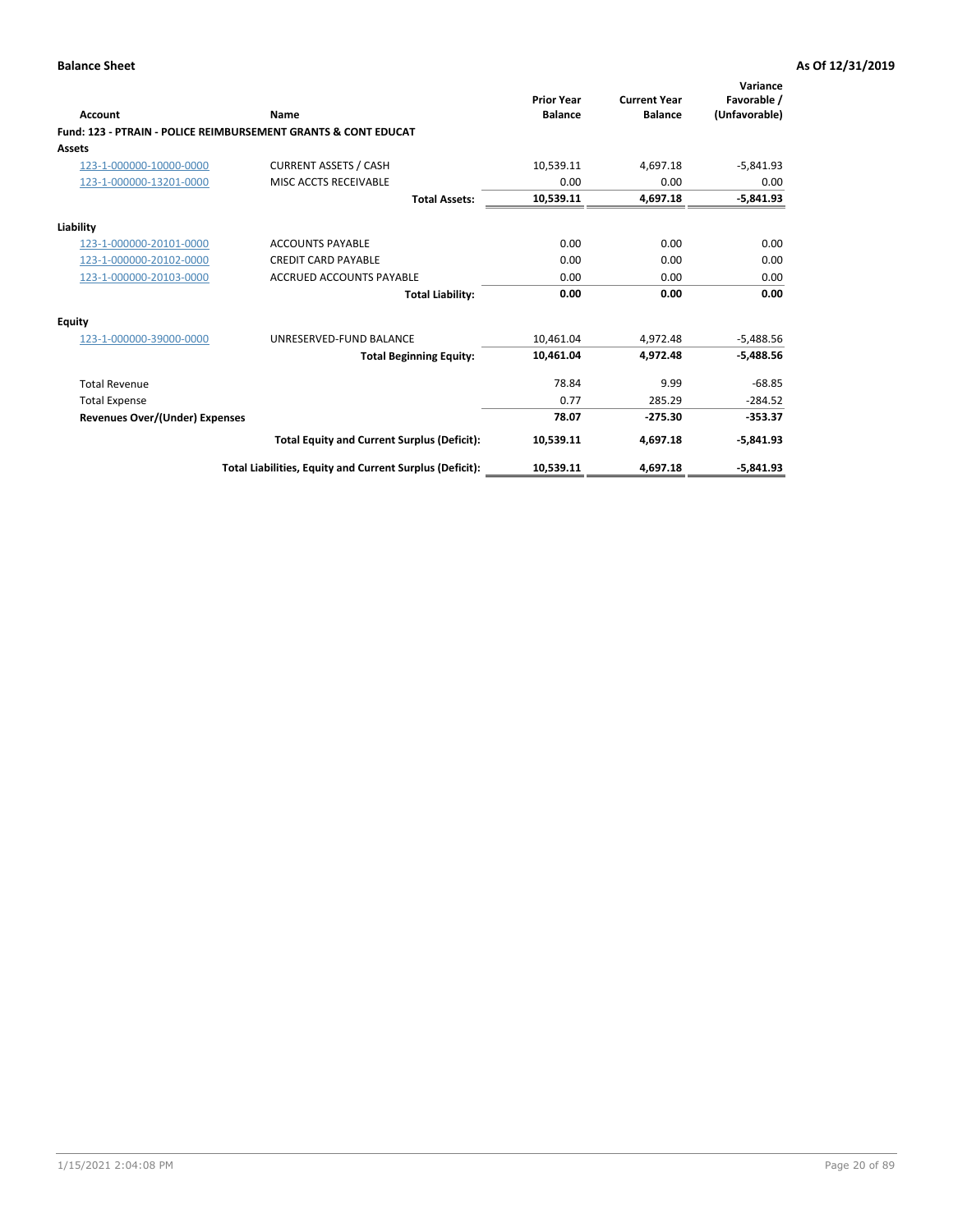|                                      |                                                          |                                     |                                       | Variance                     |
|--------------------------------------|----------------------------------------------------------|-------------------------------------|---------------------------------------|------------------------------|
| <b>Account</b>                       | <b>Name</b>                                              | <b>Prior Year</b><br><b>Balance</b> | <b>Current Year</b><br><b>Balance</b> | Favorable /<br>(Unfavorable) |
| <b>Fund: 124 - FIRE HAZMAT GRANT</b> |                                                          |                                     |                                       |                              |
| <b>Assets</b>                        |                                                          |                                     |                                       |                              |
| 124-1-000000-10000-0000              | <b>CURRENT ASSETS / CASH</b>                             | 0.00                                | 984.86                                | 984.86                       |
| 124-1-000000-13201-0000              | MISC ACCTS RECEIVABLE                                    | 0.00                                | 0.00                                  | 0.00                         |
| 124-1-000000-13205-0000              | <b>INTEREST RECEIVABLE</b>                               | 0.00                                | 0.00                                  | 0.00                         |
|                                      | <b>Total Assets:</b>                                     | 0.00                                | 984.86                                | 984.86                       |
| Liability                            |                                                          |                                     |                                       |                              |
| 124-1-000000-20101-0000              | <b>ACCOUNTS PAYABLE</b>                                  | 0.00                                | 0.00                                  | 0.00                         |
| 124-1-000000-20102-0000              | <b>CREDIT CARD PAYABLE</b>                               | 0.00                                | 0.00                                  | 0.00                         |
| 124-1-000000-20902-0000              | <b>DEFERRED GRANT REVENUE</b>                            | 0.00                                | 0.00                                  | 0.00                         |
| 124-1-000000-21001-0000              | <b>GENERAL FUND / GENERAL FUND</b>                       | 0.00                                | 0.00                                  | 0.00                         |
| 124-1-000000-29300-0000              | <b>ENCUMBRANCE SUMMARY</b>                               | 0.00                                | 0.00                                  | 0.00                         |
| 124-1-000000-29400-0000              | RESERVED ACCOUNT / ENCUMBRANCES                          | 0.00                                | 0.00                                  | 0.00                         |
|                                      | <b>Total Liability:</b>                                  | 0.00                                | 0.00                                  | 0.00                         |
| Equity                               |                                                          |                                     |                                       |                              |
| 124-1-000000-39000-0000              | UNRESERVED-FUND BALANCE                                  | 0.00                                | 984.89                                | 984.89                       |
|                                      | <b>Total Beginning Equity:</b>                           | 0.00                                | 984.89                                | 984.89                       |
| <b>Total Revenue</b>                 |                                                          | 0.00                                | 0.00                                  | 0.00                         |
| <b>Total Expense</b>                 |                                                          | 0.00                                | 0.03                                  | $-0.03$                      |
| Revenues Over/(Under) Expenses       |                                                          | 0.00                                | $-0.03$                               | $-0.03$                      |
|                                      | <b>Total Equity and Current Surplus (Deficit):</b>       | 0.00                                | 984.86                                | 984.86                       |
|                                      | Total Liabilities, Equity and Current Surplus (Deficit): | 0.00                                | 984.86                                | 984.86                       |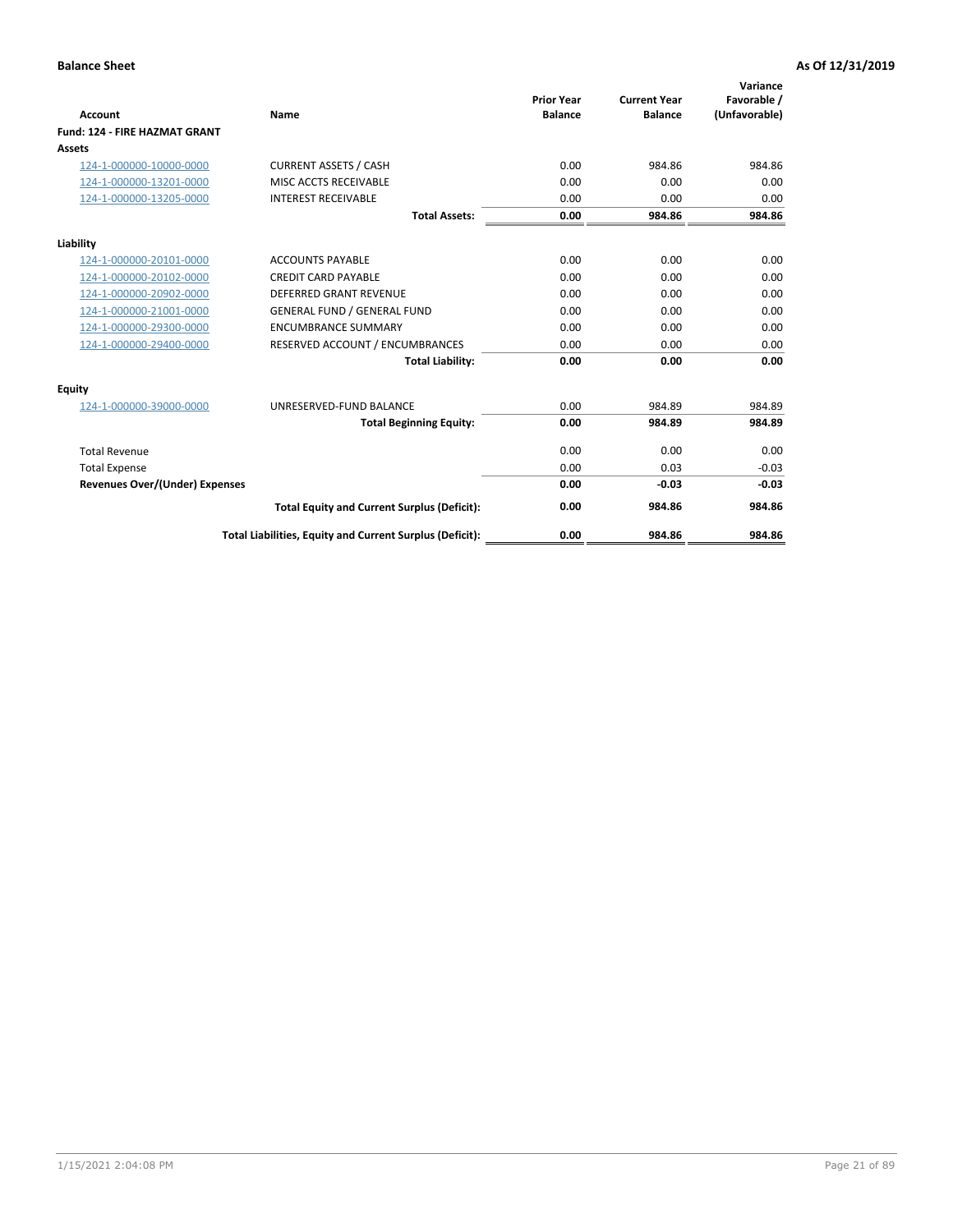| Account                                                   | Name                                                     | <b>Prior Year</b><br><b>Balance</b> | <b>Current Year</b><br><b>Balance</b> | Variance<br>Favorable /<br>(Unfavorable) |
|-----------------------------------------------------------|----------------------------------------------------------|-------------------------------------|---------------------------------------|------------------------------------------|
| <b>Fund: 125 - TRAINING &amp; HUMANITIES TEXAS GRANTS</b> |                                                          |                                     |                                       |                                          |
| <b>Assets</b>                                             |                                                          |                                     |                                       |                                          |
| 125-1-000000-10000-0000                                   | <b>CURRENT ASSETS / CASH</b>                             | 0.00                                | 0.00                                  | 0.00                                     |
| 125-1-000000-13205-0000                                   | <b>INTEREST RECEIVABLE</b>                               | 0.00                                | 0.00                                  | 0.00                                     |
|                                                           | <b>Total Assets:</b>                                     | 0.00                                | 0.00                                  | 0.00                                     |
| Liability                                                 |                                                          |                                     |                                       |                                          |
| 125-1-000000-20101-0000                                   | <b>ACCOUNTS PAYABLE</b>                                  | 0.00                                | 0.00                                  | 0.00                                     |
| 125-1-000000-20102-0000                                   | <b>CREDIT CARD PAYABLE</b>                               | 0.00                                | 0.00                                  | 0.00                                     |
| 125-1-000000-20103-0000                                   | <b>ACCRUED ACCOUNTS PAYABLE</b>                          | 0.00                                | 0.00                                  | 0.00                                     |
| 125-1-000000-20902-0000                                   | <b>DEFERRED GRANT REVENUE</b>                            | 0.00                                | 0.00                                  | 0.00                                     |
| 125-1-000000-29300-0000                                   | <b>ENCUMBRANCE SUMMARY</b>                               | 0.00                                | 0.00                                  | 0.00                                     |
| 125-1-000000-29400-0000                                   | RESERVED ACCOUNT / ENCUMBRANCES                          | 0.00                                | 0.00                                  | 0.00                                     |
|                                                           | <b>Total Liability:</b>                                  | 0.00                                | 0.00                                  | 0.00                                     |
| <b>Equity</b>                                             |                                                          |                                     |                                       |                                          |
| 125-1-000000-39000-0000                                   | UNRESERVED-FUND BALANCE                                  | 0.00                                | 0.00                                  | 0.00                                     |
|                                                           | <b>Total Beginning Equity:</b>                           | 0.00                                | 0.00                                  | 0.00                                     |
| <b>Total Revenue</b>                                      |                                                          | 0.00                                | 0.00                                  | 0.00                                     |
| <b>Total Expense</b>                                      |                                                          | 0.00                                | 0.00                                  | 0.00                                     |
| <b>Revenues Over/(Under) Expenses</b>                     |                                                          | 0.00                                | 0.00                                  | 0.00                                     |
|                                                           | <b>Total Equity and Current Surplus (Deficit):</b>       | 0.00                                | 0.00                                  | 0.00                                     |
|                                                           | Total Liabilities, Equity and Current Surplus (Deficit): | 0.00                                | 0.00                                  | 0.00                                     |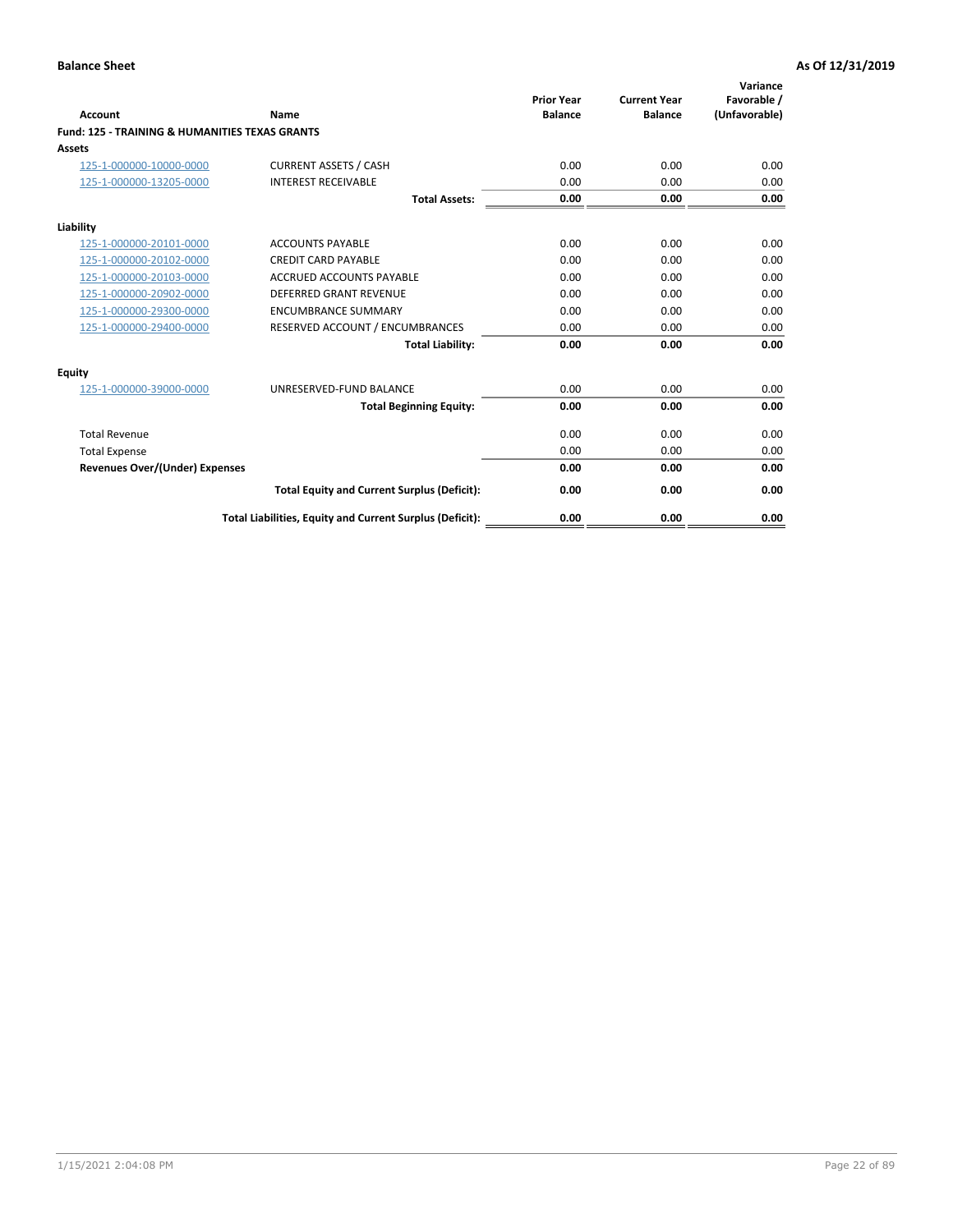| Account                                | Name                                                     | <b>Prior Year</b><br><b>Balance</b> | <b>Current Year</b><br><b>Balance</b> | Variance<br>Favorable /<br>(Unfavorable) |
|----------------------------------------|----------------------------------------------------------|-------------------------------------|---------------------------------------|------------------------------------------|
| <b>Fund: 126 - TIFMAS MOBILIZATION</b> |                                                          |                                     |                                       |                                          |
| Assets                                 |                                                          |                                     |                                       |                                          |
| 126-1-000000-10000-0000                | <b>CURRENT ASSETS / CASH</b>                             | 0.00                                | 0.00                                  | 0.00                                     |
| 126-1-000000-13201-0000                | MISC ACCTS RECEIVABLE                                    | 0.00                                | 0.00                                  | 0.00                                     |
|                                        | <b>Total Assets:</b>                                     | 0.00                                | 0.00                                  | 0.00                                     |
| Liability                              |                                                          |                                     |                                       |                                          |
| 126-1-000000-20101-0000                | <b>ACCOUNTS PAYABLE</b>                                  | 0.00                                | 0.00                                  | 0.00                                     |
| 126-1-000000-20102-0000                | <b>CREDIT CARD PAYABLE</b>                               | 0.00                                | 0.00                                  | 0.00                                     |
| 126-1-000000-39100-0000                | UNRESERVED-RET. EARNINGS                                 | 0.00                                | 0.00                                  | 0.00                                     |
|                                        | <b>Total Liability:</b>                                  | 0.00                                | 0.00                                  | 0.00                                     |
| Equity                                 |                                                          |                                     |                                       |                                          |
| 126-1-000000-39000-0000                | UNRESERVED-FUND BALANCE                                  | 0.00                                | 0.00                                  | 0.00                                     |
|                                        | <b>Total Beginning Equity:</b>                           | 0.00                                | 0.00                                  | 0.00                                     |
| <b>Total Revenue</b>                   |                                                          | 0.00                                | 0.00                                  | 0.00                                     |
| <b>Total Expense</b>                   |                                                          | 0.00                                | 0.00                                  | 0.00                                     |
| Revenues Over/(Under) Expenses         |                                                          | 0.00                                | 0.00                                  | 0.00                                     |
|                                        | <b>Total Equity and Current Surplus (Deficit):</b>       | 0.00                                | 0.00                                  | 0.00                                     |
|                                        | Total Liabilities, Equity and Current Surplus (Deficit): | 0.00                                | 0.00                                  | 0.00                                     |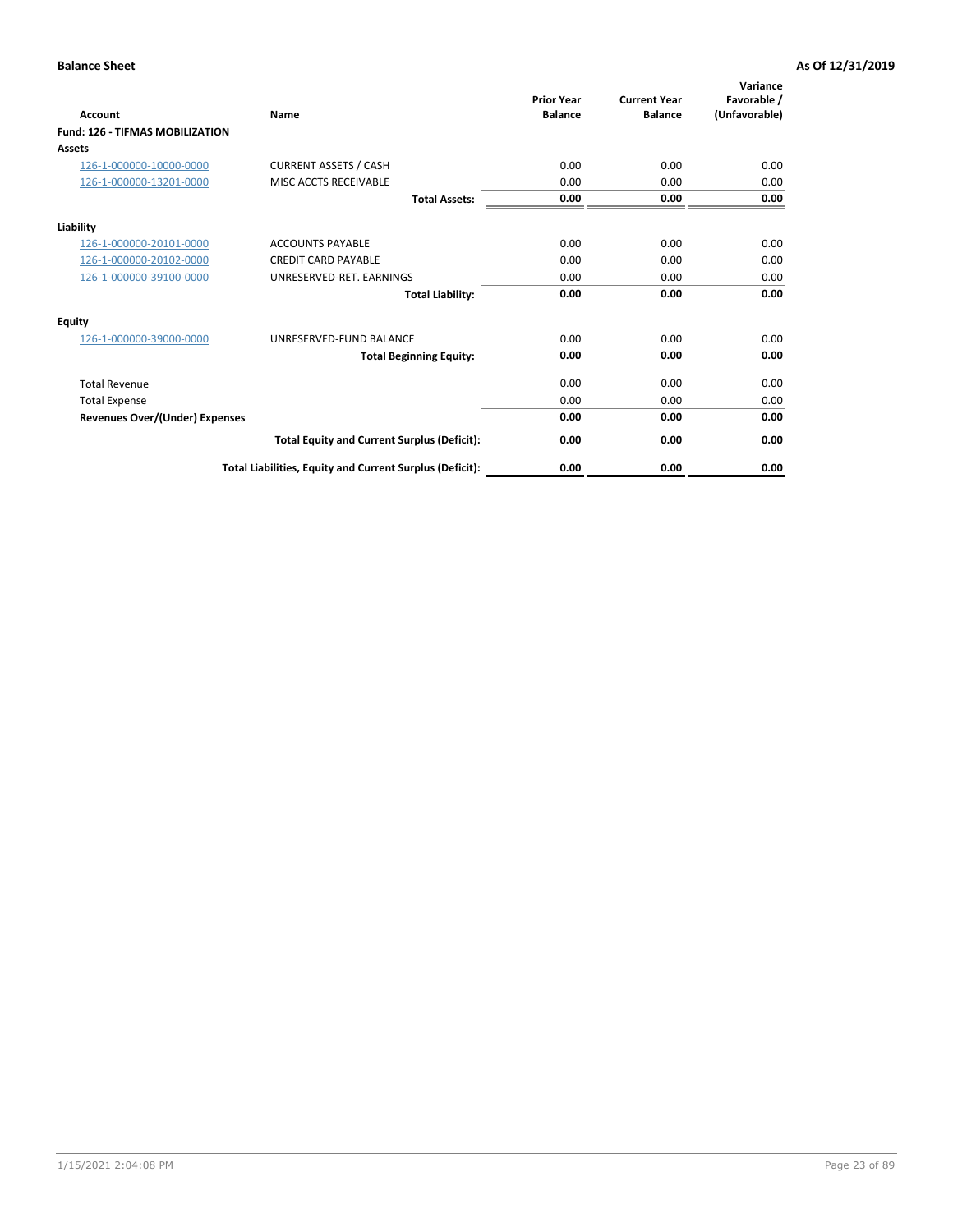| <b>Account</b>                        | Name                                                     | <b>Prior Year</b><br><b>Balance</b> | <b>Current Year</b><br><b>Balance</b> | Variance<br>Favorable /<br>(Unfavorable) |
|---------------------------------------|----------------------------------------------------------|-------------------------------------|---------------------------------------|------------------------------------------|
| Fund: 127 - FIRE GRANT                |                                                          |                                     |                                       |                                          |
| Assets                                |                                                          |                                     |                                       |                                          |
| 127-1-000000-10000-0000               | <b>CURRENT ASSETS / CASH</b>                             | 0.00                                | 0.00                                  | 0.00                                     |
| 127-1-000000-13201-0000               | MISC ACCTS RECEIVABLE                                    | 0.00                                | 0.00                                  | 0.00                                     |
|                                       | <b>Total Assets:</b>                                     | 0.00                                | 0.00                                  | 0.00                                     |
| Liability                             |                                                          |                                     |                                       |                                          |
| 127-1-000000-20101-0000               | <b>ACCOUNTS PAYABLE</b>                                  | 0.00                                | 0.00                                  | 0.00                                     |
|                                       | <b>Total Liability:</b>                                  | 0.00                                | 0.00                                  | 0.00                                     |
| Equity                                |                                                          |                                     |                                       |                                          |
| 127-1-000000-39000-0000               | UNRESERVED-FUND BALANCE                                  | 0.00                                | 0.00                                  | 0.00                                     |
|                                       | <b>Total Beginning Equity:</b>                           | 0.00                                | 0.00                                  | 0.00                                     |
| <b>Total Revenue</b>                  |                                                          | 0.00                                | 0.00                                  | 0.00                                     |
| <b>Total Expense</b>                  |                                                          | 0.00                                | 0.00                                  | 0.00                                     |
| <b>Revenues Over/(Under) Expenses</b> |                                                          | 0.00                                | 0.00                                  | 0.00                                     |
|                                       | <b>Total Equity and Current Surplus (Deficit):</b>       | 0.00                                | 0.00                                  | 0.00                                     |
|                                       | Total Liabilities, Equity and Current Surplus (Deficit): | 0.00                                | 0.00                                  | 0.00                                     |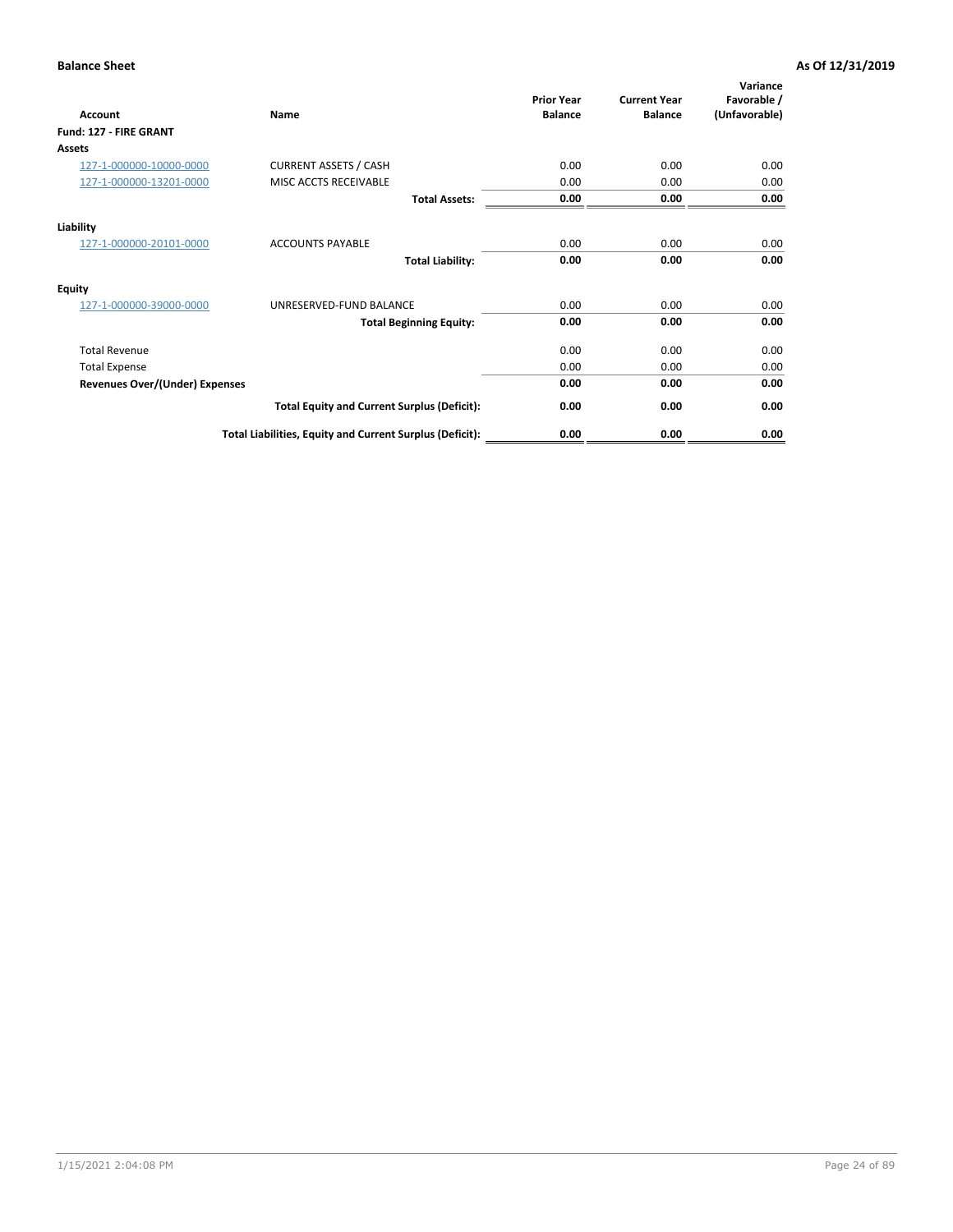| <b>Account</b>                 | Name                                                     | <b>Prior Year</b><br><b>Balance</b> | <b>Current Year</b><br><b>Balance</b> | Variance<br>Favorable /<br>(Unfavorable) |
|--------------------------------|----------------------------------------------------------|-------------------------------------|---------------------------------------|------------------------------------------|
| Fund: 140 - DEBT SERVICE FUND  |                                                          |                                     |                                       |                                          |
| Assets                         |                                                          |                                     |                                       |                                          |
| 140-1-000000-10000-0000        | <b>CURRENT ASSETS / CASH</b>                             | 2,505,745.55                        | 2,614,917.39                          | 109,171.84                               |
| 140-1-000000-12101-0000        | <b>BOND ISSUANCE COSTS</b>                               | 0.00                                | 0.00                                  | 0.00                                     |
| 140-1-000000-13101-0000        | TAX RECEIVABLE-CURRENT                                   | 3,326,737.83                        | 3,309,917.41                          | $-16,820.42$                             |
| 140-1-000000-13102-0000        | <b>TAXES REC-DELINQUENT</b>                              | 280,801.31                          | 280,779.63                            | $-21.68$                                 |
| 140-1-000000-13103-0000        | ALLOW FOR UNCOLLECT TAXES                                | $-50,238.80$                        | $-54,945.75$                          | $-4,706.95$                              |
| 140-1-000000-13203-0000        | NON-CURRENT ASSETS / PREPAYMENTS                         | 0.00                                | 0.00                                  | 0.00                                     |
| 140-1-000000-13205-0000        | <b>INTEREST RECEIVABLE</b>                               | 0.00                                | 0.00                                  | 0.00                                     |
| 140-1-000000-13221-0000        | MISC A/R - PROPERTY TAXES                                | 268,358.96                          | 494,798.19                            | 226,439.23                               |
|                                | <b>Total Assets:</b>                                     | 6,331,404.85                        | 6,645,466.87                          | 314,062.02                               |
| Liability                      |                                                          |                                     |                                       |                                          |
| 140-1-000000-20101-0000        | <b>ACCOUNTS PAYABLE</b>                                  | 0.00                                | 0.00                                  | 0.00                                     |
| 140-1-000000-20102-0000        | <b>CREDIT CARD PAYABLE</b>                               | 0.00                                | 0.00                                  | 0.00                                     |
| 140-1-000000-20103-0000        | ACCRUED ACCOUNTS PAYABLE                                 | 0.00                                | 0.00                                  | 0.00                                     |
| 140-1-000000-20108-0000        | <b>MATURED BONDS PAYABLE</b>                             | 0.00                                | 0.00                                  | 0.00                                     |
| 140-1-000000-20111-0000        | MATURED INTEREST PAYABLE                                 | 0.00                                | 0.00                                  | 0.00                                     |
| 140-1-000000-20112-0000        | <b>ACCRUED INTEREST PAYABLE</b>                          | 0.00                                | 0.00                                  | 0.00                                     |
| 140-1-000000-20203-0000        | <b>DEFERRED TAX REVENUE</b>                              | 3,546,971.37                        | 3,525,422.32                          | 21,549.05                                |
| 140-1-000000-21001-0000        | <b>GENERAL FUND / GENERAL FUND</b>                       | 0.00                                | 0.00                                  | 0.00                                     |
| 140-1-000000-21040-0000        | DUE TO / GENERAL CIP FUND                                | 0.00                                | 0.00                                  | 0.00                                     |
| 140-1-000000-29300-0000        | <b>ENCUMBRANCE SUMMARY</b>                               | 0.00                                | 0.00                                  | 0.00                                     |
| 140-1-000000-29400-0000        | RESERVED ACCOUNT / ENCUMBRANCES                          | 0.00                                | 0.00                                  | 0.00                                     |
|                                | <b>Total Liability:</b>                                  | 3,546,971.37                        | 3,525,422.32                          | 21,549.05                                |
| Equity                         |                                                          |                                     |                                       |                                          |
| 140-1-000000-39000-0000        | UNRESERVED-FUND BALANCE                                  | 855,063.37                          | 981,993.42                            | 126,930.05                               |
|                                | <b>Total Beginning Equity:</b>                           | 855,063.37                          | 981,993.42                            | 126,930.05                               |
| <b>Total Revenue</b>           |                                                          | 1,929,457.62                        | 2,254,234.58                          | 324,776.96                               |
| <b>Total Expense</b>           |                                                          | 87.51                               | 116,183.45                            | $-116,095.94$                            |
| Revenues Over/(Under) Expenses |                                                          | 1,929,370.11                        | 2,138,051.13                          | 208,681.02                               |
|                                | <b>Total Equity and Current Surplus (Deficit):</b>       | 2,784,433.48                        | 3,120,044.55                          | 335,611.07                               |
|                                | Total Liabilities, Equity and Current Surplus (Deficit): | 6,331,404.85                        | 6.645.466.87                          | 314,062.02                               |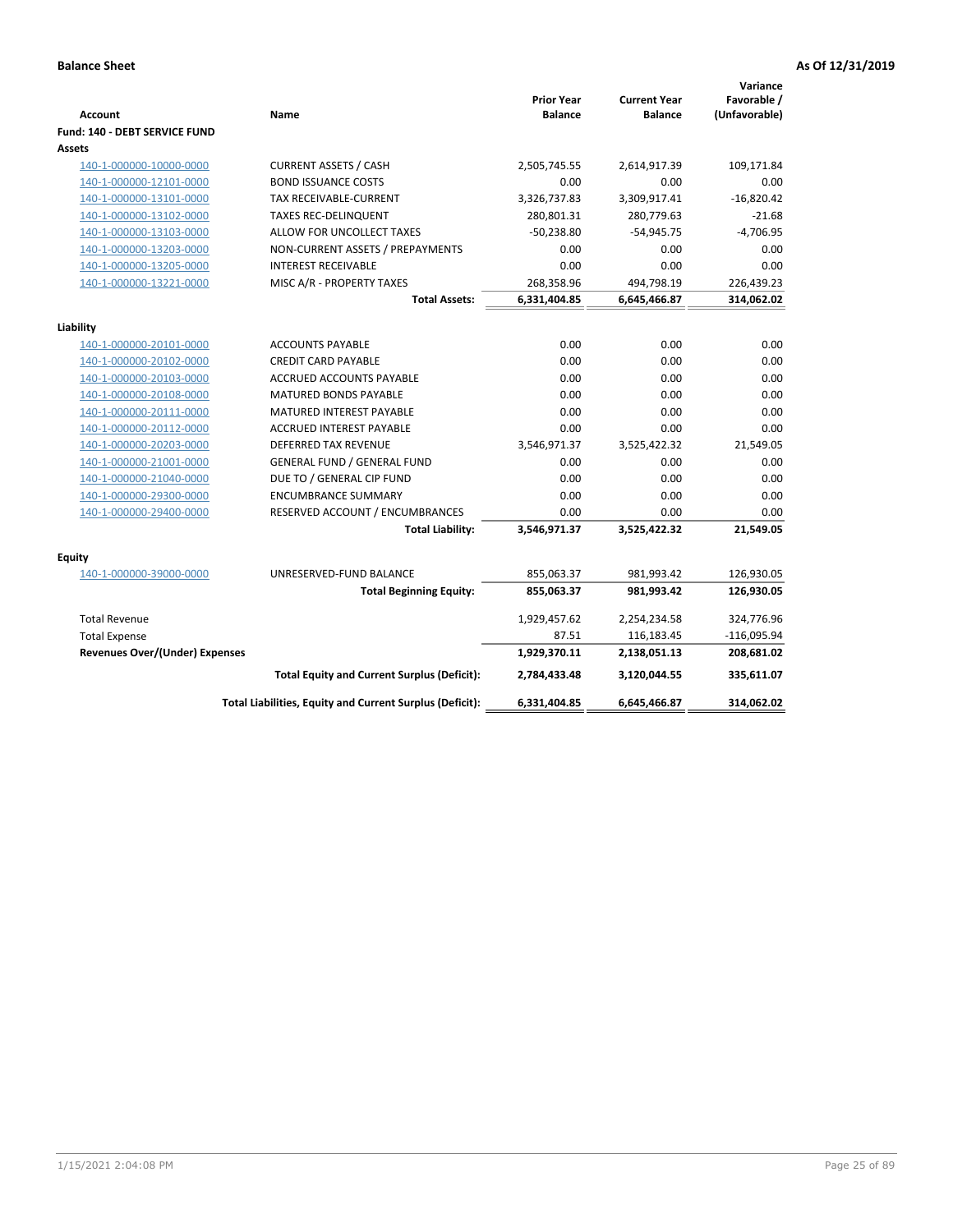| <b>Prior Year</b><br><b>Current Year</b><br><b>Balance</b><br><b>Balance</b><br><b>Account</b><br>Name<br>Fund: 160 - GENERAL CAPITAL IMPROVEMENT FUND<br><b>Assets</b><br><b>CURRENT ASSETS / CASH</b><br>2,209,908.31<br>160-1-000000-10000-0000<br>2,789,434.12<br>2002 CO'S<br>249,855.95<br>255,333.85<br>160-1-000000-11402-0000<br>160-1-000000-11514-0000<br>EXCHANGE BLDG - TX DAILY ACCOUNT 1157<br>223,193.95<br>228,182.23<br>160-1-000000-11515-0000<br>2019 GO STREET BOND PROCEEDS - TX TERN<br>14,910,442.10<br>0.00<br>0.00<br>0.00<br>160-1-000000-11517-0000<br><b>EXCHANGE BLDG - TX TERM</b><br>160-1-000000-11520-0000<br><b>CERTIFICATES OF DEPOSIT</b><br>0.00<br>0.00 | Favorable /<br>(Unfavorable)<br>579,525.81<br>5,477.90<br>4,988.28<br>14,910,442.10<br>0.00<br>0.00<br>0.00 |
|------------------------------------------------------------------------------------------------------------------------------------------------------------------------------------------------------------------------------------------------------------------------------------------------------------------------------------------------------------------------------------------------------------------------------------------------------------------------------------------------------------------------------------------------------------------------------------------------------------------------------------------------------------------------------------------------|-------------------------------------------------------------------------------------------------------------|
|                                                                                                                                                                                                                                                                                                                                                                                                                                                                                                                                                                                                                                                                                                |                                                                                                             |
|                                                                                                                                                                                                                                                                                                                                                                                                                                                                                                                                                                                                                                                                                                |                                                                                                             |
|                                                                                                                                                                                                                                                                                                                                                                                                                                                                                                                                                                                                                                                                                                |                                                                                                             |
|                                                                                                                                                                                                                                                                                                                                                                                                                                                                                                                                                                                                                                                                                                |                                                                                                             |
|                                                                                                                                                                                                                                                                                                                                                                                                                                                                                                                                                                                                                                                                                                |                                                                                                             |
|                                                                                                                                                                                                                                                                                                                                                                                                                                                                                                                                                                                                                                                                                                |                                                                                                             |
|                                                                                                                                                                                                                                                                                                                                                                                                                                                                                                                                                                                                                                                                                                |                                                                                                             |
|                                                                                                                                                                                                                                                                                                                                                                                                                                                                                                                                                                                                                                                                                                |                                                                                                             |
|                                                                                                                                                                                                                                                                                                                                                                                                                                                                                                                                                                                                                                                                                                |                                                                                                             |
|                                                                                                                                                                                                                                                                                                                                                                                                                                                                                                                                                                                                                                                                                                |                                                                                                             |
| 160-1-000000-11602-0000<br>2001 CO<br>0.00<br>0.00                                                                                                                                                                                                                                                                                                                                                                                                                                                                                                                                                                                                                                             |                                                                                                             |
| 2001-A CO'S<br>75,500.59<br>77,174.34<br>160-1-000000-11603-0000                                                                                                                                                                                                                                                                                                                                                                                                                                                                                                                                                                                                                               | 1,673.75                                                                                                    |
| 160-1-000000-13201-0000<br>MISC ACCTS RECEIVABLE<br>7,311.00<br>7,311.00                                                                                                                                                                                                                                                                                                                                                                                                                                                                                                                                                                                                                       | 0.00                                                                                                        |
| <b>INTEREST RECEIVABLE</b><br>0.00<br>0.00<br>160-1-000000-13205-0000                                                                                                                                                                                                                                                                                                                                                                                                                                                                                                                                                                                                                          | 0.00                                                                                                        |
| DEBT SERVICE / DEBT SERVICE FUND<br>0.00<br>0.00<br>160-1-000000-14035-0000                                                                                                                                                                                                                                                                                                                                                                                                                                                                                                                                                                                                                    | 0.00                                                                                                        |
| 2,765,769.80<br>18,267,877.64<br><b>Total Assets:</b>                                                                                                                                                                                                                                                                                                                                                                                                                                                                                                                                                                                                                                          | 15,502,107.84                                                                                               |
| Liability                                                                                                                                                                                                                                                                                                                                                                                                                                                                                                                                                                                                                                                                                      |                                                                                                             |
| 0.00<br>0.00<br>160-1-000000-20101-0000<br><b>ACCOUNTS PAYABLE</b>                                                                                                                                                                                                                                                                                                                                                                                                                                                                                                                                                                                                                             | 0.00                                                                                                        |
| 0.00<br>0.00<br>160-1-000000-20102-0000<br><b>CREDIT CARD PAYABLE</b>                                                                                                                                                                                                                                                                                                                                                                                                                                                                                                                                                                                                                          | 0.00                                                                                                        |
| 160-1-000000-20103-0000<br>ACCRUED ACCOUNTS PAYABLE<br>0.00<br>0.00                                                                                                                                                                                                                                                                                                                                                                                                                                                                                                                                                                                                                            | 0.00                                                                                                        |
| <b>DEVELOPERS ESCROW</b><br>0.00<br>0.00<br>160-1-000000-20113-0000                                                                                                                                                                                                                                                                                                                                                                                                                                                                                                                                                                                                                            | 0.00                                                                                                        |
| 74,442.19<br>2,807.93<br>160-1-000000-20139-0000<br><b>RETAINAGES PAYABLE</b>                                                                                                                                                                                                                                                                                                                                                                                                                                                                                                                                                                                                                  | 71,634.26                                                                                                   |
| 0.00<br>0.00<br>160-1-000000-20902-0000<br><b>DEFERRED GRANT REVENUE</b>                                                                                                                                                                                                                                                                                                                                                                                                                                                                                                                                                                                                                       | 0.00                                                                                                        |
| <b>GENERAL FUND / GENERAL FUND</b><br>0.00<br>0.00<br>160-1-000000-21001-0000                                                                                                                                                                                                                                                                                                                                                                                                                                                                                                                                                                                                                  | 0.00                                                                                                        |
| DEBT SERVICE / DUE TO DEBT SERVICE<br>0.00<br>0.00<br>160-1-000000-21035-0000                                                                                                                                                                                                                                                                                                                                                                                                                                                                                                                                                                                                                  | 0.00                                                                                                        |
| 0.00<br>160-1-000000-21101-0000<br>ENTERPRISE / WTR/WWTR UTILITY FUND<br>0.00                                                                                                                                                                                                                                                                                                                                                                                                                                                                                                                                                                                                                  | 0.00                                                                                                        |
| <b>ENCUMBRANCE SUMMARY</b><br>0.00<br>0.00                                                                                                                                                                                                                                                                                                                                                                                                                                                                                                                                                                                                                                                     | 0.00                                                                                                        |
| 160-1-000000-29300-0000<br>0.00                                                                                                                                                                                                                                                                                                                                                                                                                                                                                                                                                                                                                                                                | 0.00                                                                                                        |
| 160-1-000000-29400-0100<br>0.00<br>RESERVED ACCOUNT / ENCUMBRANCES                                                                                                                                                                                                                                                                                                                                                                                                                                                                                                                                                                                                                             |                                                                                                             |
| <b>Total Liability:</b><br>74,442.19<br>2,807.93                                                                                                                                                                                                                                                                                                                                                                                                                                                                                                                                                                                                                                               | 71,634.26                                                                                                   |
| <b>Equity</b>                                                                                                                                                                                                                                                                                                                                                                                                                                                                                                                                                                                                                                                                                  |                                                                                                             |
| 160-1-000000-39000-0000<br>UNRESERVED-FUND BALANCE<br>2,314,271.96<br>3,121,492.13                                                                                                                                                                                                                                                                                                                                                                                                                                                                                                                                                                                                             | 807,220.17                                                                                                  |
| <b>Total Beginning Equity:</b><br>2,314,271.96<br>3,121,492.13                                                                                                                                                                                                                                                                                                                                                                                                                                                                                                                                                                                                                                 | 807,220.17                                                                                                  |
| <b>Total Revenue</b><br>888,749.27<br>15,484,919.11                                                                                                                                                                                                                                                                                                                                                                                                                                                                                                                                                                                                                                            | 14,596,169.84                                                                                               |
| <b>Total Expense</b><br>511,693.62<br>341,341.53                                                                                                                                                                                                                                                                                                                                                                                                                                                                                                                                                                                                                                               | 170,352.09                                                                                                  |
| <b>Revenues Over/(Under) Expenses</b><br>377,055.65<br>15,143,577.58                                                                                                                                                                                                                                                                                                                                                                                                                                                                                                                                                                                                                           | 14,766,521.93                                                                                               |
| <b>Total Equity and Current Surplus (Deficit):</b><br>2,691,327.61<br>18,265,069.71                                                                                                                                                                                                                                                                                                                                                                                                                                                                                                                                                                                                            | 15,573,742.10                                                                                               |
| Total Liabilities, Equity and Current Surplus (Deficit):<br>2,765,769.80<br>18,267,877.64                                                                                                                                                                                                                                                                                                                                                                                                                                                                                                                                                                                                      | 15,502,107.84                                                                                               |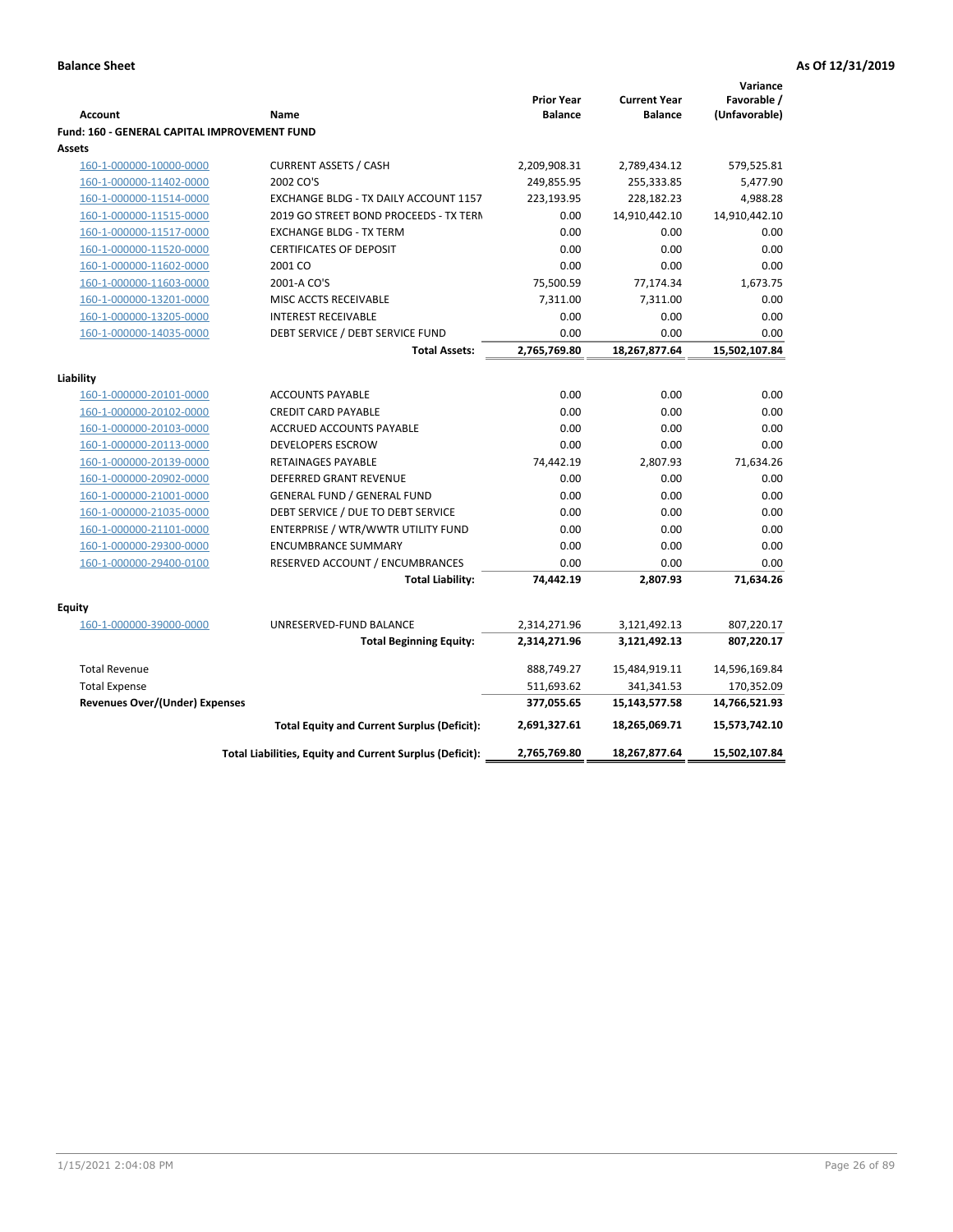| <b>Account</b>                              | <b>Name</b>                                              | <b>Prior Year</b><br><b>Balance</b> | <b>Current Year</b><br><b>Balance</b> | Variance<br>Favorable /<br>(Unfavorable) |
|---------------------------------------------|----------------------------------------------------------|-------------------------------------|---------------------------------------|------------------------------------------|
| <b>Fund: 161 - STREET CONSTRUCTION FUND</b> |                                                          |                                     |                                       |                                          |
| <b>Assets</b>                               |                                                          |                                     |                                       |                                          |
| 161-1-000000-10000-0000                     | <b>CURRENT ASSETS / CASH</b>                             | 858,416.00                          | 871,318.57                            | 12,902.57                                |
| 161-1-000000-11003-0000                     | 2010 CO'S                                                | 0.00                                | 0.00                                  | 0.00                                     |
| 161-1-000000-13205-0000                     | <b>INTEREST RECEIVABLE</b>                               | 0.00                                | 0.00                                  | 0.00                                     |
| 161-1-000000-14035-0000                     | DEBT SERVICE / DEBT SERVICE FUND                         | 0.00                                | 0.00                                  | 0.00                                     |
|                                             | <b>Total Assets:</b>                                     | 858,416.00                          | 871,318.57                            | 12,902.57                                |
| Liability                                   |                                                          |                                     |                                       |                                          |
| 161-1-000000-20101-0000                     | <b>ACCOUNTS PAYABLE</b>                                  | 0.00                                | 0.00                                  | 0.00                                     |
| 161-1-000000-20102-0000                     | <b>CREDIT CARD PAYABLE</b>                               | 0.00                                | 0.00                                  | 0.00                                     |
| 161-1-000000-20103-0000                     | <b>ACCRUED ACCOUNTS PAYABLE</b>                          | 0.00                                | 0.00                                  | 0.00                                     |
| 161-1-000000-20139-0000                     | <b>RETAINAGES PAYABLE</b>                                | 0.00                                | 0.00                                  | 0.00                                     |
| 161-1-000000-21001-0000                     | <b>GENERAL FUND / GENERAL FUND</b>                       | 0.00                                | 0.00                                  | 0.00                                     |
| 161-1-000000-21035-0000                     | DEBT SERVICE / DUE TO DEBT SERVICE                       | 0.00                                | 0.00                                  | 0.00                                     |
| 161-1-000000-29300-0000                     | <b>ENCUMBRANCE SUMMARY</b>                               | 0.00                                | 0.00                                  | 0.00                                     |
| 161-1-000000-29400-0100                     | RESERVED ACCOUNT / ENCUMBRANCES                          | 0.00                                | 0.00                                  | 0.00                                     |
|                                             | <b>Total Liability:</b>                                  | 0.00                                | 0.00                                  | 0.00                                     |
| <b>Equity</b>                               |                                                          |                                     |                                       |                                          |
| 161-1-000000-39000-0000                     | UNRESERVED-FUND BALANCE                                  | 852,048.74                          | 869,625.59                            | 17,576.85                                |
|                                             | <b>Total Beginning Equity:</b>                           | 852,048.74                          | 869,625.59                            | 17,576.85                                |
| <b>Total Revenue</b>                        |                                                          | 6,421.40                            | 1,746.13                              | $-4,675.27$                              |
| <b>Total Expense</b>                        |                                                          | 54.14                               | 53.15                                 | 0.99                                     |
| Revenues Over/(Under) Expenses              |                                                          | 6,367.26                            | 1,692.98                              | $-4,674.28$                              |
|                                             | <b>Total Equity and Current Surplus (Deficit):</b>       | 858,416.00                          | 871,318.57                            | 12,902.57                                |
|                                             | Total Liabilities, Equity and Current Surplus (Deficit): | 858,416.00                          | 871,318.57                            | 12,902.57                                |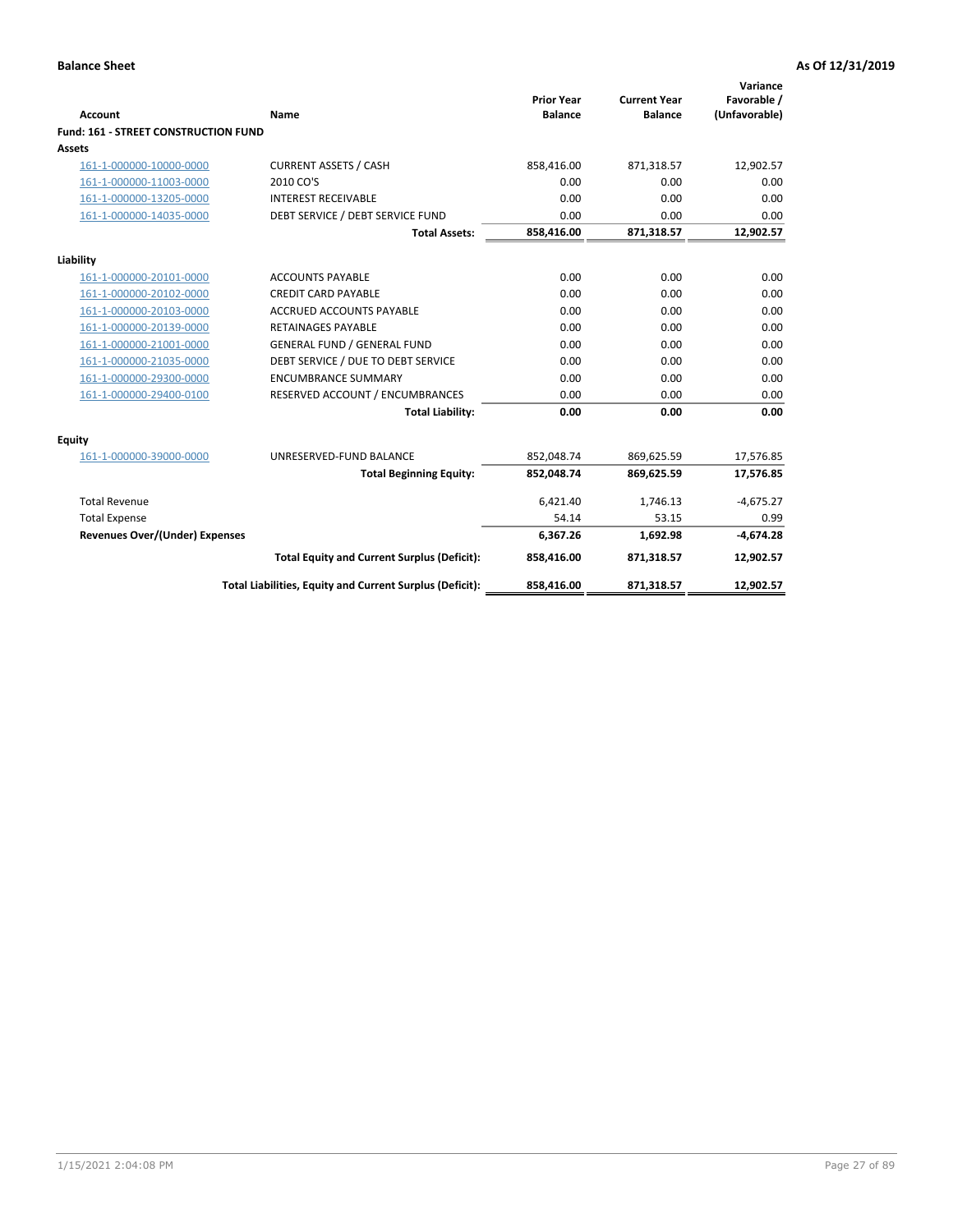|                                                 |                                                          | <b>Prior Year</b><br><b>Balance</b> | <b>Current Year</b> | Variance<br>Favorable / |
|-------------------------------------------------|----------------------------------------------------------|-------------------------------------|---------------------|-------------------------|
| <b>Account</b>                                  | Name                                                     |                                     | <b>Balance</b>      | (Unfavorable)           |
| <b>Fund: 162 - GRAHAM PARK RENOVATIONS FUND</b> |                                                          |                                     |                     |                         |
| <b>Assets</b>                                   |                                                          |                                     |                     |                         |
| 162-1-000000-10000-0000                         | <b>CURRENT ASSETS / CASH</b>                             | 0.00                                | 0.00                | 0.00                    |
| 162-1-000000-13201-0000                         | MISC ACCTS RECEIVABLE                                    | 0.00                                | 0.00                | 0.00                    |
|                                                 | <b>Total Assets:</b>                                     | 0.00                                | 0.00                | 0.00                    |
| Liability                                       |                                                          |                                     |                     |                         |
| 162-1-000000-20101-0000                         | <b>ACCOUNTS PAYABLE</b>                                  | 0.00                                | 0.00                | 0.00                    |
| 162-1-000000-20139-0000                         | <b>RETAINAGES PAYABLE</b>                                | 0.00                                | 0.00                | 0.00                    |
| 162-1-000000-20202-0000                         | <b>DEFERRED REVENUE</b>                                  | 0.00                                | 0.00                | 0.00                    |
| 162-1-000000-29300-0000                         | <b>ENCUMBRANCE SUMMARY</b>                               | 0.00                                | 0.00                | 0.00                    |
| 162-1-000000-29400-0000                         | RESERVED ACCOUNT / ENCUMBRANCES                          | 0.00                                | 0.00                | 0.00                    |
|                                                 | <b>Total Liability:</b>                                  | 0.00                                | 0.00                | 0.00                    |
| Equity                                          |                                                          |                                     |                     |                         |
| 162-1-000000-39000-0000                         | UNRESERVED-FUND BALANCE                                  | 0.00                                | 0.00                | 0.00                    |
|                                                 | <b>Total Beginning Equity:</b>                           | 0.00                                | 0.00                | 0.00                    |
| <b>Total Revenue</b>                            |                                                          | 0.00                                | 0.00                | 0.00                    |
| <b>Total Expense</b>                            |                                                          | 0.00                                | 0.00                | 0.00                    |
| Revenues Over/(Under) Expenses                  |                                                          | 0.00                                | 0.00                | 0.00                    |
|                                                 | <b>Total Equity and Current Surplus (Deficit):</b>       | 0.00                                | 0.00                | 0.00                    |
|                                                 | Total Liabilities, Equity and Current Surplus (Deficit): | 0.00                                | 0.00                | 0.00                    |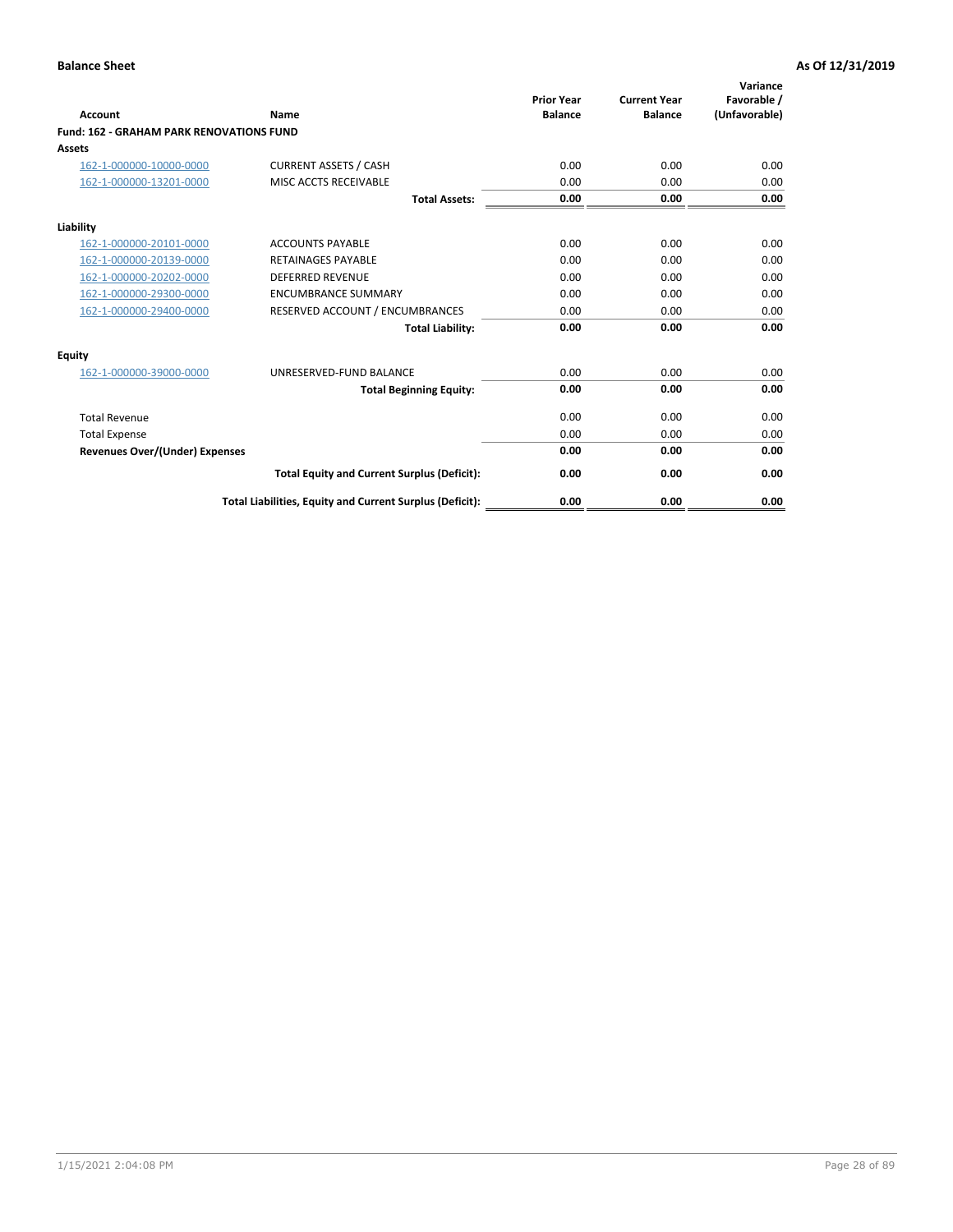|                                              |                                                          | <b>Prior Year</b> | <b>Current Year</b> | Variance<br>Favorable / |
|----------------------------------------------|----------------------------------------------------------|-------------------|---------------------|-------------------------|
| <b>Account</b>                               | Name                                                     | <b>Balance</b>    | <b>Balance</b>      | (Unfavorable)           |
| <b>Fund: 163 - SECO STIMULAS BLOCK GRANT</b> |                                                          |                   |                     |                         |
| Assets                                       |                                                          |                   |                     |                         |
| 163-1-000000-10000-0000                      | <b>CURRENT ASSETS / CASH</b>                             | 0.00              | 0.00                | 0.00                    |
| 163-1-000000-13201-0000                      | MISC ACCTS RECEIVABLE                                    | 0.00              | 0.00                | 0.00                    |
| 163-1-000000-13205-0000                      | <b>INTEREST RECEIVABLE</b>                               | 0.00              | 0.00                | 0.00                    |
|                                              | <b>Total Assets:</b>                                     | 0.00              | 0.00                | 0.00                    |
| Liability                                    |                                                          |                   |                     |                         |
| 163-1-000000-20101-0000                      | <b>ACCOUNTS PAYABLE</b>                                  | 0.00              | 0.00                | 0.00                    |
| 163-1-000000-20102-0000                      | <b>CREDIT CARD PAYABLE</b>                               | 0.00              | 0.00                | 0.00                    |
| 163-1-000000-20103-0000                      | <b>ACCRUED ACCOUNTS PAYABLE</b>                          | 0.00              | 0.00                | 0.00                    |
| 163-1-000000-20139-0000                      | <b>RETAINAGES PAYABLE</b>                                | 0.00              | 0.00                | 0.00                    |
| 163-1-000000-20902-0000                      | <b>DEFERRED GRANT REVENUE</b>                            | 0.00              | 0.00                | 0.00                    |
| 163-1-000000-29300-0000                      | <b>ENCUMBRANCE SUMMARY</b>                               | 0.00              | 0.00                | 0.00                    |
| 163-1-000000-29400-0100                      | RESERVED ACCOUNT / ENCUMBRANCES                          | 0.00              | 0.00                | 0.00                    |
|                                              | <b>Total Liability:</b>                                  | 0.00              | 0.00                | 0.00                    |
| <b>Equity</b>                                |                                                          |                   |                     |                         |
| 163-1-000000-39000-0000                      | UNRESERVED-FUND BALANCE                                  | 0.00              | 0.00                | 0.00                    |
|                                              | <b>Total Beginning Equity:</b>                           | 0.00              | 0.00                | 0.00                    |
| <b>Total Revenue</b>                         |                                                          | 0.00              | 0.00                | 0.00                    |
| <b>Total Expense</b>                         |                                                          | 0.00              | 0.00                | 0.00                    |
| Revenues Over/(Under) Expenses               |                                                          | 0.00              | 0.00                | 0.00                    |
|                                              | <b>Total Equity and Current Surplus (Deficit):</b>       | 0.00              | 0.00                | 0.00                    |
|                                              | Total Liabilities, Equity and Current Surplus (Deficit): | 0.00              | 0.00                | 0.00                    |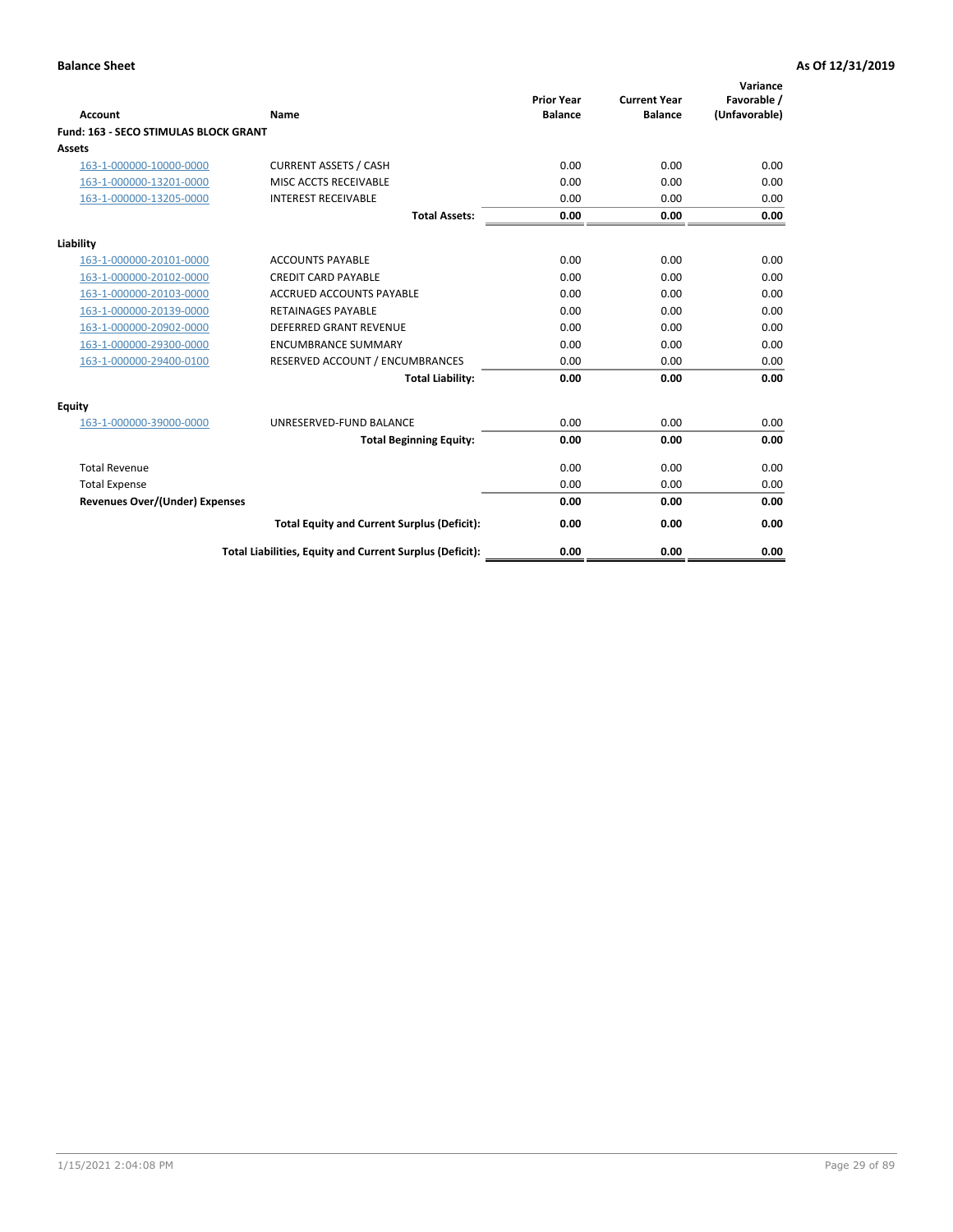| <b>Account</b>                        | Name                                                     | <b>Prior Year</b><br><b>Balance</b> | <b>Current Year</b><br><b>Balance</b> | Variance<br>Favorable /<br>(Unfavorable) |
|---------------------------------------|----------------------------------------------------------|-------------------------------------|---------------------------------------|------------------------------------------|
| Fund: 164 - 2013 CO CAPITAL FUND      |                                                          |                                     |                                       |                                          |
| Assets                                |                                                          |                                     |                                       |                                          |
| 164-1-000000-10000-0000               | <b>CURRENT ASSETS / CASH</b>                             | 32,117.94                           | 32,600.67                             | 482.73                                   |
| 164-1-000000-11508-0000               | 2013 CO'S PROJ CONST                                     | 2,028.40                            | 2,073.75                              | 45.35                                    |
| 164-1-000000-11509-0000               | 2013 CO'S DEBT SERVICE                                   | 0.00                                | 0.00                                  | 0.00                                     |
| 164-1-000000-13205-0000               | <b>INTEREST RECEIVABLE</b>                               | 0.00                                | 0.00                                  | 0.00                                     |
| 164-1-000000-14035-0000               | DEBT SERVICE / DEBT SERVICE FUND                         | 0.00                                | 0.00                                  | 0.00                                     |
|                                       | <b>Total Assets:</b>                                     | 34,146.34                           | 34,674.42                             | 528.08                                   |
| Liability                             |                                                          |                                     |                                       |                                          |
| 164-1-000000-20101-0000               | <b>ACCOUNTS PAYABLE</b>                                  | 0.00                                | 0.00                                  | 0.00                                     |
| 164-1-000000-20102-0000               | <b>CREDIT CARD PAYABLE</b>                               | 0.00                                | 0.00                                  | 0.00                                     |
| 164-1-000000-20103-0000               | <b>ACCRUED ACCOUNTS PAYABLE</b>                          | 0.00                                | 0.00                                  | 0.00                                     |
| 164-1-000000-20139-0000               | <b>RETAINAGES PAYABLE</b>                                | 0.00                                | 0.00                                  | 0.00                                     |
| 164-1-000000-21001-0000               | <b>GENERAL FUND / GENERAL FUND</b>                       | 0.00                                | 0.00                                  | 0.00                                     |
| 164-1-000000-21035-0000               | DEBT SERVICE / DUE TO DEBT SERVICE                       | 0.00                                | 0.00                                  | 0.00                                     |
| 164-1-000000-29300-0000               | <b>ENCUMBRANCE SUMMARY</b>                               | 0.00                                | 0.00                                  | 0.00                                     |
| 164-1-000000-29400-0100               | RESERVED ACCOUNT / ENCUMBRANCES                          | 0.00                                | 0.00                                  | 0.00                                     |
|                                       | <b>Total Liability:</b>                                  | 0.00                                | 0.00                                  | 0.00                                     |
| Equity                                |                                                          |                                     |                                       |                                          |
| 164-1-000000-39000-0000               | UNRESERVED-FUND BALANCE                                  | 33,896.76                           | 34,601.73                             | 704.97                                   |
|                                       | <b>Total Beginning Equity:</b>                           | 33,896.76                           | 34,601.73                             | 704.97                                   |
| <b>Total Revenue</b>                  |                                                          | 251.61                              | 74.68                                 | $-176.93$                                |
| <b>Total Expense</b>                  |                                                          | 2.03                                | 1.99                                  | 0.04                                     |
| <b>Revenues Over/(Under) Expenses</b> |                                                          | 249.58                              | 72.69                                 | $-176.89$                                |
|                                       | <b>Total Equity and Current Surplus (Deficit):</b>       | 34,146.34                           | 34,674.42                             | 528.08                                   |
|                                       | Total Liabilities, Equity and Current Surplus (Deficit): | 34,146.34                           | 34,674.42                             | 528.08                                   |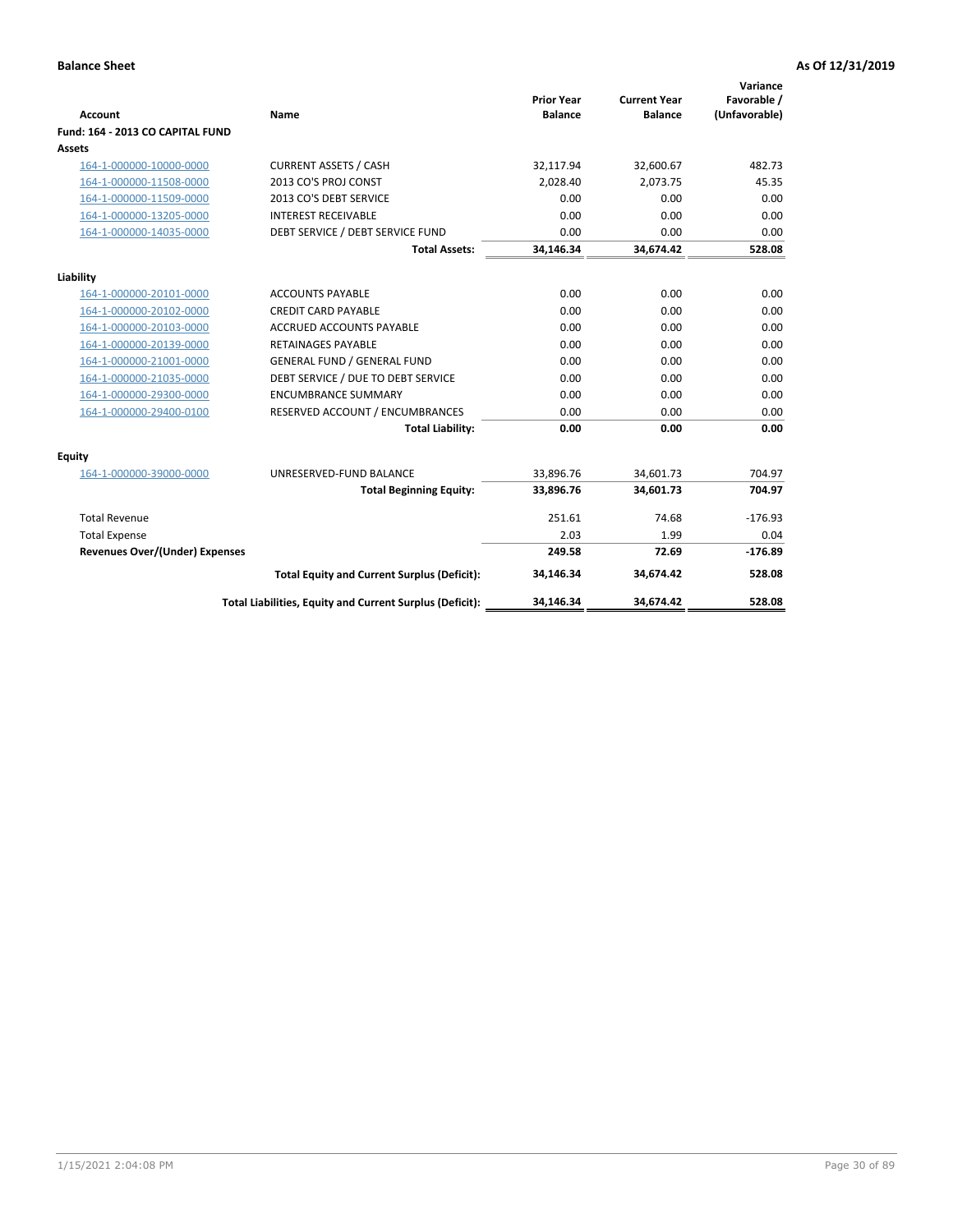| <b>Account</b>                        | Name                                                     | <b>Prior Year</b><br><b>Balance</b> | <b>Current Year</b><br><b>Balance</b> | Variance<br>Favorable /<br>(Unfavorable) |
|---------------------------------------|----------------------------------------------------------|-------------------------------------|---------------------------------------|------------------------------------------|
| Fund: 165 - 2014 GO FUND              |                                                          |                                     |                                       |                                          |
| Assets                                |                                                          |                                     |                                       |                                          |
| 165-1-000000-10000-0000               | <b>CURRENT ASSETS / CASH</b>                             | $-8,613.63$                         | $-8,613.63$                           | 0.00                                     |
| 165-1-000000-11003-0000               | 2010 CO'S                                                | 0.00                                | 0.00                                  | 0.00                                     |
| 165-1-000000-11202-0000               | 2014 GO STREET BONDS                                     | 0.00                                | 0.00                                  | 0.00                                     |
| 165-1-000000-11511-0000               | 2015 GO PROJECT CONSTRUCTION                             | 780,666.46                          | 798,113.97                            | 17,447.51                                |
| 165-1-000000-11520-0000               | <b>CERTIFICATES OF DEPOSIT</b>                           | 0.00                                | 0.00                                  | 0.00                                     |
| 165-1-000000-11530-0000               | <b>TexasTERM CP</b>                                      | 0.00                                | 0.00                                  | 0.00                                     |
| 165-1-000000-13201-0000               | MISC ACCTS RECEIVABLE                                    | 0.00                                | 0.00                                  | 0.00                                     |
| 165-1-000000-13205-0000               | <b>INTEREST RECEIVABLE</b>                               | 0.00                                | 0.00                                  | 0.00                                     |
| 165-1-000000-14035-0000               | DEBT SERVICE / DEBT SERVICE FUND                         | 0.00                                | 0.00                                  | 0.00                                     |
|                                       | <b>Total Assets:</b>                                     | 772,052.83                          | 789,500.34                            | 17,447.51                                |
| Liability                             |                                                          |                                     |                                       |                                          |
| 165-1-000000-20101-0000               | <b>ACCOUNTS PAYABLE</b>                                  | 0.00                                | 0.00                                  | 0.00                                     |
| 165-1-000000-20102-0000               | <b>CREDIT CARD PAYABLE</b>                               | 0.00                                | 0.00                                  | 0.00                                     |
| 165-1-000000-20103-0000               | ACCRUED ACCOUNTS PAYABLE                                 | 0.00                                | 0.00                                  | 0.00                                     |
| 165-1-000000-20139-0000               | <b>RETAINAGES PAYABLE</b>                                | 0.00                                | 0.00                                  | 0.00                                     |
| 165-1-000000-21001-0000               | <b>GENERAL FUND / GENERAL FUND</b>                       | 0.00                                | 0.00                                  | 0.00                                     |
| 165-1-000000-21035-0000               | DEBT SERVICE / DUE TO DEBT SERVICE                       | 0.00                                | 0.00                                  | 0.00                                     |
| 165-1-000000-29300-0000               | <b>ENCUMBRANCE SUMMARY</b>                               | 0.00                                | 0.00                                  | 0.00                                     |
| 165-1-000000-29400-0100               | RESERVED ACCOUNT / ENCUMBRANCES                          | 0.00                                | 0.00                                  | 0.00                                     |
|                                       | <b>Total Liability:</b>                                  | 0.00                                | 0.00                                  | 0.00                                     |
| <b>Equity</b>                         |                                                          |                                     |                                       |                                          |
| 165-1-000000-39000-0000               | UNRESERVED-FUND BALANCE                                  | 767,685.84                          | 785,908.22                            | 18,222.38                                |
|                                       | <b>Total Beginning Equity:</b>                           | 767,685.84                          | 785,908.22                            | 18,222.38                                |
| <b>Total Revenue</b>                  |                                                          | 4,366.99                            | 3,592.12                              | $-774.87$                                |
| <b>Total Expense</b>                  |                                                          | 0.00                                | 0.00                                  | 0.00                                     |
| <b>Revenues Over/(Under) Expenses</b> |                                                          | 4,366.99                            | 3,592.12                              | $-774.87$                                |
|                                       | <b>Total Equity and Current Surplus (Deficit):</b>       | 772,052.83                          | 789,500.34                            | 17,447.51                                |
|                                       | Total Liabilities, Equity and Current Surplus (Deficit): | 772,052.83                          | 789,500.34                            | 17.447.51                                |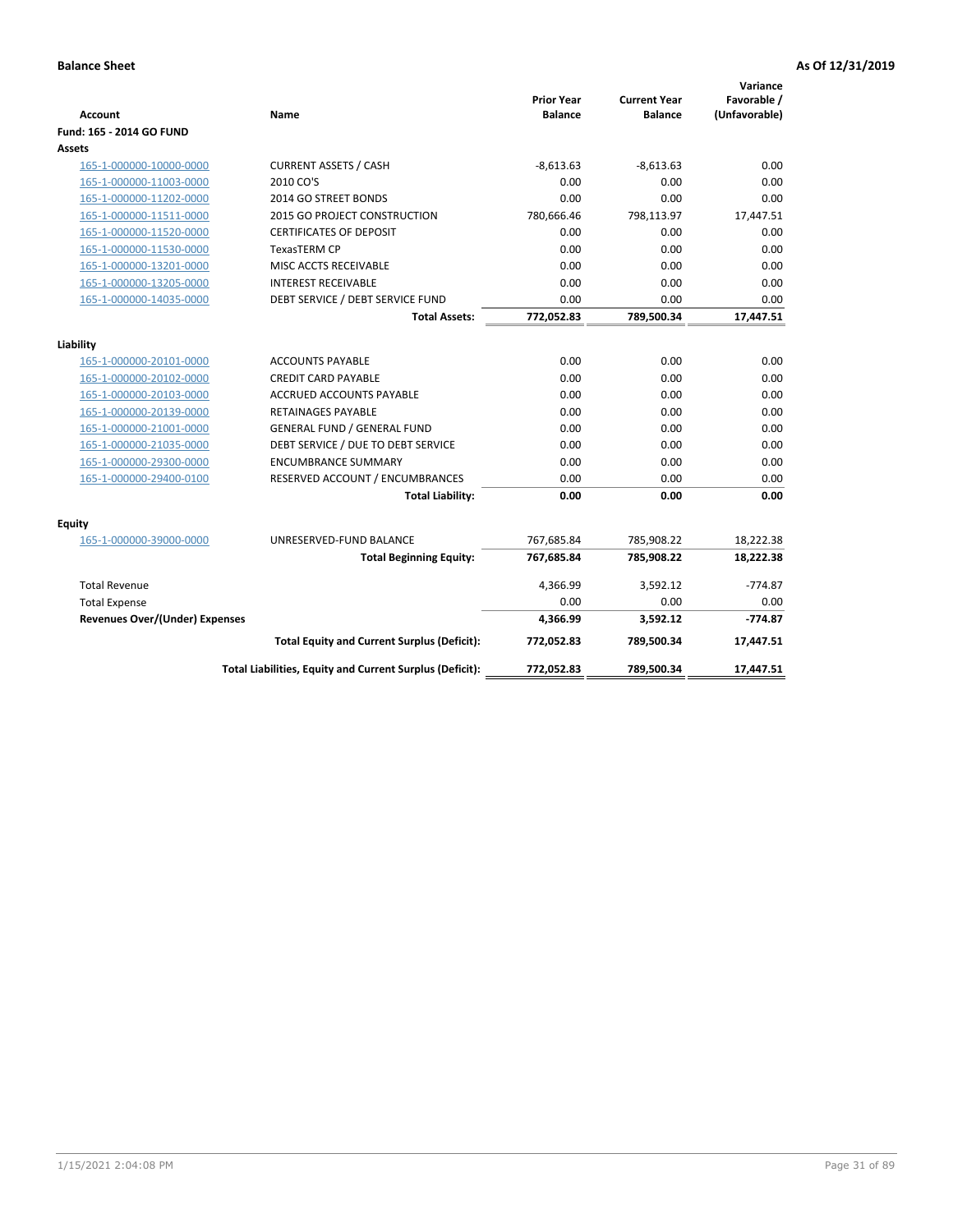| Account                                                      | Name                                                     | <b>Prior Year</b><br><b>Balance</b> | <b>Current Year</b><br><b>Balance</b> | Variance<br>Favorable /<br>(Unfavorable) |
|--------------------------------------------------------------|----------------------------------------------------------|-------------------------------------|---------------------------------------|------------------------------------------|
| <b>Fund: 170 - LAW ENFORCEMENT GRANT - CAPITAL PURCHASES</b> |                                                          |                                     |                                       |                                          |
| <b>Assets</b>                                                |                                                          |                                     |                                       |                                          |
| 170-1-000000-10000-0000                                      | <b>CURRENT ASSETS / CASH</b>                             | 0.00                                | 0.00                                  | 0.00                                     |
| 170-1-000000-13201-0000                                      | MISC ACCTS RECEIVABLE                                    | 0.00                                | 0.00                                  | 0.00                                     |
|                                                              | <b>Total Assets:</b>                                     | 0.00                                | 0.00                                  | 0.00                                     |
| Liability                                                    |                                                          |                                     |                                       |                                          |
| 170-1-000000-20101-0000                                      | <b>ACCOUNTS PAYABLE</b>                                  | 0.00                                | 0.00                                  | 0.00                                     |
| 170-1-000000-20102-0000                                      | <b>CREDIT CARD PAYABLE</b>                               | 0.00                                | 0.00                                  | 0.00                                     |
| 170-1-000000-20103-0000                                      | <b>ACCRUED ACCOUNTS PAYABLE</b>                          | 0.00                                | 0.00                                  | 0.00                                     |
| 170-1-000000-20902-0000                                      | <b>DEFERRED GRANT REVENUE</b>                            | 0.00                                | 0.00                                  | 0.00                                     |
| 170-1-000000-21001-0000                                      | <b>GENERAL FUND / GENERAL FUND</b>                       | 0.00                                | 0.00                                  | 0.00                                     |
| 170-1-000000-24004-0000                                      | <b>INTEREST PAYABLE ON DEP</b>                           | 0.00                                | 0.00                                  | 0.00                                     |
| 170-1-000000-29300-0000                                      | <b>ENCUMBRANCE SUMMARY</b>                               | 0.00                                | 0.00                                  | 0.00                                     |
| 170-1-000000-29400-0000                                      | RESERVED ACCOUNT / ENCUMBRANCES                          | 0.00                                | 0.00                                  | 0.00                                     |
|                                                              | <b>Total Liability:</b>                                  | 0.00                                | 0.00                                  | 0.00                                     |
| <b>Equity</b>                                                |                                                          |                                     |                                       |                                          |
| 170-1-000000-39000-0000                                      | UNRESERVED-FUND BALANCE                                  | 0.00                                | 0.00                                  | 0.00                                     |
|                                                              | <b>Total Beginning Equity:</b>                           | 0.00                                | 0.00                                  | 0.00                                     |
| <b>Total Revenue</b>                                         |                                                          | 0.00                                | 0.00                                  | 0.00                                     |
| <b>Total Expense</b>                                         |                                                          | 0.00                                | 0.00                                  | 0.00                                     |
| <b>Revenues Over/(Under) Expenses</b>                        |                                                          | 0.00                                | 0.00                                  | 0.00                                     |
|                                                              | <b>Total Equity and Current Surplus (Deficit):</b>       | 0.00                                | 0.00                                  | 0.00                                     |
|                                                              | Total Liabilities, Equity and Current Surplus (Deficit): | 0.00                                | 0.00                                  | 0.00                                     |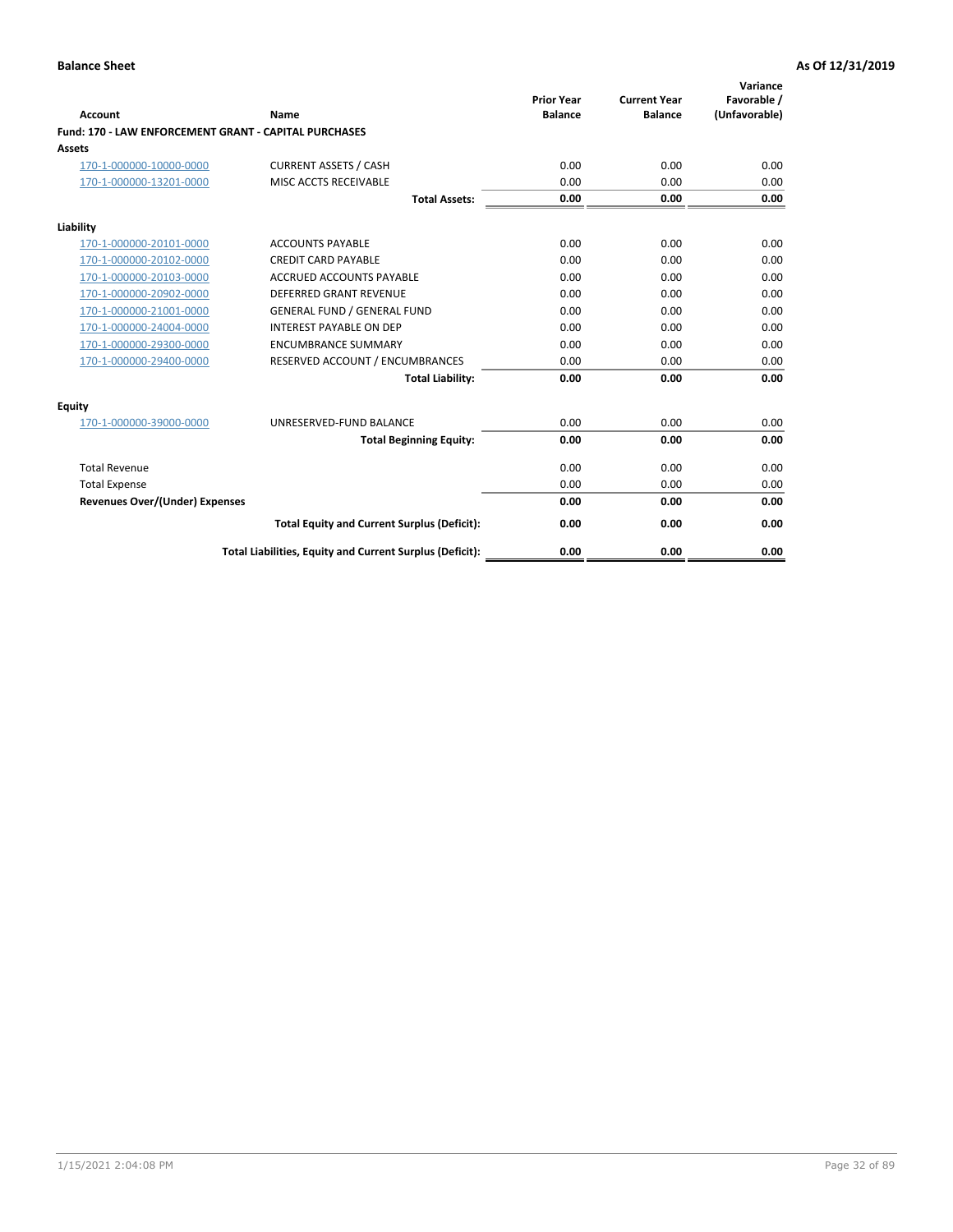|                                                |                                                          | <b>Prior Year</b> | <b>Current Year</b> | Variance<br>Favorable / |
|------------------------------------------------|----------------------------------------------------------|-------------------|---------------------|-------------------------|
| <b>Account</b>                                 | Name                                                     | <b>Balance</b>    | <b>Balance</b>      | (Unfavorable)           |
| <b>Fund: 171 - MAIN STREET SPECIAL REVENUE</b> |                                                          |                   |                     |                         |
| <b>Assets</b>                                  |                                                          |                   |                     |                         |
| 171-1-000000-10000-0000                        | <b>CURRENT ASSETS / CASH</b>                             | 1,486.00          | $-50,561.48$        | $-52,047.48$            |
| 171-1-000000-13201-0000                        | MISC ACCTS RECEIVABLE                                    | 0.00              | 0.00                | 0.00                    |
| 171-1-000000-13205-0000                        | <b>INTEREST RECEIVABLE</b>                               | 0.00              | 0.00                | 0.00                    |
|                                                | <b>Total Assets:</b>                                     | 1.486.00          | $-50.561.48$        | $-52,047.48$            |
| Liability                                      |                                                          |                   |                     |                         |
| 171-1-000000-20101-0000                        | <b>ACCOUNTS PAYABLE</b>                                  | 0.00              | 0.00                | 0.00                    |
| 171-1-000000-20102-0000                        | <b>CREDIT CARD PAYABLE</b>                               | 0.00              | 0.00                | 0.00                    |
| 171-1-000000-20103-0000                        | <b>ACCRUED ACCOUNTS PAYABLE</b>                          | 0.00              | 0.00                | 0.00                    |
| 171-1-000000-20139-0000                        | <b>RETAINAGES PAYABLE</b>                                | 0.00              | 0.00                | 0.00                    |
| 171-1-000000-20902-0000                        | DEFERRED GRANT REVENUE                                   | 0.00              | 0.00                | 0.00                    |
| 171-1-000000-29300-0000                        | <b>ENCUMBRANCE SUMMARY</b>                               | 0.00              | 0.00                | 0.00                    |
| 171-1-000000-29400-0100                        | RESERVED ACCOUNT / ENCUMBRANCES                          | 0.00              | 0.00                | 0.00                    |
|                                                | <b>Total Liability:</b>                                  | 0.00              | 0.00                | 0.00                    |
| <b>Equity</b>                                  |                                                          |                   |                     |                         |
| 171-1-000000-39000-0000                        | UNRESERVED-FUND BALANCE                                  | 9,077.21          | $-48,361.48$        | $-57,438.69$            |
|                                                | <b>Total Beginning Equity:</b>                           | 9.077.21          | $-48.361.48$        | $-57,438.69$            |
| <b>Total Revenue</b>                           |                                                          | 0.00              | 0.00                | 0.00                    |
| <b>Total Expense</b>                           |                                                          | 7,591.21          | 2,200.00            | 5,391.21                |
| <b>Revenues Over/(Under) Expenses</b>          |                                                          | $-7,591.21$       | $-2,200.00$         | 5,391.21                |
|                                                | <b>Total Equity and Current Surplus (Deficit):</b>       | 1,486.00          | $-50,561.48$        | $-52,047.48$            |
|                                                | Total Liabilities, Equity and Current Surplus (Deficit): | 1,486.00          | $-50,561.48$        | $-52,047.48$            |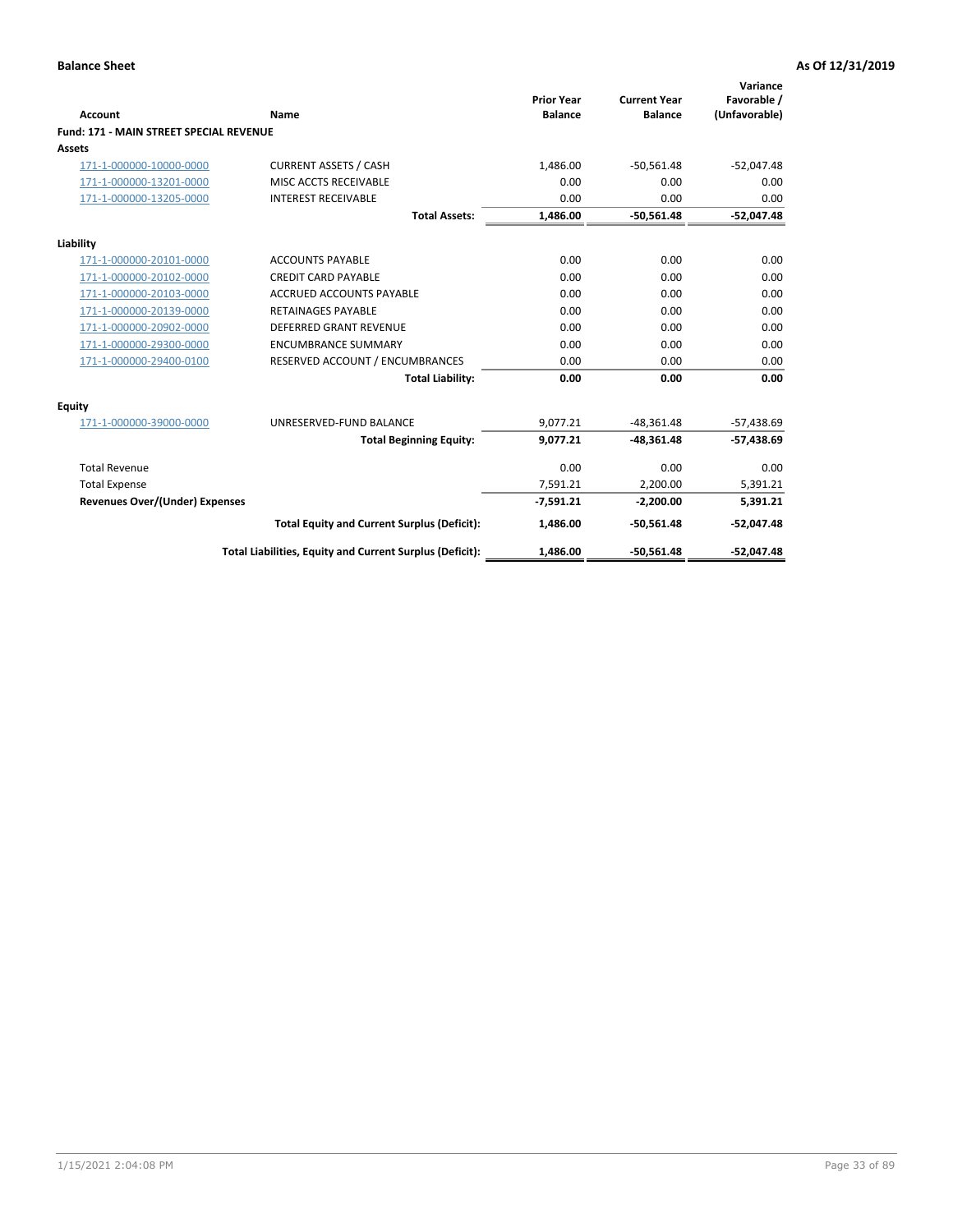|                                       |                                                          |                                     |                                       | Variance                     |
|---------------------------------------|----------------------------------------------------------|-------------------------------------|---------------------------------------|------------------------------|
| <b>Account</b>                        | <b>Name</b>                                              | <b>Prior Year</b><br><b>Balance</b> | <b>Current Year</b><br><b>Balance</b> | Favorable /<br>(Unfavorable) |
| <b>Fund: 172 - MINOR GRANTS FUND</b>  |                                                          |                                     |                                       |                              |
| <b>Assets</b>                         |                                                          |                                     |                                       |                              |
| 172-1-000000-10000-0000               | <b>CURRENT ASSETS / CASH</b>                             | 3,444.58                            | 8,233.87                              | 4,789.29                     |
|                                       | MISC ACCTS RECEIVABLE                                    | 0.00                                | 0.00                                  | 0.00                         |
| 172-1-000000-13201-0000               |                                                          |                                     |                                       |                              |
| 172-1-000000-13205-0000               | <b>INTEREST RECEIVABLE</b>                               | 0.00                                | 0.00                                  | 0.00                         |
|                                       | <b>Total Assets:</b>                                     | 3,444.58                            | 8,233.87                              | 4,789.29                     |
| Liability                             |                                                          |                                     |                                       |                              |
| 172-1-000000-20101-0000               | <b>ACCOUNTS PAYABLE</b>                                  | 0.00                                | 0.00                                  | 0.00                         |
| 172-1-000000-20102-0000               | <b>CREDIT CARD PAYABLE</b>                               | 0.00                                | 0.00                                  | 0.00                         |
| 172-1-000000-20103-0000               | <b>ACCRUED ACCOUNTS PAYABLE</b>                          | 0.00                                | 0.00                                  | 0.00                         |
| 172-1-000000-20902-0000               | <b>DEFERRED GRANT REVENUE</b>                            | 0.00                                | 0.00                                  | 0.00                         |
| 172-1-000000-29300-0000               | <b>ENCUMBRANCE SUMMARY</b>                               | 0.00                                | 0.00                                  | 0.00                         |
| 172-1-000000-29400-0000               | RESERVED ACCOUNT / ENCUMBRANCES                          | 0.00                                | 0.00                                  | 0.00                         |
|                                       | <b>Total Liability:</b>                                  | 0.00                                | 0.00                                  | 0.00                         |
| Equity                                |                                                          |                                     |                                       |                              |
| 172-1-000000-39000-0000               | UNRESERVED-FUND BALANCE                                  | 3,559.10                            | 6.343.76                              | 2,784.66                     |
|                                       | <b>Total Beginning Equity:</b>                           | 3,559.10                            | 6,343.76                              | 2,784.66                     |
| <b>Total Revenue</b>                  |                                                          | 0.00                                | 2,196.00                              | 2,196.00                     |
| <b>Total Expense</b>                  |                                                          | 114.52                              | 305.89                                | $-191.37$                    |
| <b>Revenues Over/(Under) Expenses</b> |                                                          | $-114.52$                           | 1,890.11                              | 2,004.63                     |
|                                       | <b>Total Equity and Current Surplus (Deficit):</b>       | 3,444.58                            | 8,233.87                              | 4,789.29                     |
|                                       | Total Liabilities, Equity and Current Surplus (Deficit): | 3,444.58                            | 8,233.87                              | 4,789.29                     |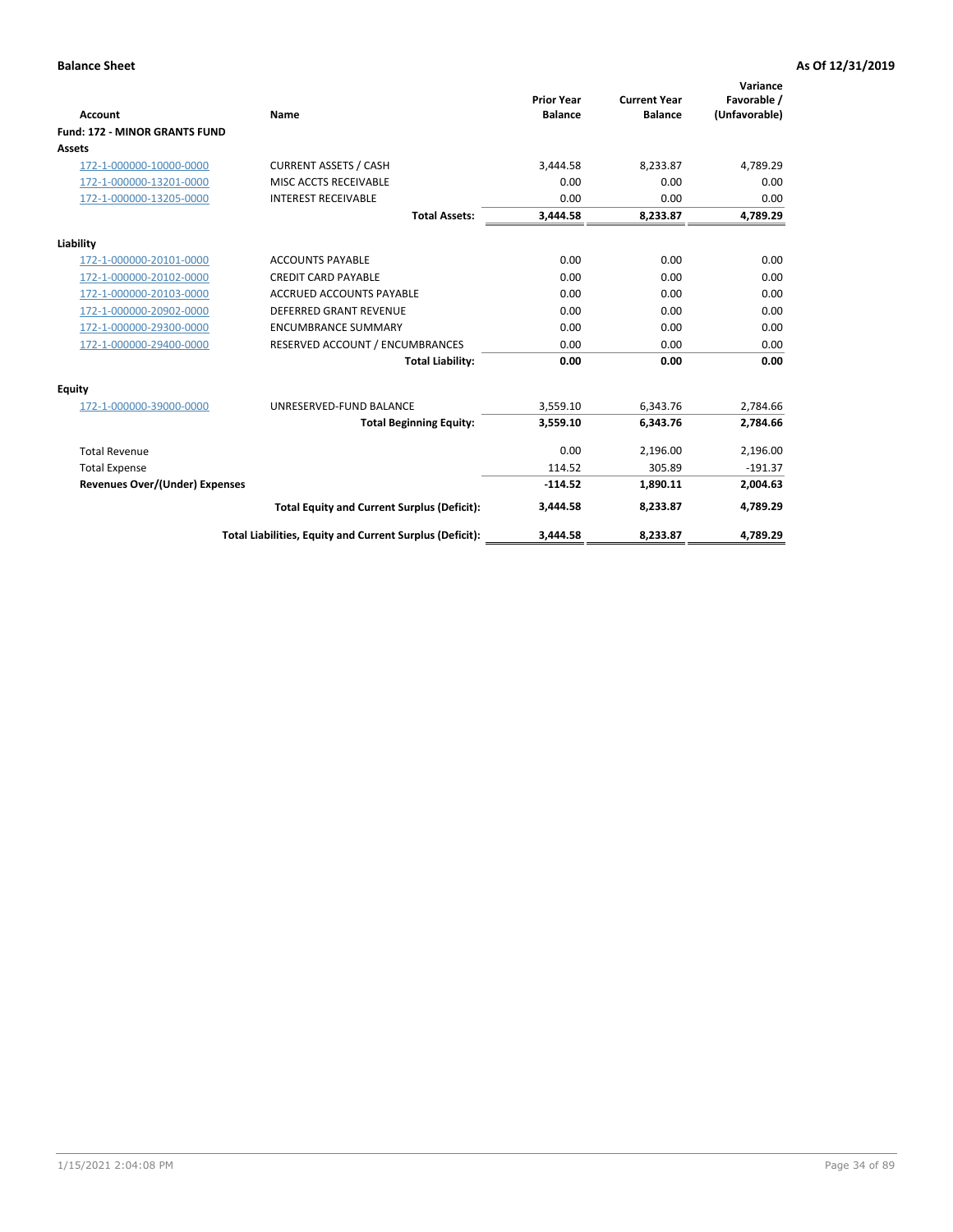| <b>Account</b>                         | <b>Name</b>                                              | <b>Prior Year</b><br><b>Balance</b> | <b>Current Year</b><br><b>Balance</b> | Variance<br>Favorable /<br>(Unfavorable) |
|----------------------------------------|----------------------------------------------------------|-------------------------------------|---------------------------------------|------------------------------------------|
| <b>Fund: 173 - FL YOUNG FOUNDATION</b> |                                                          |                                     |                                       |                                          |
| Assets                                 |                                                          |                                     |                                       |                                          |
| 173-1-000000-10000-0000                | <b>CURRENT ASSETS / CASH</b>                             | 0.00                                | 0.00                                  | 0.00                                     |
| 173-1-000000-13201-0000                | MISC ACCTS RECEIVABLE                                    | 0.00                                | 0.00                                  | 0.00                                     |
|                                        | <b>Total Assets:</b>                                     | 0.00                                | 0.00                                  | 0.00                                     |
| Liability                              |                                                          |                                     |                                       |                                          |
| 173-1-000000-20101-0000                | <b>ACCOUNTS PAYABLE</b>                                  | 0.00                                | 0.00                                  | 0.00                                     |
| 173-1-000000-20102-0000                | <b>CREDIT CARD PAYABLE</b>                               | 0.00                                | 0.00                                  | 0.00                                     |
| 173-1-000000-20902-0000                | <b>DEFERRED GRANT REVENUE</b>                            | 0.00                                | 0.00                                  | 0.00                                     |
| 173-1-000000-29300-0000                | <b>ENCUMBRANCE SUMMARY</b>                               | 0.00                                | 0.00                                  | 0.00                                     |
| 173-1-000000-29400-0000                | RESERVED ACCOUNT / ENCUMBRANCES                          | 0.00                                | 0.00                                  | 0.00                                     |
|                                        | <b>Total Liability:</b>                                  | 0.00                                | 0.00                                  | 0.00                                     |
| Equity                                 |                                                          |                                     |                                       |                                          |
| 173-1-000000-39000-0000                | UNRESERVED-FUND BALANCE                                  | 0.00                                | 0.00                                  | 0.00                                     |
|                                        | <b>Total Beginning Equity:</b>                           | 0.00                                | 0.00                                  | 0.00                                     |
| <b>Total Revenue</b>                   |                                                          | 0.00                                | 0.00                                  | 0.00                                     |
| <b>Total Expense</b>                   |                                                          | 0.00                                | 0.00                                  | 0.00                                     |
| <b>Revenues Over/(Under) Expenses</b>  |                                                          | 0.00                                | 0.00                                  | 0.00                                     |
|                                        | <b>Total Equity and Current Surplus (Deficit):</b>       | 0.00                                | 0.00                                  | 0.00                                     |
|                                        | Total Liabilities, Equity and Current Surplus (Deficit): | 0.00                                | 0.00                                  | 0.00                                     |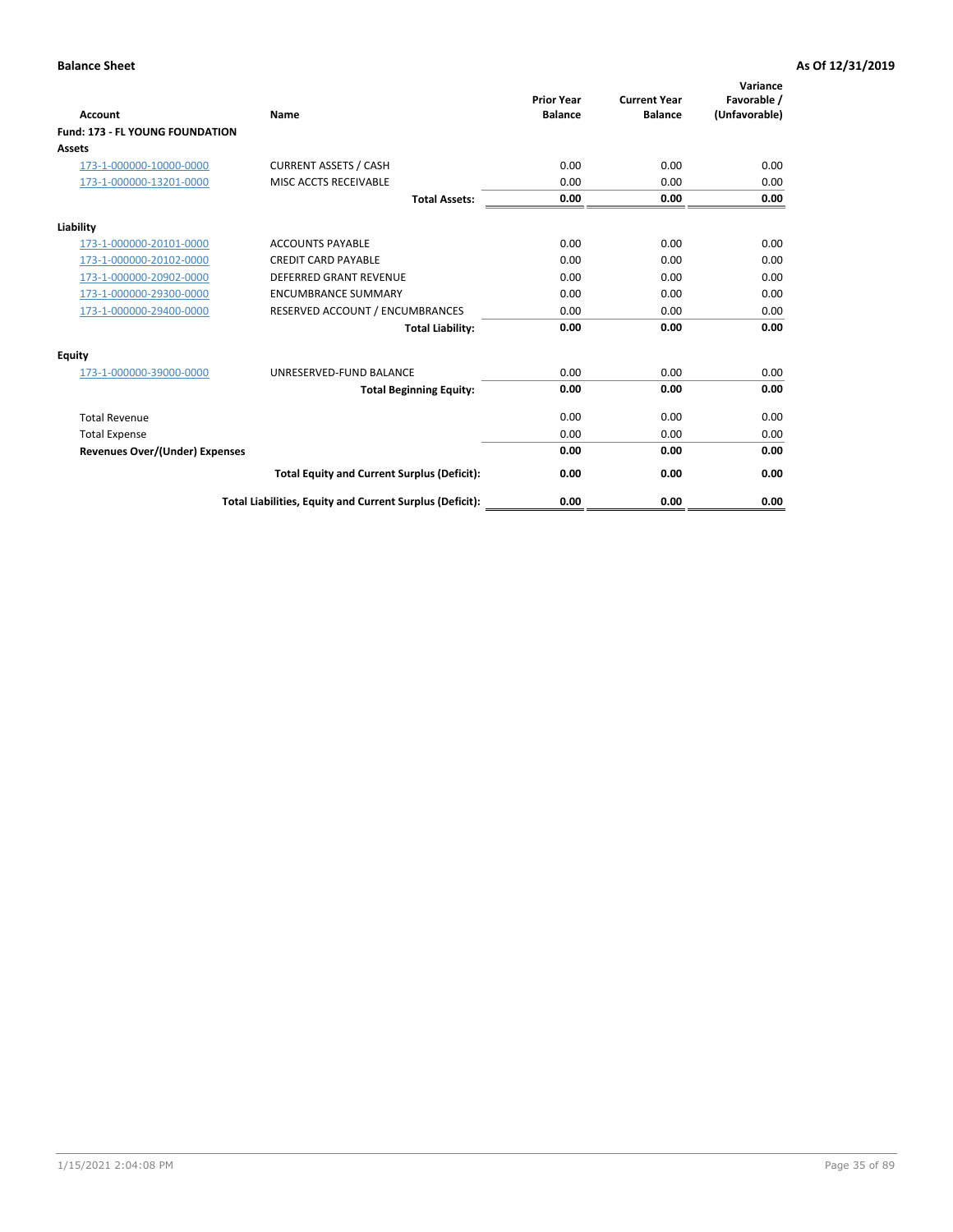| <b>Account</b>                        | Name                                                     | <b>Prior Year</b><br><b>Balance</b> | <b>Current Year</b><br><b>Balance</b> | Variance<br>Favorable /<br>(Unfavorable) |
|---------------------------------------|----------------------------------------------------------|-------------------------------------|---------------------------------------|------------------------------------------|
| <b>Fund: 174 - FEMA GRANT</b>         |                                                          |                                     |                                       |                                          |
| Assets                                |                                                          |                                     |                                       |                                          |
| 174-1-000000-10000-0000               | <b>CURRENT ASSETS / CASH</b>                             | 0.00                                | 0.00                                  | 0.00                                     |
| 174-1-000000-13201-0000               | MISC ACCTS RECEIVABLE                                    | 0.00                                | 0.00                                  | 0.00                                     |
| 174-1-000000-13205-0000               | <b>INTEREST RECEIVABLE</b>                               | 0.00                                | 0.00                                  | 0.00                                     |
|                                       | <b>Total Assets:</b>                                     | 0.00                                | 0.00                                  | 0.00                                     |
| Liability                             |                                                          |                                     |                                       |                                          |
| 174-1-000000-20101-0000               | <b>ACCOUNTS PAYABLE</b>                                  | 0.00                                | 0.00                                  | 0.00                                     |
| 174-1-000000-20102-0000               | <b>CREDIT CARD PAYABLE</b>                               | 0.00                                | 0.00                                  | 0.00                                     |
| 174-1-000000-20103-0000               | <b>ACCRUED ACCOUNTS PAYABLE</b>                          | 0.00                                | 0.00                                  | 0.00                                     |
| 174-1-000000-20902-0000               | <b>DEFERRED GRANT REVENUE</b>                            | 0.00                                | 0.00                                  | 0.00                                     |
| 174-1-000000-29300-0000               | <b>ENCUMBRANCE SUMMARY</b>                               | 0.00                                | 0.00                                  | 0.00                                     |
| 174-1-000000-29400-0000               | RESERVED ACCOUNT / ENCUMBRANCES                          | 0.00                                | 0.00                                  | 0.00                                     |
|                                       | <b>Total Liability:</b>                                  | 0.00                                | 0.00                                  | 0.00                                     |
| <b>Equity</b>                         |                                                          |                                     |                                       |                                          |
| 174-1-000000-39000-0000               | UNRESERVED-FUND BALANCE                                  | 0.00                                | 0.00                                  | 0.00                                     |
|                                       | <b>Total Beginning Equity:</b>                           | 0.00                                | 0.00                                  | 0.00                                     |
| <b>Total Revenue</b>                  |                                                          | 0.00                                | 0.00                                  | 0.00                                     |
| <b>Total Expense</b>                  |                                                          | 0.00                                | 0.00                                  | 0.00                                     |
| <b>Revenues Over/(Under) Expenses</b> |                                                          | 0.00                                | 0.00                                  | 0.00                                     |
|                                       | <b>Total Equity and Current Surplus (Deficit):</b>       | 0.00                                | 0.00                                  | 0.00                                     |
|                                       | Total Liabilities, Equity and Current Surplus (Deficit): | 0.00                                | 0.00                                  | 0.00                                     |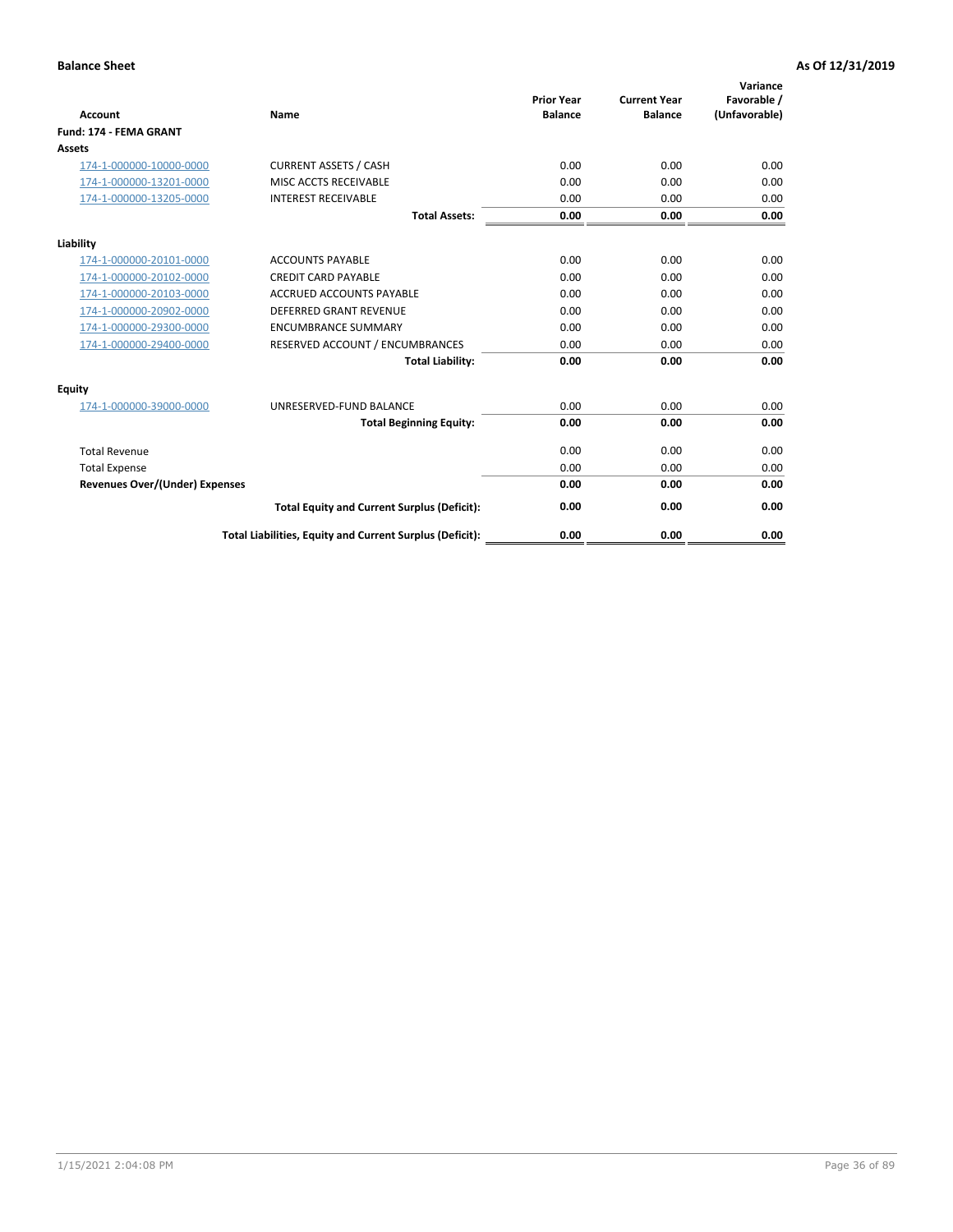| <b>Account</b>                             | Name                                                     | <b>Prior Year</b><br><b>Balance</b> | <b>Current Year</b><br><b>Balance</b> | Variance<br>Favorable /<br>(Unfavorable) |
|--------------------------------------------|----------------------------------------------------------|-------------------------------------|---------------------------------------|------------------------------------------|
| Fund: 175 - JUSTICE ASSISTANCE GRANT - JAG |                                                          |                                     |                                       |                                          |
| <b>Assets</b>                              |                                                          |                                     |                                       |                                          |
| 175-1-000000-10000-0000                    | <b>CURRENT ASSETS / CASH</b>                             | 13,761.65                           | 13,761.65                             | 0.00                                     |
| 175-1-000000-13201-0000                    | MISC ACCTS RECEIVABLE                                    | 0.00                                | 0.00                                  | 0.00                                     |
|                                            | <b>Total Assets:</b>                                     | 13,761.65                           | 13,761.65                             | 0.00                                     |
| Liability                                  |                                                          |                                     |                                       |                                          |
| 175-1-000000-20101-0000                    | <b>ACCOUNTS PAYABLE</b>                                  | 0.00                                | 0.00                                  | 0.00                                     |
| 175-1-000000-20102-0000                    | <b>CREDIT CARD PAYABLE</b>                               | 0.00                                | 0.00                                  | 0.00                                     |
| 175-1-000000-20902-0000                    | <b>DEFERRED GRANT REVENUE</b>                            | 0.00                                | 0.00                                  | 0.00                                     |
| 175-1-000000-29300-0000                    | <b>ENCUMBRANCE SUMMARY</b>                               | 0.00                                | 0.00                                  | 0.00                                     |
| 175-1-000000-29400-0000                    | RESERVED ACCOUNT / ENCUMBRANCES                          | 0.00                                | 0.00                                  | 0.00                                     |
|                                            | <b>Total Liability:</b>                                  | 0.00                                | 0.00                                  | 0.00                                     |
| Equity                                     |                                                          |                                     |                                       |                                          |
| 175-1-000000-39000-0000                    | UNRESERVED-FUND BALANCE                                  | 13,761.65                           | 2,208.65                              | $-11,553.00$                             |
|                                            | <b>Total Beginning Equity:</b>                           | 13,761.65                           | 2,208.65                              | $-11,553.00$                             |
| <b>Total Revenue</b>                       |                                                          | 0.00                                | 11,553.00                             | 11,553.00                                |
| <b>Total Expense</b>                       |                                                          | 0.00                                | 0.00                                  | 0.00                                     |
| Revenues Over/(Under) Expenses             |                                                          | 0.00                                | 11,553.00                             | 11,553.00                                |
|                                            | <b>Total Equity and Current Surplus (Deficit):</b>       | 13,761.65                           | 13,761.65                             | 0.00                                     |
|                                            | Total Liabilities, Equity and Current Surplus (Deficit): | 13,761.65                           | 13,761.65                             | 0.00                                     |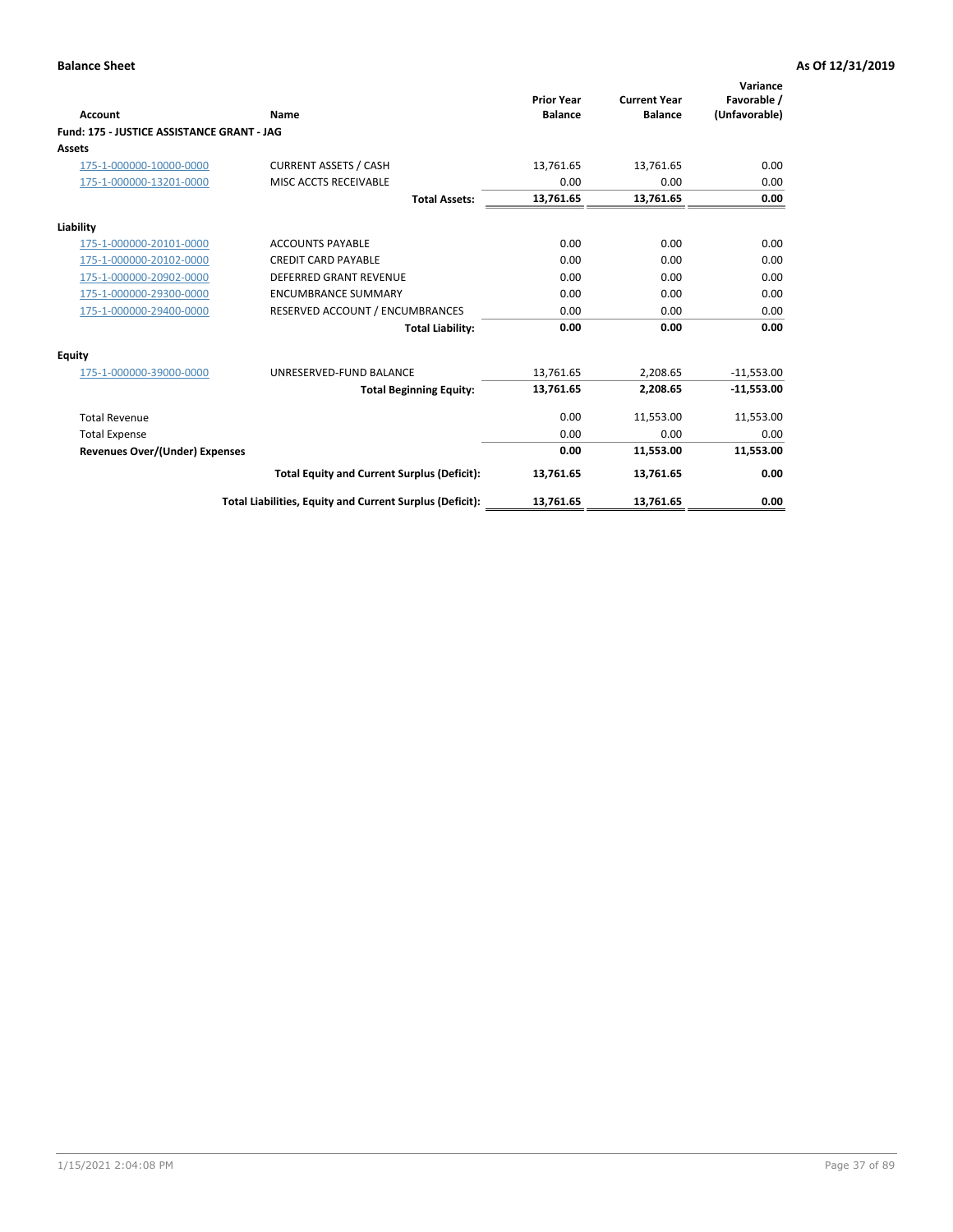| <b>Account</b>                        | Name                                                     | <b>Prior Year</b><br><b>Balance</b> | <b>Current Year</b><br><b>Balance</b> | Variance<br>Favorable /<br>(Unfavorable) |
|---------------------------------------|----------------------------------------------------------|-------------------------------------|---------------------------------------|------------------------------------------|
| <b>Fund: 176 - HOME GRANT FUND</b>    |                                                          |                                     |                                       |                                          |
| Assets                                |                                                          |                                     |                                       |                                          |
| 176-1-000000-10000-0000               | <b>CURRENT ASSETS / CASH</b>                             | 0.00                                | 0.00                                  | 0.00                                     |
| 176-1-000000-13201-0000               | MISC ACCTS RECEIVABLE                                    | 0.00                                | 0.00                                  | 0.00                                     |
| 176-1-000000-13205-0000               | <b>INTEREST RECEIVABLE</b>                               | 0.00                                | 0.00                                  | 0.00                                     |
|                                       | <b>Total Assets:</b>                                     | 0.00                                | 0.00                                  | 0.00                                     |
| Liability                             |                                                          |                                     |                                       |                                          |
| 176-1-000000-20101-0000               | <b>ACCOUNTS PAYABLE</b>                                  | 0.00                                | 0.00                                  | 0.00                                     |
| 176-1-000000-20102-0000               | <b>CREDIT CARD PAYABLE</b>                               | 0.00                                | 0.00                                  | 0.00                                     |
| 176-1-000000-20103-0000               | <b>ACCRUED ACCOUNTS PAYABLE</b>                          | 0.00                                | 0.00                                  | 0.00                                     |
| 176-1-000000-20902-0000               | <b>DEFERRED GRANT REVENUE</b>                            | 0.00                                | 0.00                                  | 0.00                                     |
| 176-1-000000-29300-0000               | <b>ENCUMBRANCE SUMMARY</b>                               | 0.00                                | 0.00                                  | 0.00                                     |
| 176-1-000000-29400-0000               | RESERVED ACCOUNT / ENCUMBRANCES                          | 0.00                                | 0.00                                  | 0.00                                     |
|                                       | <b>Total Liability:</b>                                  | 0.00                                | 0.00                                  | 0.00                                     |
| Equity                                |                                                          |                                     |                                       |                                          |
| 176-1-000000-39000-0000               | UNRESERVED-FUND BALANCE                                  | 0.00                                | 0.00                                  | 0.00                                     |
|                                       | <b>Total Beginning Equity:</b>                           | 0.00                                | 0.00                                  | 0.00                                     |
| <b>Total Revenue</b>                  |                                                          | 0.00                                | 0.00                                  | 0.00                                     |
| <b>Total Expense</b>                  |                                                          | 0.00                                | 0.00                                  | 0.00                                     |
| <b>Revenues Over/(Under) Expenses</b> |                                                          | 0.00                                | 0.00                                  | 0.00                                     |
|                                       | <b>Total Equity and Current Surplus (Deficit):</b>       | 0.00                                | 0.00                                  | 0.00                                     |
|                                       | Total Liabilities, Equity and Current Surplus (Deficit): | 0.00                                | 0.00                                  | 0.00                                     |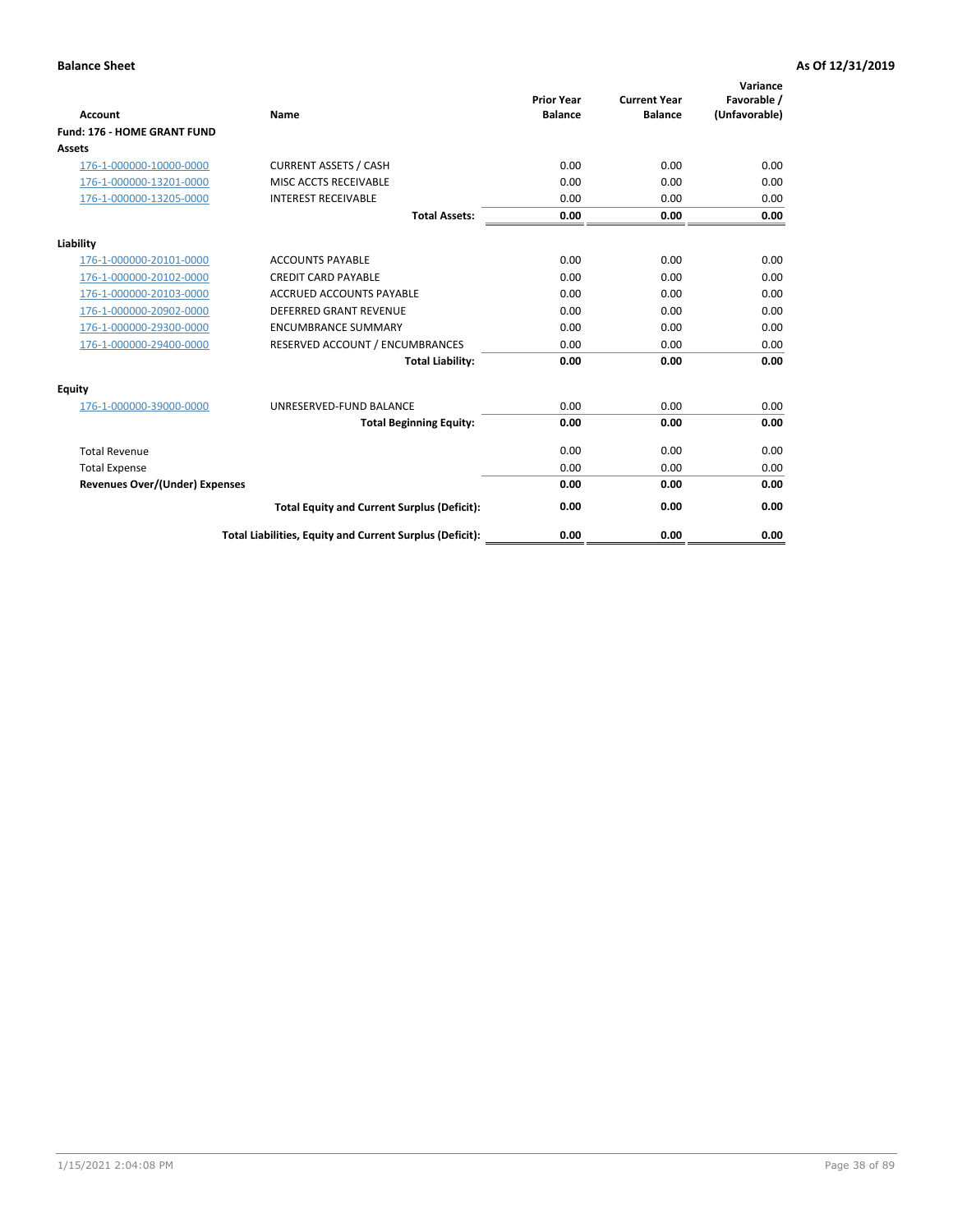| Account                                        | Name                                                     | <b>Prior Year</b><br><b>Balance</b> | <b>Current Year</b><br><b>Balance</b> | Variance<br>Favorable /<br>(Unfavorable) |
|------------------------------------------------|----------------------------------------------------------|-------------------------------------|---------------------------------------|------------------------------------------|
| <b>Fund: 177 - SAFE ROUTES TO SCHOOL GRANT</b> |                                                          |                                     |                                       |                                          |
| <b>Assets</b>                                  |                                                          |                                     |                                       |                                          |
| 177-1-000000-10000-0000                        | <b>CURRENT ASSETS / CASH</b>                             | 0.00                                | 0.00                                  | 0.00                                     |
| 177-1-000000-13201-0000                        | MISC ACCTS RECEIVABLE                                    | 0.00                                | 0.00                                  | 0.00                                     |
| 177-1-000000-13205-0000                        | <b>INTEREST RECEIVABLE</b>                               | 0.00                                | 0.00                                  | 0.00                                     |
|                                                | <b>Total Assets:</b>                                     | 0.00                                | 0.00                                  | 0.00                                     |
| Liability                                      |                                                          |                                     |                                       |                                          |
| 177-1-000000-20101-0000                        | <b>ACCOUNTS PAYABLE</b>                                  | 0.00                                | 0.00                                  | 0.00                                     |
| 177-1-000000-20102-0000                        | <b>CREDIT CARD PAYABLE</b>                               | 0.00                                | 0.00                                  | 0.00                                     |
| 177-1-000000-20139-0000                        | <b>RETAINAGES PAYABLE</b>                                | 0.00                                | 0.00                                  | 0.00                                     |
| 177-1-000000-20902-0000                        | <b>DEFERRED GRANT REVENUE</b>                            | 0.00                                | 0.00                                  | 0.00                                     |
|                                                | <b>Total Liability:</b>                                  | 0.00                                | 0.00                                  | 0.00                                     |
| Equity                                         |                                                          |                                     |                                       |                                          |
| 177-1-000000-39000-0000                        | UNRESERVED-FUND BALANCE                                  | 0.00                                | 0.00                                  | 0.00                                     |
|                                                | <b>Total Beginning Equity:</b>                           | 0.00                                | 0.00                                  | 0.00                                     |
| <b>Total Revenue</b>                           |                                                          | 0.00                                | 0.00                                  | 0.00                                     |
| <b>Total Expense</b>                           |                                                          | 0.00                                | 0.00                                  | 0.00                                     |
| Revenues Over/(Under) Expenses                 |                                                          | 0.00                                | 0.00                                  | 0.00                                     |
|                                                | <b>Total Equity and Current Surplus (Deficit):</b>       | 0.00                                | 0.00                                  | 0.00                                     |
|                                                | Total Liabilities, Equity and Current Surplus (Deficit): | 0.00                                | 0.00                                  | 0.00                                     |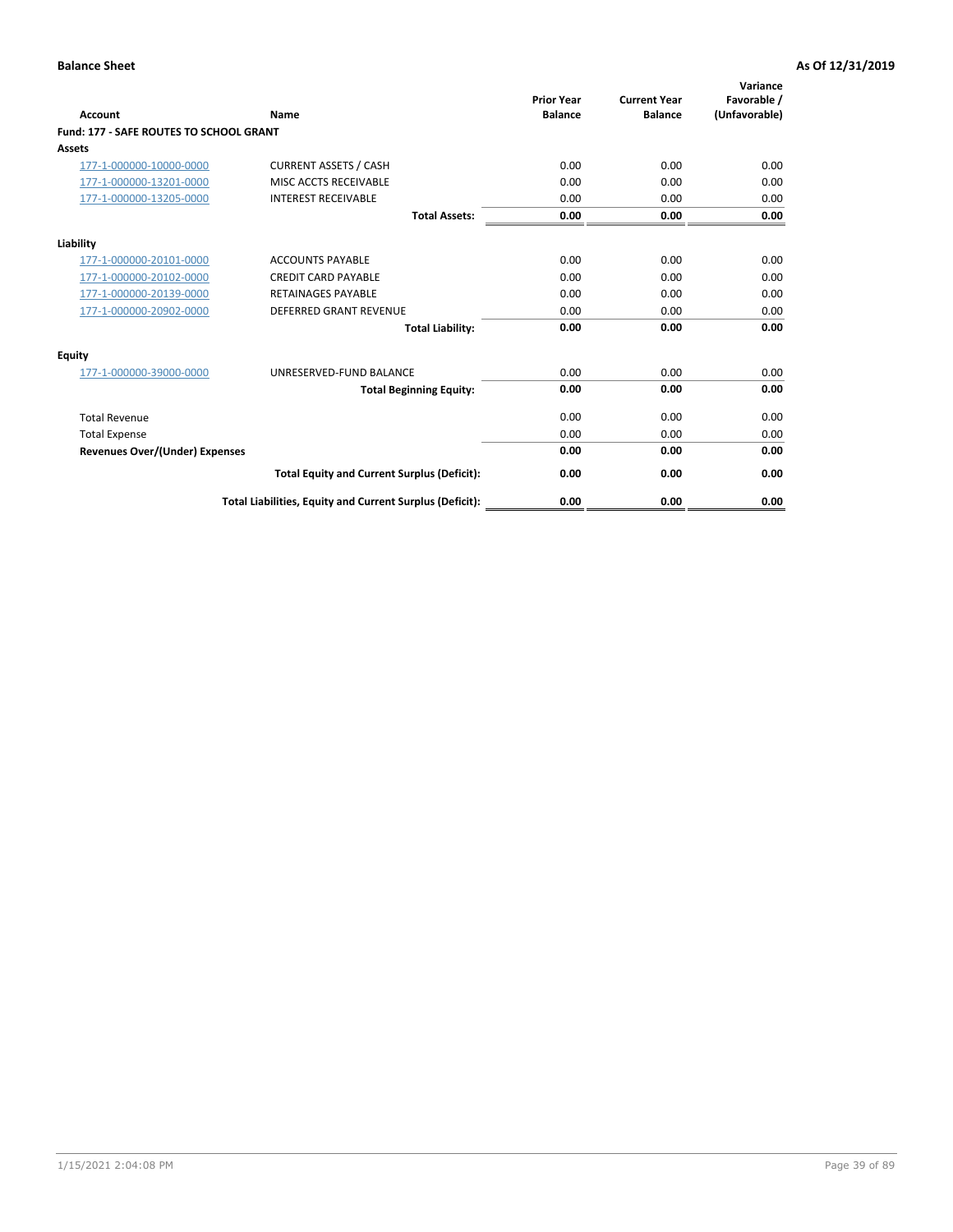| <b>Account</b>                                     | Name                                                     | <b>Prior Year</b><br><b>Balance</b> | <b>Current Year</b><br><b>Balance</b> | Variance<br>Favorable /<br>(Unfavorable) |
|----------------------------------------------------|----------------------------------------------------------|-------------------------------------|---------------------------------------|------------------------------------------|
| Fund: 190 - FIXED ASSETS<br>Assets                 |                                                          |                                     |                                       |                                          |
| 190-1-000000-10000-0000                            | <b>CURRENT ASSETS / CASH</b>                             | 3,979,096.29                        | 3,979,096.29                          | 0.00                                     |
| 190-1-000000-16001-0000                            | FIXED ASSETS / LAND                                      | 4,319,195.57                        | 4,319,195.57                          | 0.00                                     |
| 190-1-000000-16002-0000                            | FIXED ASSETS / IMPROVMENTS-NON BUILDI                    | 9,912,720.98                        | 10,150,860.27                         | 238,139.29                               |
| 190-1-000000-16003-0000                            | ACCUM DEPR / IMPROVEMENTS- NON BUIL                      | $-4,418,664.01$                     | -4,842,913.33                         | $-424,249.32$                            |
| 190-1-000000-16004-0000                            | FIXED ASSETS / BUILDINGS                                 | 18,870,389.31                       | 18,914,154.92                         | 43,765.61                                |
| 190-1-000000-16005-0000                            | <b>ACCUM DEPR / BUILDINGS</b>                            | -7,078,918.90                       | -7,519,821.56                         | -440,902.66                              |
| 190-1-000000-16109-0000                            | FIXED ASSETS / INFRASTRUCTURE                            | 41,233,401.98                       | 42,782,473.41                         | 1,549,071.43                             |
| 190-1-000000-16110-0000                            | ACCUM DEPR / INFRASTRUCTURE                              | -17,759,272.67                      | -18,346,397.83                        | -587,125.16                              |
| 190-1-000000-16201-0000                            | FIXED ASSETS / MACHINERY AND EQUIPMEN                    | 6,681,975.42                        | 7,300,490.92                          | 618,515.50                               |
| 190-1-000000-16202-0000                            | ACCUM DEPR / MACHINERY AND EQUIPMEI                      | $-4,901,148.10$                     | -5,084,807.93                         | -183,659.83                              |
| 190-1-000000-16205-0000                            | FIXED ASSETS / SEIZURE FUNDED VEHICLES                   | 109,736.85                          | 109,736.85                            | 0.00                                     |
| 190-1-000000-16206-0000                            | ACCUM DEPR / SEIZURE FUNDED VEHICLES                     | $-95,298.29$                        | $-104,548.67$                         | $-9,250.38$                              |
| 190-1-000000-16301-0000                            | FIXED ASSETS / C W I P                                   | 6,540,229.12                        | 5,330,772.30                          | $-1,209,456.82$                          |
|                                                    | <b>Total Assets:</b>                                     | 57,393,443.55                       | 56,988,291.21                         | -405,152.34                              |
|                                                    |                                                          |                                     |                                       |                                          |
| Liability                                          |                                                          |                                     |                                       |                                          |
| 190-1-000000-20101-0000<br>190-1-000000-20102-0000 | <b>ACCOUNTS PAYABLE</b>                                  | 0.00                                | 0.00                                  | 0.00                                     |
|                                                    | <b>CREDIT CARD PAYABLE</b>                               | 0.00                                | 0.00                                  | 0.00                                     |
| 190-1-000000-27001-0000                            | CONTRIBUTED CAPITAL / DEVELOPERS                         | 7,196,125.29                        | 7,196,125.29                          | 0.00                                     |
| 190-1-000000-27101-0000                            | INVESTMENT IN GFA / GENERAL FUND                         | 2,194,657.07                        | 2,194,657.07                          | 0.00                                     |
| 190-1-000000-27102-0000                            | SPECIAL REVENUE FUNDS                                    | 4,861,998.29                        | 4,861,998.29                          | 0.00                                     |
| 190-1-000000-27103-0000                            | <b>GENERAL CIP FUND</b>                                  | 64,126,730.55                       | 65,537,873.56                         | $-1,411,143.01$                          |
| 190-1-000000-27104-0000                            | PROPRIETARY FUNDS                                        | 13,885,324.34                       | 13,885,324.34                         | 0.00                                     |
| 190-1-000000-27105-0000                            | INTERNAL SERVICE FUNDS                                   | 0.00                                | 0.00                                  | 0.00                                     |
| 190-1-000000-27106-0000                            | <b>EXPENDABLE TRUST FUNDS</b>                            | 0.00                                | 0.00                                  | 0.00                                     |
| 190-1-000000-27107-0000                            | INVESTMENT IN GFA / SEIZURE FUNDS                        | 127,680.68                          | 127,680.68                            | 0.00                                     |
| 190-1-000000-27108-0000                            | INVESTMENT IN GFA / FIRE DEPARTMEN                       | 0.00                                | 0.00                                  | 0.00                                     |
| 190-1-000000-27109-0000                            | PARKS & RECREATION DEPT                                  | 0.00                                | 0.00                                  | 0.00                                     |
| 190-1-000000-27110-0000                            | INVESTMENT IN GFA / 4A EDC                               | 524,560.49                          | 524,560.49                            | 0.00                                     |
| 190-1-000000-27201-0000                            | CAFR USE / MUNICIPAL BUILDINGS                           | 1,862,037.81                        | 1,862,037.81                          | 0.00                                     |
| 190-1-000000-27202-0000                            | CAFR USE / OTHER GENERAL GOVERNMEN                       | 363,987.04                          | 363,987.04                            | 0.00                                     |
| 190-1-000000-27203-0000                            | CAFR USE / POLICE PROTECTION                             | 1,742,383.46                        | 1,742,383.46                          | 0.00                                     |
| 190-1-000000-27204-0000                            | CAFR USE / FIRE PROTECTION                               | 2,609,936.84                        | 2,609,936.84                          | 0.00                                     |
| 190-1-000000-27205-0000                            | CAFR USE / PUBLIC WORKS                                  | 2,509,263.59                        | 2,509,263.59                          | 0.00                                     |
| 190-1-000000-27206-0000                            | CAFR USE / LIBRARIES                                     | 2,147,054.00                        | 2,147,054.00                          | 0.00                                     |
| 190-1-000000-27207-0000                            | CAFR USE / RECREATION<br>CAFR USE / CEMETERY             | 4,153,623.63                        | 4,153,623.63                          | 0.00                                     |
| 190-1-000000-27208-0000<br>190-1-000000-27209-0000 |                                                          | 246,894.00                          | 246,894.00                            | 0.00                                     |
|                                                    | CAFR USE / EXCHANGE BUILDING                             | 6,053,703.29                        | 6,053,703.29                          | 0.00                                     |
| 190-1-000000-27210-0000                            | CAFR USE / INVESTMENT IN GFA                             | -21,688,883.66                      | $-21,688,883.66$                      | 0.00                                     |
| 190-1-000000-27301-0000                            | DONATIONS/GRANTS<br><b>Total Liability:</b>              | 2,478,141.06<br>95,395,217.77       | 2,478,141.06<br>96,806,360.78         | 0.00<br>-1,411,143.01                    |
|                                                    |                                                          |                                     |                                       |                                          |
| <b>Equity</b>                                      |                                                          |                                     |                                       |                                          |
| 190-1-000000-39000-0000                            | UNRESERVED-FUND BALANCE                                  | -38,001,774.22                      | -39,818,069.57                        | $-1,816,295.35$                          |
|                                                    | <b>Total Beginning Equity:</b>                           | -38,001,774.22                      | -39,818,069.57                        | $-1,816,295.35$                          |
| <b>Total Expense</b>                               |                                                          | 0.00                                | 0.00                                  | 0.00                                     |
| <b>Revenues Over/(Under) Expenses</b>              |                                                          | 0.00                                | 0.00                                  | 0.00                                     |
|                                                    | <b>Total Equity and Current Surplus (Deficit):</b>       | -38,001,774.22                      | -39,818,069.57                        | $-1,816,295.35$                          |
|                                                    | Total Liabilities, Equity and Current Surplus (Deficit): | 57,393,443.55                       | 56,988,291.21                         | -405,152.34                              |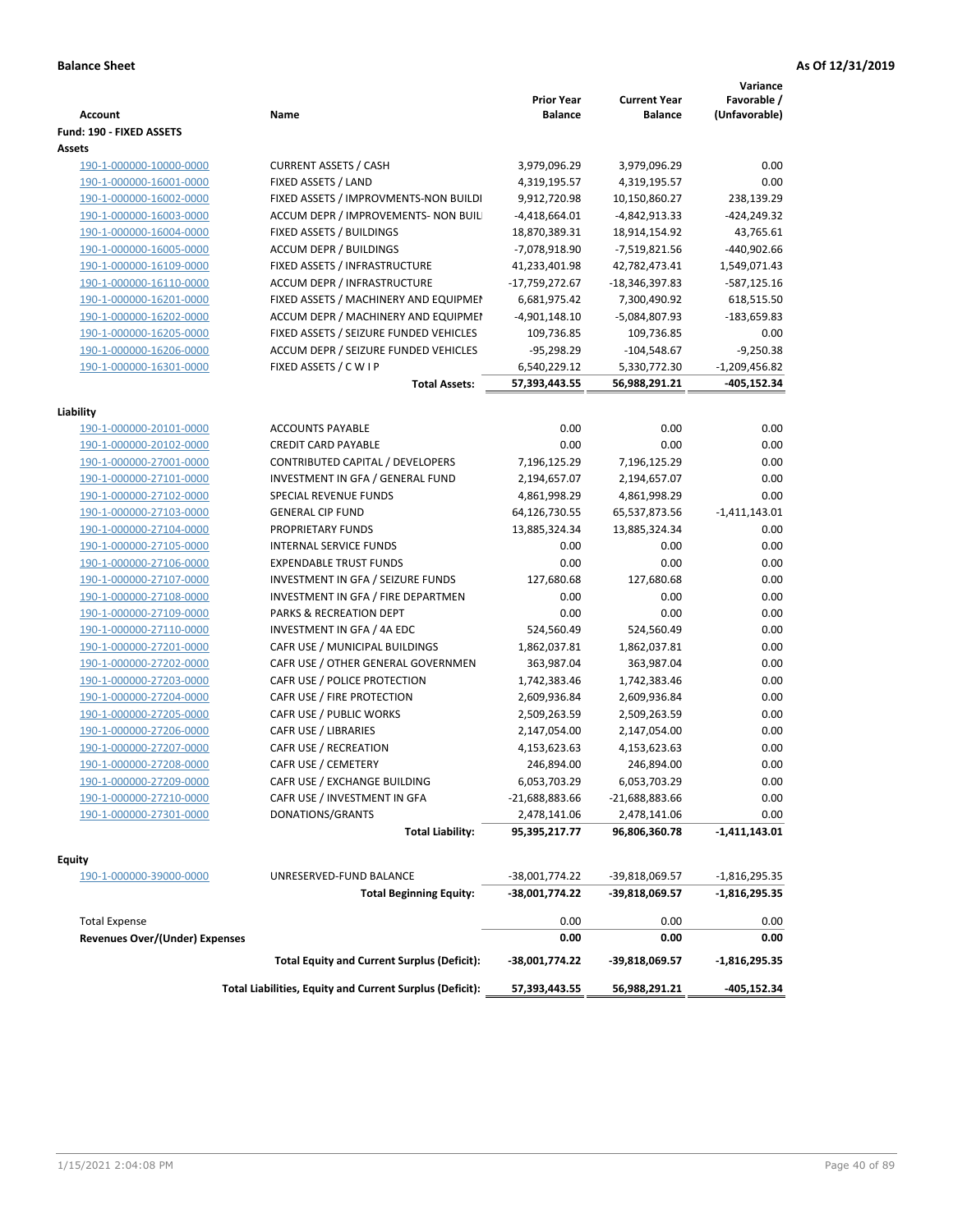| <b>Account</b>                 | Name                                                     | <b>Prior Year</b><br><b>Balance</b> | <b>Current Year</b><br><b>Balance</b> | Variance<br>Favorable /<br>(Unfavorable) |
|--------------------------------|----------------------------------------------------------|-------------------------------------|---------------------------------------|------------------------------------------|
| <b>Fund: 191 - DEBT</b>        |                                                          |                                     |                                       |                                          |
| <b>Assets</b>                  |                                                          |                                     |                                       |                                          |
| 191-1-000000-12101-0000        | <b>BOND ISSUANCE COSTS</b>                               | 0.00                                | 0.00                                  | 0.00                                     |
| 191-1-000000-12201-0000        | DEFERRED CHARGES / BOND DISCOUNT                         | -849,803.49                         | $-674,082.28$                         | 175,721.21                               |
| 191-1-000000-14101-0000        | WTR/WWTR UTILITY FUND                                    | 0.00                                | 0.00                                  | 0.00                                     |
| 191-1-000000-17101-0000        | LONG-TERM DEBT / AMT TO BE PROVIDE                       | $-3,071,381.39$                     | $-6,427,283.70$                       | $-3,355,902.31$                          |
|                                | <b>Total Assets:</b>                                     | $-3,921,184.88$                     | $-7,101,365.98$                       | $-3,180,181.10$                          |
| Liability                      |                                                          |                                     |                                       |                                          |
| 191-1-000000-20102-0000        | <b>CREDIT CARD PAYABLE</b>                               | 0.00                                | 0.00                                  | 0.00                                     |
| 191-1-000000-22002-0000        | <b>VACATION/SICK PAYABLE</b>                             | 1,510,788.95                        | 1,474,018.47                          | 36,770.48                                |
| 191-1-000000-26001-0000        | <b>COMPENSATED ABSENCES PAY</b>                          | 1,738,411.37                        | 1,926,771.56                          | $-188,360.19$                            |
| 191-1-000000-26003-0000        | EXCESS SALES TAX DUE TO STATE OF TEXAS                   | 2,689,497.53                        | 2,689,497.53                          | 0.00                                     |
| 191-1-000000-26101-0000        | <b>GENERAL OBLIG BONDS PAY</b>                           | 30,648,000.00                       | 27,159,000.00                         | 3,489,000.00                             |
| 191-1-000000-26103-0000        | DEFERRED LOSS/DEFEASEMENT                                | 204,408.13                          | 337,197.17                            | $-132,789.04$                            |
| 191-1-000000-26104-0000        | <b>ACCRETED INTEREST</b>                                 | 147,128.64                          | 128,636.62                            | 18,492.02                                |
| 191-1-000000-26105-0000        | INV NET OF RELATED DEBT                                  | -34,384,329.59                      | -34,384,329.59                        | 0.00                                     |
| 191-1-000000-26106-0000        | <b>RESTRICTED DEBT SERVICE</b>                           | 621,308.00                          | 621,308.00                            | 0.00                                     |
|                                | <b>Total Liability:</b>                                  | 3,175,213.03                        | $-47,900.24$                          | 3,223,113.27                             |
| Equity                         |                                                          |                                     |                                       |                                          |
| 191-1-000000-39000-0000        | UNRESERVED-FUND BALANCE                                  | -7,096,397.91                       | $-7,053,465.74$                       | 42,932.17                                |
|                                | <b>Total Beginning Equity:</b>                           | -7,096,397.91                       | $-7,053,465.74$                       | 42,932.17                                |
| <b>Total Expense</b>           |                                                          | 0.00                                | 0.00                                  | 0.00                                     |
| Revenues Over/(Under) Expenses |                                                          | 0.00                                | 0.00                                  | 0.00                                     |
|                                | <b>Total Equity and Current Surplus (Deficit):</b>       | -7,096,397.91                       | -7,053,465.74                         | 42,932.17                                |
|                                | Total Liabilities, Equity and Current Surplus (Deficit): | $-3,921,184.88$                     | -7,101,365.98                         | $-3,180,181.10$                          |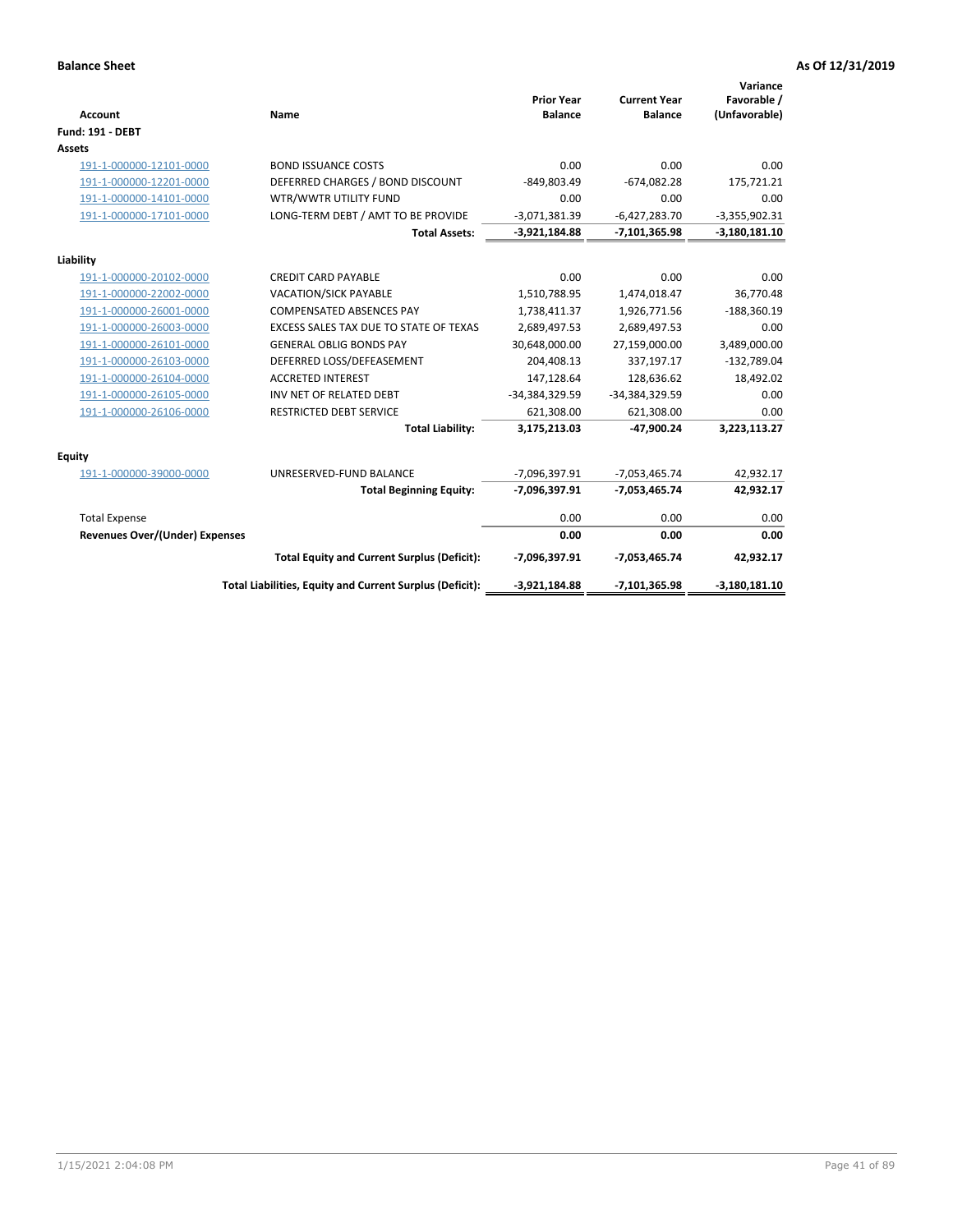|                                                    |                                                    | <b>Prior Year</b>   | <b>Current Year</b> | Variance<br>Favorable / |
|----------------------------------------------------|----------------------------------------------------|---------------------|---------------------|-------------------------|
| <b>Account</b>                                     | Name                                               | <b>Balance</b>      | <b>Balance</b>      | (Unfavorable)           |
| Fund: 192 - PAYROLL CLEARING                       |                                                    |                     |                     |                         |
| Assets                                             |                                                    |                     |                     |                         |
| 192-1-000000-10000-0000                            | <b>CURRENT ASSETS / CASH</b>                       | 253,045.87          | 229,051.00          | $-23,994.87$            |
| 192-1-000000-13201-0000                            | MISC ACCTS RECEIVABLE                              | 0.00                | 0.00                | 0.00                    |
| 192-1-000000-13203-0000                            | NON-CURRENT ASSETS / PREPAYMENTS                   | 0.00                | 0.00                | 0.00                    |
| 192-1-000000-13205-0000                            | <b>INTEREST RECEIVABLE</b>                         | 0.00                | 0.00                | 0.00                    |
|                                                    | <b>Total Assets:</b>                               | 253,045.87          | 229,051.00          | -23,994.87              |
| Liability                                          |                                                    |                     |                     |                         |
| 192-1-000000-20101-0000                            | <b>ACCOUNTS PAYABLE</b>                            | 17,958.84           | 7,406.54            | 10,552.30               |
| 192-1-000000-20102-0000                            | <b>CREDIT CARD PAYABLE</b>                         | 0.00                | 0.00                | 0.00                    |
| 192-1-000000-20103-0000                            | ACCRUED ACCOUNTS PAYABLE                           | 0.00                | 0.00                | 0.00                    |
| 192-1-000000-22001-0000                            | SALARIES PAYABLE                                   | 0.00                | $-457.35$           | 457.35                  |
| 192-1-000000-22002-0000                            | <b>VACATION/SICK PAYABLE</b>                       | 0.00                | 0.00                | 0.00                    |
| 192-1-000000-22101-0000                            | TAXES - FEDERAL WITHHOLDING                        | 0.00                | 0.00                | 0.00                    |
| 192-1-000000-22102-0000                            | <b>TAXES - FICA</b>                                | 0.00                | $-1.35$             | 1.35                    |
| 192-1-000000-22103-0000                            | <b>TAXES - MEDICARE</b>                            | 0.00                | 0.00                | 0.00                    |
| 192-1-000000-22201-0000                            | INS - AFLAC                                        | $-3,835.43$         | $-827.13$           | $-3,008.30$             |
| 192-1-000000-22202-0000                            | <b>INS - LIFE INSURANCE</b>                        | 0.00                | 0.00                | 0.00                    |
| 192-1-000000-22203-0000                            | INS - CITY EMPLOYEE PORTION                        | 0.00                | 0.00                | 0.00                    |
| 192-1-000000-22204-0000                            | INS - GEUS EMPLOYEE PORTION                        | 0.00                | 0.00                | 0.00                    |
| 192-1-000000-22205-0000                            | INS - CITY EMPL-FLEXCARD                           | 108.00              | $-35,794.80$        | 35,902.80               |
| 192-1-000000-22206-0000                            | INS - CITY EMPL-DEPENDENT CARE                     | 0.00                | 0.00                | 0.00                    |
| 192-1-000000-22207-0000                            | INS - GEUS EMPL-HEALTH CARE                        | 0.00                | 0.00                | 0.00                    |
| 192-1-000000-22208-0000                            | INS - AMERICAN FIDELITY                            | 0.00                | 0.00                | 0.00                    |
| 192-1-000000-22209-0000                            | INS - GEUS EMPL-DEPENDENT CARE                     | 0.00                | 0.00                | 0.00                    |
| 192-1-000000-22210-0000                            | INS - CITY EMPLOYEE - OPT OU                       | 0.00                | 0.00                | 0.00                    |
| 192-1-000000-22211-0000                            | INS - GEUS EMP - OPT OU                            | 0.00                | 0.00                | 0.00                    |
| 192-1-000000-22212-0000                            | <b>INS - VISION PLAN</b>                           | $-1,224.61$         | 366.13              | $-1,590.74$             |
| 192-1-000000-22213-0000                            | INS - AIG CRITICAL CARE                            | 0.00                | 0.00                | 0.00                    |
| 192-1-000000-22214-0000                            | INS - AIG ACCIDENT<br><b>INS - ALLSTATE CANCER</b> | 0.00<br>0.00        | 0.00<br>0.00        | 0.00<br>0.00            |
| 192-1-000000-22215-0000                            | INS - CRITICAL ILLNESS/CHARTIS                     |                     | 0.00                | 0.00                    |
| 192-1-000000-22216-0000<br>192-1-000000-22217-0000 | INS - MUTUAL OF OMAHA                              | 0.00<br>$-5,396.24$ | -9,334.24           | 3,938.00                |
| 192-1-000000-22218-0000                            | INS - TX LIFE                                      | $-321.69$           | $-1,379.23$         | 1,057.54                |
| 192-1-000000-22219-0000                            | <b>INS - NEW YORK LIFE</b>                         | 0.00                | 20.00               | $-20.00$                |
| 192-1-000000-22220-0000                            | INS - AFLAC CRITICAL INSURANCE                     | $-352.58$           | $-342.15$           | $-10.43$                |
| 192-1-000000-22223-0000                            | INS - DENTAL PLAN                                  | 1,642.62            | 7,246.86            | $-5,604.24$             |
| 192-1-000000-22301-0000                            | <b>RETIREMENT - TMRS</b>                           | 244,757.50          | 266,214.11          | $-21,456.61$            |
| 192-1-000000-22302-0000                            | RETIREMENT - F R & R                               | 0.00                | 31.44               | $-31.44$                |
| 192-1-000000-22303-0000                            | RETIREMENT - NATIONWIDE / PEBSCO                   | 0.00                | 197.78              | $-197.78$               |
| 192-1-000000-22304-0000                            | RETIREMENT - 401 ICMA RETIREMENT                   | 0.00                | 0.00                | 0.00                    |
| 192-1-000000-22305-0000                            | RETIREMENT - VANTAGE CARE PRE-TAX RSP              | 0.00                | 0.00                | 0.00                    |
| 192-1-000000-22401-0000                            | <b>GARNISHMENT - TAX LEVY</b>                      | 0.00                | 0.00                | 0.00                    |
| 192-1-000000-22402-0000                            | <b>GARNISHMENT - CHILD SUPPORT</b>                 | 0.00                | 0.00                | 0.00                    |
| 192-1-000000-22403-0000                            | GARNISHMENT - CHAPTER 13                           | 0.00                | 0.00                | 0.00                    |
| 192-1-000000-22404-0000                            | GARNISHMENT - STUDENT LOAN                         | 0.00                | 0.00                | 0.00                    |
| 192-1-000000-22501-0000                            | <b>CHARITY PAYABLE</b>                             | 0.00                | 0.00                | 0.00                    |
| 192-1-000000-22502-0000                            | UNITED WAY                                         | 0.00                | 0.00                | 0.00                    |
| 192-1-000000-22503-0000                            | AMERICAN CANCER SOCIETY                            | 0.00                | 0.00                | 0.00                    |
| 192-1-000000-22601-0000                            | PR DEDUCT - SAVINGS BOND                           | 0.00                | 0.00                | 0.00                    |
| 192-1-000000-22602-0000                            | PR DEDUCT - CREDIT UNION                           | 0.00                | $-3,261.50$         | 3,261.50                |
| 192-1-000000-22603-0000                            | PR DEDUCT - PRE PAID LEGAL FEE                     | $-290.54$           | $-1,034.11$         | 743.57                  |
| 192-1-000000-22604-0000                            | PR DEDUCT - AUTO LEASE AGREEMENT                   | 0.00                | 0.00                | 0.00                    |
| 192-1-000000-22605-0000                            | PR DEDUCT - YMCA                                   | 0.00                | 0.00                | 0.00                    |
| 192-1-000000-22606-0000                            | PR DEDUCT - GAC                                    | 0.00                | 0.00                | 0.00                    |
| 192-1-000000-22607-0000                            | PR DEDUCT - WEIGHT WATCHERS                        | 0.00                | 0.00                | 0.00                    |
| 192-1-000000-22608-0000                            | PR DEDUCT - HUNT REG-FITNESS CTR                   | 0.00                | 0.00                | 0.00                    |
| 192-1-000000-22609-0000                            | PR DEDUCT - MISCELLANEOUS                          | 0.00                | 0.00                | 0.00                    |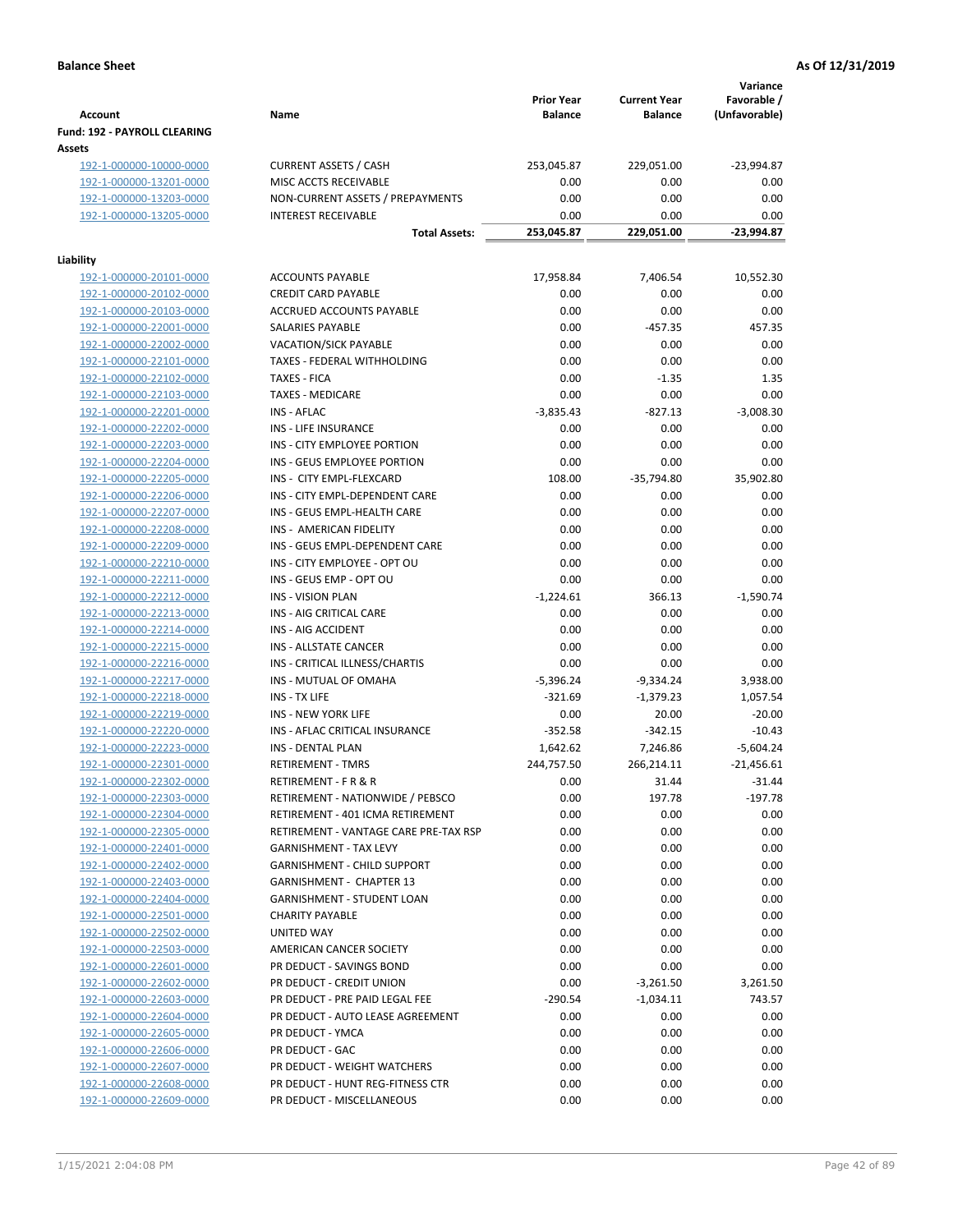| <b>Account</b>          | Name                                                     | <b>Prior Year</b><br><b>Balance</b> | <b>Current Year</b><br><b>Balance</b> | Variance<br>Favorable /<br>(Unfavorable) |
|-------------------------|----------------------------------------------------------|-------------------------------------|---------------------------------------|------------------------------------------|
| 192-1-000000-22610-0000 | PR DEDUCT - MISC REIMB                                   | 0.00                                | 0.00                                  | 0.00                                     |
| 192-1-000000-22611-0000 | PR DEDUCT - GOLF COURSE FEES                             | 0.00                                | 0.00                                  | 0.00                                     |
| 192-1-000000-22612-0000 | PR DEDUCT - WEARING APPAREL                              | 0.00                                | 0.00                                  | 0.00                                     |
| 192-1-000000-22613-0000 | PR DEDUCT - SNAP FITNESS                                 | 0.00                                | 0.00                                  | 0.00                                     |
|                         | <b>Total Liability:</b>                                  | 253,045.87                          | 229,051.00                            | 23,994.87                                |
| <b>Equity</b>           |                                                          |                                     |                                       |                                          |
| 192-1-000000-39000-0000 | UNRESERVED-FUND BALANCE                                  | 0.00                                | 0.00                                  | 0.00                                     |
|                         | <b>Total Beginning Equity:</b>                           | 0.00                                | 0.00                                  | 0.00                                     |
|                         | <b>Total Equity and Current Surplus (Deficit):</b>       | 0.00                                | 0.00                                  | 0.00                                     |
|                         | Total Liabilities, Equity and Current Surplus (Deficit): | 253,045.87                          | 229,051.00                            | -23.994.87                               |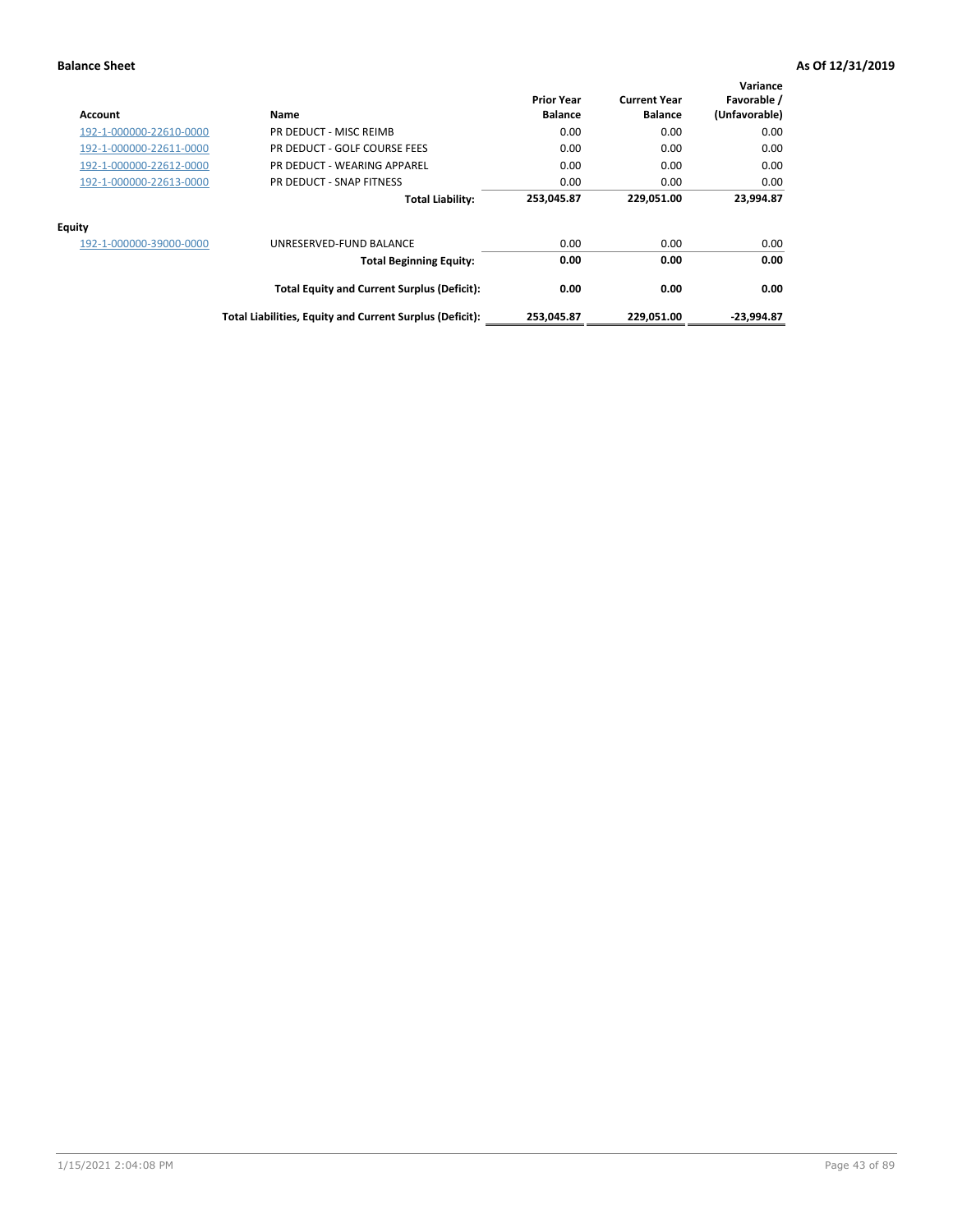|                                     |                                       |                             |                     | Variance                      |
|-------------------------------------|---------------------------------------|-----------------------------|---------------------|-------------------------------|
|                                     |                                       | <b>Prior Year</b>           | <b>Current Year</b> | Favorable /                   |
| <b>Account</b>                      | Name                                  | <b>Balance</b>              | <b>Balance</b>      | (Unfavorable)                 |
| Fund: 200 - WATER / WASTEWATER FUND |                                       |                             |                     |                               |
| Assets                              |                                       |                             |                     |                               |
| 200-2-000000-10000-0000             | <b>CURRENT ASSETS / CASH</b>          | 6,878,567.48                | -8,987,507.95       | -15,866,075.43                |
| 200-2-000000-12101-0000             | <b>BOND ISSUANCE COSTS</b>            | 0.00                        | 0.00                | 0.00                          |
| 200-2-000000-12201-0000             | DEFERRED CHARGES / BOND DISCOUNT      | $-29,559.62$                | $-353,374.57$       | $-323,814.95$                 |
| 200-2-000000-13000-0000             | <b>CUSTOMER ACCTS RECEIVABLE</b>      | 491,949.16                  | 468,755.16          | $-23,194.00$                  |
| 200-2-000000-13001-0000             | NON CURRENT CUSTOMER ACCTS RECEIVAE   | 203,832.96                  | 226,197.50          | 22,364.54                     |
| 200-2-000000-13002-0000             | ALLOW FOR UNCOLLECT REC               | $-214,138.19$               | $-195,501.08$       | 18,637.11                     |
| 200-2-000000-13003-0000             | UNBILLED YEAR-END ACCRUAL             | 1,195,319.12                | 1,171,959.62        | $-23,359.50$                  |
| 200-2-000000-13004-0000             | <b>WASTE HAULER RECEIVABLE</b>        | 59,548.20                   | $-4,807.55$         | -64,355.75                    |
| 200-2-000000-13007-0000             | <b>RETURNED CHECKS</b>                | 0.00                        | 0.00                | 0.00                          |
| 200-2-000000-13010-0000             | <b>CADDO MILLS</b>                    | 0.00                        | 0.00                | 0.00                          |
| 200-2-000000-13201-0000             | MISC ACCTS RECEIVABLE                 | $-10,607.57$                | $-33,158.53$        | $-22,550.96$                  |
| 200-2-000000-13202-0000             | <b>EMPLOYEE ADVANCES</b>              | 0.00                        | 0.00                | 0.00                          |
| 200-2-000000-13203-0000             | NON-CURRENT ASSETS / PREPAYMENTS      | 0.00                        | 0.00                | 0.00                          |
| 200-2-000000-13205-0000             | <b>INTEREST RECEIVABLE</b>            | 0.00                        | 0.00                | 0.00                          |
| 200-2-000000-14001-0000             | DUE FROM / GENERAL FUND               | 0.00                        | 0.00                | 0.00                          |
| 200-2-000000-14040-0000             | <b>GENERAL CIP / GENERAL CIP</b>      | 0.00                        | 0.00                | 0.00                          |
| 200-2-000000-14120-0000             | DUE FROM UTILITY CIP                  | 38,336,026.85               | 38,336,026.85       | 0.00                          |
| 200-2-000000-15401-0000             | <b>INVENTORIES / WATER STOCK</b>      | 255,981.59                  | 255,981.59          | 0.00                          |
| 200-2-000000-15501-0000             | <b>INVENTORIES / WASTEWATER STOCK</b> | 37,338.12                   | 37,338.12           | 0.00                          |
| 200-2-000000-16001-0000             | FIXED ASSETS / LAND                   | 685,983.11                  | 685,983.11          | 0.00                          |
| 200-2-000000-16002-0000             | FIXED ASSETS / IMPROVMENTS-NON BUILDI | 5,485,407.69                | 5,485,407.69        | 0.00                          |
| 200-2-000000-16003-0000             | ACCUM DEPR / IMPROVEMENTS-NON BUILL   | $-2,196,712.45$             | -2,380,273.29       | $-183,560.84$                 |
| 200-2-000000-16004-0000             | FIXED ASSETS / BUILDINGS              | 23,420,750.92               | 23,444,349.28       | 23,598.36                     |
| 200-2-000000-16005-0000             | <b>ACCUM DEPR / BUILDINGS</b>         | $-2,776,030.76$             | $-3,240,558.80$     | $-464,528.04$                 |
| 200-2-000000-16006-0000             | FIXED ASSETS / FILTRATION PLANT       | 10,551,470.00               | 10,551,470.00       | 0.00                          |
| 200-2-000000-16007-0000             | ACCUM DEPR / FILTRATION PLANT         | -7,265,136.20               | -7,478,086.82       | $-212,950.62$                 |
| 200-2-000000-16008-0000             | FIXED ASSETS / WATER RECLAMATION PLAN | 7,272,907.47                | 7,290,892.03        | 17,984.56                     |
| 200-2-000000-16009-0000             | ACCUM DEPR / WATER RECLAMATION PLAN   | $-6,311,693.12$             | $-6,489,176.25$     | $-177,483.13$                 |
| 200-2-000000-16101-0000             | FIXED ASSETS / WATER MAINS            | 20,431,556.67               | 19,369,642.10       | $-1,061,914.57$               |
| 200-2-000000-16102-0000             | <b>ACCUM DEPR / WATER MAINS</b>       | -10,134,183.88              | -10,564,491.83      | -430,307.95                   |
| 200-2-000000-16103-0000             | FIXED ASSETS / SANITARY SEWERS        | 25,926,703.76               | 26,762,935.28       | 836,231.52                    |
| 200-2-000000-16104-0000             | <b>ACCUM DEPR / SANITARY SEWERS</b>   | $-11,368,379.26$            | -11,952,765.05      | -584,385.79                   |
| 200-2-000000-16105-0000             | FIXED ASSETS / RESERVOIRS & TANKS     | 1,023,525.00                | 10,498,644.74       | 9,475,119.74                  |
| 200-2-000000-16106-0000             | ACCUM DEPR / RESERVOIRS & TANKS       | -823,247.66                 | $-832,221.74$       | $-8,974.08$                   |
| 200-2-000000-16107-0000             | FIXED ASSETS / PUMP STATIONS          | 464,099.82                  | 5,559,850.03        | 5,095,750.21                  |
| 200-2-000000-16108-0000             | <b>ACCUM DEPR / PUMP STATIONS</b>     | -307,977.97                 | $-325,220.11$       | $-17,242.14$                  |
| 200-2-000000-16201-0000             | FIXED ASSETS / MACHINERY AND EQUIPMEN | 3,604,616.91                | 3,883,571.50        | 278,954.59                    |
| 200-2-000000-16202-0000             | ACCUM DEPR / MACHINERY AND EQUIPMEI   | -1,673,639.61               | $-1,887,320.29$     | $-213,680.68$                 |
| 200-2-000000-16301-0000             | FIXED ASSETS / C W I P                | 0.00                        | -286,982.00         | $-286,982.00$                 |
| 200-2-000000-17501-0000             | <b>EMPLOYEE CONTRIBUTIONS</b>         | 170,787.00                  | 195,988.00          | 25,201.00                     |
| 200-2-000000-17504-0000             | <b>INVESTMENT RETURN</b>              | $-302,204.00$               | 631,750.00          | 933,954.00                    |
| 200-2-000000-17508-0000             | EXPERIENCE DIFFERENCE- OUTFLOW        | $-11,116.00$                | 31,784.00           | 42,900.00                     |
| 200-2-000000-17509-0000             | <b>EXPERIENCE DIFFERENCE - INFLOW</b> | $-57,790.00$                | $-37,640.00$        | 20,150.00                     |
| 200-2-000000-17520-0000             | <b>ASSUMPTION CHANGES</b>             |                             | 0.00                |                               |
|                                     | <b>Total Assets:</b>                  | 54,025.00<br>103,067,980.54 | 99,839,440.74       | $-54,025.00$<br>-3,228,539.80 |
|                                     |                                       |                             |                     |                               |
| Liability                           |                                       |                             |                     |                               |
| 200-2-000000-20101-0000             | <b>ACCOUNTS PAYABLE</b>               | $-26,475.15$                | 0.00                | $-26,475.15$                  |
| 200-2-000000-20102-0000             | <b>CREDIT CARD PAYABLE</b>            | 0.00                        | 0.00                | 0.00                          |
| 200-2-000000-20103-0000             | ACCRUED ACCOUNTS PAYABLE              | 10,000.00                   | 10,000.00           | 0.00                          |
| 200-2-000000-20104-0000             | <b>ESCHEATED LIABILITY</b>            | 0.00                        | 0.00                | 0.00                          |
| 200-2-000000-20109-0000             | <b>GENERAL OBLIG BONDS PAY</b>        | 1,420,000.00                | 1,466,000.00        | $-46,000.00$                  |
| 200-2-000000-20110-0000             | REVENUE BONDS PAYABLE                 | 965,000.00                  | 1,095,000.00        | $-130,000.00$                 |
| 200-2-000000-20112-0000             | ACCRUED INTEREST PAYABLE              | $-16,488.92$                | 142,697.51          | $-159,186.43$                 |
| 200-2-000000-20125-0000             | SALES TAX PAYABLE / IN THE CITY       | 0.00                        | 0.00                | 0.00                          |
| 200-2-000000-20139-0000             | RETAINAGES PAYABLE                    | 0.00                        | 0.00                | 0.00                          |
| 200-2-000000-20141-0000             | <b>TELEPHONE CLEARING</b>             | 0.01                        | 0.01                | 0.00                          |
|                                     |                                       |                             |                     |                               |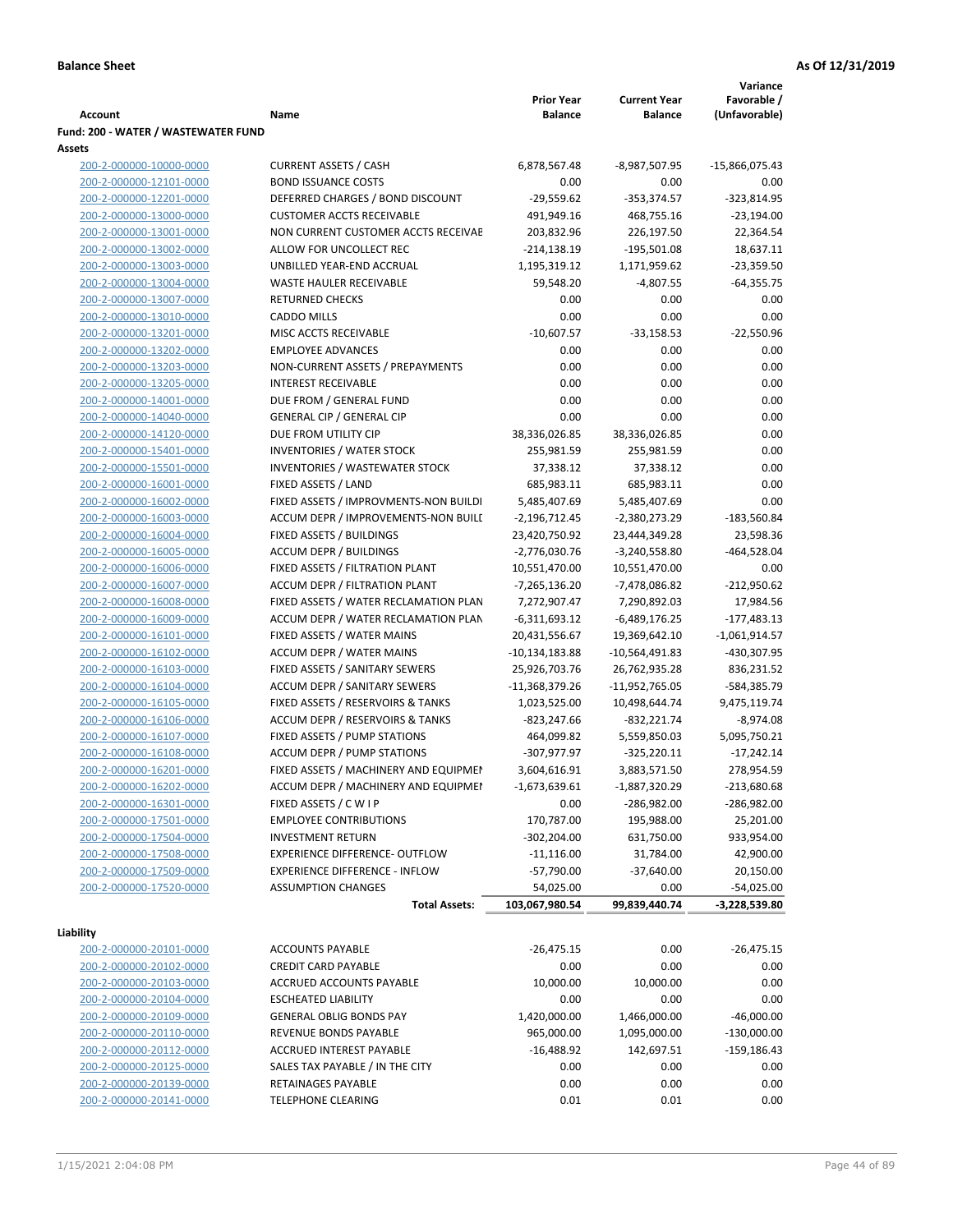|                                       |                                                          |                                     |                                       | Variance                     |
|---------------------------------------|----------------------------------------------------------|-------------------------------------|---------------------------------------|------------------------------|
| Account                               | Name                                                     | <b>Prior Year</b><br><b>Balance</b> | <b>Current Year</b><br><b>Balance</b> | Favorable /<br>(Unfavorable) |
| 200-2-000000-20160-0000               | <b>UNAPPLIED CREDIT</b>                                  | 0.00                                | 0.00                                  | 0.00                         |
| 200-2-000000-21001-0000               | <b>GENERAL FUND / GENERAL FUND</b>                       | 0.00                                | 0.00                                  | 0.00                         |
| 200-2-000000-21101-0000               | ENTERPRISE / WTR/WWTR UTILITY FUND                       | 0.00                                | 0.00                                  | 0.00                         |
| 200-2-000000-22001-0000               | <b>SALARIES PAYABLE</b>                                  | 83,164.42                           | 83,164.42                             | 0.00                         |
| 200-2-000000-22002-0000               | <b>VACATION/SICK PAYABLE</b>                             | 153,875.54                          | 234,422.70                            | $-80,547.16$                 |
| 200-2-000000-23001-0000               | CAPITAL LEASE PAYABLE                                    | 0.00                                | 0.00                                  | 0.00                         |
| 200-2-000000-24001-0000               | O/S CHECKS PAYABLE                                       | 0.00                                | 0.00                                  | 0.00                         |
| 200-2-000000-24002-0000               | <b>CUSTOMER DEPOSITS</b>                                 | 825,373.47                          | 762,021.91                            | 63,351.56                    |
| 200-2-000000-24003-0000               | <b>CUSTOMER OVERPMT SUSPENSE</b>                         | 96,958.49                           | 187,027.41                            | $-90,068.92$                 |
| 200-2-000000-24004-0000               | <b>INTEREST PAYABLE ON DEP</b>                           | 0.00                                | 0.00                                  | 0.00                         |
| 200-2-000000-24005-0000               | <b>ACCRUED INT PAY ON DEP</b>                            | 0.00                                | 0.00                                  | 0.00                         |
| 200-2-000000-24006-0000               | <b>AWAITING CUSTOMER SETUP</b>                           | 1.955.61                            | 1,955.61                              | 0.00                         |
| 200-2-000000-24007-0000               | <b>BILLED DEPOSITS SUSPENSE</b>                          | 0.00                                | 0.00                                  | 0.00                         |
| 200-2-000000-26001-0000               | <b>COMPENSATED ABSENCES PAY</b>                          | 310,115.48                          | 211,715.81                            | 98,399.67                    |
| 200-2-000000-26101-0000               | <b>GENERAL OBLIG BONDS PAY</b>                           | 6,033,000.00                        | 4,567,000.00                          | 1,466,000.00                 |
| 200-2-000000-26102-0000               | <b>REVENUE BONDS PAYABLE</b>                             | 12,235,000.00                       | 31,190,000.00                         | $-18,955,000.00$             |
| 200-2-000000-26103-0000               | DEFERRED LOSS/DEFEASEMENT                                | $-227,063.58$                       | $-181,650.73$                         | $-45,412.85$                 |
| 200-2-000000-27001-0000               | <b>CONTRIBUTED CAPITAL</b>                               | 0.00                                | 0.00                                  | 0.00                         |
| 200-2-000000-27002-0000               | CONTRIBUTED CAPITAL / DEVELOPERS                         | 0.00                                | 0.00                                  | 0.00                         |
| 200-2-000000-29300-0000               | <b>ENCUMBRANCE SUMMARY</b>                               | 0.00                                | 0.00                                  | 0.00                         |
| 200-2-000000-29400-0100               | RESERVED ACCOUNT / ENCUMBRANCES                          | 0.00                                | 0.00                                  | 0.00                         |
| 200-2-000000-29999-0000               | <b>NET PENSION LIABILITY</b>                             | 249,699.00                          | 1,415,364.00                          | $-1,165,665.00$              |
| 200-2-000000-92080-0000               | <b>GLTDAG</b>                                            | 0.00                                | 0.00                                  | 0.00                         |
|                                       | <b>Total Liability:</b>                                  | 22,114,114.37                       | 41,184,718.65                         | -19,070,604.28               |
| <b>Equity</b>                         |                                                          |                                     |                                       |                              |
| 200-2-000000-39000-0000               | UNRESERVED-FUND BALANCE                                  | 0.00                                | 0.00                                  | 0.00                         |
| 200-2-000000-39100-0000               | UNRESERVED-RET. EARNINGS                                 | 80,670,908.81                       | 57,924,814.85                         | -22,746,093.96               |
| 200-2-000000-39150-0000               | RESERVED-RET. EARNINGS                                   | 0.00                                | 0.00                                  | 0.00                         |
| 200-2-000000-39500-0000               | NET POSITION - PENSION                                   | $-965.00$                           | $-965.00$                             | 0.00                         |
|                                       | <b>Total Beginning Equity:</b>                           | 80,669,943.81                       | 57,923,849.85                         | -22,746,093.96               |
| <b>Total Revenue</b>                  |                                                          | 3,471,553.89                        | 3,622,839.76                          | 151,285.87                   |
| <b>Total Expense</b>                  |                                                          | 3,187,631.52                        | 2,891,967.51                          | 295,664.01                   |
| <b>Revenues Over/(Under) Expenses</b> |                                                          | 283,922.37                          | 730,872.25                            | 446,949.88                   |
|                                       | <b>Total Equity and Current Surplus (Deficit):</b>       | 80,953,866.18                       | 58,654,722.10                         | -22,299,144.08               |
|                                       | Total Liabilities, Equity and Current Surplus (Deficit): | 103,067,980.55                      | 99,839,440.75                         | $-3,228,539.80$              |
|                                       | *** FUND 200 OUT OF BALANCE ***                          | $-0.01$                             | $-0.01$                               | 0.00                         |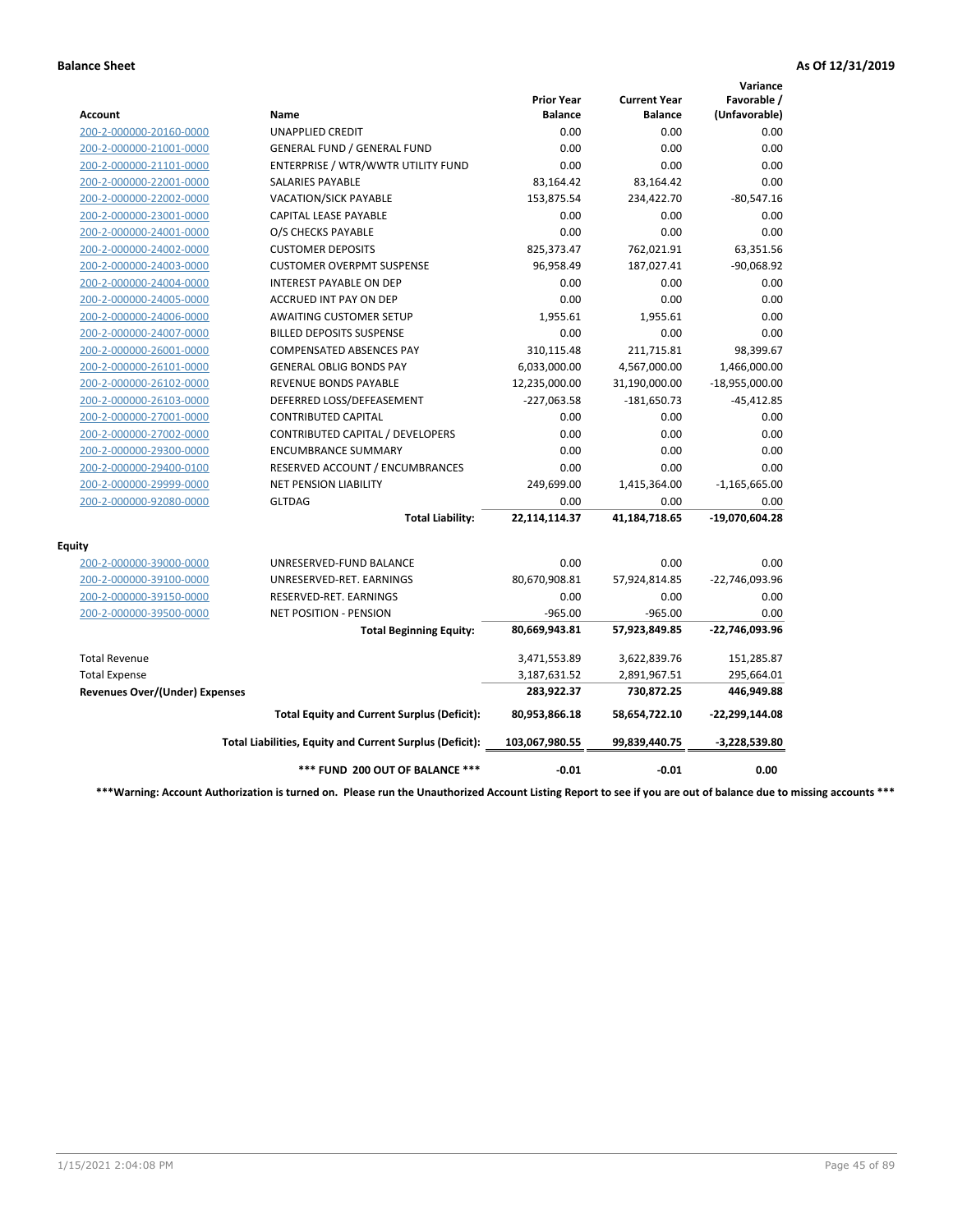| <b>Account</b>                        | Name                                                     | <b>Prior Year</b><br><b>Balance</b> | <b>Current Year</b><br><b>Balance</b> | Variance<br>Favorable /<br>(Unfavorable) |
|---------------------------------------|----------------------------------------------------------|-------------------------------------|---------------------------------------|------------------------------------------|
| <b>Fund: 210 - WATER IMPACT FEES</b>  |                                                          |                                     |                                       |                                          |
| <b>Assets</b>                         |                                                          |                                     |                                       |                                          |
| 210-2-000000-10000-0000               | <b>CURRENT ASSETS / CASH</b>                             | 0.00                                | 0.00                                  | 0.00                                     |
| 210-2-000000-13201-0000               | MISC ACCTS RECEIVABLE                                    | 0.00                                | 0.00                                  | 0.00                                     |
| 210-2-000000-13205-0000               | <b>INTEREST RECEIVABLE</b>                               | 0.00                                | 0.00                                  | 0.00                                     |
|                                       | <b>Total Assets:</b>                                     | 0.00                                | 0.00                                  | 0.00                                     |
|                                       |                                                          |                                     |                                       |                                          |
| Liability                             |                                                          |                                     |                                       |                                          |
| 210-2-000000-20101-0000               | <b>ACCOUNTS PAYABLE</b>                                  | 0.00                                | 0.00                                  | 0.00                                     |
| 210-2-000000-20103-0000               | <b>ACCRUED ACCOUNTS PAYABLE</b>                          | 0.00                                | 0.00                                  | 0.00                                     |
| 210-2-000000-29300-0000               | <b>ENCUMBRANCE SUMMARY</b>                               | 0.00                                | 0.00                                  | 0.00                                     |
| 210-2-000000-29400-0000               | RESERVED ACCOUNT / ENCUMBRANCES                          | 0.00                                | 0.00                                  | 0.00                                     |
|                                       | <b>Total Liability:</b>                                  | 0.00                                | 0.00                                  | 0.00                                     |
| <b>Equity</b>                         |                                                          |                                     |                                       |                                          |
| 210-2-000000-39000-0000               | UNRESERVED-FUND BALANCE                                  | 0.00                                | 0.00                                  | 0.00                                     |
| 210-2-000000-39100-0000               | UNRESERVED-RET. EARNINGS                                 | 0.00                                | 0.00                                  | 0.00                                     |
|                                       | <b>Total Beginning Equity:</b>                           | 0.00                                | 0.00                                  | 0.00                                     |
| <b>Total Revenue</b>                  |                                                          | 0.00                                | 0.00                                  | 0.00                                     |
| <b>Total Expense</b>                  |                                                          | 0.00                                | 0.00                                  | 0.00                                     |
| <b>Revenues Over/(Under) Expenses</b> |                                                          | 0.00                                | 0.00                                  | 0.00                                     |
|                                       | <b>Total Equity and Current Surplus (Deficit):</b>       | 0.00                                | 0.00                                  | 0.00                                     |
|                                       | Total Liabilities, Equity and Current Surplus (Deficit): | 0.00                                | 0.00                                  | 0.00                                     |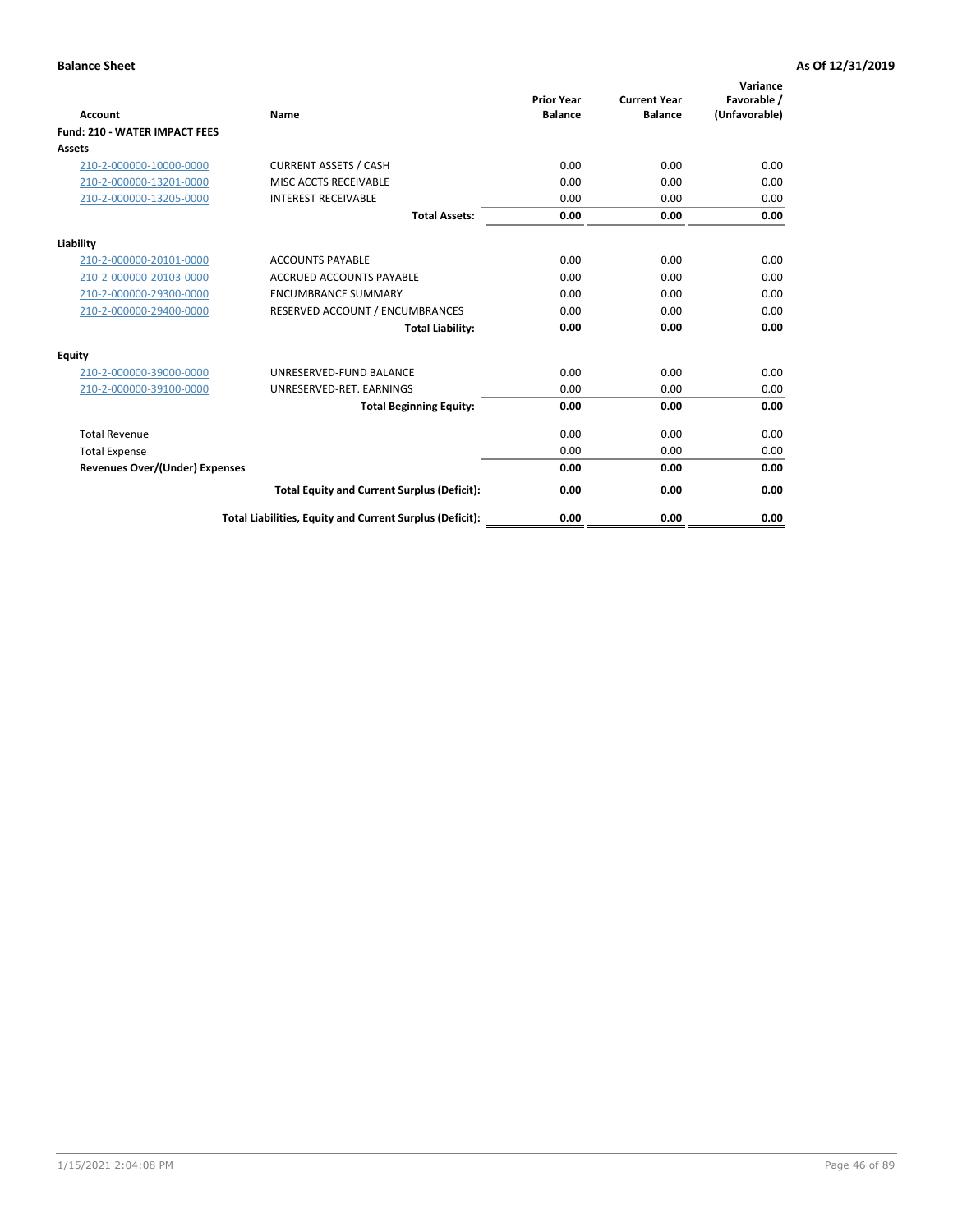| Account                                   | Name                                                     | <b>Prior Year</b><br><b>Balance</b> | <b>Current Year</b><br><b>Balance</b> | Variance<br>Favorable /<br>(Unfavorable) |
|-------------------------------------------|----------------------------------------------------------|-------------------------------------|---------------------------------------|------------------------------------------|
| <b>Fund: 211 - WASTEWATER IMPACT FEES</b> |                                                          |                                     |                                       |                                          |
| <b>Assets</b>                             |                                                          |                                     |                                       |                                          |
| 211-2-000000-10000-0000                   | <b>CURRENT ASSETS / CASH</b>                             | 0.00                                | 0.00                                  | 0.00                                     |
| 211-2-000000-13201-0000                   | MISC ACCTS RECEIVABLE                                    | 0.00                                | 0.00                                  | 0.00                                     |
| 211-2-000000-13205-0000                   | <b>INTEREST RECEIVABLE</b>                               | 0.00                                | 0.00                                  | 0.00                                     |
|                                           | <b>Total Assets:</b>                                     | 0.00                                | 0.00                                  | 0.00                                     |
| Liability                                 |                                                          |                                     |                                       |                                          |
| 211-2-000000-20101-0000                   | <b>ACCOUNTS PAYABLE</b>                                  | 0.00                                | 0.00                                  | 0.00                                     |
| 211-2-000000-20103-0000                   | <b>ACCRUED ACCOUNTS PAYABLE</b>                          | 0.00                                | 0.00                                  | 0.00                                     |
|                                           | <b>Total Liability:</b>                                  | 0.00                                | 0.00                                  | 0.00                                     |
| Equity                                    |                                                          |                                     |                                       |                                          |
| 211-2-000000-39000-0000                   | UNRESERVED-FUND BALANCE                                  | 0.00                                | 0.00                                  | 0.00                                     |
| 211-2-000000-39100-0000                   | UNRESERVED-RET. EARNINGS                                 | 0.00                                | 0.00                                  | 0.00                                     |
|                                           | <b>Total Beginning Equity:</b>                           | 0.00                                | 0.00                                  | 0.00                                     |
| <b>Total Revenue</b>                      |                                                          | 0.00                                | 0.00                                  | 0.00                                     |
| <b>Total Expense</b>                      |                                                          | 0.00                                | 0.00                                  | 0.00                                     |
| <b>Revenues Over/(Under) Expenses</b>     |                                                          | 0.00                                | 0.00                                  | 0.00                                     |
|                                           | <b>Total Equity and Current Surplus (Deficit):</b>       | 0.00                                | 0.00                                  | 0.00                                     |
|                                           | Total Liabilities, Equity and Current Surplus (Deficit): | 0.00                                | 0.00                                  | 0.00                                     |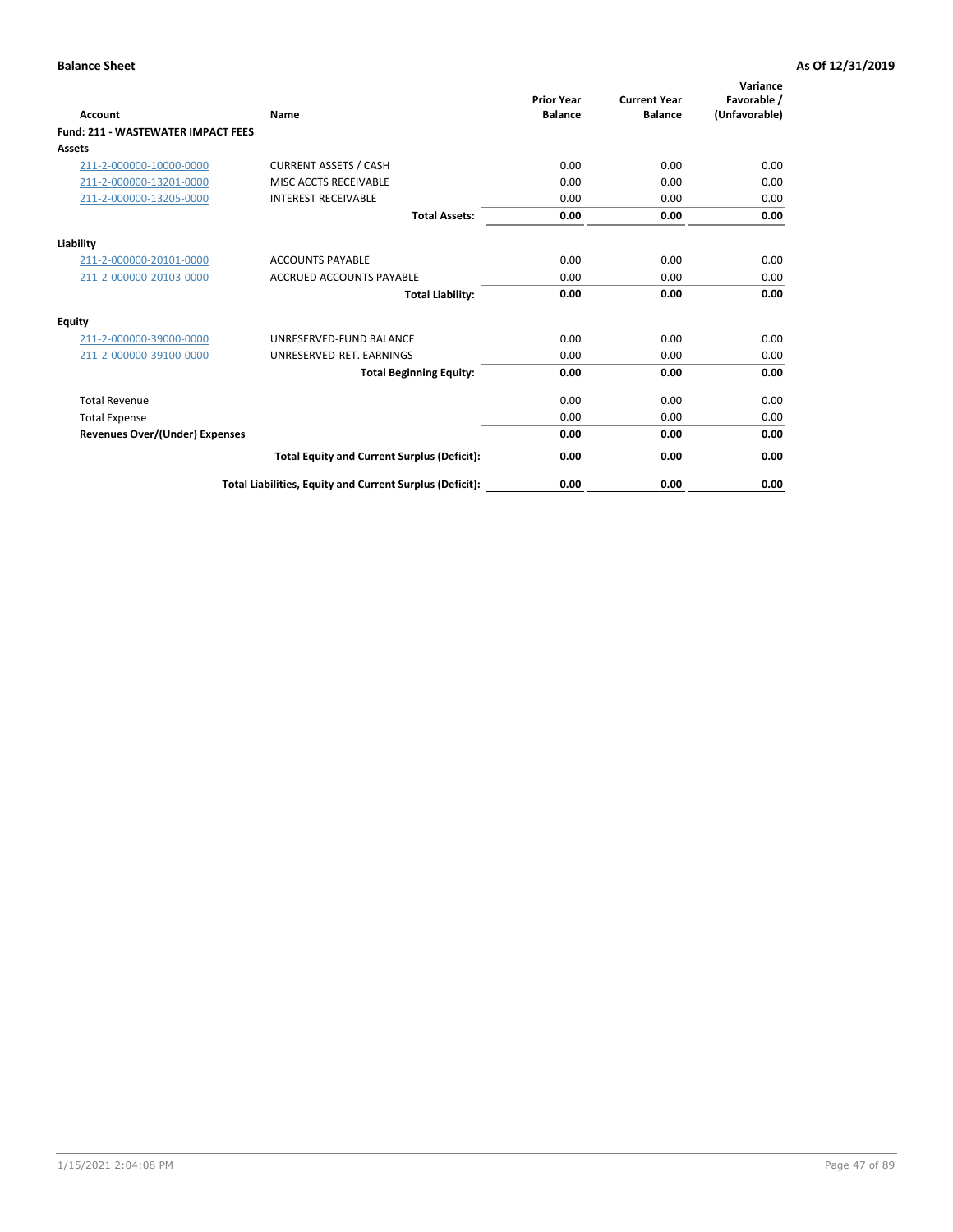| <b>Account</b>                        | Name                                                      | <b>Prior Year</b><br><b>Balance</b> | <b>Current Year</b><br><b>Balance</b> | Variance<br>Favorable /<br>(Unfavorable) |
|---------------------------------------|-----------------------------------------------------------|-------------------------------------|---------------------------------------|------------------------------------------|
|                                       | Fund: 212 - TX COMMUNITY DEV SWR SYSTEM IMPROV PROG GRANT |                                     |                                       |                                          |
| <b>Assets</b>                         |                                                           |                                     |                                       |                                          |
| 212-2-000000-10000-0000               | <b>CURRENT ASSETS / CASH</b>                              | 3,670.12                            | 105,849.57                            | 102,179.45                               |
| 212-2-000000-13201-0000               | MISC ACCTS RECEIVABLE                                     | 0.00                                | 0.00                                  | 0.00                                     |
| 212-2-000000-13205-0000               | <b>INTEREST RECEIVABLE</b>                                | 0.00                                | 0.00                                  | 0.00                                     |
| 212-2-000000-16301-0000               | FIXED ASSETS / C W I P                                    | 0.00                                | 0.00                                  | 0.00                                     |
|                                       | <b>Total Assets:</b>                                      | 3,670.12                            | 105,849.57                            | 102,179.45                               |
| Liability                             |                                                           |                                     |                                       |                                          |
| 212-2-000000-20101-0000               | <b>ACCOUNTS PAYABLE</b>                                   | 0.00                                | 0.00                                  | 0.00                                     |
| 212-2-000000-20102-0000               | <b>CREDIT CARD PAYABLE</b>                                | 0.00                                | 0.00                                  | 0.00                                     |
| 212-2-000000-20103-0000               | <b>ACCRUED ACCOUNTS PAYABLE</b>                           | 0.00                                | 0.00                                  | 0.00                                     |
| 212-2-000000-20139-0000               | <b>RETAINAGES PAYABLE</b>                                 | 0.00                                | 0.00                                  | 0.00                                     |
| 212-2-000000-20902-0000               | <b>DEFERRED GRANT REVENUE</b>                             | 0.00                                | 0.00                                  | 0.00                                     |
| 212-2-000000-21001-0000               | <b>GENERAL FUND / GENERAL FUND</b>                        | 0.00                                | 0.00                                  | 0.00                                     |
| 212-2-000000-29300-0000               | <b>ENCUMBRANCE SUMMARY</b>                                | 0.00                                | 0.00                                  | 0.00                                     |
| 212-2-000000-29400-0100               | RESERVED ACCOUNT / ENCUMBRANCES                           | 0.00                                | 0.00                                  | 0.00                                     |
|                                       | <b>Total Liability:</b>                                   | 0.00                                | 0.00                                  | 0.00                                     |
| Equity                                |                                                           |                                     |                                       |                                          |
| 212-2-000000-39100-0000               | UNRESERVED-RET. EARNINGS                                  | 6,170.12                            | $-61,025.43$                          | $-67,195.55$                             |
|                                       | <b>Total Beginning Equity:</b>                            | 6,170.12                            | $-61,025.43$                          | $-67,195.55$                             |
| <b>Total Revenue</b>                  |                                                           | 0.00                                | 168,130.00                            | 168,130.00                               |
| <b>Total Expense</b>                  |                                                           | 2,500.00                            | 1,255.00                              | 1,245.00                                 |
| <b>Revenues Over/(Under) Expenses</b> |                                                           | $-2,500.00$                         | 166,875.00                            | 169,375.00                               |
|                                       | <b>Total Equity and Current Surplus (Deficit):</b>        | 3,670.12                            | 105,849.57                            | 102,179.45                               |
|                                       | Total Liabilities, Equity and Current Surplus (Deficit):  | 3,670.12                            | 105,849.57                            | 102,179.45                               |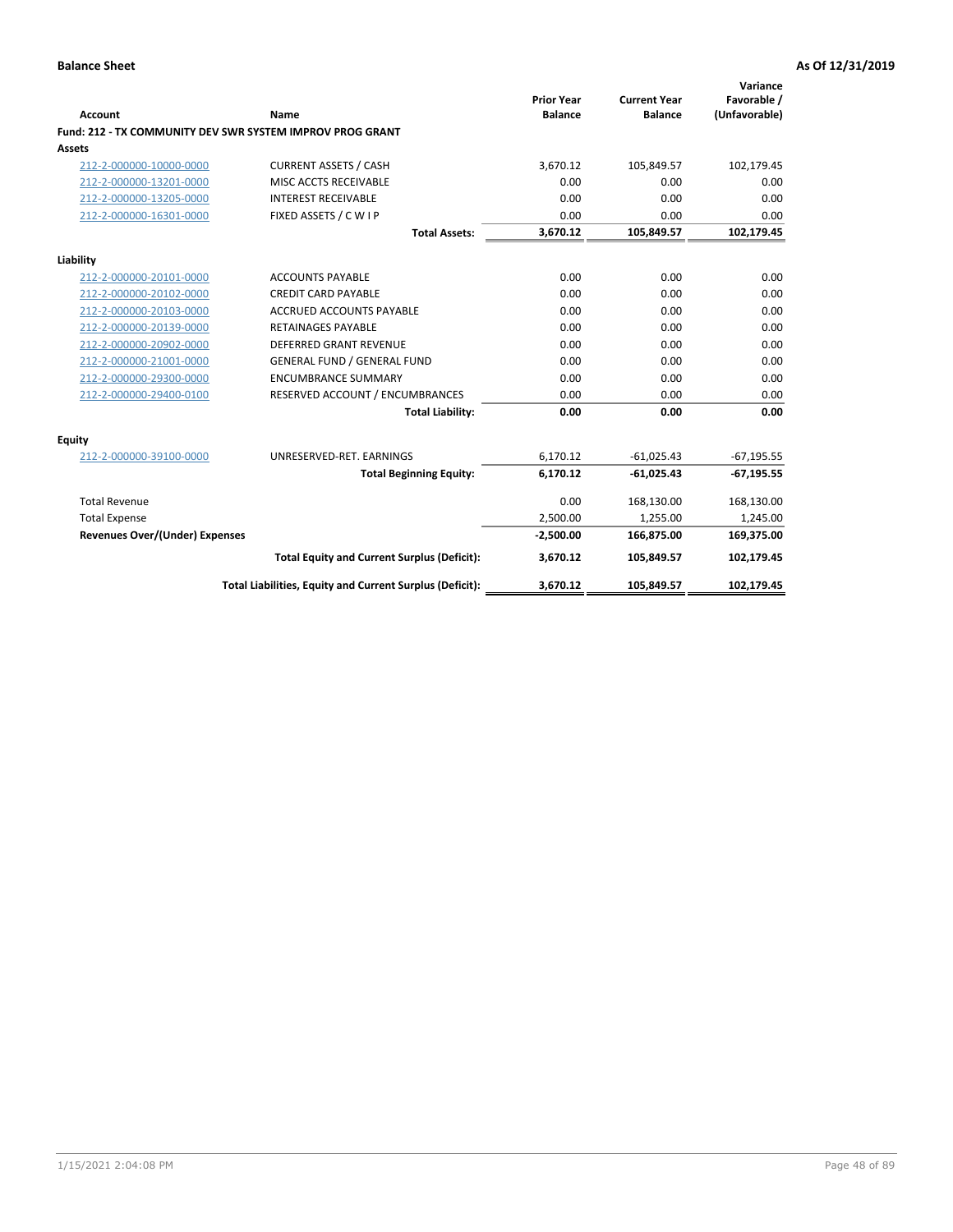| <b>Account</b><br>Fund: 216 - UTILIITY CIP FUND | Name                                                     | <b>Prior Year</b><br><b>Balance</b> | <b>Current Year</b><br><b>Balance</b> | Variance<br>Favorable /<br>(Unfavorable) |
|-------------------------------------------------|----------------------------------------------------------|-------------------------------------|---------------------------------------|------------------------------------------|
| <b>Assets</b>                                   |                                                          |                                     |                                       |                                          |
| 216-2-000000-10000-0000                         | <b>CURRENT ASSETS / CASH</b>                             | $-6,067,271.83$                     | 7,681,319.39                          | 13,748,591.22                            |
| 216-2-000000-11101-0000                         | MBIA ACCOUNTS / 2002 WSSR                                | 0.00                                | 0.00                                  | 0.00                                     |
| 216-2-000000-11103-0000                         | 2005 WSSR                                                | 0.00                                | 0.00                                  | 0.00                                     |
| 216-2-000000-11403-0000                         | RESERVE FUND / 2003 WSSR                                 | 0.00                                | 0.00                                  | 0.00                                     |
| 216-2-000000-11404-0000                         | SERIES 2019 WSSR CO'S                                    | 0.00                                | 16,623,572.81                         | 16,623,572.81                            |
| 216-2-000000-11503-0000                         | 2008WSSR CONST 486000273                                 | 0.00                                | 0.00                                  | 0.00                                     |
| 216-2-000000-11505-0000                         | SRA RAW WATER SALE PROCEEDS                              | 0.00                                | 13,502,100.09                         | 13,502,100.09                            |
| 216-2-000000-13000-0000                         | <b>CUSTOMER ACCTS RECEIVABLE</b>                         | 0.00                                | 0.00                                  | 0.00                                     |
| 216-2-000000-13002-0000                         | ALLOW FOR UNCOLLECT REC                                  | 0.00                                | 0.00                                  | 0.00                                     |
| 216-2-000000-13003-0000                         | UNBILLED YEAR-END ACCRUAL                                | 0.00                                | 0.00                                  | 0.00                                     |
| 216-2-000000-13201-0000                         | <b>MISC ACCTS RECEIVABLE</b>                             | 0.00                                | 70.32                                 | 70.32                                    |
| 216-2-000000-13205-0000                         | <b>INTEREST RECEIVABLE</b>                               | 0.00                                | 0.00                                  | 0.00                                     |
| 216-2-000000-16301-0000                         | FIXED ASSETS / C W I P                                   | 11,188,075.75                       | 3,557,279.61                          | -7,630,796.14                            |
|                                                 | <b>Total Assets:</b>                                     | 5,120,803.92                        | 41,364,342.22                         | 36,243,538.30                            |
| Liability                                       |                                                          |                                     |                                       |                                          |
| 216-2-000000-20101-0000                         | <b>ACCOUNTS PAYABLE</b>                                  | 0.00                                | 0.00                                  | 0.00                                     |
| 216-2-000000-20102-0000                         | <b>CREDIT CARD PAYABLE</b>                               | 0.00                                | 0.00                                  | 0.00                                     |
| 216-2-000000-20103-0000                         | ACCRUED ACCOUNTS PAYABLE                                 | 0.00                                | 0.00                                  | 0.00                                     |
| 216-2-000000-20113-0000                         | <b>DEVELOPERS ESCROW</b>                                 | 0.00                                | 0.00                                  | 0.00                                     |
| 216-2-000000-20139-0000                         | <b>RETAINAGES PAYABLE</b>                                | 464,191.52                          | 373,307.02                            | 90,884.50                                |
| 216-2-000000-21101-0000                         | ENTERPRISE / WTR/WWTR UTILITY FUND                       | 18,939,652.64                       | 18,939,652.64                         | 0.00                                     |
| 216-2-000000-29300-0000                         | <b>ENCUMBRANCE SUMMARY</b>                               | 0.00                                | 0.00                                  | 0.00                                     |
| 216-2-000000-29400-0100                         | RESERVED ACCOUNT / ENCUMBRANCES                          | 0.00                                | 0.00                                  | 0.00                                     |
|                                                 | <b>Total Liability:</b>                                  | 19,403,844.16                       | 19,312,959.66                         | 90,884.50                                |
|                                                 |                                                          |                                     |                                       |                                          |
| <b>Equity</b>                                   |                                                          |                                     |                                       |                                          |
| 216-2-000000-39000-0000                         | UNRESERVED-FUND BALANCE                                  | 0.00                                | 0.00                                  | 0.00                                     |
| 216-2-000000-39100-0000                         | UNRESERVED-RET. EARNINGS                                 | $-13,754,344.96$                    | 9,457,839.30                          | 23,212,184.26                            |
|                                                 | <b>Total Beginning Equity:</b>                           | -13,754,344.96                      | 9,457,839.30                          | 23,212,184.26                            |
| <b>Total Revenue</b>                            |                                                          | 406,219.74                          | 13,576,918.76                         | 13,170,699.02                            |
| <b>Total Expense</b>                            |                                                          | 934,915.02                          | 983,375.50                            | $-48,460.48$                             |
| Revenues Over/(Under) Expenses                  |                                                          | $-528,695.28$                       | 12,593,543.26                         | 13,122,238.54                            |
|                                                 | <b>Total Equity and Current Surplus (Deficit):</b>       | -14,283,040.24                      | 22,051,382.56                         | 36,334,422.80                            |
|                                                 | Total Liabilities, Equity and Current Surplus (Deficit): | 5,120,803.92                        | 41,364,342.22                         | 36,243,538.30                            |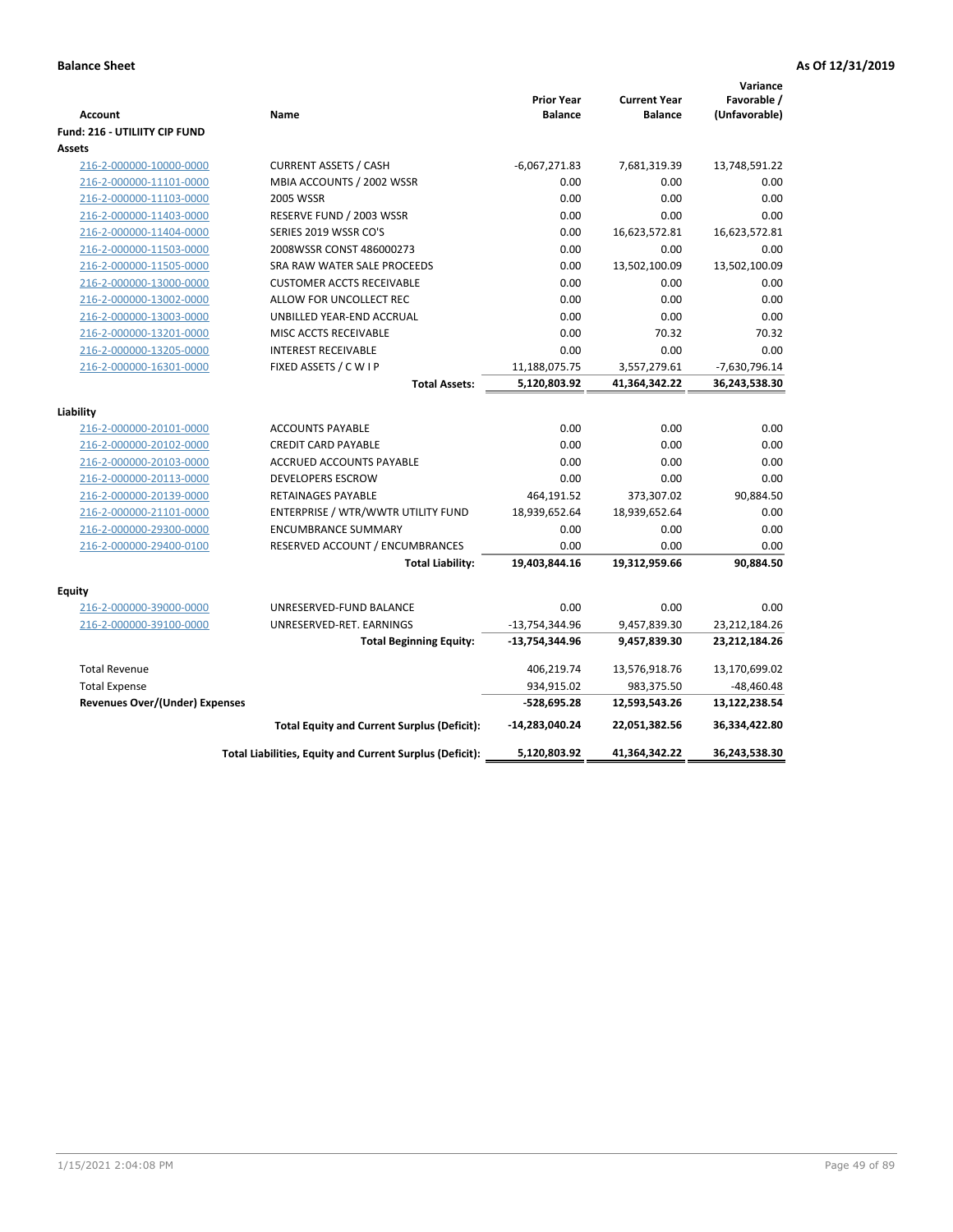| Account                                        | <b>Name</b>                                              | <b>Prior Year</b><br><b>Balance</b> | <b>Current Year</b><br><b>Balance</b> | Variance<br>Favorable /<br>(Unfavorable) |
|------------------------------------------------|----------------------------------------------------------|-------------------------------------|---------------------------------------|------------------------------------------|
| <b>Fund: 217 - WASTEWATER RECLAMATION FUND</b> |                                                          |                                     |                                       |                                          |
| Assets                                         |                                                          |                                     |                                       |                                          |
| 217-2-000000-10000-0000                        | <b>CURRENT ASSETS / CASH</b>                             | 0.00                                | $-20.619.30$                          | $-20.619.30$                             |
| 217-2-000000-11301-0000                        | TEXASTERM / 2008 WSSR REVENUE BOND                       | 0.00                                | 0.00                                  | 0.00                                     |
| 217-2-000000-11302-0000                        | 2008 WSSR REVENUE BOND                                   | 0.00                                | 0.00                                  | 0.00                                     |
| 217-2-000000-11503-0000                        | 2008WSSR CONST 486000273                                 | 757,333.43                          | 774,259.48                            | 16,926.05                                |
| 217-2-000000-13000-0000                        | <b>CUSTOMER ACCTS RECEIVABLE</b>                         | 0.00                                | 0.00                                  | 0.00                                     |
| 217-2-000000-13002-0000                        | ALLOW FOR UNCOLLECT REC                                  | 0.00                                | 0.00                                  | 0.00                                     |
| 217-2-000000-13201-0000                        | MISC ACCTS RECEIVABLE                                    | 0.00                                | 0.00                                  | 0.00                                     |
| 217-2-000000-13205-0000                        | <b>INTEREST RECEIVABLE</b>                               | 0.00                                | 0.00                                  | 0.00                                     |
| 217-2-000000-16301-0000                        | FIXED ASSETS / C W I P                                   | 0.00                                | 0.00                                  | 0.00                                     |
|                                                | <b>Total Assets:</b>                                     | 757,333.43                          | 753,640.18                            | $-3,693.25$                              |
|                                                |                                                          |                                     |                                       |                                          |
| Liability                                      |                                                          |                                     |                                       |                                          |
| 217-2-000000-20101-0000                        | <b>ACCOUNTS PAYABLE</b>                                  | 0.00                                | 0.00                                  | 0.00                                     |
| 217-2-000000-20102-0000                        | <b>CREDIT CARD PAYABLE</b>                               | 0.00                                | 0.00                                  | 0.00                                     |
| 217-2-000000-20103-0000                        | <b>ACCRUED ACCOUNTS PAYABLE</b>                          | 0.00                                | 0.00                                  | 0.00                                     |
| 217-2-000000-20139-0000                        | <b>RETAINAGES PAYABLE</b>                                | 0.00                                | 0.00                                  | 0.00                                     |
| 217-2-000000-21101-0000                        | ENTERPRISE / WTR/WWTR UTILITY FUND                       | 19,396,374.21                       | 19,396,374.21                         | 0.00                                     |
| 217-2-000000-29300-0000                        | <b>ENCUMBRANCE SUMMARY</b>                               | 0.00                                | 0.00                                  | 0.00                                     |
| 217-2-000000-29400-0100                        | RESERVED ACCOUNT / ENCUMBRANCES                          | 0.00                                | 0.00                                  | 0.00                                     |
|                                                | <b>Total Liability:</b>                                  | 19,396,374.21                       | 19,396,374.21                         | 0.00                                     |
| <b>Equity</b>                                  |                                                          |                                     |                                       |                                          |
| 217-2-000000-39100-0000                        | UNRESERVED-RET. EARNINGS                                 | $-18,643,277.25$                    | $-18,646,218.79$                      | $-2,941.54$                              |
|                                                | <b>Total Beginning Equity:</b>                           | $-18,643,277.25$                    | $-18,646,218.79$                      | $-2,941.54$                              |
| <b>Total Revenue</b>                           |                                                          | 4,236.47                            | 3,484.76                              | $-751.71$                                |
| <b>Total Expense</b>                           |                                                          | 0.00                                | 0.00                                  | 0.00                                     |
| <b>Revenues Over/(Under) Expenses</b>          |                                                          | 4,236.47                            | 3,484.76                              | $-751.71$                                |
|                                                | <b>Total Equity and Current Surplus (Deficit):</b>       | $-18,639,040.78$                    | $-18,642,734.03$                      | $-3,693.25$                              |
|                                                | Total Liabilities, Equity and Current Surplus (Deficit): | 757,333.43                          | 753,640.18                            | $-3,693.25$                              |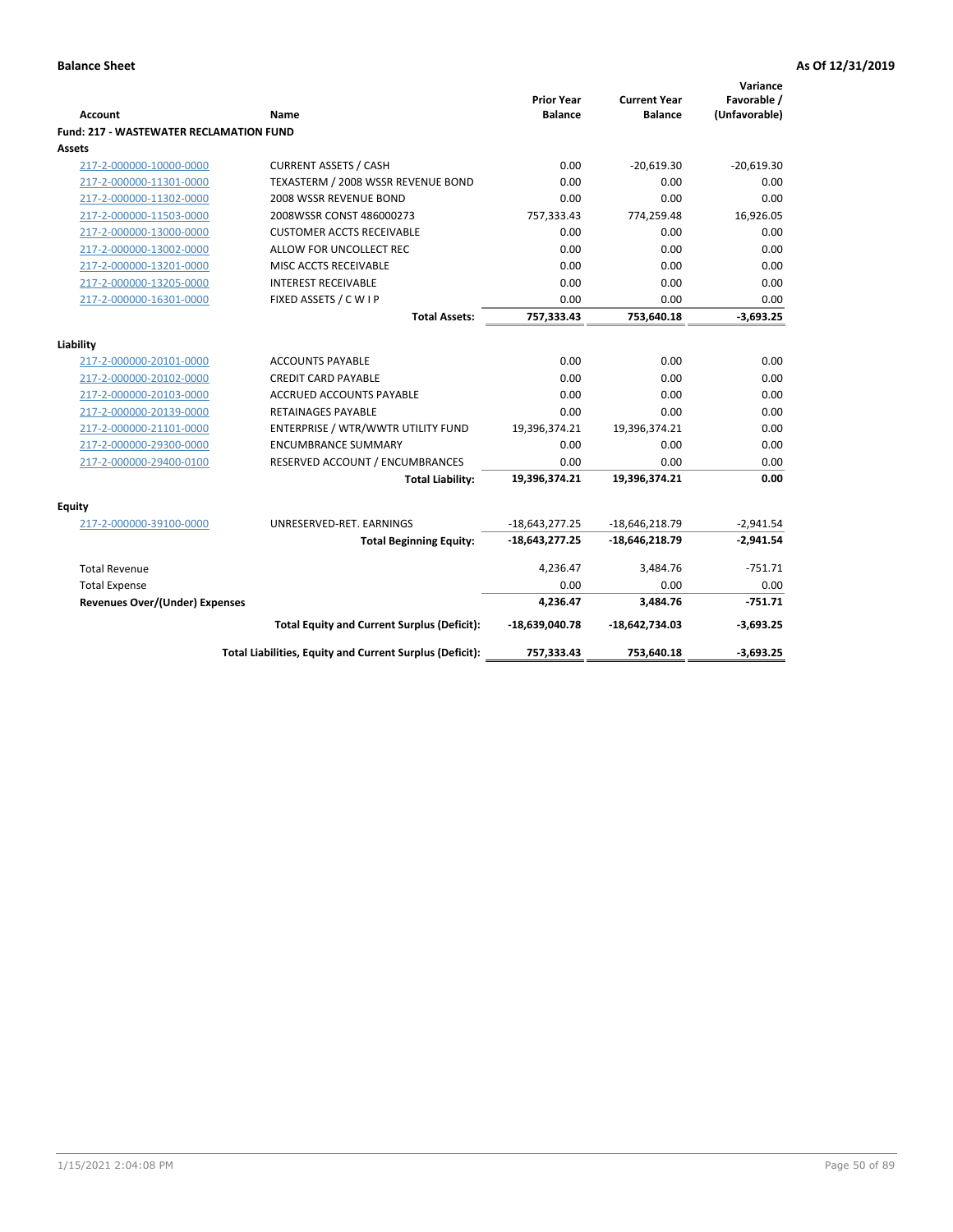|                                                    |                                                                              | <b>Prior Year</b>               | <b>Current Year</b>               | Variance<br>Favorable /         |
|----------------------------------------------------|------------------------------------------------------------------------------|---------------------------------|-----------------------------------|---------------------------------|
| Account                                            | Name                                                                         | <b>Balance</b>                  | <b>Balance</b>                    | (Unfavorable)                   |
| Fund: 300 - AIRPORT FUND                           |                                                                              |                                 |                                   |                                 |
| Assets                                             |                                                                              |                                 |                                   |                                 |
| 300-2-000000-10000-0000<br>300-2-000000-13201-0000 | <b>CURRENT ASSETS / CASH</b><br>MISC ACCTS RECEIVABLE                        | -4,594,712.45                   | $-6,942,452.12$<br>$-650.39$      | -2,347,739.67<br>-650.39        |
|                                                    | <b>EMPLOYEE ADVANCES</b>                                                     | 0.00<br>0.00                    | 0.00                              | 0.00                            |
| 300-2-000000-13202-0000                            |                                                                              | 0.00                            | 0.00                              | 0.00                            |
| 300-2-000000-13203-0000<br>300-2-000000-13205-0000 | NON-CURRENT ASSETS / PREPAYMENTS<br><b>INTEREST RECEIVABLE</b>               | 0.00                            | 0.00                              | 0.00                            |
| 300-2-000000-14126-0000                            | <b>GRANT FUND / AIRPORT GRANT FUND</b>                                       | 0.00                            | 0.00                              | 0.00                            |
| 300-2-000000-16001-0000                            | FIXED ASSETS / LAND                                                          | 813,937.00                      | 813,937.00                        | 0.00                            |
| 300-2-000000-16002-0000                            |                                                                              |                                 |                                   | 0.00                            |
|                                                    | FIXED ASSETS / IMPROVMENTS-NON BUILDI<br>ACCUM DEPR / IMPROVEMENTS-NON BUILL | 75,750,553.49                   | 75,750,553.49                     |                                 |
| 300-2-000000-16003-0000<br>300-2-000000-16004-0000 | FIXED ASSETS / BUILDINGS                                                     | -38,526,881.33<br>67,994,704.13 | $-40,581,156.28$<br>69,917,050.27 | $-2,054,274.95$<br>1,922,346.14 |
|                                                    | <b>ACCUM DEPR / BUILDINGS</b>                                                |                                 |                                   |                                 |
| 300-2-000000-16005-0000<br>300-2-000000-16201-0000 | FIXED ASSETS / MACHINERY AND EQUIPMEN                                        | -25,823,518.61<br>502,779.61    | -27,356,164.49                    | $-1,532,645.88$<br>25,992.00    |
| 300-2-000000-16202-0000                            | ACCUM DEPR / MACHINERY AND EQUIPMEI                                          | $-16,426.94$                    | 528,771.61<br>$-40,948.94$        | $-24,522.00$                    |
|                                                    |                                                                              | 0.00                            |                                   |                                 |
| 300-2-000000-16301-0000<br>300-2-000000-17501-0000 | FIXED ASSETS / C W I P<br><b>EMPLOYEE CONTRIBUTIONS</b>                      | 0.00                            | 982,112.50<br>0.00                | 982,112.50<br>0.00              |
|                                                    | <b>INVESTMENT RETURN</b>                                                     | 0.00                            | 0.00                              | 0.00                            |
| 300-2-000000-17504-0000                            | EXPERIENCE DIFFERENCE- OUTFLOW                                               | 0.00                            |                                   |                                 |
| 300-2-000000-17508-0000                            | <b>EXPERIENCE DIFFERENCE - INFLOW</b>                                        |                                 | 0.00                              | 0.00<br>0.00                    |
| 300-2-000000-17509-0000                            | <b>ASSUMPTION CHANGES</b>                                                    | 0.00                            | 0.00                              |                                 |
| 300-2-000000-17520-0000                            |                                                                              | 0.00                            | 0.00                              | 0.00                            |
|                                                    | <b>Total Assets:</b>                                                         | 76,100,434.90                   | 73,071,052.65                     | $-3,029,382.25$                 |
| Liability                                          |                                                                              |                                 |                                   |                                 |
| 300-2-000000-20101-0000                            | <b>ACCOUNTS PAYABLE</b>                                                      | $-216.76$                       | 0.00                              | $-216.76$                       |
| 300-2-000000-20102-0000                            | <b>CREDIT CARD PAYABLE</b>                                                   | 0.00                            | 0.00                              | 0.00                            |
| 300-2-000000-20103-0000                            | ACCRUED ACCOUNTS PAYABLE                                                     | 0.00                            | 0.00                              | 0.00                            |
| 300-2-000000-20105-0000                            | <b>L-3 FUNDS PAYABLE</b>                                                     | 0.00                            | 0.00                              | 0.00                            |
| 300-2-000000-20106-0000                            | <b>GRANT MATCH</b>                                                           | 0.00                            | 0.00                              | 0.00                            |
| 300-2-000000-20108-0000                            | MATURED BONDS PAYABLE                                                        | 0.00                            | 0.00                              | 0.00                            |
| 300-2-000000-20110-0000                            | REVENUE BONDS PAYABLE                                                        | 0.00                            | 0.00                              | 0.00                            |
| 300-2-000000-20111-0000                            | MATURED INTEREST PAYABLE                                                     | 0.00                            | 0.00                              | 0.00                            |
| 300-2-000000-20112-0000                            | <b>ACCRUED INTEREST PAYABLE</b>                                              | 0.00                            | 0.00                              | 0.00                            |
| 300-2-000000-20139-0000                            | RETAINAGES PAYABLE                                                           | 0.00                            | 0.00                              | 0.00                            |
| 300-2-000000-20141-0000                            | <b>TELEPHONE CLEARING</b>                                                    | 0.00                            | 0.00                              | 0.00                            |
| 300-2-000000-20160-0000                            | <b>UNAPPLIED CREDIT</b>                                                      | 0.00                            | 0.00                              | 0.00                            |
| 300-2-000000-20201-0000                            | <b>DEFERRED REVENUE</b>                                                      | 0.00                            | 0.00                              | 0.00                            |
| 300-2-000000-21001-0000                            | <b>GENERAL FUND / GENERAL FUND</b>                                           | 0.00                            | 0.00                              | 0.00                            |
| 300-2-000000-22001-0000                            | SALARIES PAYABLE                                                             | 2,201.13                        | 2,201.13                          | 0.00                            |
| 300-2-000000-22002-0000                            | VACATION/SICK PAYABLE                                                        | $-2,468.99$                     | 2,188.24                          | $-4,657.23$                     |
| 300-2-000000-26001-0000                            | COMPENSATED ABSENCES PAY                                                     | 6,937.88                        | 10,603.68                         | $-3,665.80$                     |
| 300-2-000000-26101-0000                            | <b>GENERAL OBLIG BONDS PAY</b>                                               | 0.00                            | 0.00                              | 0.00                            |
| 300-2-000000-26102-0000                            | REVENUE BONDS PAYABLE                                                        | 0.00                            | 0.00                              | 0.00                            |
| 300-2-000000-27001-0000                            | <b>CONTRIBUTED CAPITAL</b>                                                   | $-0.39$                         | $-0.39$                           | 0.00                            |
| 300-2-000000-29300-0000                            | <b>ENCUMBRANCE SUMMARY</b>                                                   | 0.00                            | 0.00                              | 0.00                            |
| 300-2-000000-29400-0100                            | RESERVED ACCOUNT / ENCUMBRANCES                                              | 0.00                            | 0.00                              | 0.00                            |
| 300-2-000000-29999-0000                            | NET PENSION LIABILITY                                                        | 0.00                            | 0.00                              | 0.00                            |
|                                                    | <b>Total Liability:</b>                                                      | 6,452.87                        | 14,992.66                         | $-8,539.79$                     |
|                                                    |                                                                              |                                 |                                   |                                 |
| Equity                                             |                                                                              |                                 |                                   |                                 |
| 300-2-000000-39000-0000                            | UNRESERVED-FUND BALANCE                                                      | 0.00                            | 0.00                              | 0.00                            |
| 300-2-000000-39100-0000                            | UNRESERVED-RET. EARNINGS                                                     | 75,949,282.18                   | 72,911,614.18                     | $-3,037,668.00$                 |
| 300-2-000000-39500-0000                            | NET POSITION - PENSION                                                       | 0.00                            | 0.00                              | 0.00                            |
|                                                    | <b>Total Beginning Equity:</b>                                               | 75,949,282.18                   | 72,911,614.18                     | $-3,037,668.00$                 |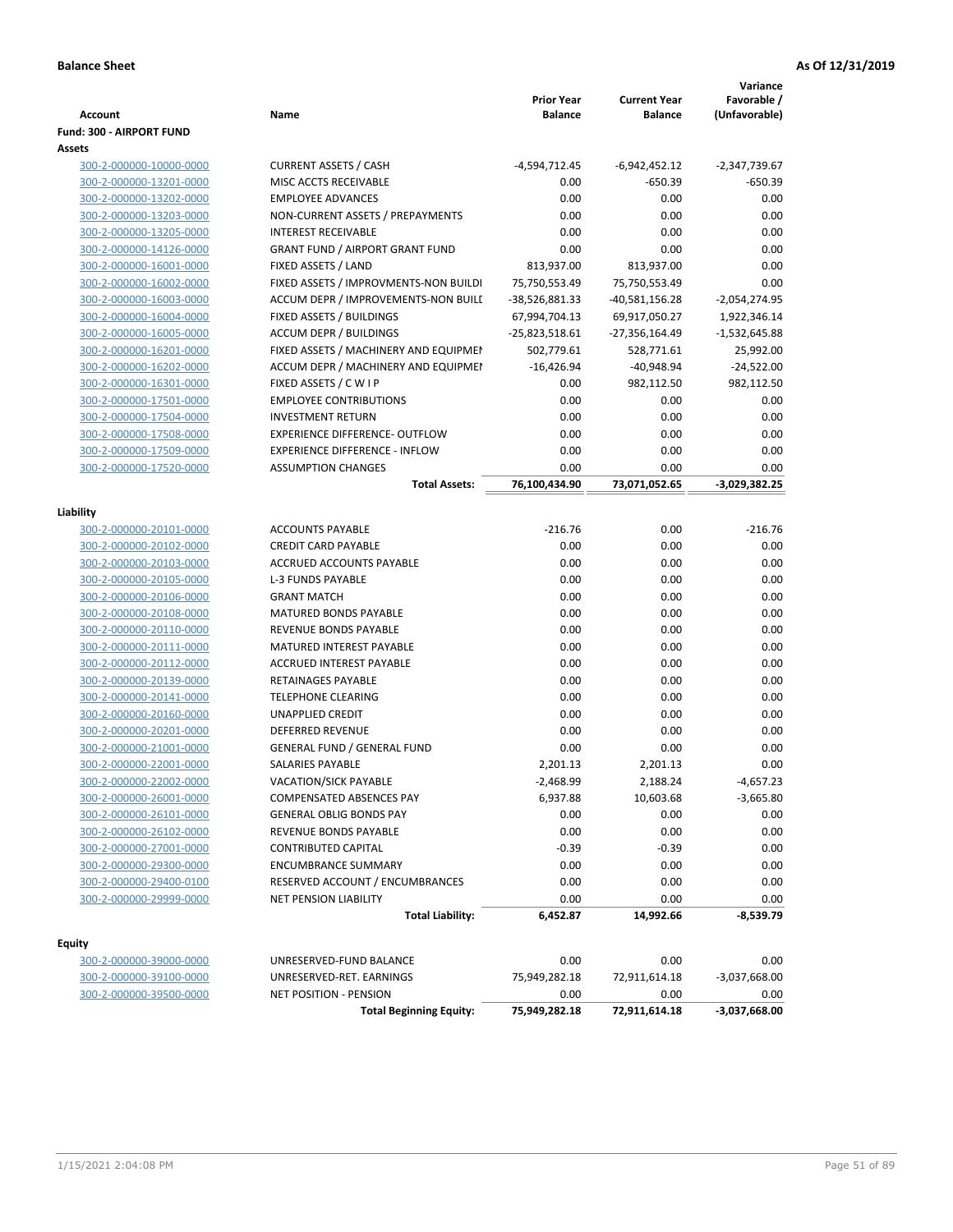| Account                        | Name                                                     | <b>Prior Year</b><br><b>Balance</b> | <b>Current Year</b><br><b>Balance</b> | Variance<br>Favorable /<br>(Unfavorable) |
|--------------------------------|----------------------------------------------------------|-------------------------------------|---------------------------------------|------------------------------------------|
| Total Revenue                  |                                                          | 191,879.52                          | 182,798.01                            | $-9,081.51$                              |
| <b>Total Expense</b>           |                                                          | 47,179.66                           | 38,352.19                             | 8,827.47                                 |
| Revenues Over/(Under) Expenses |                                                          | 144,699.86                          | 144,445.82                            | $-254.04$                                |
|                                | <b>Total Equity and Current Surplus (Deficit):</b>       | 76.093.982.04                       | 73.056.060.00                         | $-3,037,922.04$                          |
|                                | Total Liabilities, Equity and Current Surplus (Deficit): | 76,100,434.91                       | 73,071,052.66                         | -3,029,382.25                            |
|                                | *** FUND 300 OUT OF BALANCE ***                          | $-0.01$                             | $-0.01$                               | 0.00                                     |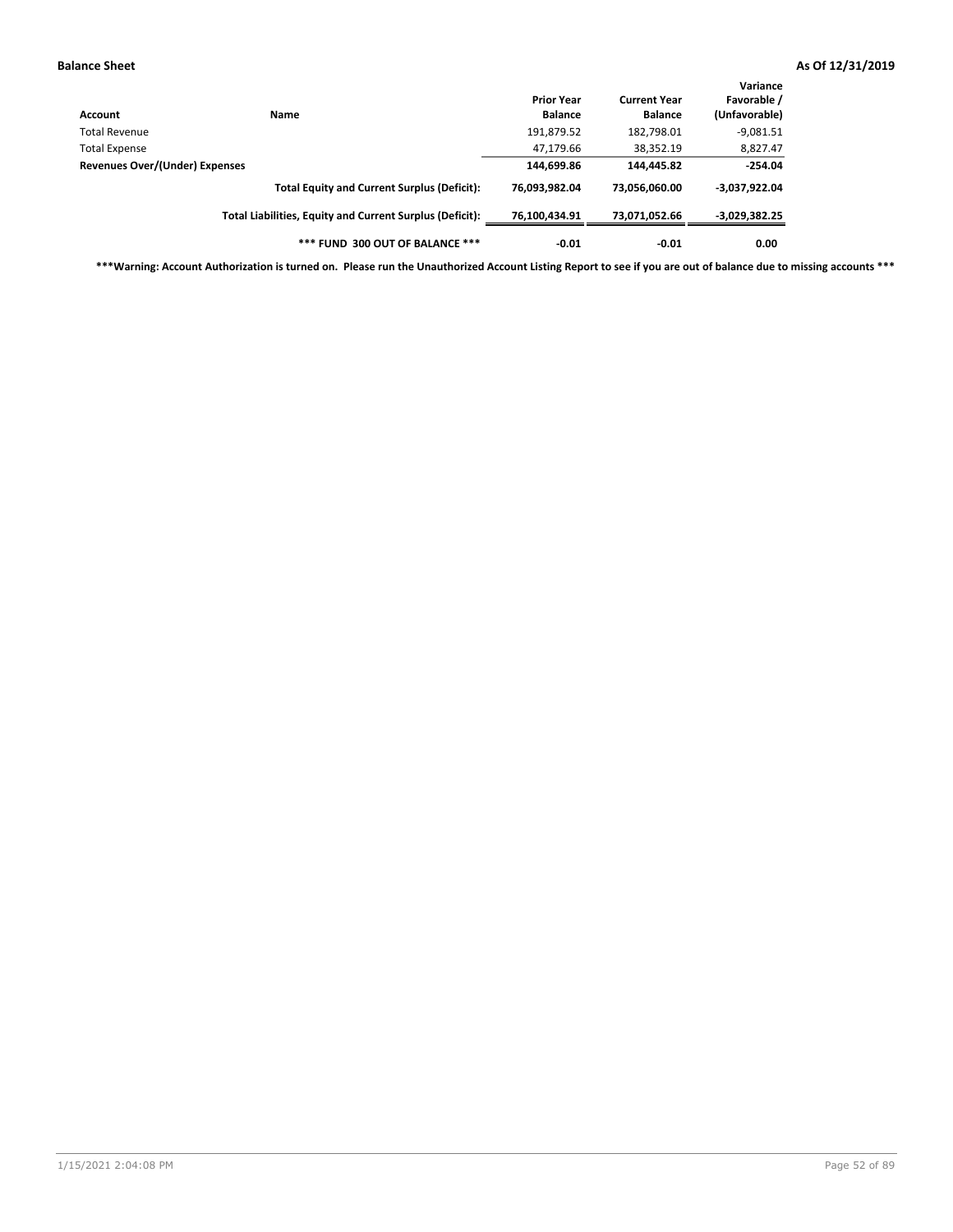|                                       |                                                          |                                     |                                       | Variance                     |
|---------------------------------------|----------------------------------------------------------|-------------------------------------|---------------------------------------|------------------------------|
| <b>Account</b>                        | Name                                                     | <b>Prior Year</b><br><b>Balance</b> | <b>Current Year</b><br><b>Balance</b> | Favorable /<br>(Unfavorable) |
| Fund: 320 - AIRPORT TXDOT GRANT       |                                                          |                                     |                                       |                              |
| Assets                                |                                                          |                                     |                                       |                              |
| 320-2-000000-10000-0000               | <b>CURRENT ASSETS / CASH</b>                             | 200,000.84                          | 200,000.84                            | 0.00                         |
| 320-2-000000-13201-0000               | MISC ACCTS RECEIVABLE                                    | 0.00                                | 0.00                                  | 0.00                         |
| 320-2-000000-13205-0000               | <b>INTEREST RECEIVABLE</b>                               | 0.00                                | 0.00                                  | 0.00                         |
|                                       | <b>Total Assets:</b>                                     | 200,000.84                          | 200,000.84                            | 0.00                         |
| Liability                             |                                                          |                                     |                                       |                              |
| 320-2-000000-20101-0000               | <b>ACCOUNTS PAYABLE</b>                                  | 0.00                                | 0.00                                  | 0.00                         |
| 320-2-000000-20102-0000               | <b>CREDIT CARD PAYABLE</b>                               | 0.00                                | 0.00                                  | 0.00                         |
| 320-2-000000-20103-0000               | <b>ACCRUED ACCOUNTS PAYABLE</b>                          | 0.00                                | 0.00                                  | 0.00                         |
| 320-2-000000-20902-0000               | <b>DEFERRED GRANT REVENUE</b>                            | 0.00                                | 0.00                                  | 0.00                         |
| 320-2-000000-21125-0000               | DUE TO / AIRPORT FUND                                    | 0.00                                | 0.00                                  | 0.00                         |
| 320-2-000000-29300-0000               | <b>ENCUMBRANCE SUMMARY</b>                               | 0.00                                | 0.00                                  | 0.00                         |
| 320-2-000000-29400-0100               | RESERVED ACCOUNT / ENCUMBRANCES                          | 0.00                                | 0.00                                  | 0.00                         |
|                                       | <b>Total Liability:</b>                                  | 0.00                                | 0.00                                  | 0.00                         |
| <b>Equity</b>                         |                                                          |                                     |                                       |                              |
| 320-2-000000-39000-0000               | UNRESERVED-FUND BALANCE                                  | 200,000.84                          | 200,000.84                            | 0.00                         |
|                                       | <b>Total Beginning Equity:</b>                           | 200,000.84                          | 200,000.84                            | 0.00                         |
| <b>Total Revenue</b>                  |                                                          | 0.00                                | 0.00                                  | 0.00                         |
| <b>Total Expense</b>                  |                                                          | 0.00                                | 0.00                                  | 0.00                         |
| <b>Revenues Over/(Under) Expenses</b> |                                                          | 0.00                                | 0.00                                  | 0.00                         |
|                                       | <b>Total Equity and Current Surplus (Deficit):</b>       | 200,000.84                          | 200,000.84                            | 0.00                         |
|                                       | Total Liabilities, Equity and Current Surplus (Deficit): | 200,000.84                          | 200,000.84                            | 0.00                         |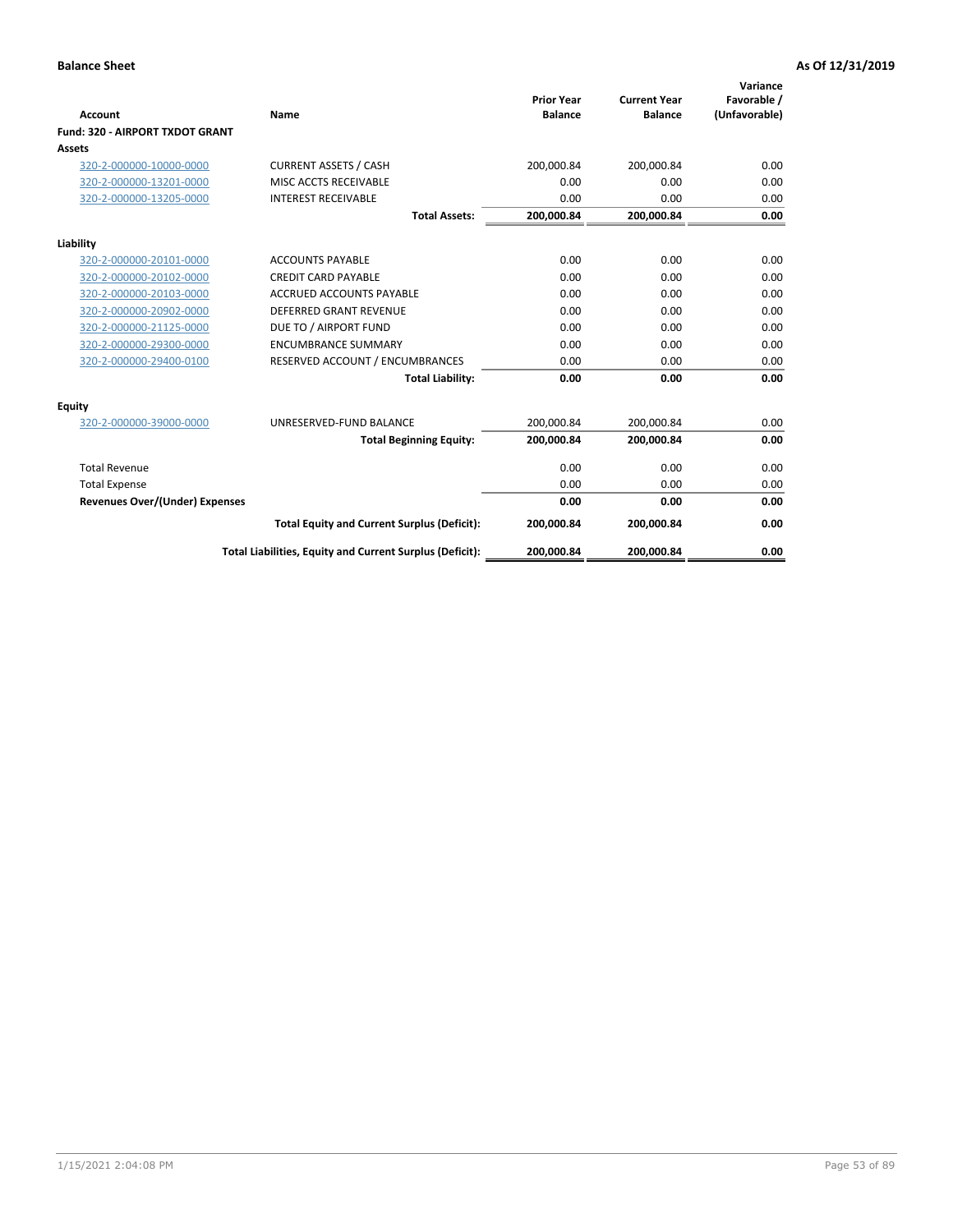| <b>Account</b>                        | Name                                                     | <b>Prior Year</b><br><b>Balance</b> | <b>Current Year</b><br><b>Balance</b> | Variance<br>Favorable /<br>(Unfavorable) |
|---------------------------------------|----------------------------------------------------------|-------------------------------------|---------------------------------------|------------------------------------------|
| Fund: 360 - AIRPORT CAPITAL FUND      |                                                          |                                     |                                       |                                          |
| Assets                                |                                                          |                                     |                                       |                                          |
| 360-2-000000-10000-0000               | <b>CURRENT ASSETS / CASH</b>                             | 7,895,406.05                        | 7,846,216.91                          | $-49,189.14$                             |
| 360-2-000000-13201-0000               | MISC ACCTS RECEIVABLE                                    | 0.00                                | 0.00                                  | 0.00                                     |
| 360-2-000000-13205-0000               | <b>INTEREST RECEIVABLE</b>                               | 0.00                                | 0.00                                  | 0.00                                     |
| 360-2-000000-16301-0000               | FIXED ASSETS / C W I P                                   | 132,616.88                          | 132,616.88                            | 0.00                                     |
|                                       | <b>Total Assets:</b>                                     | 8,028,022.93                        | 7,978,833.79                          | $-49,189.14$                             |
| Liability                             |                                                          |                                     |                                       |                                          |
| 360-2-000000-20101-0000               | <b>ACCOUNTS PAYABLE</b>                                  | 0.00                                | 0.00                                  | 0.00                                     |
| 360-2-000000-20102-0000               | <b>CREDIT CARD PAYABLE</b>                               | 0.00                                | 0.00                                  | 0.00                                     |
| 360-2-000000-20103-0000               | <b>ACCRUED ACCOUNTS PAYABLE</b>                          | 0.00                                | 0.00                                  | 0.00                                     |
| 360-2-000000-20125-0000               | SALES TAX PAYABLE / IN THE CITY                          | 0.00                                | 0.00                                  | 0.00                                     |
| 360-2-000000-20139-0000               | <b>RETAINAGES PAYABLE</b>                                | 0.00                                | 0.00                                  | 0.00                                     |
| 360-2-000000-21001-0000               | <b>GENERAL FUND / GENERAL FUND</b>                       | 0.00                                | 0.00                                  | 0.00                                     |
| 360-2-000000-27001-0000               | <b>CONTRIBUTED CAPITAL</b>                               | 0.00                                | 0.00                                  | 0.00                                     |
| 360-2-000000-29300-0000               | <b>ENCUMBRANCE SUMMARY</b>                               | 0.00                                | 0.00                                  | 0.00                                     |
| 360-2-000000-29400-0000               | RESERVED ACCOUNT / ENCUMBRANCES                          | 0.00                                | 0.00                                  | 0.00                                     |
|                                       | <b>Total Liability:</b>                                  | 0.00                                | 0.00                                  | 0.00                                     |
| Equity                                |                                                          |                                     |                                       |                                          |
| 360-2-000000-39000-0000               | UNRESERVED-FUND BALANCE                                  | 0.00                                | 0.00                                  | 0.00                                     |
| 360-2-000000-39100-0000               | UNRESERVED-RET. EARNINGS                                 | 8,016,141.66                        | 8,131,751.78                          | 115,610.12                               |
|                                       | <b>Total Beginning Equity:</b>                           | 8,016,141.66                        | 8,131,751.78                          | 115,610.12                               |
| <b>Total Revenue</b>                  |                                                          | 11,973.39                           | 15,905.56                             | 3,932.17                                 |
| <b>Total Expense</b>                  |                                                          | 92.12                               | 168,823.55                            | $-168,731.43$                            |
| <b>Revenues Over/(Under) Expenses</b> |                                                          | 11,881.27                           | $-152,917.99$                         | $-164,799.26$                            |
|                                       | <b>Total Equity and Current Surplus (Deficit):</b>       | 8,028,022.93                        | 7,978,833.79                          | $-49,189.14$                             |
|                                       | Total Liabilities, Equity and Current Surplus (Deficit): | 8,028,022.93                        | 7,978,833.79                          | $-49,189.14$                             |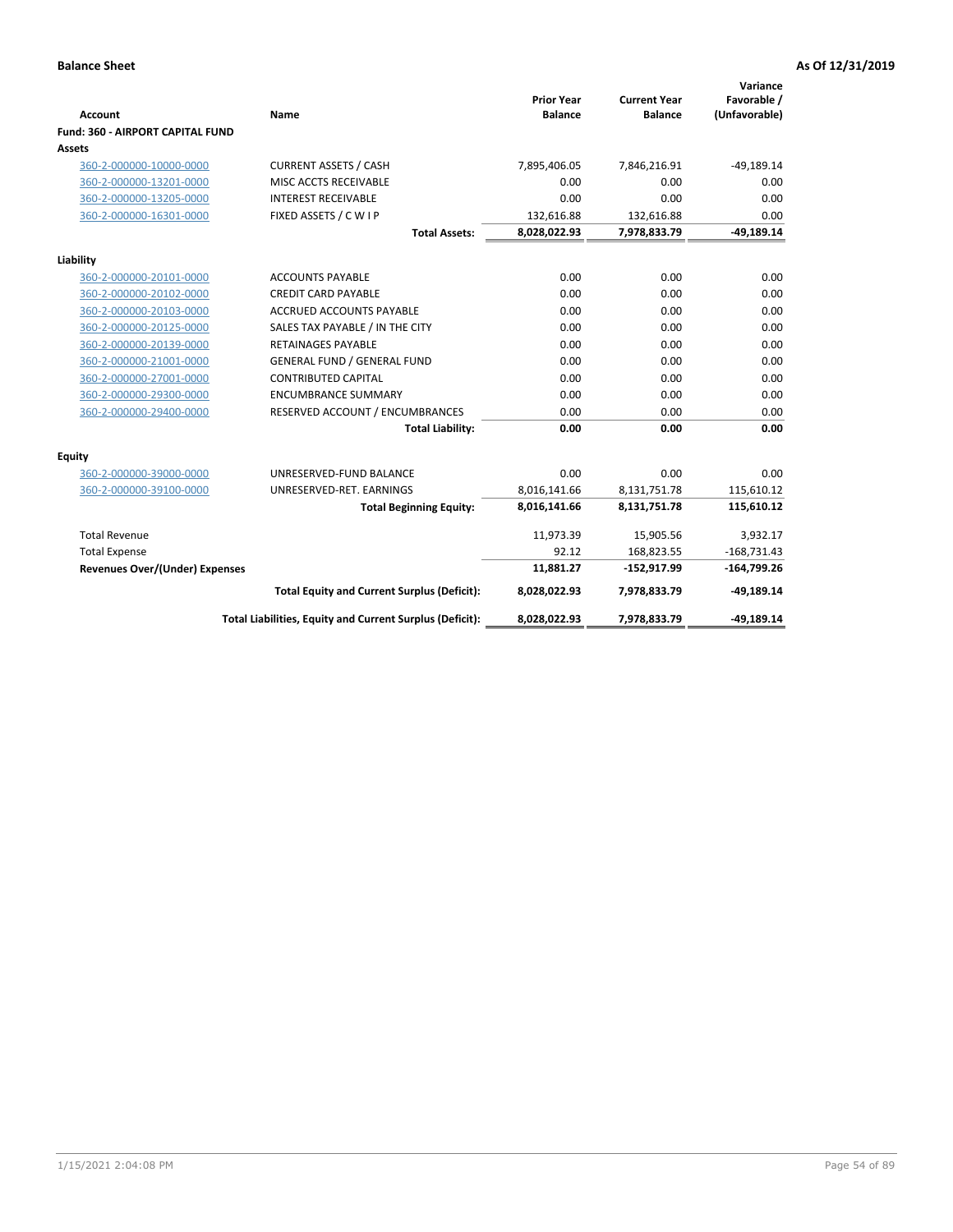| <b>Account</b>                        | Name                                                     | <b>Prior Year</b><br><b>Balance</b> | <b>Current Year</b><br><b>Balance</b> | Variance<br>Favorable /<br>(Unfavorable) |
|---------------------------------------|----------------------------------------------------------|-------------------------------------|---------------------------------------|------------------------------------------|
| Fund: 361 - L3-IDC FUND               |                                                          |                                     |                                       |                                          |
| <b>Assets</b>                         |                                                          |                                     |                                       |                                          |
| 361-2-000000-10000-0000               | <b>CURRENT ASSETS / CASH</b>                             | 0.00                                | 0.00                                  | 0.00                                     |
| 361-2-000000-13201-0000               | MISC ACCTS RECEIVABLE                                    | 0.00                                | 0.00                                  | 0.00                                     |
| 361-2-000000-13205-0000               | <b>INTEREST RECEIVABLE</b>                               | 0.00                                | 0.00                                  | 0.00                                     |
|                                       | <b>Total Assets:</b>                                     | 0.00                                | 0.00                                  | 0.00                                     |
| Liability                             |                                                          |                                     |                                       |                                          |
| 361-2-000000-20101-0000               | <b>ACCOUNTS PAYABLE</b>                                  | 0.00                                | 0.00                                  | 0.00                                     |
| 361-2-000000-20102-0000               | <b>CREDIT CARD PAYABLE</b>                               | 0.00                                | 0.00                                  | 0.00                                     |
| 361-2-000000-20103-0000               | MISCELLANEOUS LIABILITIES                                | 0.00                                | 0.00                                  | 0.00                                     |
| 361-2-000000-20108-0000               | <b>MATURED BONDS PAYABLE</b>                             | 0.00                                | 0.00                                  | 0.00                                     |
| 361-2-000000-20111-0000               | <b>MATURED INTEREST PAYABLE</b>                          | 0.00                                | 0.00                                  | 0.00                                     |
| 361-2-000000-20112-0000               | <b>ACCRUED INTEREST PAYABLE</b>                          | 0.00                                | 0.00                                  | 0.00                                     |
| 361-2-000000-20139-0000               | <b>RETAINAGES PAYABLE</b>                                | 0.00                                | 0.00                                  | 0.00                                     |
| 361-2-000000-21001-0000               | <b>GENERAL FUND / GENERAL FUND</b>                       | 0.00                                | 0.00                                  | 0.00                                     |
|                                       | <b>Total Liability:</b>                                  | 0.00                                | 0.00                                  | 0.00                                     |
| Equity                                |                                                          |                                     |                                       |                                          |
| 361-2-000000-39000-0000               | UNRESERVED-FUND BALANCE                                  | 0.00                                | 0.00                                  | 0.00                                     |
| 361-2-000000-39100-0000               | UNRESERVED-RET. EARNINGS                                 | $-2,881,924.85$                     | $-2,881,924.85$                       | 0.00                                     |
| 361-2-000000-39150-0000               | RESERVED-RET. EARNINGS                                   | 2,881,924.85                        | 2,881,924.85                          | 0.00                                     |
|                                       | <b>Total Beginning Equity:</b>                           | 0.00                                | 0.00                                  | 0.00                                     |
| <b>Total Revenue</b>                  |                                                          | 0.00                                | 0.00                                  | 0.00                                     |
| <b>Total Expense</b>                  |                                                          | 0.00                                | 0.00                                  | 0.00                                     |
| <b>Revenues Over/(Under) Expenses</b> |                                                          | 0.00                                | 0.00                                  | 0.00                                     |
|                                       | <b>Total Equity and Current Surplus (Deficit):</b>       | 0.00                                | 0.00                                  | 0.00                                     |
|                                       | Total Liabilities, Equity and Current Surplus (Deficit): | 0.00                                | 0.00                                  | 0.00                                     |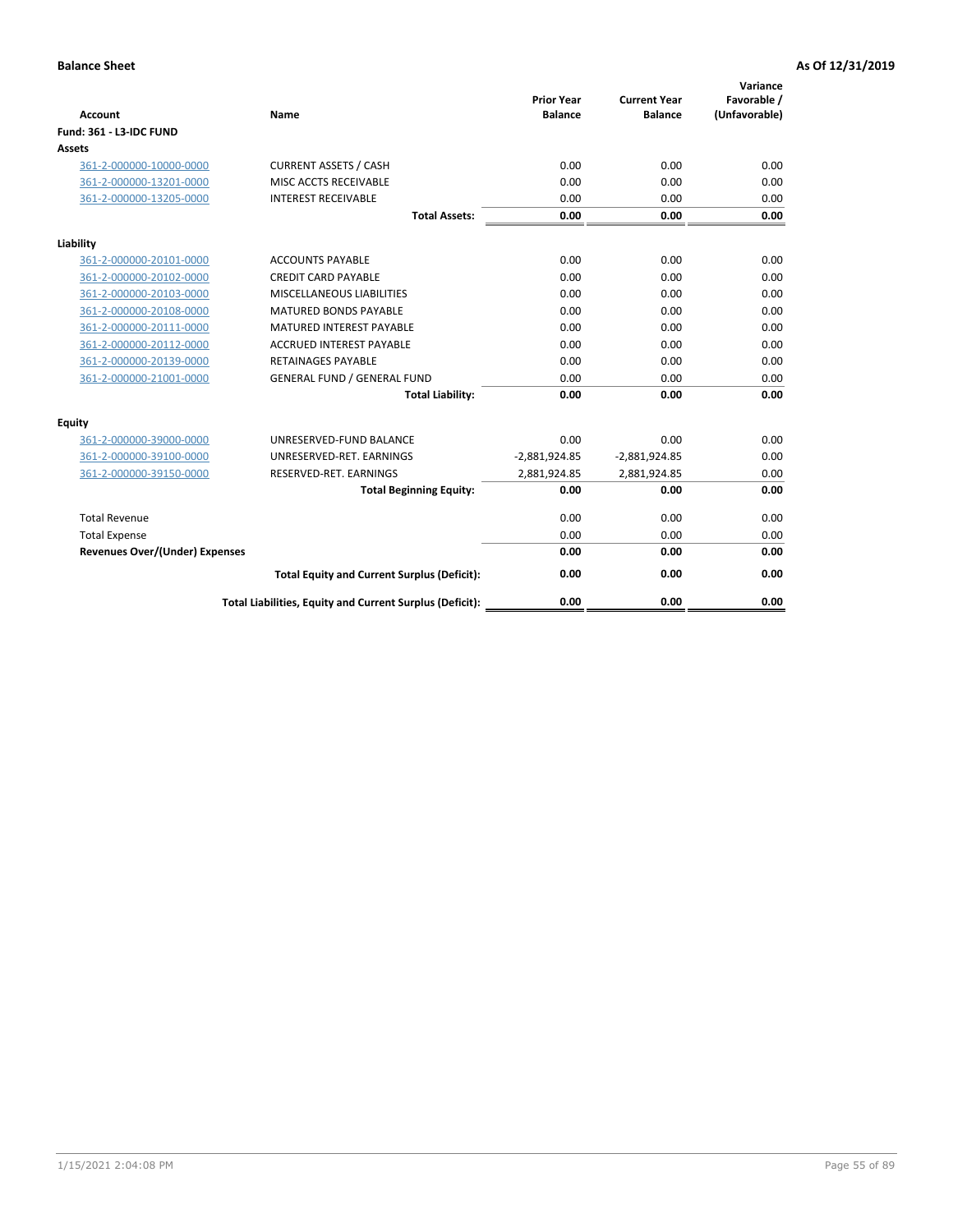|                                       |                                                          |                                     |                                       | Variance                     |
|---------------------------------------|----------------------------------------------------------|-------------------------------------|---------------------------------------|------------------------------|
| <b>Account</b>                        | <b>Name</b>                                              | <b>Prior Year</b><br><b>Balance</b> | <b>Current Year</b><br><b>Balance</b> | Favorable /<br>(Unfavorable) |
| Fund: 362 - AIRPORT FBO FUEL          |                                                          |                                     |                                       |                              |
| Assets                                |                                                          |                                     |                                       |                              |
| 362-2-000000-10000-0000               | <b>CURRENT ASSETS / CASH</b>                             | 84.265.74                           | 257,105.18                            | 172,839.44                   |
| 362-2-000000-13201-0000               | MISC ACCTS RECEIVABLE                                    | 0.00                                | 0.00                                  | 0.00                         |
| 362-2-000000-13205-0000               | <b>INTEREST RECEIVABLE</b>                               | 0.00                                | 0.00                                  | 0.00                         |
|                                       | <b>Total Assets:</b>                                     | 84,265.74                           | 257,105.18                            | 172,839.44                   |
| Liability                             |                                                          |                                     |                                       |                              |
| 362-2-000000-20101-0000               | <b>ACCOUNTS PAYABLE</b>                                  | 0.00                                | 0.00                                  | 0.00                         |
| 362-2-000000-20102-0000               | <b>CREDIT CARD PAYABLE</b>                               | 0.00                                | 0.00                                  | 0.00                         |
| 362-2-000000-20103-0000               | <b>ACCRUED ACCOUNTS PAYABLE</b>                          | 0.00                                | 0.00                                  | 0.00                         |
| 362-2-000000-20125-0000               | SALES TAX PAYABLE / IN THE CITY                          | 15.94                               | 18.99                                 | $-3.05$                      |
| 362-2-000000-29300-0000               | <b>ENCUMBRANCE SUMMARY</b>                               | 0.00                                | 0.00                                  | 0.00                         |
| 362-2-000000-29400-0000               | RESERVED ACCOUNT / ENCUMBRANCES                          | 0.00                                | 0.00                                  | 0.00                         |
|                                       | <b>Total Liability:</b>                                  | 15.94                               | 18.99                                 | $-3.05$                      |
| <b>Equity</b>                         |                                                          |                                     |                                       |                              |
| 362-2-000000-39000-0000               | UNRESERVED-FUND BALANCE                                  | 0.00                                | 0.00                                  | 0.00                         |
| 362-2-000000-39100-0000               | UNRESERVED-RET. EARNINGS                                 | $-41.31$                            | 111,973.47                            | 112,014.78                   |
|                                       | <b>Total Beginning Equity:</b>                           | $-41.31$                            | 111,973.47                            | 112,014.78                   |
| <b>Total Revenue</b>                  |                                                          | 88,208.50                           | 151,603.04                            | 63,394.54                    |
| <b>Total Expense</b>                  |                                                          | 3,917.39                            | 6,490.32                              | $-2,572.93$                  |
| <b>Revenues Over/(Under) Expenses</b> |                                                          | 84,291.11                           | 145,112.72                            | 60,821.61                    |
|                                       | <b>Total Equity and Current Surplus (Deficit):</b>       | 84,249.80                           | 257,086.19                            | 172,836.39                   |
|                                       | Total Liabilities, Equity and Current Surplus (Deficit): | 84,265.74                           | 257,105.18                            | 172,839.44                   |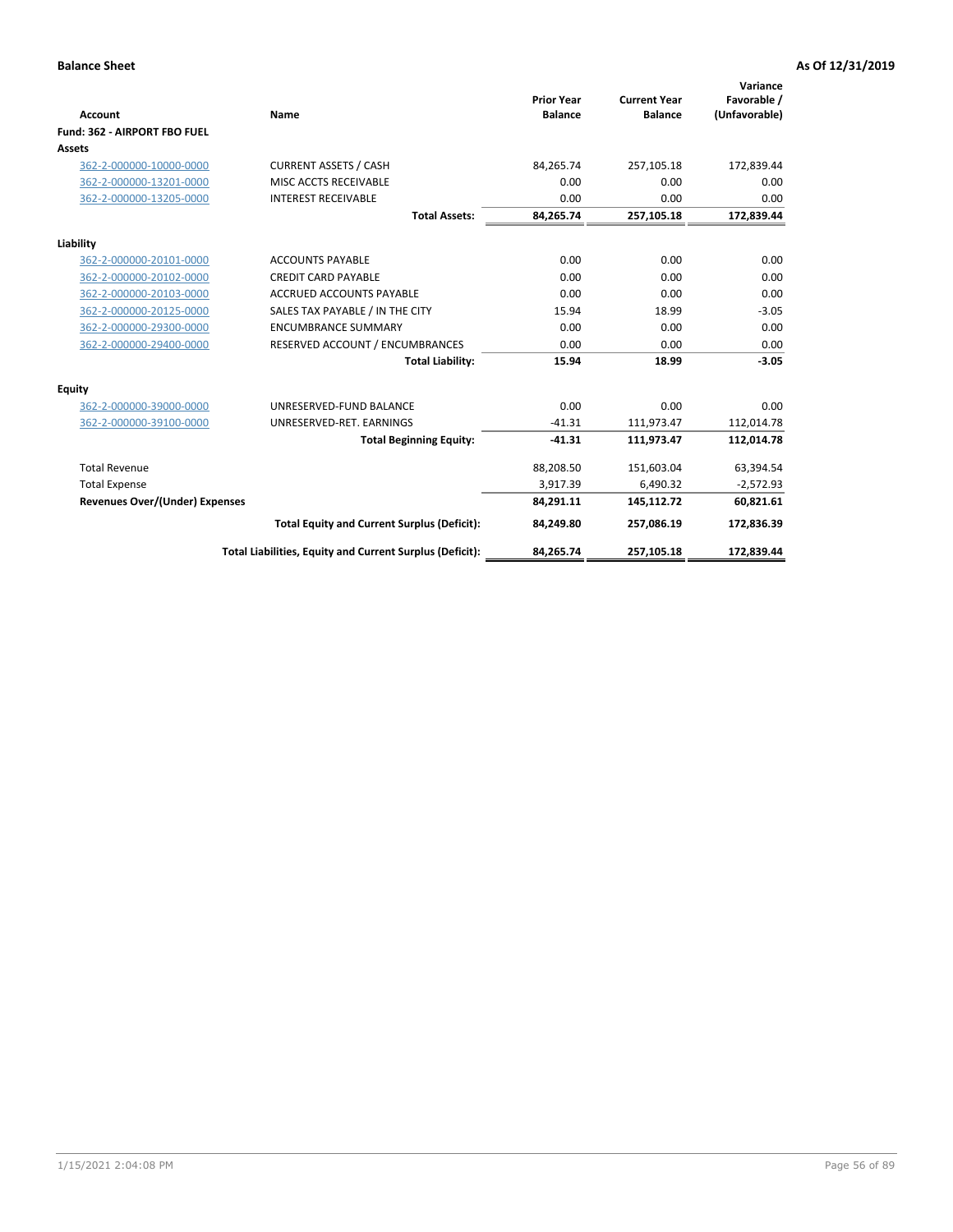| Account                                            | Name                                                                     | <b>Prior Year</b><br><b>Balance</b> | <b>Current Year</b><br><b>Balance</b> | Variance<br>Favorable /<br>(Unfavorable) |
|----------------------------------------------------|--------------------------------------------------------------------------|-------------------------------------|---------------------------------------|------------------------------------------|
| Fund: 400 - GOLF FUND                              |                                                                          |                                     |                                       |                                          |
| Assets                                             |                                                                          |                                     |                                       |                                          |
| 400-2-000000-10000-0000                            | <b>CURRENT ASSETS / CASH</b>                                             | -397,245.84                         | -441,428.95                           | $-44,183.11$                             |
| 400-2-000000-10304-0000                            | CASH / PETTY CASH/CHANGE DRAWERS                                         | 200.00                              | 200.00                                | 0.00                                     |
| 400-2-000000-13007-0000                            | <b>RETURNED CHECKS</b>                                                   | 0.00                                | 0.00                                  | 0.00                                     |
| 400-2-000000-13201-0000                            | MISC ACCTS RECEIVABLE                                                    | $-398.58$                           | $-506.39$                             | $-107.81$                                |
| 400-2-000000-13202-0000                            | <b>EMPLOYEE ADVANCES</b>                                                 | 0.00                                | 0.00                                  | 0.00                                     |
| 400-2-000000-13203-0000                            | NON-CURRENT ASSETS / PREPAYMENTS                                         | 0.00                                | 0.00                                  | 0.00                                     |
| 400-2-000000-13205-0000                            | <b>INTEREST RECEIVABLE</b>                                               | 0.00                                | 0.00                                  | 0.00                                     |
| 400-2-000000-13206-0000                            | <b>CHARGES RECEIVABLE</b>                                                | 35,600.40                           | 34,030.69                             | $-1,569.71$                              |
| 400-2-000000-15301-0000                            | INVENTORIES / GOLF COURSE                                                | 8,301.68                            | 8,301.68                              | 0.00                                     |
| 400-2-000000-16001-0000                            | FIXED ASSETS / LAND                                                      | 93,000.00                           | 93,000.00                             | 0.00                                     |
| 400-2-000000-16002-0000                            | FIXED ASSETS / IMPROVMENTS-NON BUILDI                                    | 521,160.58                          | 521,160.58                            | 0.00                                     |
| 400-2-000000-16003-0000                            | ACCUM DEPR / IMPROVEMENTS-NON BUILI                                      | $-294,442.34$                       | -310,540.70                           | $-16,098.36$                             |
| 400-2-000000-16004-0000                            | FIXED ASSETS / BUILDINGS                                                 | 109,640.00                          | 109,640.00                            | 0.00                                     |
| 400-2-000000-16005-0000                            | <b>ACCUM DEPR / BUILDINGS</b>                                            | $-108,983.62$                       | $-109,589.51$                         | $-605.89$                                |
| 400-2-000000-16201-0000                            | FIXED ASSETS / MACHINERY AND EQUIPMEN                                    | 51,957.00                           | 51,957.00                             | 0.00                                     |
| 400-2-000000-16202-0000                            | ACCUM DEPR / MACHINERY AND EQUIPMEI                                      | $-51,957.00$                        | $-51,957.00$                          | 0.00                                     |
| 400-2-000000-16301-0000                            | FIXED ASSETS / C W I P                                                   | 0.00                                | 0.00                                  | 0.00                                     |
| 400-2-000000-17501-0000                            | <b>EMPLOYEE CONTRIBUTIONS</b>                                            | 7,763.00                            | 17,817.00                             | 10,054.00                                |
| 400-2-000000-17504-0000                            | <b>INVESTMENT RETURN</b>                                                 | $-13,737.00$                        | 57,432.00                             | 71,169.00                                |
| 400-2-000000-17508-0000                            | <b>EXPERIENCE DIFFERENCE- OUTFLOW</b>                                    | $-505.00$                           | 2,889.00                              | 3,394.00                                 |
| 400-2-000000-17509-0000                            | <b>EXPERIENCE DIFFERENCE - INFLOW</b>                                    | $-2,627.00$                         | $-3,422.00$                           | $-795.00$                                |
| 400-2-000000-17520-0000                            | <b>ASSUMPTION CHANGES</b>                                                | 2,456.00                            | 0.00                                  | $-2,456.00$                              |
|                                                    | <b>Total Assets:</b>                                                     | -39,817.72                          | $-21,016.60$                          | 18,801.12                                |
|                                                    |                                                                          |                                     |                                       |                                          |
| Liability                                          |                                                                          |                                     |                                       |                                          |
| 400-2-000000-20101-0000                            | <b>ACCOUNTS PAYABLE</b>                                                  | $-2,203.59$                         | 0.00                                  | $-2,203.59$                              |
| 400-2-000000-20102-0000                            | <b>CREDIT CARD PAYABLE</b>                                               | 0.00                                | 0.00                                  | 0.00                                     |
| 400-2-000000-20103-0000                            | ACCRUED ACCOUNTS PAYABLE                                                 | 0.00                                | 0.00                                  | 0.00                                     |
| 400-2-000000-20112-0000                            | <b>ACCRUED INTEREST PAYABLE</b>                                          | 0.00                                | 0.00                                  | 0.00                                     |
| 400-2-000000-20124-0000                            | <b>GOLF COURSE RESALE</b>                                                | 0.00                                | 0.00                                  | 0.00                                     |
| 400-2-000000-20125-0000                            | SALES TAX PAYABLE / IN THE CITY<br><b>RETAINAGES PAYABLE</b>             | 284.66                              | 540.64                                | $-255.98$                                |
| 400-2-000000-20139-0000                            |                                                                          | 0.00                                | 0.00                                  | 0.00                                     |
| 400-2-000000-20141-0000                            | <b>TELEPHONE CLEARING</b>                                                | 0.00                                | 0.00                                  | 0.00                                     |
| 400-2-000000-20160-0000                            | <b>UNAPPLIED CREDIT</b>                                                  | 0.00                                | 0.00                                  | 0.00                                     |
| 400-2-000000-21001-0000                            | <b>GENERAL FUND / GENERAL FUND</b><br>ENTERPRISE / WTR/WWTR UTILITY FUND | 0.00                                | 0.00                                  | 0.00<br>0.00                             |
| 400-2-000000-21101-0000                            |                                                                          | 0.00<br>4,564.90                    | 0.00<br>4,564.90                      | 0.00                                     |
| 400-2-000000-22001-0000<br>400-2-000000-22002-0000 | SALARIES PAYABLE<br>VACATION/SICK PAYABLE                                | 13,978.60                           | 11,373.88                             | 2,604.72                                 |
| 400-2-000000-23001-0000                            | CAPITAL LEASE PAYABLE                                                    | 0.00                                | 0.00                                  | 0.00                                     |
| 400-2-000000-24001-0000                            | O/S CHECKS PAYABLE                                                       | 0.00                                | 0.00                                  | 0.00                                     |
| 400-2-000000-26001-0000                            | COMPENSATED ABSENCES PAY                                                 | 30,272.55                           | 31,821.18                             | $-1,548.63$                              |
| 400-2-000000-27001-0000                            | <b>CONTRIBUTED CAPITAL</b>                                               | 0.00                                | 0.00                                  | 0.00                                     |
| 400-2-000000-27002-0000                            | <b>CONTRIBUTED CAPITAL / DEVELOPERS</b>                                  | 0.00                                | 0.00                                  | 0.00                                     |
| 400-2-000000-29300-0000                            | <b>ENCUMBRANCE SUMMARY</b>                                               | 0.00                                | 0.00                                  | 0.00                                     |
| 400-2-000000-29400-0100                            | RESERVED ACCOUNT / ENCUMBRANCES                                          | 0.00                                | 0.00                                  | 0.00                                     |
| 400-2-000000-29999-0000                            | <b>NET PENSION LIABILITY</b>                                             | 11,349.00                           | 128,669.00                            | $-117,320.00$                            |
|                                                    | <b>Total Liability:</b>                                                  | 58,246.12                           | 176,969.60                            | -118,723.48                              |
|                                                    |                                                                          |                                     |                                       |                                          |
| <b>Equity</b>                                      |                                                                          |                                     |                                       |                                          |
| 400-2-000000-39000-0000                            | UNRESERVED-FUND BALANCE                                                  | 0.00                                | 0.00                                  | 0.00                                     |
| 400-2-000000-39100-0000                            | UNRESERVED-RET. EARNINGS                                                 | -74,958.09                          | $-167,361.70$                         | $-92,403.61$                             |
| 400-2-000000-39500-0000                            | NET POSITION - PENSION                                                   | $-44.00$                            | $-44.00$                              | 0.00                                     |
|                                                    | <b>Total Beginning Equity:</b>                                           | -75,002.09                          | $-167,405.70$                         | $-92,403.61$                             |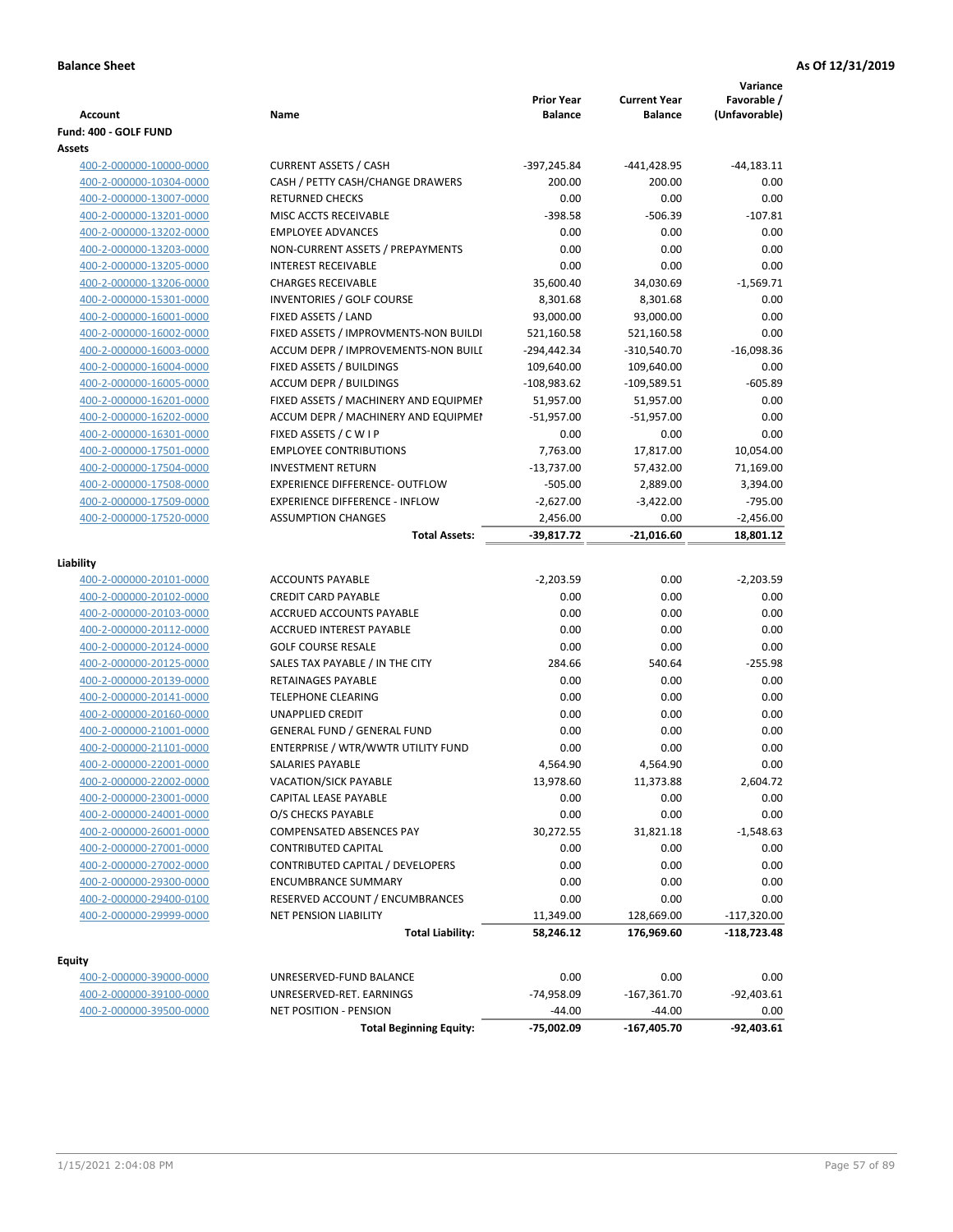| Account                        | Name                                                     | <b>Prior Year</b><br><b>Balance</b> | <b>Current Year</b><br><b>Balance</b> | Variance<br>Favorable /<br>(Unfavorable) |
|--------------------------------|----------------------------------------------------------|-------------------------------------|---------------------------------------|------------------------------------------|
| Total Revenue                  |                                                          | 29,399.85                           | 31,790.79                             | 2,390.94                                 |
| Total Expense                  |                                                          | 52,461.59                           | 62,371.28                             | $-9,909.69$                              |
| Revenues Over/(Under) Expenses |                                                          | $-23,061.74$                        | $-30,580.49$                          | $-7,518.75$                              |
|                                | <b>Total Equity and Current Surplus (Deficit):</b>       | $-98,063.83$                        | $-197,986.19$                         | $-99,922.36$                             |
|                                | Total Liabilities, Equity and Current Surplus (Deficit): | $-39.817.71$                        | $-21,016.59$                          | 18,801.12                                |
|                                | *** FUND 400 OUT OF BALANCE ***                          | $-0.01$                             | $-0.01$                               | 0.00                                     |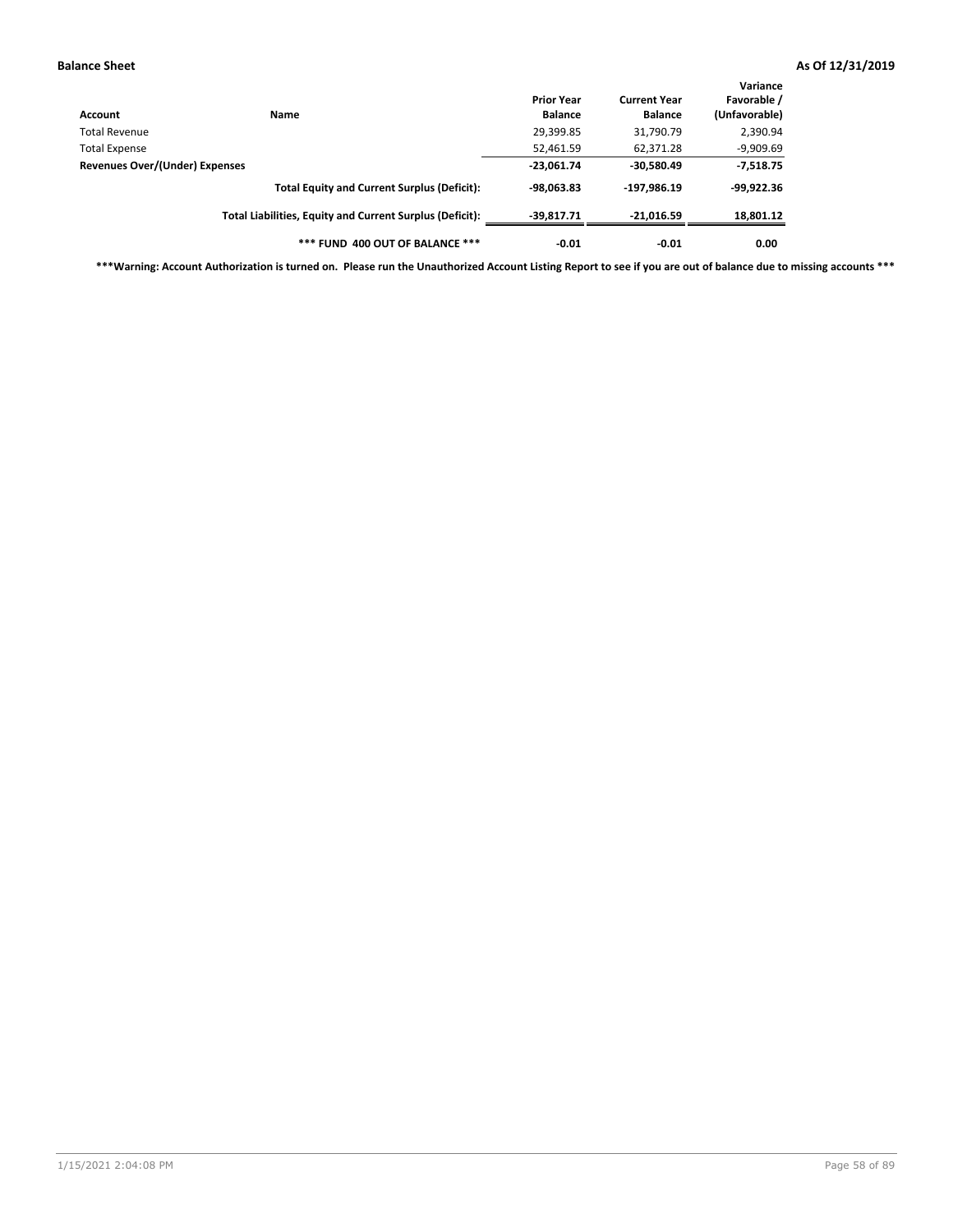|                                                    |                                                                      | <b>Prior Year</b>    | <b>Current Year</b>  | Variance<br>Favorable / |
|----------------------------------------------------|----------------------------------------------------------------------|----------------------|----------------------|-------------------------|
| <b>Account</b>                                     | Name                                                                 | <b>Balance</b>       | <b>Balance</b>       | (Unfavorable)           |
| <b>Fund: 500 - SANITATION FUND</b>                 |                                                                      |                      |                      |                         |
| Assets                                             |                                                                      |                      |                      |                         |
| 500-2-000000-10000-0000                            | <b>CURRENT ASSETS / CASH</b>                                         | 2,058,349.50         | 2,003,233.62         | $-55,115.88$            |
| 500-2-000000-13000-0000                            | <b>CUSTOMER ACCTS RECEIVABLE</b>                                     | 203,775.77           | 174,392.66           | $-29,383.11$            |
| 500-2-000000-13001-0000                            | NON CURRENT CUSTOMER ACCTS RECEIVAE                                  | 64,563.04            | 74,752.30            | 10,189.26               |
| 500-2-000000-13002-0000                            | ALLOW FOR UNCOLLECT REC                                              | $-68,443.18$         | 37,475.14            | 105,918.32              |
| 500-2-000000-13003-0000                            | UNBILLED YEAR-END ACCRUAL                                            | 470,767.37           | 418,902.98           | $-51,864.39$            |
| 500-2-000000-13201-0000                            | MISC ACCTS RECEIVABLE                                                | 0.00                 | 0.00                 | 0.00                    |
| 500-2-000000-17501-0000                            | <b>EMPLOYEE CONTRIBUTIONS</b>                                        | 7,763.00             | 17,817.00            | 10,054.00               |
| 500-2-000000-17504-0000                            | <b>INVESTMENT RETURN</b>                                             | $-13,737.00$         | 57,432.00            | 71,169.00               |
| 500-2-000000-17508-0000                            | <b>EXPERIENCE DIFFERENCE- OUTFLOW</b>                                | $-505.00$            | 2,889.00             | 3,394.00                |
| 500-2-000000-17509-0000                            | <b>EXPERIENCE DIFFERENCE - INFLOW</b>                                | $-2,627.00$          | $-3,422.00$          | $-795.00$               |
| 500-2-000000-17520-0000                            | <b>ASSUMPTION CHANGES</b>                                            | 2,456.00             | 0.00                 | $-2,456.00$             |
|                                                    | <b>Total Assets:</b>                                                 | 2,722,362.50         | 2,783,472.70         | 61,110.20               |
|                                                    |                                                                      |                      |                      |                         |
| Liability                                          |                                                                      |                      |                      |                         |
| 500-2-000000-20101-0000                            | <b>ACCOUNTS PAYABLE</b>                                              | -376,793.62          | 0.00                 | -376,793.62             |
| 500-2-000000-20102-0000                            | <b>CREDIT CARD PAYABLE</b><br><b>ACCRUED ACCOUNTS PAYABLE</b>        | 0.00                 | 0.00                 | 0.00                    |
| 500-2-000000-20103-0000                            |                                                                      | 0.00                 | 0.00                 | 0.00                    |
| 500-2-000000-20125-0000                            | SALES TAX PAYABLE / IN THE CITY                                      | 28,664.17            | 29,089.76            | $-425.59$               |
| 500-2-000000-20126-0000                            | SALES TAX PAYABLE / OUT OF CITY                                      | 0.00                 | 0.00                 | 0.00                    |
| 500-2-000000-20133-0000                            | <b>GARBAGE CLEARING</b>                                              | 0.00                 | 0.00                 | 0.00                    |
| 500-2-000000-20135-0000                            | <b>GARBAGE CLEARING / BAD DEBT EXPENS</b><br><b>UNAPPLIED CREDIT</b> | 24,141.76            | 106,180.12           | $-82,038.36$            |
| 500-2-000000-20160-0000                            |                                                                      | 0.00                 | 0.00<br>0.00         | 0.00<br>0.00            |
| 500-2-000000-20201-0000                            | <b>DEFERRED REVENUE</b>                                              | 0.00<br>0.00         | 0.00                 | 0.00                    |
| 500-2-000000-21001-0000                            | <b>GENERAL FUND / GENERAL FUND</b><br><b>SALARIES PAYABLE</b>        |                      |                      | 0.00                    |
| 500-2-000000-22001-0000<br>500-2-000000-22002-0000 | <b>VACATION/SICK PAYABLE</b>                                         | 4,509.88<br>6,619.16 | 4,509.88<br>6,856.51 | $-237.35$               |
| 500-2-000000-24002-0000                            | <b>CUSTOMER DEPOSITS</b>                                             | 258,484.10           | 271,139.35           | $-12,655.25$            |
| 500-2-000000-24007-0000                            | <b>BILLED DEPOSITS SUSPENSE</b>                                      | 0.00                 | 0.00                 | 0.00                    |
|                                                    | <b>COMPENSATED ABSENCES PAY</b>                                      | 6,561.51             | 7,315.63             | $-754.12$               |
| 500-2-000000-26001-0000<br>500-2-000000-29300-0000 | <b>ENCUMBRANCE SUMMARY</b>                                           | 0.00                 | 0.00                 | 0.00                    |
| 500-2-000000-29400-0100                            | RESERVED ACCOUNT / ENCUMBRANCES                                      | 0.00                 | 0.00                 | 0.00                    |
| 500-2-000000-29999-0000                            | <b>NET PENSION LIABILITY</b>                                         | 11,349.00            | 128,669.00           | $-117,320.00$           |
|                                                    | <b>Total Liability:</b>                                              | -36,464.04           | 553,760.25           | -590,224.29             |
|                                                    |                                                                      |                      |                      |                         |
| Equity                                             |                                                                      |                      |                      |                         |
| 500-2-000000-39000-0000                            | UNRESERVED-FUND BALANCE                                              | 0.00                 | 0.00                 | 0.00                    |
| 500-2-000000-39100-0000                            | UNRESERVED-RET. EARNINGS                                             | 2,175,567.37         | 1,899,147.78         | $-276,419.59$           |
| <u>500-2-000000-39500-0000</u>                     | NET POSITION - PENSION                                               | $-44.00$             | $-44.00$             | 0.00                    |
|                                                    | <b>Total Beginning Equity:</b>                                       | 2,175,523.37         | 1,899,103.78         | -276,419.59             |
| <b>Total Revenue</b>                               |                                                                      | 1,369,381.83         | 1,354,299.08         | $-15,082.75$            |
| <b>Total Expense</b>                               |                                                                      | 786,078.66           | 1,023,690.41         | -237,611.75             |
| <b>Revenues Over/(Under) Expenses</b>              |                                                                      | 583,303.17           | 330,608.67           | -252,694.50             |
|                                                    | <b>Total Equity and Current Surplus (Deficit):</b>                   | 2,758,826.54         | 2,229,712.45         | -529,114.09             |
|                                                    | Total Liabilities, Equity and Current Surplus (Deficit):             | 2,722,362.50         | 2,783,472.70         | 61,110.20               |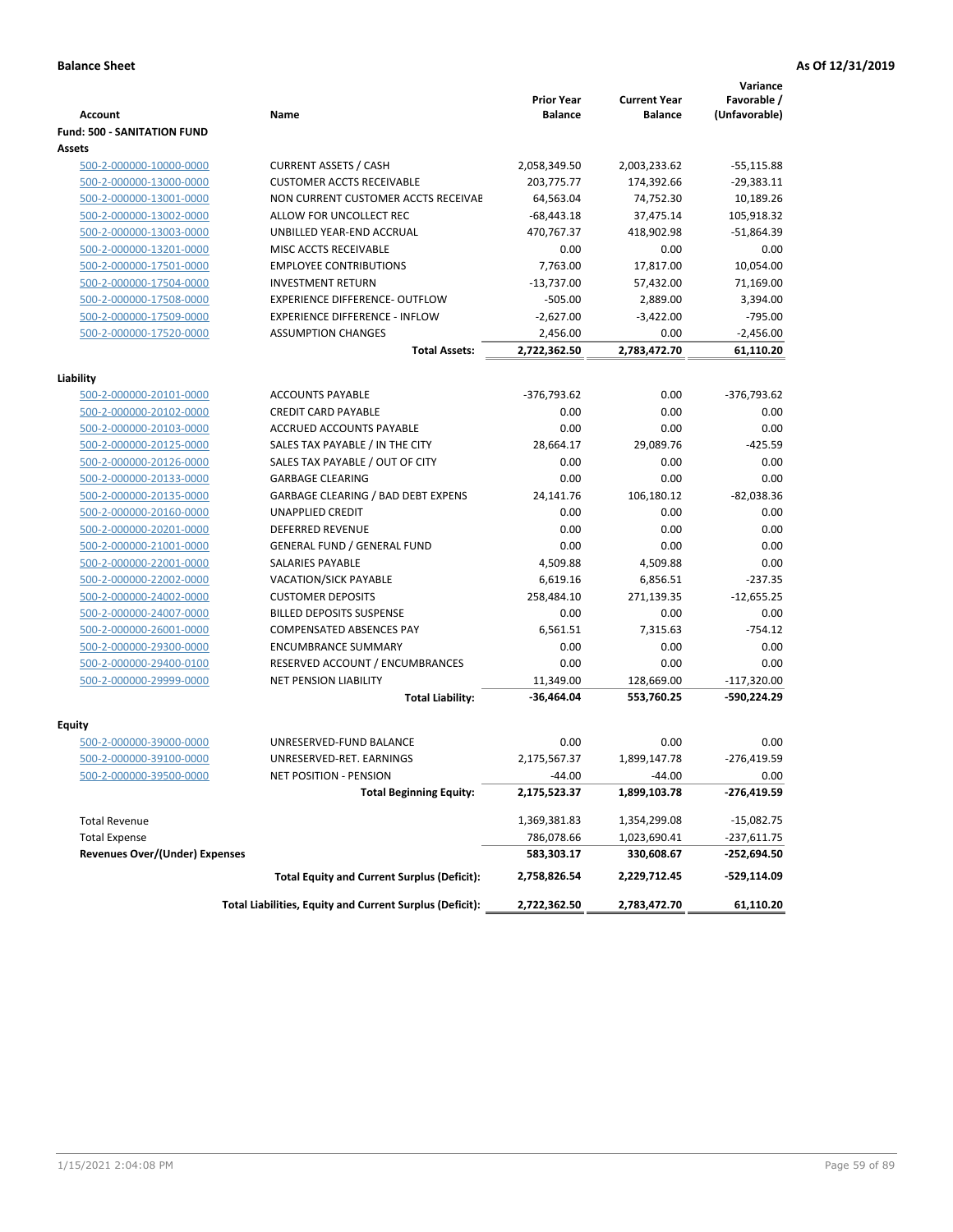| <b>Account</b>                        | Name                                                       | <b>Prior Year</b><br><b>Balance</b> | <b>Current Year</b><br><b>Balance</b> | Variance<br>Favorable /<br>(Unfavorable) |
|---------------------------------------|------------------------------------------------------------|-------------------------------------|---------------------------------------|------------------------------------------|
|                                       | <b>Fund: 561 - REGINAL HOUSEHOLD HAZARDOUS WASTE GRANT</b> |                                     |                                       |                                          |
| Assets                                |                                                            |                                     |                                       |                                          |
| 561-2-000000-10000-0000               | <b>CURRENT ASSETS / CASH</b>                               | 0.00                                | 0.00                                  | 0.00                                     |
| 561-2-000000-13201-0000               | MISC ACCTS RECEIVABLE                                      | 0.00                                | 0.00                                  | 0.00                                     |
| 561-2-000000-13205-0000               | <b>INTEREST RECEIVABLE</b>                                 | 0.00                                | 0.00                                  | 0.00                                     |
|                                       | <b>Total Assets:</b>                                       | 0.00                                | 0.00                                  | 0.00                                     |
| Liability                             |                                                            |                                     |                                       |                                          |
| 561-2-000000-20101-0000               | <b>ACCOUNTS PAYABLE</b>                                    | 0.00                                | 0.00                                  | 0.00                                     |
| 561-2-000000-20102-0000               | <b>CREDIT CARD PAYABLE</b>                                 | 0.00                                | 0.00                                  | 0.00                                     |
| 561-2-000000-20103-0000               | <b>ACCRUED ACCOUNTS PAYABLE</b>                            | 0.00                                | 0.00                                  | 0.00                                     |
| 561-2-000000-21140-0000               | DUE TO / SANITATION FUND                                   | 0.00                                | 0.00                                  | 0.00                                     |
| 561-2-000000-29300-0000               | <b>ENCUMBRANCE SUMMARY</b>                                 | 0.00                                | 0.00                                  | 0.00                                     |
| 561-2-000000-29400-0100               | RESERVED ACCOUNT / ENCUMBRANCES                            | 0.00                                | 0.00                                  | 0.00                                     |
|                                       | <b>Total Liability:</b>                                    | 0.00                                | 0.00                                  | 0.00                                     |
| <b>Equity</b>                         |                                                            |                                     |                                       |                                          |
| 561-2-000000-39100-0000               | UNRESERVED-RET. EARNINGS                                   | 0.00                                | 0.00                                  | 0.00                                     |
|                                       | <b>Total Beginning Equity:</b>                             | 0.00                                | 0.00                                  | 0.00                                     |
| <b>Total Revenue</b>                  |                                                            | 0.00                                | 0.00                                  | 0.00                                     |
| <b>Total Expense</b>                  |                                                            | 0.00                                | 0.00                                  | 0.00                                     |
| <b>Revenues Over/(Under) Expenses</b> |                                                            | 0.00                                | 0.00                                  | 0.00                                     |
|                                       | <b>Total Equity and Current Surplus (Deficit):</b>         | 0.00                                | 0.00                                  | 0.00                                     |
|                                       | Total Liabilities, Equity and Current Surplus (Deficit):   | 0.00                                | 0.00                                  | 0.00                                     |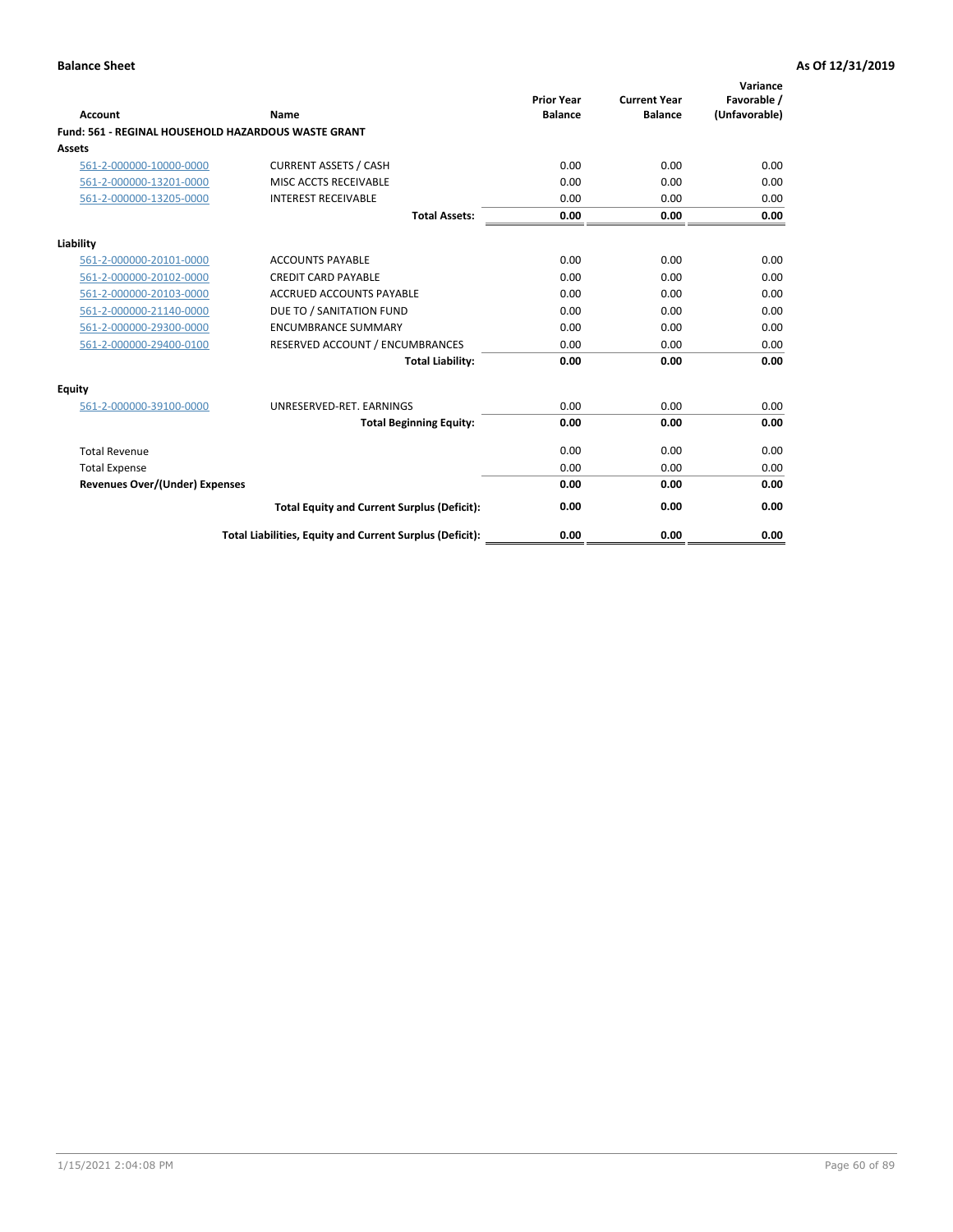| <b>Account</b>                                     | Name                                                                     | <b>Prior Year</b><br><b>Balance</b> | <b>Current Year</b><br><b>Balance</b> | Variance<br>Favorable /<br>(Unfavorable) |
|----------------------------------------------------|--------------------------------------------------------------------------|-------------------------------------|---------------------------------------|------------------------------------------|
| <b>Fund: 601 - CENTRAL SERVICE FUND</b>            |                                                                          |                                     |                                       |                                          |
| Assets                                             |                                                                          |                                     |                                       |                                          |
| 601-2-000000-10000-0000                            | <b>CURRENT ASSETS / CASH</b>                                             | $-123,832.21$                       | $-310,595.97$                         | $-186,763.76$                            |
| 601-2-000000-13201-0000                            | MISC ACCTS RECEIVABLE                                                    | 0.00                                | 0.00                                  | 0.00                                     |
| 601-2-000000-13203-0000                            | NON-CURRENT ASSETS / PREPAYMENTS                                         | 0.00                                | 0.00                                  | 0.00                                     |
| 601-2-000000-13204-0000                            | PREPAYMENTS / INSURANCE PREPAYMENT                                       | 0.00                                | 0.00                                  | 0.00                                     |
| 601-2-000000-13205-0000                            | <b>INTEREST RECEIVABLE</b>                                               | 0.00                                | 0.00                                  | 0.00                                     |
| 601-2-000000-15001-0000                            | <b>INVENTORIES / POSTAGE</b>                                             | 0.00                                | 0.00                                  | 0.00                                     |
| 601-2-000000-15101-0000                            | <b>FACILITIES MAINT STOCK INVENTORIES</b>                                | 22,120.53                           | 30,284.04                             | 8,163.51                                 |
| 601-2-000000-15201-0000                            | <b>INVENTORIES / GARAGE</b>                                              | 305,356.08                          | 386,102.11                            | 80,746.03                                |
| 601-2-000000-16001-0000                            | FIXED ASSETS / LAND                                                      | 0.00                                | 0.00                                  | 0.00                                     |
| 601-2-000000-16002-0000                            | FIXED ASSETS / IMPROVMENTS-NON BUILDI                                    | 0.00                                | 0.00                                  | 0.00                                     |
| 601-2-000000-16003-0000                            | ACCUM DEPR / IMPROVEMENTS-NON BUILI                                      | 0.00                                | 0.00                                  | 0.00                                     |
| 601-2-000000-16004-0000                            | FIXED ASSETS / BUILDINGS                                                 | 100,832.00                          | 100,832.00                            | 0.00                                     |
| 601-2-000000-16005-0000                            | <b>ACCUM DEPR / BUILDINGS</b>                                            | $-100,832.00$                       | $-100,832.00$                         | 0.00                                     |
| 601-2-000000-16201-0000                            | FIXED ASSETS / MACHINERY AND EQUIPMEN                                    | 157,057.00                          | 157,057.00                            | 0.00                                     |
| 601-2-000000-16202-0000                            | ACCUM DEPR / MACHINERY AND EQUIPMEI                                      | $-157,057.01$                       | $-157,057.01$                         | 0.00                                     |
| 601-2-000000-17501-0000                            | <b>EMPLOYEE CONTRIBUTIONS</b>                                            | 31,052.00                           | 35,634.00                             | 4,582.00                                 |
| 601-2-000000-17504-0000                            | <b>INVESTMENT RETURN</b>                                                 | $-54,946.00$                        | 114,864.00                            | 169,810.00                               |
| 601-2-000000-17508-0000                            | <b>EXPERIENCE DIFFERENCE- OUTFLOW</b>                                    | $-2,021.00$                         | 5,779.00                              | 7,800.00                                 |
| 601-2-000000-17509-0000                            | <b>EXPERIENCE DIFFERENCE - INFLOW</b>                                    | $-10,507.00$                        | $-6,844.00$                           | 3,663.00                                 |
| 601-2-000000-17520-0000                            | <b>ASSUMPTION CHANGES</b>                                                | 9,823.00                            | 0.00                                  | $-9,823.00$                              |
|                                                    | <b>Total Assets:</b>                                                     | 177,045.39                          | 255,223.17                            | 78,177.78                                |
| Liability                                          |                                                                          |                                     |                                       |                                          |
|                                                    | <b>ACCOUNTS PAYABLE</b>                                                  |                                     | 0.00                                  | $-1,531.74$                              |
| 601-2-000000-20101-0000                            |                                                                          | $-1,531.74$                         |                                       |                                          |
| 601-2-000000-20102-0000                            | <b>CREDIT CARD PAYABLE</b>                                               | 0.00                                | 0.00                                  | 0.00                                     |
| 601-2-000000-20103-0000                            | ACCRUED ACCOUNTS PAYABLE                                                 | 0.00                                | 0.00<br>0.00                          | 0.00<br>0.00                             |
| 601-2-000000-20115-0000                            | <b>DRINK SUPPLY</b>                                                      | 0.00<br>0.00                        |                                       | 0.00                                     |
| 601-2-000000-20141-0000                            | <b>TELEPHONE CLEARING</b>                                                |                                     | 0.00                                  | 0.00                                     |
| 601-2-000000-20148-0000                            | <b>FLEET FUEL CLEARING</b>                                               | 0.00                                | 0.00                                  | 0.00                                     |
| 601-2-000000-20149-0000                            | FLEET MAINTENANCE CLEARING                                               | 84.03                               | 84.03                                 |                                          |
| 601-2-000000-20201-0000<br>601-2-000000-21001-0000 | <b>DEFERRED REVENUE</b>                                                  | 0.00<br>0.00                        | 0.00<br>0.00                          | 0.00<br>0.00                             |
|                                                    | <b>GENERAL FUND / GENERAL FUND</b><br>ENTERPRISE / WTR/WWTR UTILITY FUND | 0.00                                | 0.00                                  | 0.00                                     |
| 601-2-000000-21101-0000                            |                                                                          |                                     |                                       | 0.00                                     |
| 601-2-000000-22001-0000                            | SALARIES PAYABLE                                                         | 16,767.22                           | 16,767.22                             | 11,407.24                                |
| 601-2-000000-22002-0000                            | <b>VACATION/SICK PAYABLE</b><br><b>CIVIC CENTER DEPOSITS</b>             | 51,869.40                           | 40,462.16                             |                                          |
| 601-2-000000-24011-0000<br>601-2-000000-24012-0000 | <b>AUDITORIUM DEPOSITS</b>                                               | 0.00<br>0.00                        | 0.00<br>0.00                          | 0.00<br>0.00                             |
| 601-2-000000-26001-0000                            | <b>COMPENSATED ABSENCES PAY</b>                                          | 26,709.92                           | 63,004.08                             | $-36,294.16$                             |
|                                                    | <b>CONTRIBUTED CAPITAL</b>                                               | 0.00                                | 0.00                                  | 0.00                                     |
| 601-2-000000-27001-0000<br>601-2-000000-29300-0000 | <b>ENCUMBRANCE SUMMARY</b>                                               | 0.00                                | 0.00                                  | 0.00                                     |
| 601-2-000000-29400-0100                            | RESERVED ACCOUNT / ENCUMBRANCES                                          | 0.00                                | 0.00                                  | 0.00                                     |
| 601-2-000000-29999-0000                            | NET PENSION LIABILITY                                                    | 45,400.00                           | 257,339.00                            | $-211,939.00$                            |
|                                                    |                                                                          |                                     |                                       | $-238,357.66$                            |
|                                                    | <b>Total Liability:</b>                                                  | 139,298.83                          | 377,656.49                            |                                          |
| <b>Equity</b>                                      |                                                                          |                                     |                                       |                                          |
| 601-2-000000-39000-0000                            | UNRESERVED-FUND BALANCE                                                  | 0.00                                | 0.00                                  | 0.00                                     |
| 601-2-000000-39100-0000                            | UNRESERVED-RET. EARNINGS                                                 | 36,221.81                           | $-71,678.35$                          | $-107,900.16$                            |
| 601-2-000000-39500-0000                            | <b>NET POSITION - PENSION</b>                                            | $-175.00$                           | $-175.00$                             | 0.00                                     |
|                                                    | <b>Total Beginning Equity:</b>                                           | 36,046.81                           | $-71,853.35$                          | $-107,900.16$                            |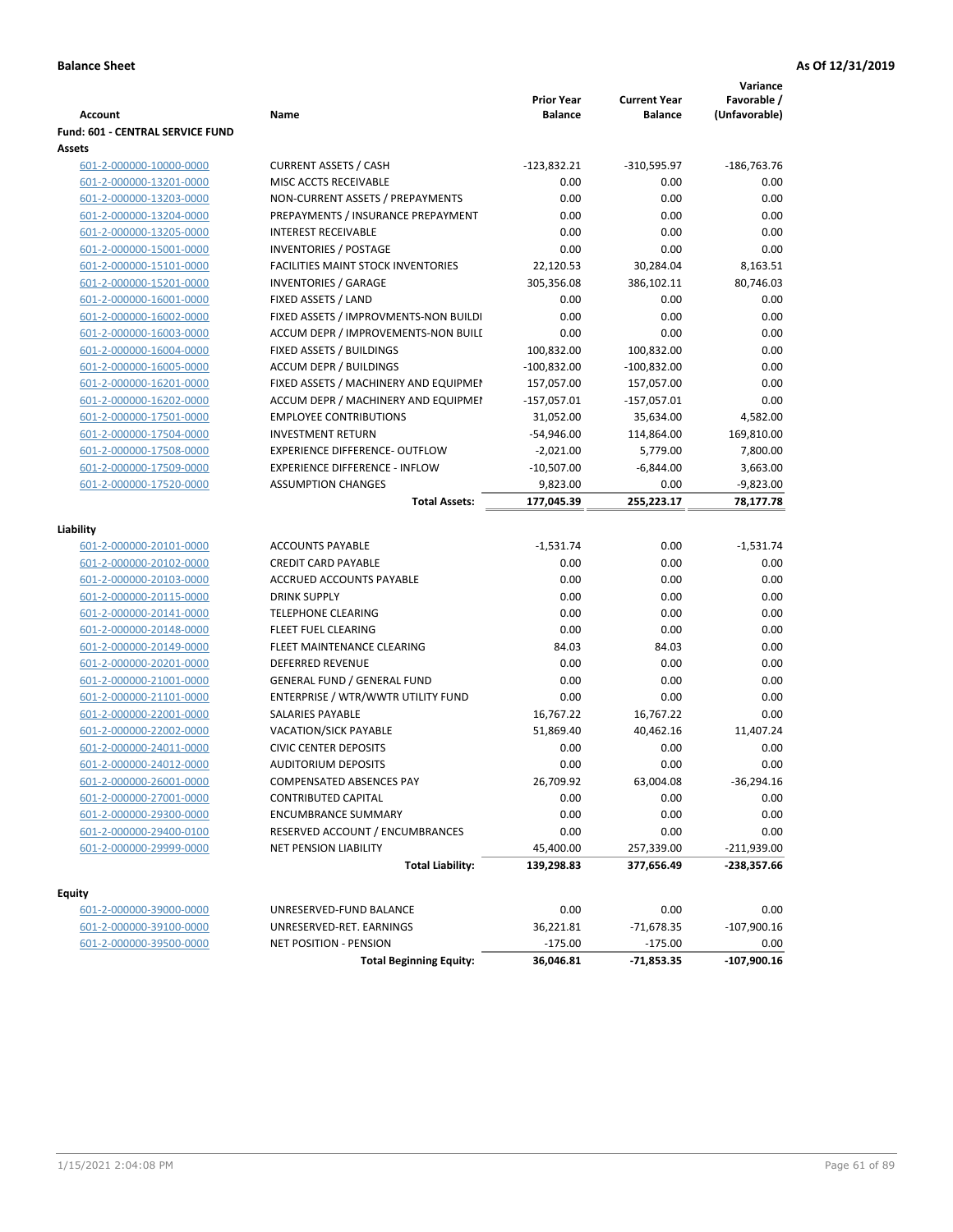| Account                        | <b>Name</b>                                              | <b>Prior Year</b><br><b>Balance</b> | <b>Current Year</b><br><b>Balance</b> | Variance<br>Favorable /<br>(Unfavorable) |
|--------------------------------|----------------------------------------------------------|-------------------------------------|---------------------------------------|------------------------------------------|
| Total Revenue                  |                                                          | 216,341.76                          | 224,382.21                            | 8,040.45                                 |
| <b>Total Expense</b>           |                                                          | 214,642.20                          | 274,962.37                            | $-60,320.17$                             |
| Revenues Over/(Under) Expenses | 1,699.56                                                 | $-50,580.16$                        | $-52,279.72$                          |                                          |
|                                | <b>Total Equity and Current Surplus (Deficit):</b>       | 37,746.37                           | $-122,433.51$                         | $-160, 179.88$                           |
|                                | Total Liabilities, Equity and Current Surplus (Deficit): | 177.045.20                          | 255,222.98                            | 78,177.78                                |
|                                | *** FUND 601 OUT OF BALANCE ***                          | 0.19                                | 0.19                                  | 0.00                                     |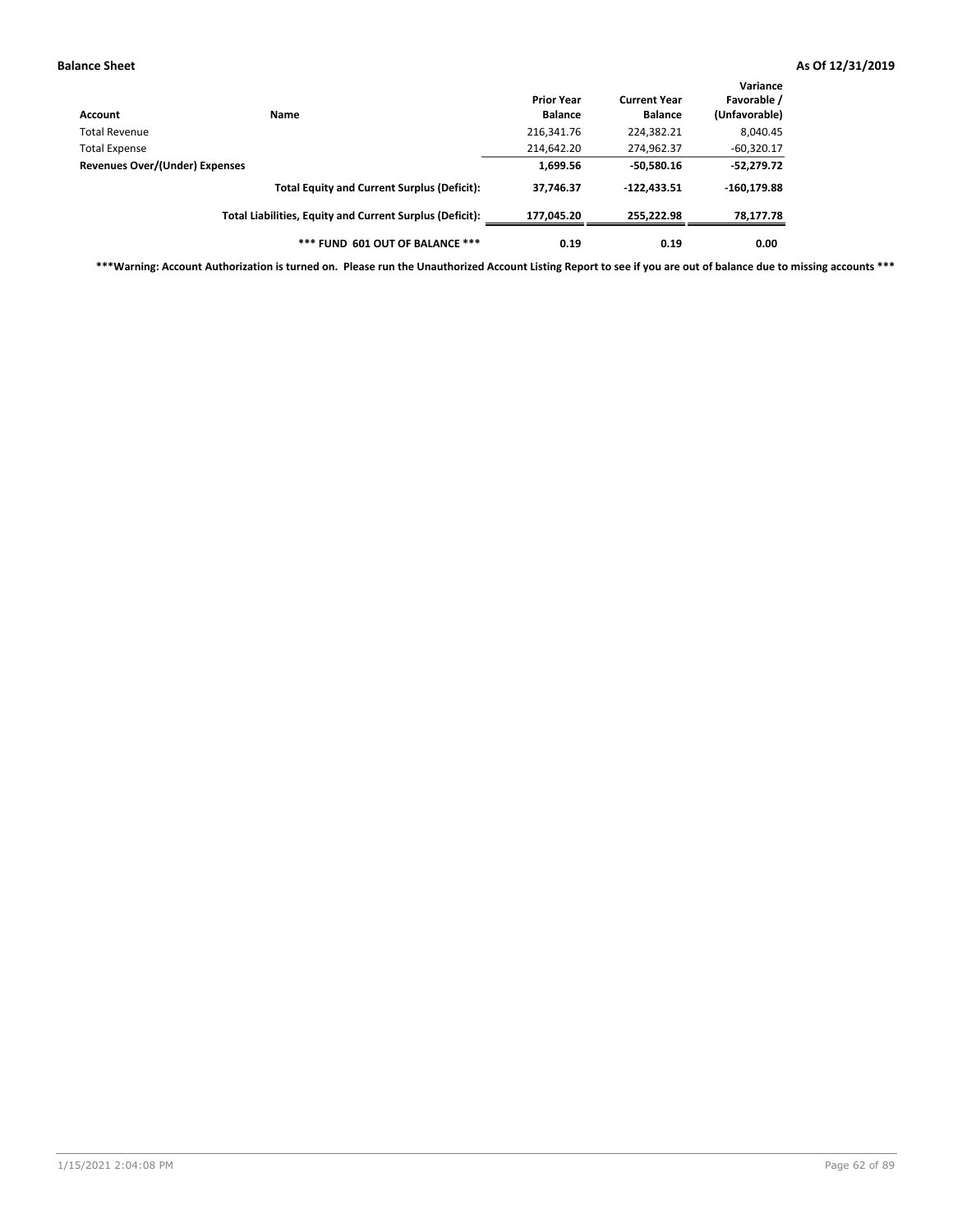|                                       |                                                          |                                     |                                       | Variance                     |
|---------------------------------------|----------------------------------------------------------|-------------------------------------|---------------------------------------|------------------------------|
| <b>Account</b>                        | <b>Name</b>                                              | <b>Prior Year</b><br><b>Balance</b> | <b>Current Year</b><br><b>Balance</b> | Favorable /<br>(Unfavorable) |
| <b>Fund: 602 - INSURANCE FUND</b>     |                                                          |                                     |                                       |                              |
| <b>Assets</b>                         |                                                          |                                     |                                       |                              |
| 602-2-000000-10000-0000               | <b>CURRENT ASSETS / CASH</b>                             | 9,159.26                            | 286,089.05                            | 276,929.79                   |
| 602-2-000000-13201-0000               | MISC ACCTS RECEIVABLE                                    | 0.00                                | 0.00                                  | 0.00                         |
| 602-2-000000-13204-0000               | PREPAYMENTS / INSURANCE PREPAYMENT                       | 0.00                                | 0.00                                  | 0.00                         |
| 602-2-000000-13205-0000               | <b>INTEREST RECEIVABLE</b>                               | 0.00                                | 0.00                                  | 0.00                         |
|                                       | <b>Total Assets:</b>                                     | 9,159.26                            | 286,089.05                            | 276,929.79                   |
| Liability                             |                                                          |                                     |                                       |                              |
| 602-2-000000-20101-0000               | <b>ACCOUNTS PAYABLE</b>                                  | $-0.09$                             | $-0.09$                               | 0.00                         |
| 602-2-000000-20102-0000               | <b>CREDIT CARD PAYABLE</b>                               | 0.00                                | 0.00                                  | 0.00                         |
| 602-2-000000-20103-0000               | <b>ACCRUED ACCOUNTS PAYABLE</b>                          | 0.00                                | 0.00                                  | 0.00                         |
| 602-2-000000-20201-0000               | <b>DEFERRED REVENUE</b>                                  | 0.00                                | 0.00                                  | 0.00                         |
| 602-2-000000-29300-0000               | <b>ENCUMBRANCE SUMMARY</b>                               | 0.00                                | 0.00                                  | 0.00                         |
| 602-2-000000-29400-0100               | RESERVED ACCOUNT / ENCUMBRANCES                          | 0.00                                | 0.00                                  | 0.00                         |
|                                       | <b>Total Liability:</b>                                  | $-0.09$                             | $-0.09$                               | 0.00                         |
| <b>Equity</b>                         |                                                          |                                     |                                       |                              |
| 602-2-000000-39000-0000               | UNRESERVED-FUND BALANCE                                  | 0.00                                | 0.00                                  | 0.00                         |
| 602-2-000000-39100-0000               | UNRESERVED-RET. EARNINGS                                 | 358,277.11                          | 613,796.41                            | 255,519.30                   |
|                                       | <b>Total Beginning Equity:</b>                           | 358,277.11                          | 613,796.41                            | 255,519.30                   |
| <b>Total Revenue</b>                  |                                                          | 1,449,746.14                        | 1,516,849.45                          | 67,103.31                    |
| <b>Total Expense</b>                  |                                                          | 1,798,863.90                        | 1,844,556.72                          | $-45,692.82$                 |
| <b>Revenues Over/(Under) Expenses</b> |                                                          | $-349,117.76$                       | -327,707.27                           | 21,410.49                    |
|                                       | <b>Total Equity and Current Surplus (Deficit):</b>       | 9,159.35                            | 286,089.14                            | 276,929.79                   |
|                                       | Total Liabilities, Equity and Current Surplus (Deficit): | 9,159.26                            | 286,089.05                            | 276,929.79                   |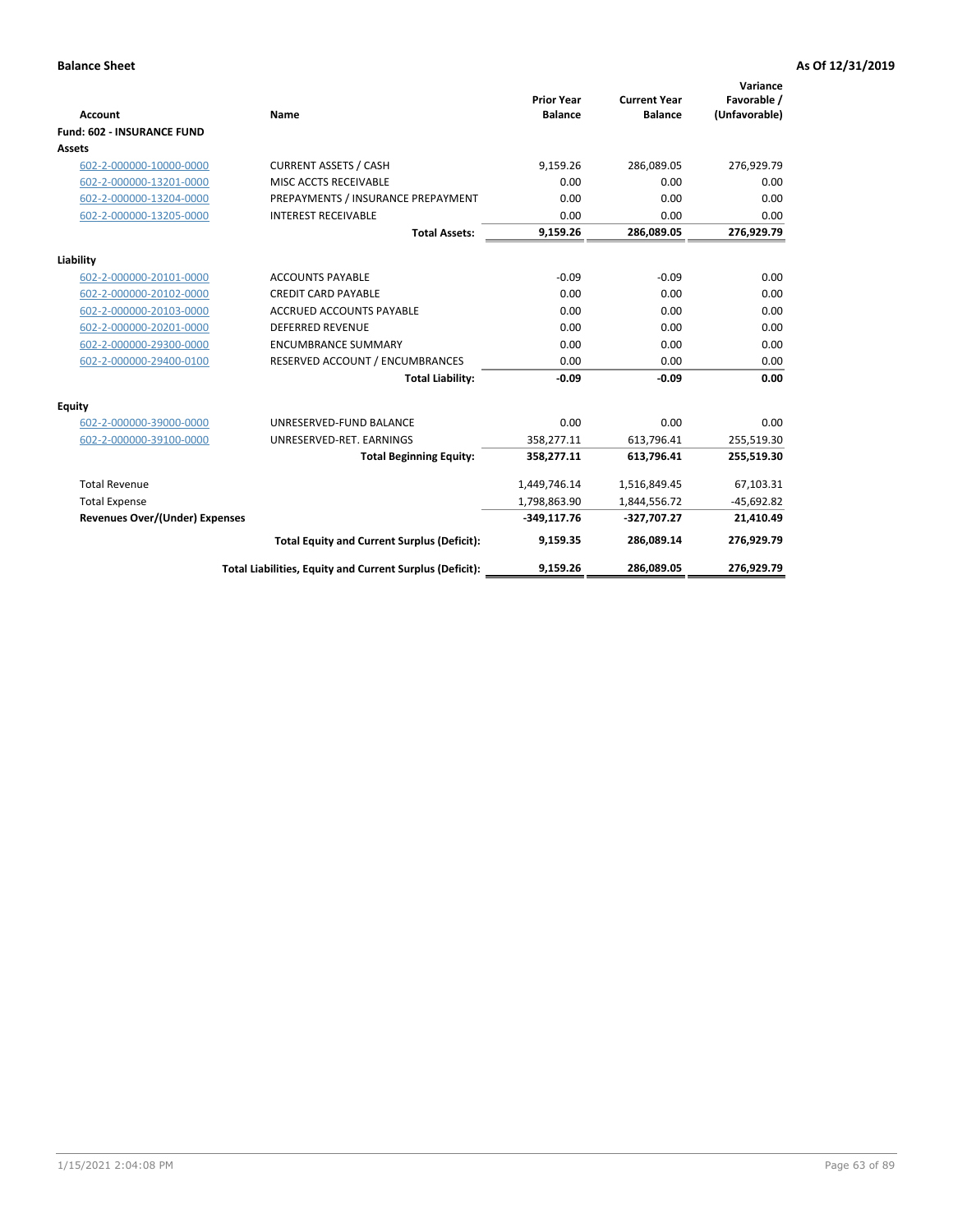| <b>Account</b>                        | <b>Name</b>                                              | <b>Prior Year</b><br><b>Balance</b> | <b>Current Year</b><br><b>Balance</b> | Variance<br>Favorable /<br>(Unfavorable) |
|---------------------------------------|----------------------------------------------------------|-------------------------------------|---------------------------------------|------------------------------------------|
| Fund: 604 - MIS FUND                  |                                                          |                                     |                                       |                                          |
| Assets                                |                                                          |                                     |                                       |                                          |
| 604-2-000000-10000-0000               | <b>CURRENT ASSETS / CASH</b>                             | 124,810.21                          | $-207,365.36$                         | $-332,175.57$                            |
| 604-2-000000-13201-0000               | MISC ACCTS RECEIVABLE                                    | 0.00                                | 0.00                                  | 0.00                                     |
| 604-2-000000-13202-1400               | <b>EMPLOYEE ADVANCES</b>                                 | 0.00                                | 0.00                                  | 0.00                                     |
| 604-2-000000-13203-0000               | NON-CURRENT ASSETS / PREPAYMENTS                         | 0.00                                | 0.00                                  | 0.00                                     |
| 604-2-000000-13205-0000               | <b>INTEREST RECEIVABLE</b>                               | 0.00                                | 0.00                                  | 0.00                                     |
| 604-2-000000-15601-0000               | IT NETWORK PRINTER SUPPLY INVENTORY                      | 0.00                                | 0.00                                  | 0.00                                     |
| 604-2-000000-16004-0000               | FIXED ASSETS / BUILDINGS                                 | 0.00                                | 0.00                                  | 0.00                                     |
| 604-2-000000-16005-0000               | <b>ACCUM DEPR / BUILDINGS</b>                            | 0.00                                | 0.00                                  | 0.00                                     |
| 604-2-000000-16201-0000               | FIXED ASSETS / MACHINERY AND EQUIPMEN                    | 1,733,475.22                        | 1,830,840.62                          | 97,365.40                                |
| 604-2-000000-16202-0000               | ACCUM DEPR / MACHINERY AND EQUIPMEI                      | $-1,392,235.18$                     | $-1,448,565.52$                       | $-56,330.34$                             |
| 604-2-000000-16301-0000               | FIXED ASSETS / C W I P                                   | $-0.20$                             | $-0.20$                               | 0.00                                     |
| 604-2-000000-17501-0000               | <b>EMPLOYEE CONTRIBUTIONS</b>                            | 15,526.00                           | 17,817.00                             | 2,291.00                                 |
| 604-2-000000-17504-0000               | <b>INVESTMENT RETURN</b>                                 | $-27,473.00$                        | 57,432.00                             | 84,905.00                                |
| 604-2-000000-17508-0000               | <b>EXPERIENCE DIFFERENCE- OUTFLOW</b>                    | $-1,010.00$                         | 2,889.00                              | 3,899.00                                 |
| 604-2-000000-17509-0000               | <b>EXPERIENCE DIFFERENCE - INFLOW</b>                    | $-5,254.00$                         | $-3,422.00$                           | 1,832.00                                 |
| 604-2-000000-17520-0000               | <b>ASSUMPTION CHANGES</b>                                | 4,911.00                            | 0.00                                  | $-4,911.00$                              |
|                                       | <b>Total Assets:</b>                                     | 452,750.05                          | 249,625.54                            | $-203, 124.51$                           |
|                                       |                                                          |                                     |                                       |                                          |
| Liability                             |                                                          |                                     |                                       |                                          |
| 604-2-000000-20101-0000               | <b>ACCOUNTS PAYABLE</b>                                  | $-687.11$                           | 0.00                                  | $-687.11$                                |
| 604-2-000000-20102-0000               | <b>CREDIT CARD PAYABLE</b>                               | 0.00                                | 0.00                                  | 0.00                                     |
| 604-2-000000-20103-0000               | <b>ACCRUED ACCOUNTS PAYABLE</b>                          | 0.00                                | 0.00                                  | 0.00                                     |
| 604-2-000000-20141-0000               | <b>TELEPHONE CLEARING</b>                                | 0.00                                | 0.00                                  | 0.00                                     |
| 604-2-000000-21035-0000               | DEBT SERVICE / DUE TO DEBT SERVICE                       | 0.00                                | 0.00                                  | 0.00                                     |
| 604-2-000000-22001-0000               | <b>SALARIES PAYABLE</b>                                  | 10,507.77                           | 10,507.77                             | 0.00                                     |
| 604-2-000000-22002-0000               | <b>VACATION/SICK PAYABLE</b>                             | 17,486.05                           | 19,667.45                             | $-2,181.40$                              |
| 604-2-000000-22208-0000               | INSURANCE / AMERICAN FIDELITY                            | 0.00                                | 0.00                                  | 0.00                                     |
| 604-2-000000-23001-0000               | CAPITAL LEASE PAYABLE                                    | $-1.88$                             | $-1.88$                               | 0.00                                     |
| 604-2-000000-23101-0000               | <b>CAPITAL LEASE PAYABLE</b>                             | $-0.40$                             | $-0.40$                               | 0.00                                     |
| 604-2-000000-26001-0000               | <b>COMPENSATED ABSENCES PAY</b>                          | 22,134.84                           | 0.14                                  | 22,134.70                                |
| 604-2-000000-27001-0000               | <b>CONTRIBUTED CAPITAL</b>                               | 0.00                                | 0.00                                  | 0.00                                     |
| 604-2-000000-29300-0000               | <b>ENCUMBRANCE SUMMARY</b>                               | 0.00                                | 0.00                                  | 0.00                                     |
| 604-2-000000-29400-0100               | RESERVED ACCOUNT / ENCUMBRANCES                          | 0.27                                | 0.27                                  | 0.00                                     |
| 604-2-000000-29999-0000               | <b>NET PENSION LIABILITY</b>                             | 22,699.00                           | 128,669.00                            | $-105,970.00$                            |
| 604-2-000000-92194-0101               | <b>BANK ONE / DIGITEC</b>                                | 0.00                                | 0.00                                  | 0.00                                     |
|                                       | <b>Total Liability:</b>                                  | 72.138.54                           | 158,842.35                            | $-86,703.81$                             |
|                                       |                                                          |                                     |                                       |                                          |
| Equity                                |                                                          | 0.00                                |                                       |                                          |
| 604-2-000000-39000-0000               | UNRESERVED-FUND BALANCE                                  |                                     | 0.00                                  | 0.00                                     |
| 604-2-000000-39100-0000               | UNRESERVED-RET. EARNINGS                                 | 506,487.50                          | 299,931.97                            | $-206,555.53$                            |
| 604-2-000000-39500-0000               | <b>NET POSITION - PENSION</b>                            | $-88.00$                            | $-88.00$                              | 0.00                                     |
|                                       | <b>Total Beginning Equity:</b>                           | 506,399.50                          | 299,843.97                            | -206,555.53                              |
| <b>Total Revenue</b>                  |                                                          | 132,319.77                          | 125,578.50                            | $-6,741.27$                              |
| <b>Total Expense</b>                  |                                                          | 258,107.76                          | 334,639.28                            | -76,531.52                               |
| <b>Revenues Over/(Under) Expenses</b> |                                                          | $-125,787.99$                       | -209,060.78                           | $-83,272.79$                             |
|                                       | <b>Total Equity and Current Surplus (Deficit):</b>       | 380,611.51                          | 90,783.19                             | -289,828.32                              |
|                                       | Total Liabilities, Equity and Current Surplus (Deficit): | 452,750.05                          | 249,625.54                            | -203,124.51                              |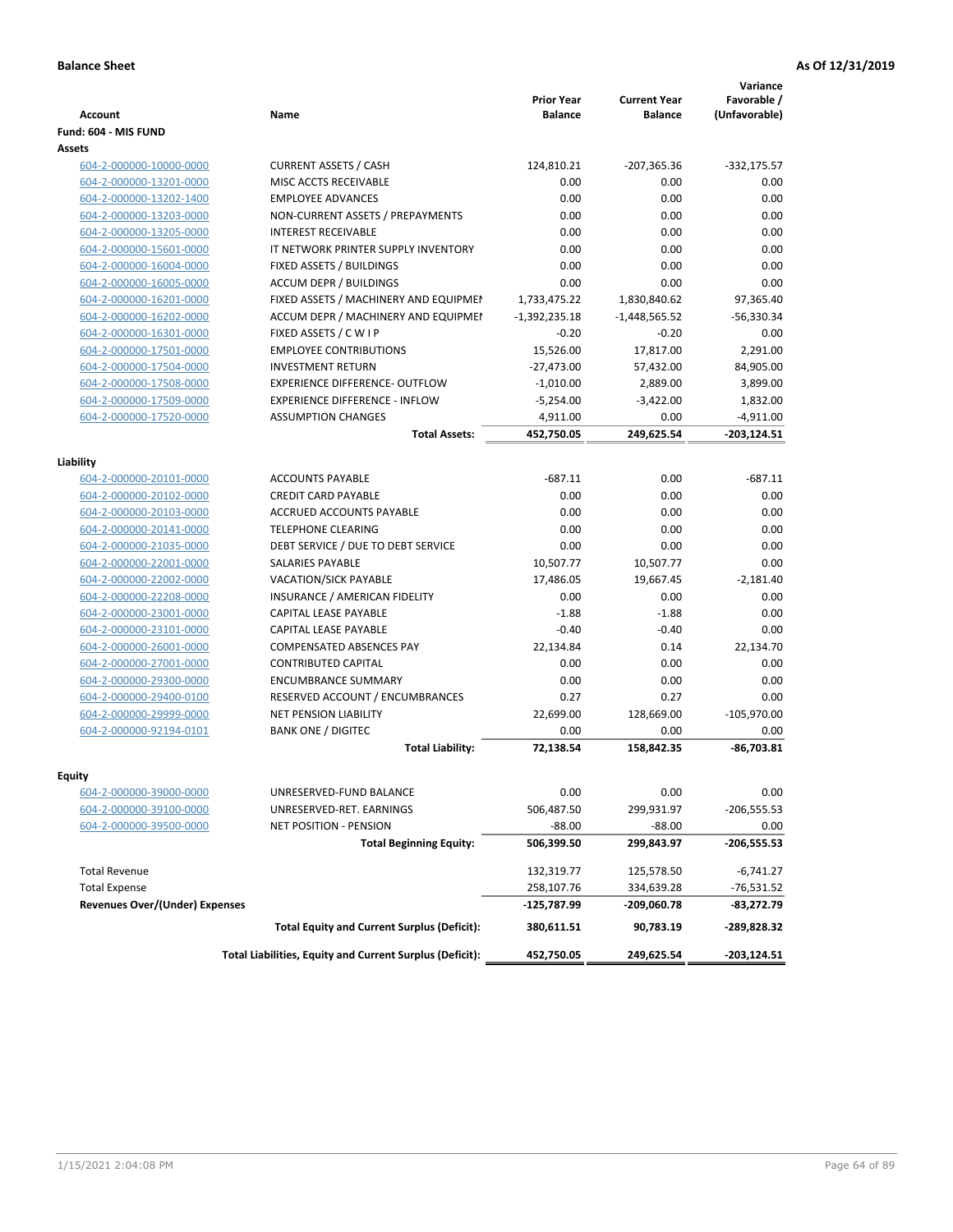|                                       |                                                          |                                     |                                       | Variance                     |
|---------------------------------------|----------------------------------------------------------|-------------------------------------|---------------------------------------|------------------------------|
| <b>Account</b>                        | Name                                                     | <b>Prior Year</b><br><b>Balance</b> | <b>Current Year</b><br><b>Balance</b> | Favorable /<br>(Unfavorable) |
| Fund: 660 - VEHICLE REPLACEMENT FUND  |                                                          |                                     |                                       |                              |
| Assets                                |                                                          |                                     |                                       |                              |
| 660-2-000000-10000-0000               | <b>CURRENT ASSETS / CASH</b>                             | $-27,953.84$                        | 326,410.62                            | 354,364.46                   |
| 660-2-000000-11309-0000               | <b>TAX ANTICIPATION NOTES</b>                            | 0.00                                | 0.00                                  | 0.00                         |
| 660-2-000000-11510-0000               | PUBLIC SAFETY VEHICLE REPLACEMENT                        | 881,181.46                          | 900,875.45                            | 19,693.99                    |
| 660-2-000000-11520-0000               | <b>CERTIFICATES OF DEPOSIT</b>                           | 0.00                                | 0.00                                  | 0.00                         |
| 660-2-000000-11530-0000               | <b>TexasTERM CP</b>                                      | 0.00                                | 0.00                                  | 0.00                         |
| 660-2-000000-13201-0000               | MISC ACCTS RECEIVABLE                                    | 0.00                                | 0.00                                  | 0.00                         |
| 660-2-000000-13205-0000               | <b>INTEREST RECEIVABLE</b>                               | 0.00                                | 0.00                                  | 0.00                         |
| 660-2-000000-16201-0000               | FIXED ASSETS / MACHINERY AND EQUIPMEN                    | 8,663,774.25                        | 8,412,023.77                          | $-251,750.48$                |
| 660-2-000000-16202-0000               | ACCUM DEPR / MACHINERY AND EQUIPMEI                      | $-6,694,304.85$                     | $-6,843,218.59$                       | $-148,913.74$                |
| 660-2-000000-16301-0000               | FIXED ASSETS / C W I P                                   | 0.00                                | 0.00                                  | 0.00                         |
| 660-2-000000-39300-0000               | RESERVED ACCOUNT / ESCROW BALANCE                        | 0.00                                | 0.00                                  | 0.00                         |
|                                       | <b>Total Assets:</b>                                     | 2,822,697.02                        | 2,796,091.25                          | $-26,605.77$                 |
|                                       |                                                          |                                     |                                       |                              |
| Liability                             |                                                          |                                     |                                       |                              |
| 660-2-000000-20101-0000               | <b>ACCOUNTS PAYABLE</b>                                  | 0.00                                | 0.00                                  | 0.00                         |
| 660-2-000000-20102-0000               | <b>CREDIT CARD PAYABLE</b>                               | 0.00                                | 0.00                                  | 0.00                         |
| 660-2-000000-20103-0000               | ACCRUED ACCOUNTS PAYABLE                                 | 0.00                                | 0.00                                  | 0.00                         |
| 660-2-000000-21001-0000               | <b>GENERAL FUND / GENERAL FUND</b>                       | 0.00                                | 0.00                                  | 0.00                         |
| 660-2-000000-23001-0000               | CAPITAL LEASE PAYABLE                                    | 53,071.85                           | 0.00                                  | 53,071.85                    |
| 660-2-000000-23101-0000               | <b>CAPITAL LEASE PAYABLE</b>                             | 0.15                                | 0.15                                  | 0.00                         |
| 660-2-000000-27001-0000               | <b>CONTRIBUTED CAPITAL</b>                               | 0.00                                | 0.00                                  | 0.00                         |
| 660-2-000000-29300-0000               | <b>ENCUMBRANCE SUMMARY</b>                               | 0.00                                | 0.00                                  | 0.00                         |
| 660-2-000000-29400-0100               | RESERVED ACCOUNT / ENCUMBRANCES                          | 0.00                                | 0.00                                  | 0.00                         |
|                                       | <b>Total Liability:</b>                                  | 53,072.00                           | 0.15                                  | 53,071.85                    |
| <b>Equity</b>                         |                                                          |                                     |                                       |                              |
| 660-2-000000-39000-0000               | UNRESERVED-FUND BALANCE                                  | 0.00                                | 0.00                                  | 0.00                         |
| 660-2-000000-39100-0000               | UNRESERVED-RET. EARNINGS                                 | 2,698,538.06                        | 2,682,559.21                          | $-15,978.85$                 |
|                                       | <b>Total Beginning Equity:</b>                           | 2,698,538.06                        | 2,682,559.21                          | $-15,978.85$                 |
| <b>Total Revenue</b>                  |                                                          | 175,027.68                          | 119,706.56                            | $-55,321.12$                 |
| <b>Total Expense</b>                  |                                                          | 103,940.72                          | 6,174.67                              | 97,766.05                    |
| <b>Revenues Over/(Under) Expenses</b> |                                                          | 71,086.96                           | 113,531.89                            | 42,444.93                    |
|                                       |                                                          |                                     |                                       |                              |
|                                       | <b>Total Equity and Current Surplus (Deficit):</b>       | 2,769,625.02                        | 2,796,091.10                          | 26,466.08                    |
|                                       | Total Liabilities, Equity and Current Surplus (Deficit): | 2,822,697.02                        | 2,796,091.25                          | -26,605.77                   |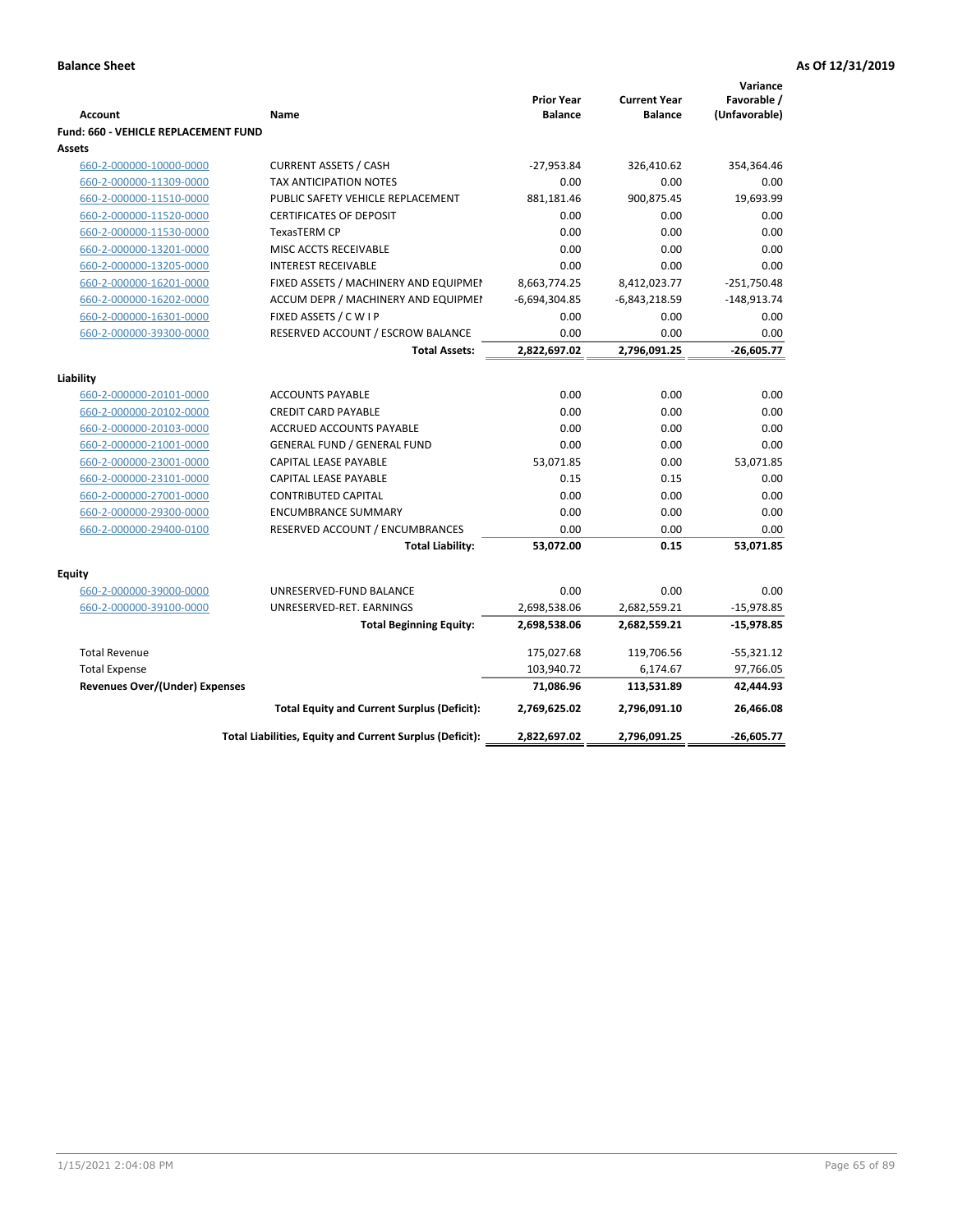| Account                               | Name                                                     | <b>Prior Year</b><br><b>Balance</b> | <b>Current Year</b><br><b>Balance</b> | Variance<br>Favorable /<br>(Unfavorable) |
|---------------------------------------|----------------------------------------------------------|-------------------------------------|---------------------------------------|------------------------------------------|
| Fund: 701 - FIREMEN'S PENSION         |                                                          |                                     |                                       |                                          |
| <b>Assets</b>                         |                                                          |                                     |                                       |                                          |
| 701-1-000000-10000-0000               | <b>CURRENT ASSETS / CASH</b>                             | 0.00                                | 0.00                                  | 0.00                                     |
|                                       | <b>Total Assets:</b>                                     | 0.00                                | 0.00                                  | 0.00                                     |
| Liability                             |                                                          |                                     |                                       |                                          |
| 701-1-000000-20103-0000               | <b>ACCOUNTS PAYABLE</b>                                  | 0.00                                | 0.00                                  | 0.00                                     |
| 701-1-000000-22306-1000               | UNREALIZED GAIN/LOSS                                     | 543,546.00                          | 543,546.00                            | 0.00                                     |
|                                       | <b>Total Liability:</b>                                  | 543,546.00                          | 543,546.00                            | 0.00                                     |
| <b>Equity</b>                         |                                                          |                                     |                                       |                                          |
| 701-1-000000-39000-0000               | UNRESERVED-FUND BALANCE                                  | $-543,546.00$                       | $-543,546.00$                         | 0.00                                     |
|                                       | <b>Total Beginning Equity:</b>                           | $-543,546.00$                       | -543,546.00                           | 0.00                                     |
| <b>Total Expense</b>                  |                                                          | 0.00                                | 0.00                                  | 0.00                                     |
| <b>Revenues Over/(Under) Expenses</b> |                                                          | 0.00                                | 0.00                                  | 0.00                                     |
|                                       | <b>Total Equity and Current Surplus (Deficit):</b>       | $-543,546.00$                       | -543,546.00                           | 0.00                                     |
|                                       | Total Liabilities, Equity and Current Surplus (Deficit): | 0.00                                | 0.00                                  | 0.00                                     |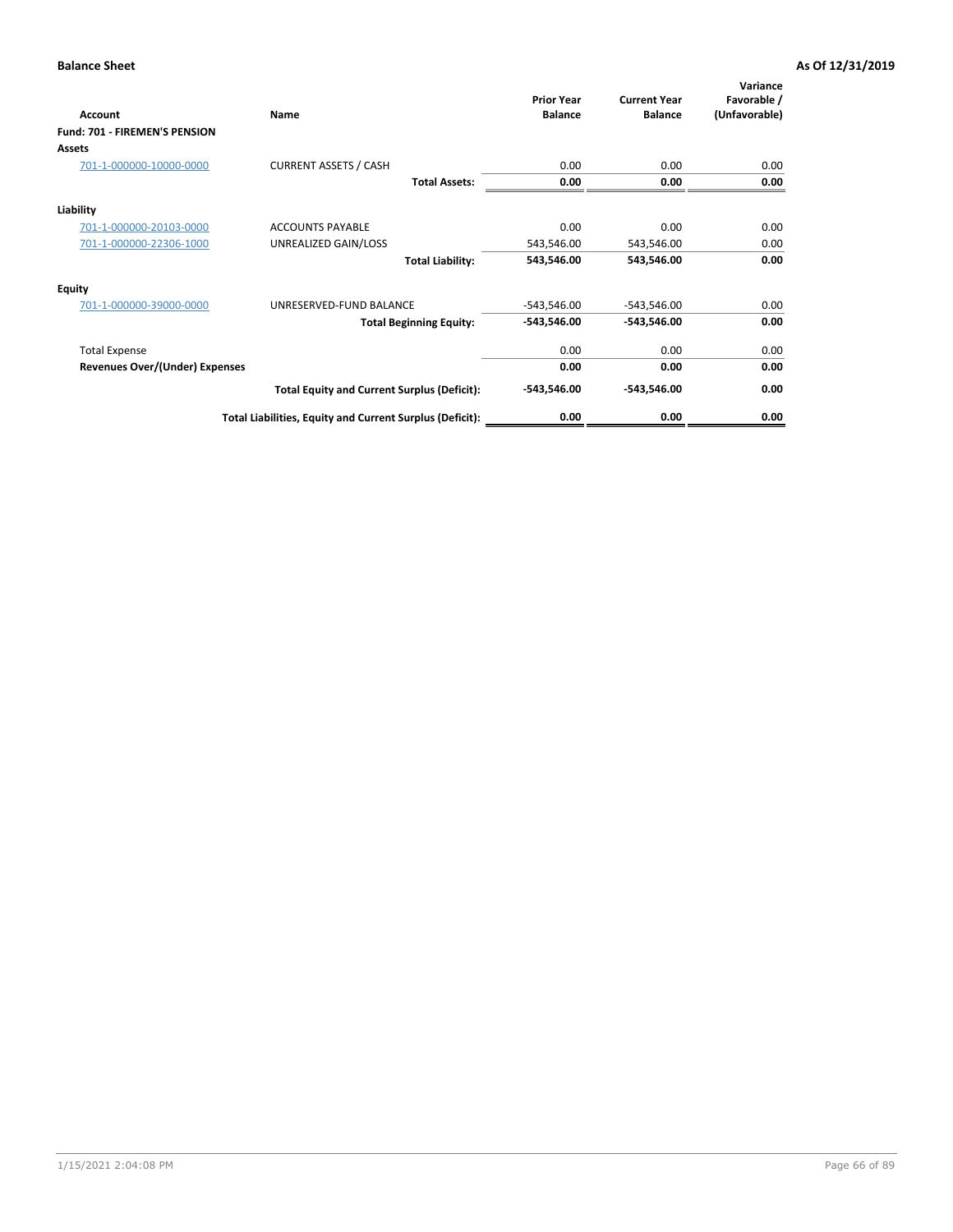|                                       |                                                          |                                     |                                       | Variance                     |
|---------------------------------------|----------------------------------------------------------|-------------------------------------|---------------------------------------|------------------------------|
| <b>Account</b>                        | Name                                                     | <b>Prior Year</b><br><b>Balance</b> | <b>Current Year</b><br><b>Balance</b> | Favorable /<br>(Unfavorable) |
| Fund: 800 - SPENCE FUND               |                                                          |                                     |                                       |                              |
| <b>Assets</b>                         |                                                          |                                     |                                       |                              |
|                                       |                                                          |                                     |                                       |                              |
| 800-3-000000-10000-0000               | <b>CURRENT ASSETS / CASH</b>                             | $-2,366.38$                         | $-2,966.38$                           | $-600.00$                    |
| 800-3-000000-11507-0000               | <b>SPENCE ENDOWMENT</b>                                  | 586,227.82                          | 599,329.71                            | 13,101.89                    |
| 800-3-000000-11520-0000               | <b>CERTIFICATES OF DEPOSIT</b>                           | 0.00                                | 0.00                                  | 0.00                         |
| 800-3-000000-11605-0000               | <b>SPENCE ENDOWMENT</b>                                  | 0.00                                | 0.00                                  | 0.00                         |
| 800-3-000000-13205-0000               | <b>INTEREST RECEIVABLE</b>                               | 0.00                                | 0.00                                  | 0.00                         |
|                                       | <b>Total Assets:</b>                                     | 583,861.44                          | 596,363.33                            | 12,501.89                    |
| Liability                             |                                                          |                                     |                                       |                              |
| 800-3-000000-20101-0000               | <b>ACCOUNTS PAYABLE</b>                                  | 0.00                                | 0.00                                  | 0.00                         |
| 800-3-000000-20102-0000               | <b>CREDIT CARD PAYABLE</b>                               | 0.00                                | 0.00                                  | 0.00                         |
| 800-3-000000-20103-0000               | <b>ACCRUED ACCOUNTS PAYABLE</b>                          | 0.00                                | 0.00                                  | 0.00                         |
| 800-3-000000-20139-0000               | <b>RETAINAGES PAYABLE</b>                                | 0.00                                | 0.00                                  | 0.00                         |
| 800-3-000000-21001-0000               | <b>GENERAL FUND / GENERAL FUND</b>                       | 0.00                                | 0.00                                  | 0.00                         |
| 800-3-000000-29300-0000               | <b>ENCUMBRANCE SUMMARY</b>                               | 0.00                                | 0.00                                  | 0.00                         |
| 800-3-000000-29400-0000               | RESERVED ACCOUNT / ENCUMBRANCES                          | 0.00                                | 0.00                                  | 0.00                         |
|                                       | <b>Total Liability:</b>                                  | 0.00                                | 0.00                                  | 0.00                         |
| <b>Equity</b>                         |                                                          |                                     |                                       |                              |
| 800-3-000000-39000-0000               | UNRESERVED-FUND BALANCE                                  | 580,732.13                          | 593,815.90                            | 13,083.77                    |
|                                       | <b>Total Beginning Equity:</b>                           | 580,732.13                          | 593,815.90                            | 13,083.77                    |
| <b>Total Revenue</b>                  |                                                          | 3,279.31                            | 2,697.43                              | $-581.88$                    |
| <b>Total Expense</b>                  |                                                          | 150.00                              | 150.00                                | 0.00                         |
| <b>Revenues Over/(Under) Expenses</b> |                                                          | 3,129.31                            | 2,547.43                              | $-581.88$                    |
|                                       | <b>Total Equity and Current Surplus (Deficit):</b>       | 583,861.44                          | 596,363.33                            | 12,501.89                    |
|                                       | Total Liabilities, Equity and Current Surplus (Deficit): | 583,861.44                          | 596,363.33                            | 12,501.89                    |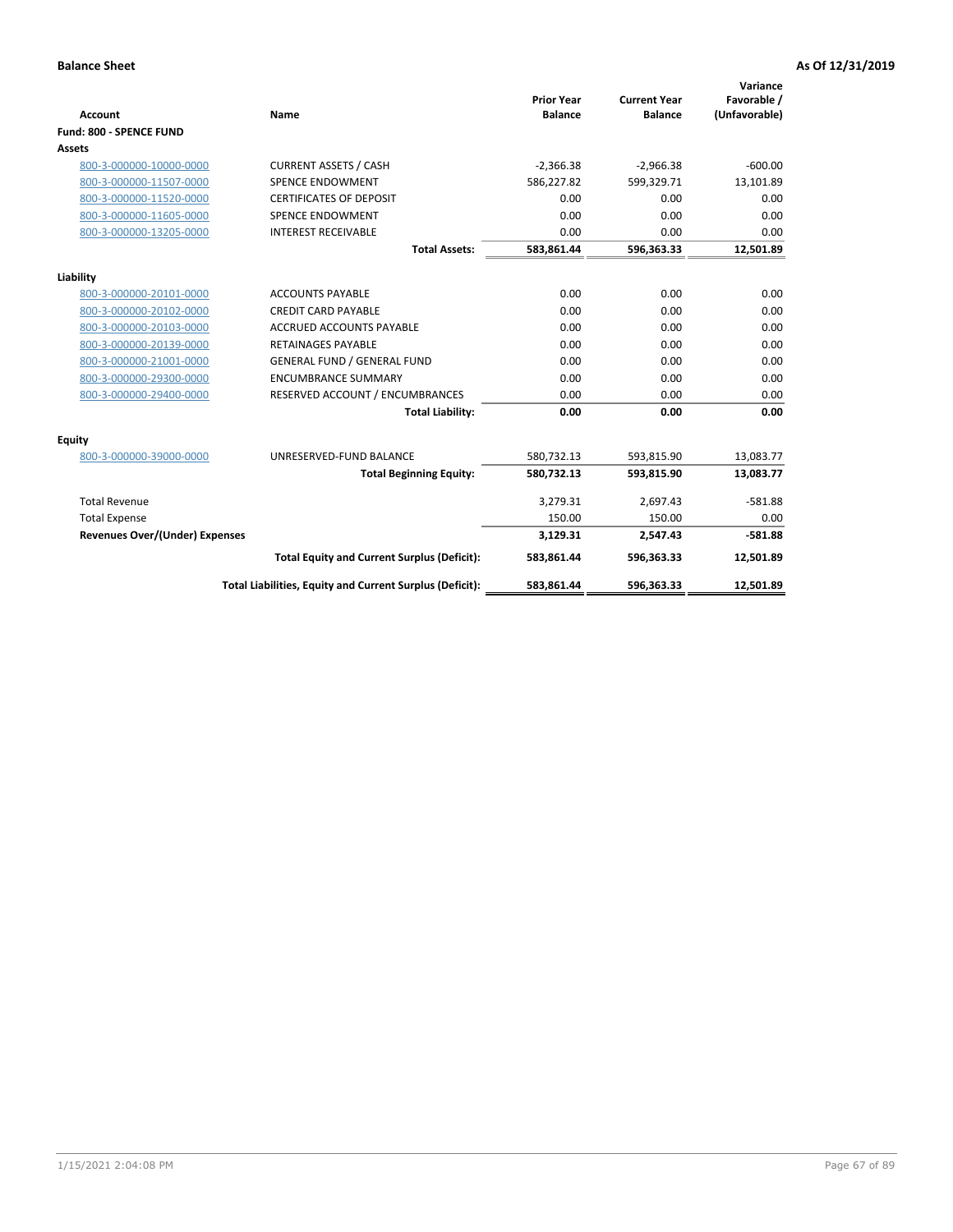|                                        |                                                          |                                     |                                       | Variance                     |
|----------------------------------------|----------------------------------------------------------|-------------------------------------|---------------------------------------|------------------------------|
| Account                                | Name                                                     | <b>Prior Year</b><br><b>Balance</b> | <b>Current Year</b><br><b>Balance</b> | Favorable /<br>(Unfavorable) |
| <b>Fund: 801 - JONES LIBRARY TRUST</b> |                                                          |                                     |                                       |                              |
| Assets                                 |                                                          |                                     |                                       |                              |
| 801-3-000000-10000-0000                | <b>CURRENT ASSETS / CASH</b>                             | 15,648.65                           | 15,883.87                             | 235.22                       |
| 801-3-000000-13201-0000                | MISC ACCTS RECEIVABLE                                    | 0.00                                | 0.00                                  | 0.00                         |
| 801-3-000000-13205-0000                | <b>INTEREST RECEIVABLE</b>                               | 0.00                                | 0.00                                  | 0.00                         |
|                                        | <b>Total Assets:</b>                                     | 15,648.65                           | 15,883.87                             | 235.22                       |
| Liability                              |                                                          |                                     |                                       |                              |
| 801-3-000000-20101-0000                | <b>ACCOUNTS PAYABLE</b>                                  | 0.00                                | 0.00                                  | 0.00                         |
| 801-3-000000-20102-0000                | <b>CREDIT CARD PAYABLE</b>                               | 0.00                                | 0.00                                  | 0.00                         |
| 801-3-000000-20103-0000                | <b>ACCRUED ACCOUNTS PAYABLE</b>                          | 0.00                                | 0.00                                  | 0.00                         |
|                                        | <b>Total Liability:</b>                                  | 0.00                                | 0.00                                  | 0.00                         |
| Equity                                 |                                                          |                                     |                                       |                              |
| 801-3-000000-39000-0000                | UNRESERVED-FUND BALANCE                                  | 15,532.72                           | 15,853.00                             | 320.28                       |
|                                        | <b>Total Beginning Equity:</b>                           | 15,532.72                           | 15.853.00                             | 320.28                       |
| <b>Total Revenue</b>                   |                                                          | 117.07                              | 31.83                                 | $-85.24$                     |
| <b>Total Expense</b>                   |                                                          | 1.14                                | 0.96                                  | 0.18                         |
| <b>Revenues Over/(Under) Expenses</b>  |                                                          | 115.93                              | 30.87                                 | $-85.06$                     |
|                                        | <b>Total Equity and Current Surplus (Deficit):</b>       | 15,648.65                           | 15,883.87                             | 235.22                       |
|                                        | Total Liabilities, Equity and Current Surplus (Deficit): | 15,648.65                           | 15,883.87                             | 235.22                       |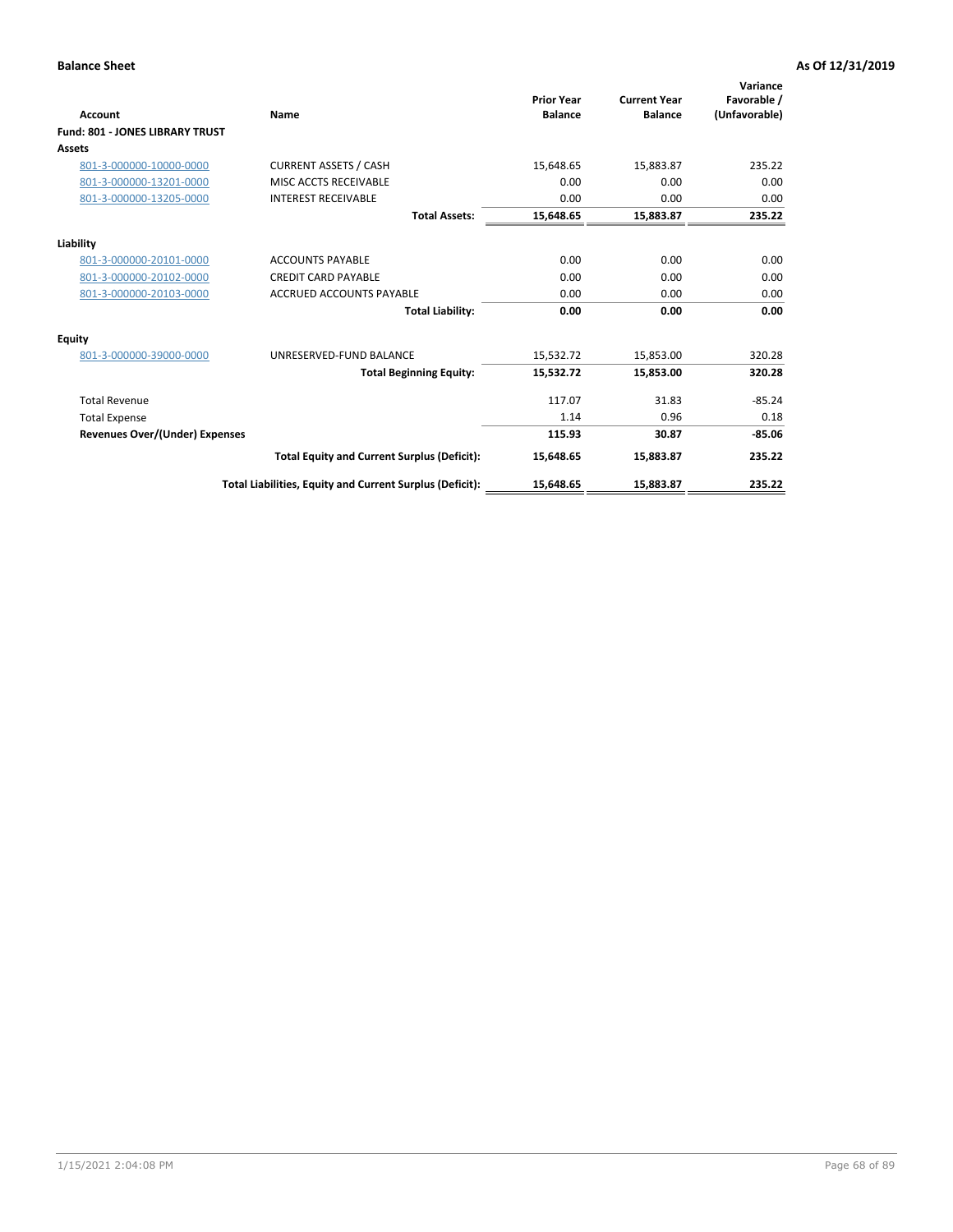| <b>Account</b>                              | Name                                                     | <b>Prior Year</b><br><b>Balance</b> | <b>Current Year</b><br><b>Balance</b> | Variance<br>Favorable /<br>(Unfavorable) |
|---------------------------------------------|----------------------------------------------------------|-------------------------------------|---------------------------------------|------------------------------------------|
| Fund: 803 - GREENVILLE BOARD OF DEVELOPMENT |                                                          |                                     |                                       |                                          |
| Assets                                      |                                                          |                                     |                                       |                                          |
| 803-3-000000-10000-0000                     | <b>CURRENT ASSETS / CASH</b>                             | 0.00                                | 0.00                                  | 0.00                                     |
| 803-3-000000-13201-0000                     | MISC ACCTS RECEIVABLE                                    | 0.00                                | 0.00                                  | 0.00                                     |
| 803-3-000000-13203-0000                     | NON-CURRENT ASSETS / PREPAYMENTS                         | 0.00                                | 0.00                                  | 0.00                                     |
|                                             | <b>Total Assets:</b>                                     | 0.00                                | 0.00                                  | 0.00                                     |
| Liability                                   |                                                          |                                     |                                       |                                          |
| 803-3-000000-20101-0000                     | <b>ACCOUNTS PAYABLE</b>                                  | 0.00                                | 0.00                                  | 0.00                                     |
| 803-3-000000-20102-0000                     | <b>ACCOUNTS PAYABLE</b>                                  | 0.00                                | 0.00                                  | 0.00                                     |
| 803-3-000000-20103-0000                     | ACCRUED ACCOUNTS PAYABLE                                 | 0.00                                | 0.00                                  | 0.00                                     |
| 803-3-000000-20139-0000                     | <b>RETAINAGES PAYABLE</b>                                | 0.00                                | 0.00                                  | 0.00                                     |
| 803-3-000000-20141-0000                     | <b>TELEPHONE CLEARING</b>                                | 0.00                                | 0.00                                  | 0.00                                     |
| 803-3-000000-21400-0000                     | <b>ELECTRIC OPERATING FUND</b>                           | 0.00                                | 0.00                                  | 0.00                                     |
| 803-3-000000-22001-0000                     | <b>ACCRUED SALARIES/WAGES</b>                            | 0.00                                | 0.00                                  | 0.00                                     |
| 803-3-000000-22002-0000                     | <b>ACCRUED SALARIES/WAGES</b>                            | 0.00                                | 0.00                                  | 0.00                                     |
| 803-3-000000-26001-0000                     | <b>COMPENSATED ABSENCES PAY</b>                          | 0.00                                | 0.00                                  | 0.00                                     |
| 803-3-000000-29300-0000                     | <b>ENCUMBRANCE SUMMARY</b>                               | 0.00                                | 0.00                                  | 0.00                                     |
| 803-3-000000-29400-0100                     | RESERVED ACCOUNT / ENCUMBRANCES                          | 0.00                                | 103,228.62                            | $-103,228.62$                            |
|                                             | <b>Total Liability:</b>                                  | 0.00                                | 103,228.62                            | $-103,228.62$                            |
| Equity                                      |                                                          |                                     |                                       |                                          |
| 803-3-000000-39000-0000                     | UNRESERVED-FUND BALANCE                                  | 0.00                                | $-103,228.62$                         | $-103,228.62$                            |
|                                             | <b>Total Beginning Equity:</b>                           | 0.00                                | $-103,228.62$                         | $-103,228.62$                            |
| <b>Total Revenue</b>                        |                                                          | 0.00                                | 0.00                                  | 0.00                                     |
| <b>Total Expense</b>                        |                                                          | 0.00                                | 0.00                                  | 0.00                                     |
| <b>Revenues Over/(Under) Expenses</b>       |                                                          | 0.00                                | 0.00                                  | 0.00                                     |
|                                             | <b>Total Equity and Current Surplus (Deficit):</b>       | 0.00                                | $-103,228.62$                         | $-103,228.62$                            |
|                                             | Total Liabilities, Equity and Current Surplus (Deficit): | 0.00                                | 0.00                                  | 0.00                                     |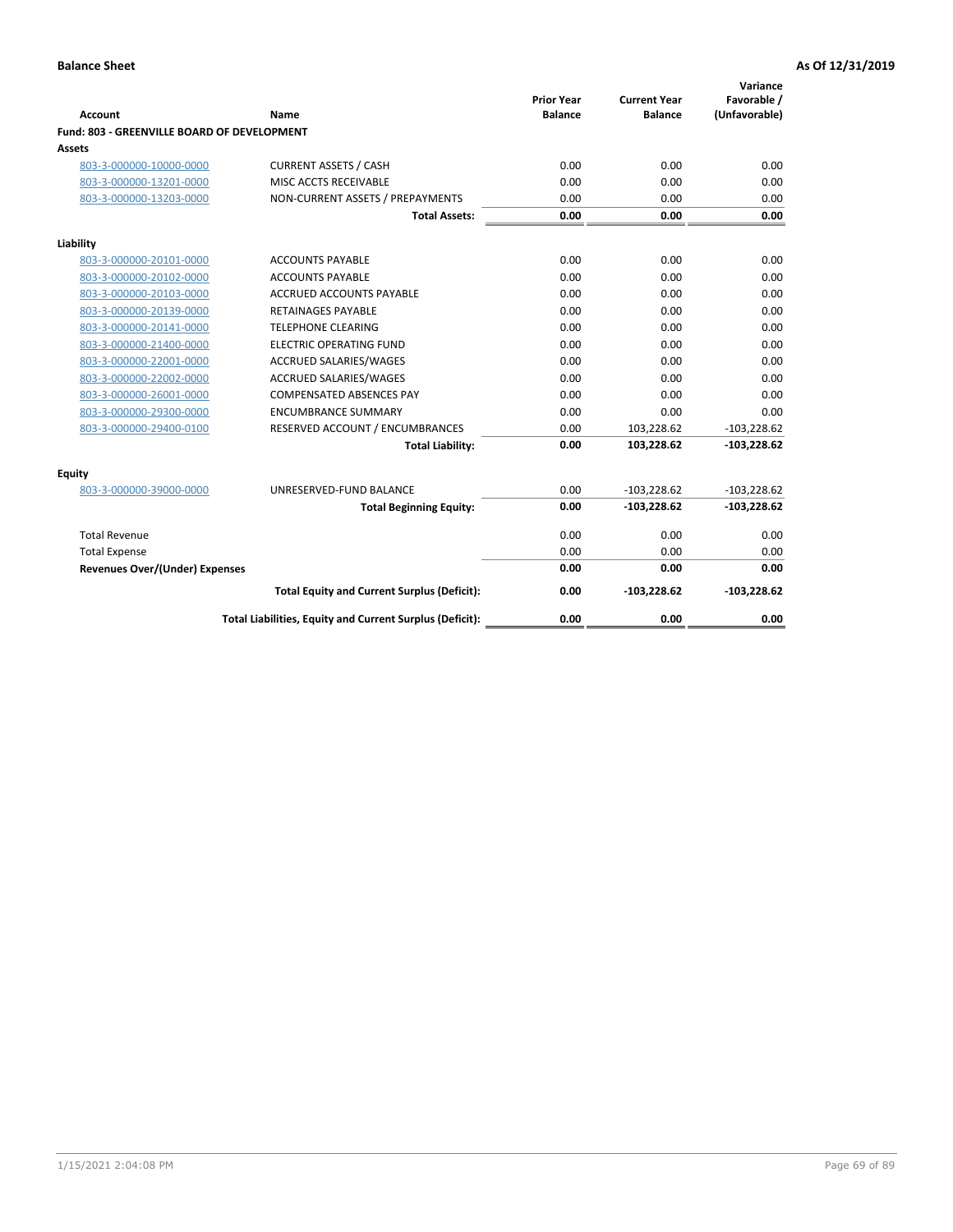| <b>Account</b>                 | Name                                                     | <b>Prior Year</b><br><b>Balance</b> | <b>Current Year</b><br><b>Balance</b> | Variance<br>Favorable /<br>(Unfavorable) |
|--------------------------------|----------------------------------------------------------|-------------------------------------|---------------------------------------|------------------------------------------|
| <b>Fund: 807 - 4A-EDC</b>      |                                                          |                                     |                                       |                                          |
| <b>Assets</b>                  |                                                          |                                     |                                       |                                          |
| 807-3-000000-10000-0000        | <b>CURRENT ASSETS / CASH</b>                             | 0.00                                | 0.00                                  | 0.00                                     |
| 807-3-000000-13201-0000        | MISC ACCTS RECEIVABLE                                    | 0.00                                | 0.00                                  | 0.00                                     |
| 807-3-000000-16301-0000        | FIXED ASSETS / C W I P                                   | 0.00                                | 0.00                                  | 0.00                                     |
|                                | <b>Total Assets:</b>                                     | 0.00                                | 0.00                                  | 0.00                                     |
| Liability                      |                                                          |                                     |                                       |                                          |
| 807-3-000000-20101-0000        | <b>ACCOUNTS PAYABLE</b>                                  | 0.00                                | 0.00                                  | 0.00                                     |
| 807-3-000000-20103-0000        | <b>ACCOUNTS PAYABLE</b>                                  | 0.00                                | 0.00                                  | 0.00                                     |
| 807-3-000000-20139-0000        | <b>RETAINAGES PAYABLE</b>                                | 0.00                                | 0.00                                  | 0.00                                     |
| 807-3-000000-26105-0000        | INV NET OF RELATED DEBT                                  | 0.00                                | 305,846.00                            | $-305,846.00$                            |
| 807-3-000000-29300-0000        | <b>ENCUMBRANCE SUMMARY</b>                               | 0.00                                | 0.00                                  | 0.00                                     |
| 807-3-000000-29400-0100        | RESERVED ACCOUNT / ENCUMBRANCES                          | 0.00                                | 18,078.76                             | $-18,078.76$                             |
| 807-3-495000-20180-0000        | <b>CURRENT DEBT</b>                                      | 0.00                                | 0.00                                  | 0.00                                     |
| 807-3-495000-26002-0000        | CA - LONG-TERM DEBT / AMT TO BE PROVIL                   | 0.00                                | 0.00                                  | 0.00                                     |
|                                | <b>Total Liability:</b>                                  | 0.00                                | 323,924.76                            | $-323,924.76$                            |
| Equity                         |                                                          |                                     |                                       |                                          |
| 807-3-000000-39000-0000        | UNRESERVED-FUND BALANCE                                  | 0.00                                | $-323,924.76$                         | $-323,924.76$                            |
|                                | <b>Total Beginning Equity:</b>                           | 0.00                                | $-323,924.76$                         | $-323,924.76$                            |
| <b>Total Revenue</b>           |                                                          | 0.00                                | 0.00                                  | 0.00                                     |
| <b>Total Expense</b>           |                                                          | 0.00                                | 0.00                                  | 0.00                                     |
| Revenues Over/(Under) Expenses |                                                          | 0.00                                | 0.00                                  | 0.00                                     |
|                                | <b>Total Equity and Current Surplus (Deficit):</b>       | 0.00                                | $-323,924.76$                         | $-323,924.76$                            |
|                                | Total Liabilities, Equity and Current Surplus (Deficit): | 0.00                                | 0.00                                  | 0.00                                     |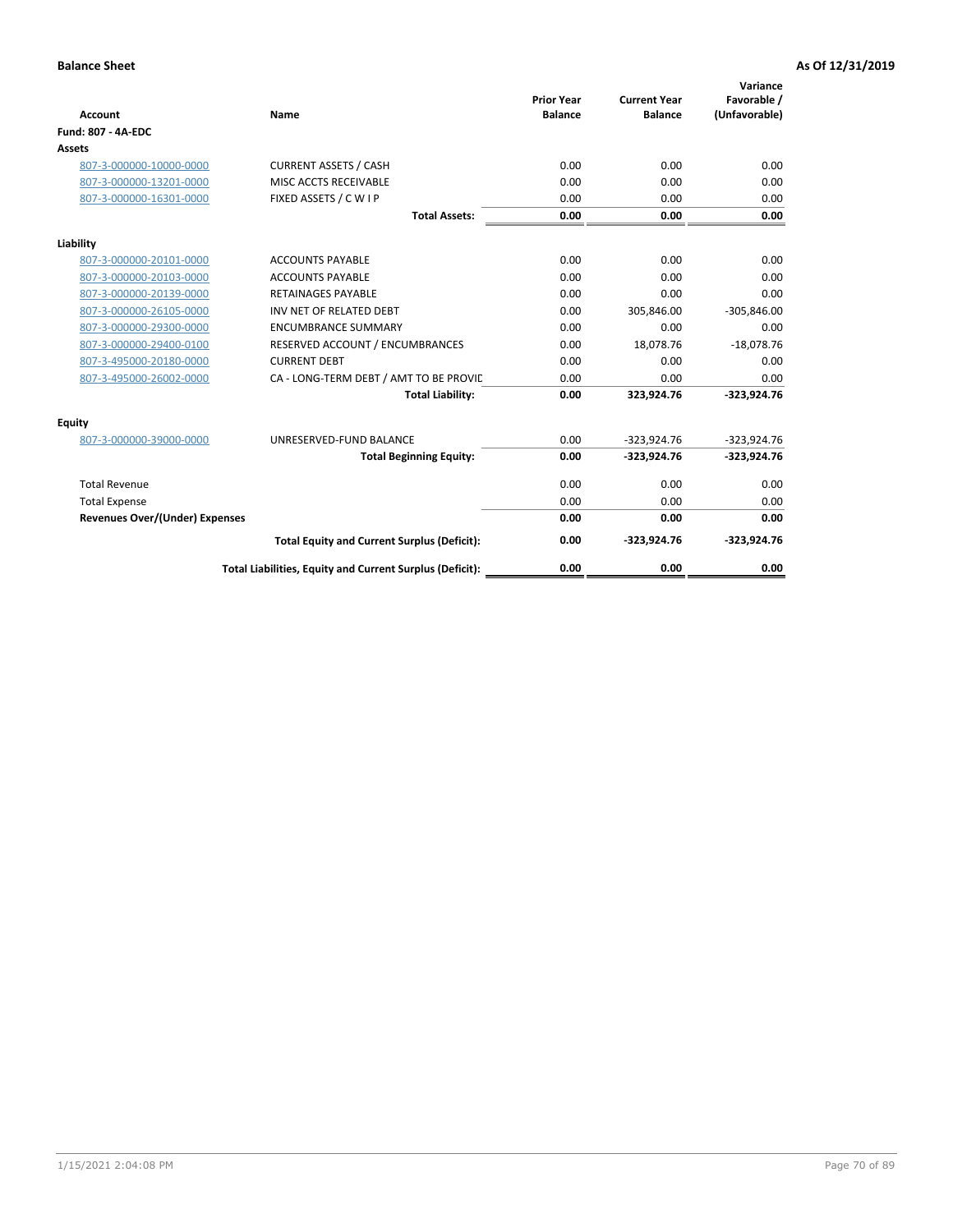| <b>Account</b><br>Fund: 809 - GREENVILLE IDC (L-3) | Name                                                     | <b>Prior Year</b><br><b>Balance</b> | <b>Current Year</b><br><b>Balance</b> | Variance<br>Favorable /<br>(Unfavorable) |
|----------------------------------------------------|----------------------------------------------------------|-------------------------------------|---------------------------------------|------------------------------------------|
| Assets                                             |                                                          |                                     |                                       |                                          |
| 809-3-000000-10000-0000                            | <b>CURRENT ASSETS / CASH</b>                             | 229,490.17                          | 2,905,370.49                          | 2,675,880.32                             |
| 809-3-000000-13201-0000                            | MISC ACCTS RECEIVABLE                                    | 0.00                                | 0.00                                  | 0.00                                     |
|                                                    | <b>Total Assets:</b>                                     | 229.490.17                          | 2,905,370.49                          | 2,675,880.32                             |
| Liability                                          |                                                          |                                     |                                       |                                          |
| 809-3-000000-20101-0000                            | <b>ACCOUNTS PAYABLE</b>                                  | 0.00                                | 0.00                                  | 0.00                                     |
| 809-3-000000-20103-0000                            | <b>ACCRUED ACCOUNTS PAYABLE</b>                          | $-215.65$                           | $-518,507.41$                         | 518,291.76                               |
| 809-3-000000-21001-0000                            | <b>GENERAL FUND / GENERAL FUND</b>                       | 0.00                                | 0.00                                  | 0.00                                     |
|                                                    | <b>Total Liability:</b>                                  | $-215.65$                           | $-518,507.41$                         | 518,291.76                               |
| Equity                                             |                                                          |                                     |                                       |                                          |
| 809-3-000000-39000-0000                            | UNRESERVED-FUND BALANCE                                  | 788.34                              | 2,543,262.85                          | 2,542,474.51                             |
| 809-3-000000-39100-0000                            | UNRESERVED-RET. EARNINGS                                 | 0.00                                | 0.00                                  | 0.00                                     |
| 809-3-000000-39150-0000                            | RESERVED-RET. EARNINGS                                   | 0.00                                | 0.00                                  | 0.00                                     |
|                                                    | <b>Total Beginning Equity:</b>                           | 788.34                              | 2,543,262.85                          | 2,542,474.51                             |
| <b>Total Revenue</b>                               |                                                          | 1,350,710.07                        | 1,053,669.29                          | -297,040.78                              |
| <b>Total Expense</b>                               |                                                          | 1,121,792.59                        | 173,054.24                            | 948,738.35                               |
| <b>Revenues Over/(Under) Expenses</b>              |                                                          | 228,917.48                          | 880,615.05                            | 651,697.57                               |
|                                                    | <b>Total Equity and Current Surplus (Deficit):</b>       | 229,705.82                          | 3,423,877.90                          | 3,194,172.08                             |
|                                                    | Total Liabilities, Equity and Current Surplus (Deficit): | 229,490.17                          | 2,905,370.49                          | 2,675,880.32                             |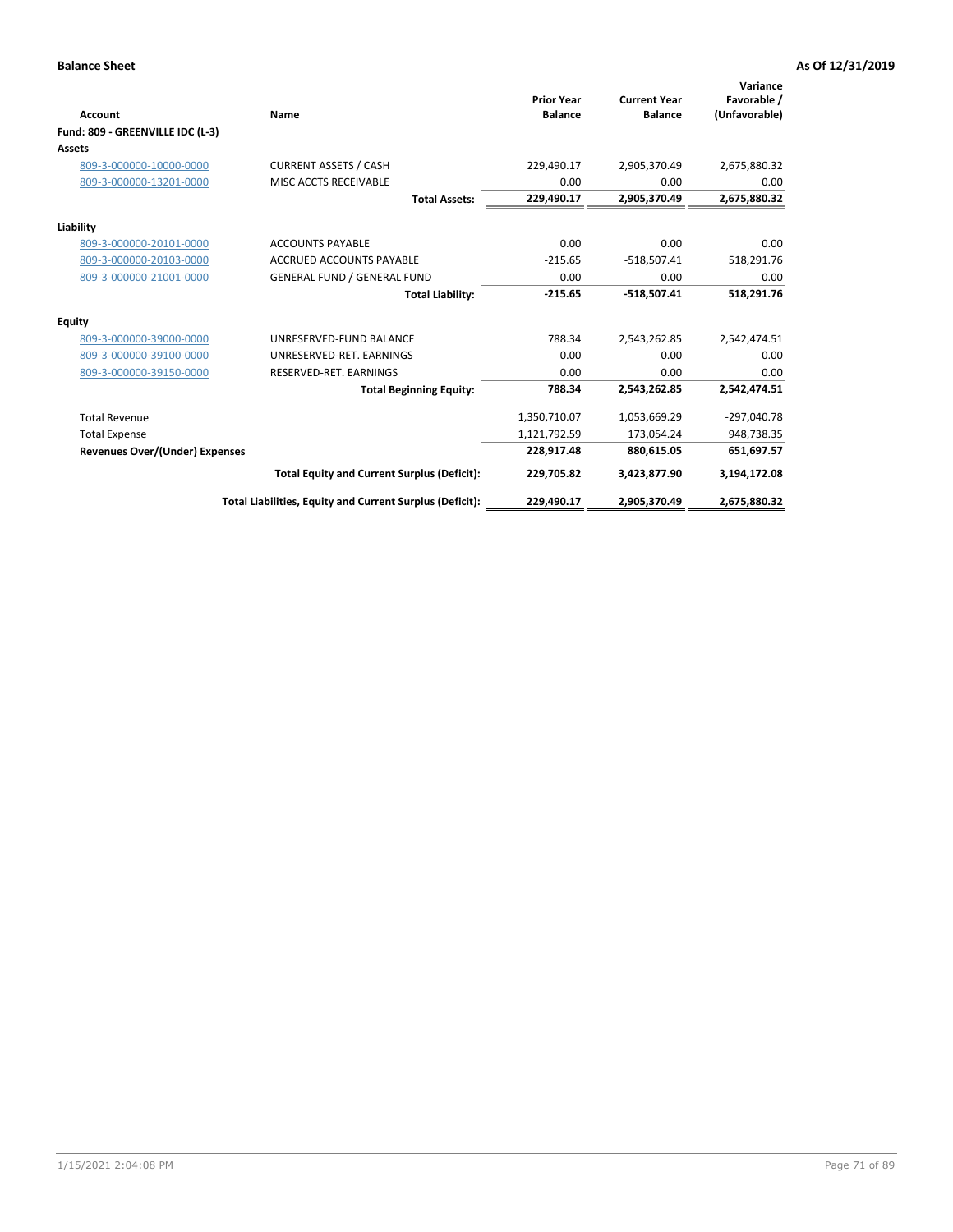| <b>Account</b>                                 | Name                                                     | <b>Prior Year</b><br><b>Balance</b> | <b>Current Year</b><br><b>Balance</b> | Variance<br>Favorable /<br>(Unfavorable) |
|------------------------------------------------|----------------------------------------------------------|-------------------------------------|---------------------------------------|------------------------------------------|
| <b>Fund: 810 - SEIZURE FUNDS - STATE RULES</b> |                                                          |                                     |                                       |                                          |
| <b>Assets</b>                                  |                                                          |                                     |                                       |                                          |
| 810-3-000000-10000-0000                        | <b>CURRENT ASSETS / CASH</b>                             | 292,286.43                          | 275,014.18                            | $-17,272.25$                             |
| 810-3-000000-13201-0000                        | MISC ACCTS RECEIVABLE                                    | $-23,590.00$                        | 0.00                                  | 23,590.00                                |
| 810-3-000000-13202-1400                        | <b>EMPLOYEE ADVANCES</b>                                 | 0.00                                | 0.00                                  | 0.00                                     |
| 810-3-000000-13205-0000                        | <b>INTEREST RECEIVABLE</b>                               | 0.00                                | 0.00                                  | 0.00                                     |
| 810-3-000000-16201-0000                        | MACHINERY AND EQUIPMENT                                  | 0.00                                | 0.00                                  | 0.00                                     |
| 810-3-000000-16202-0000                        | <b>ACCUMULATED DEPRECATION</b>                           | 0.00                                | 0.00                                  | 0.00                                     |
|                                                | <b>Total Assets:</b>                                     | 268,696.43                          | 275,014.18                            | 6,317.75                                 |
| Liability                                      |                                                          |                                     |                                       |                                          |
| 810-3-000000-20101-0000                        | <b>ACCOUNTS PAYABLE</b>                                  | 0.00                                | 0.00                                  | 0.00                                     |
| 810-3-000000-20102-0000                        | <b>CREDIT CARD PAYABLE</b>                               | 0.00                                | 0.00                                  | 0.00                                     |
| 810-3-000000-20103-0000                        | <b>ACCRUED ACCOUNTS PAYABLE</b>                          | 0.00                                | 0.00                                  | 0.00                                     |
| 810-3-000000-29300-0000                        | <b>ENCUMBRANCE SUMMARY</b>                               | 0.00                                | 0.00                                  | 0.00                                     |
| 810-3-000000-29400-0100                        | RESERVED ACCOUNT / ENCUMBRANCES                          | 0.00                                | 0.00                                  | 0.00                                     |
| 810-3-000000-92520-0600                        | RESERVED ACCOUNT/HB65 SIEZURES                           | 0.00                                | 0.00                                  | 0.00                                     |
|                                                | <b>Total Liability:</b>                                  | 0.00                                | 0.00                                  | 0.00                                     |
| Equity                                         |                                                          |                                     |                                       |                                          |
| 810-3-000000-39000-0000                        | UNRESERVED-FUND BALANCE                                  | 266,708.55                          | 282,316.10                            | 15,607.55                                |
|                                                | <b>Total Beginning Equity:</b>                           | 266,708.55                          | 282,316.10                            | 15,607.55                                |
| <b>Total Revenue</b>                           |                                                          | 2,007.42                            | $-7,134.70$                           | $-9,142.12$                              |
| <b>Total Expense</b>                           |                                                          | 19.54                               | 167.22                                | $-147.68$                                |
| Revenues Over/(Under) Expenses                 |                                                          | 1,987.88                            | $-7,301.92$                           | $-9,289.80$                              |
|                                                | <b>Total Equity and Current Surplus (Deficit):</b>       | 268,696.43                          | 275,014.18                            | 6,317.75                                 |
|                                                | Total Liabilities, Equity and Current Surplus (Deficit): | 268,696.43                          | 275,014.18                            | 6,317.75                                 |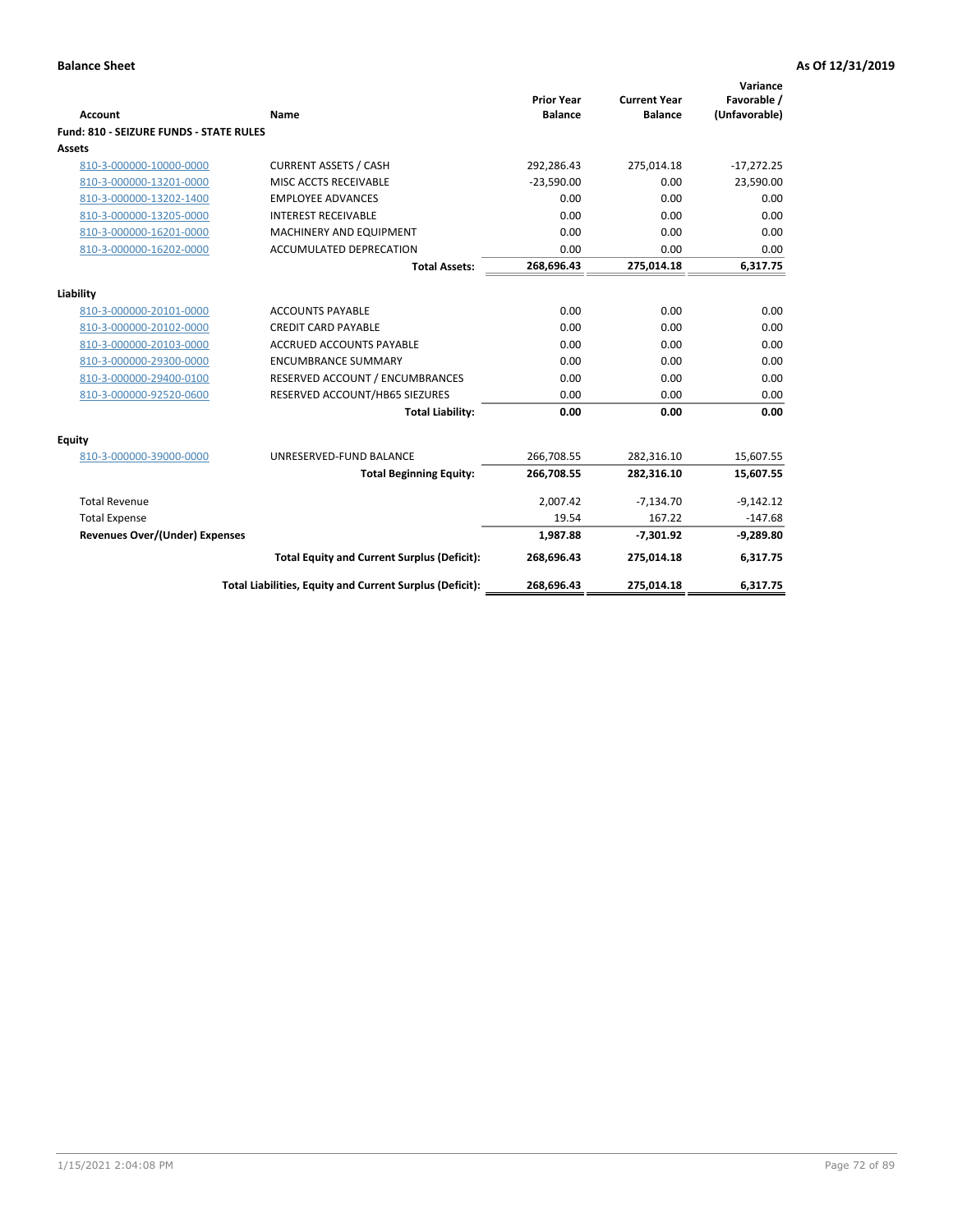| <b>Account</b>                                     | Name                                                     | <b>Prior Year</b><br><b>Balance</b> | <b>Current Year</b><br><b>Balance</b> | Variance<br>Favorable /<br>(Unfavorable) |
|----------------------------------------------------|----------------------------------------------------------|-------------------------------------|---------------------------------------|------------------------------------------|
| Fund: 811 - SEIZURE FUNDS - FED RULES              |                                                          |                                     |                                       |                                          |
| <b>Assets</b>                                      |                                                          |                                     |                                       |                                          |
| 811-3-000000-10000-0000                            | <b>CURRENT ASSETS / CASH</b>                             | 301,008.69                          | 220,522.36                            | $-80,486.33$                             |
| 811-3-000000-13201-0000                            | MISC ACCTS RECEIVABLE                                    | 0.00                                | 0.00                                  | 0.00                                     |
| 811-3-000000-13205-0000                            | <b>INTEREST RECEIVABLE</b>                               | 0.00                                | 0.00                                  | 0.00                                     |
| 811-3-000000-16201-0000                            | <b>MACHINERY AND EQUIPMENT</b>                           | 0.00                                | 0.00                                  | 0.00                                     |
| 811-3-000000-16202-0000                            | <b>ACCUMULATED DEPRECATION</b>                           | 0.00                                | 0.00                                  | 0.00                                     |
|                                                    | <b>Total Assets:</b>                                     | 301,008.69                          | 220,522.36                            | $-80,486.33$                             |
| Liability                                          |                                                          |                                     |                                       |                                          |
| 811-3-000000-20101-0000                            | <b>ACCOUNTS PAYABLE</b>                                  | 0.00                                | 0.00                                  | 0.00                                     |
| 811-3-000000-20102-0000                            | <b>CREDIT CARD PAYABLE</b>                               | 0.00                                | 0.00                                  | 0.00                                     |
|                                                    | <b>ACCRUED ACCOUNTS PAYABLE</b>                          | 0.00                                | 0.00                                  | 0.00                                     |
| 811-3-000000-20103-0000<br>811-3-000000-29300-0000 | <b>ENCUMBRANCE SUMMARY</b>                               | 0.00                                | 0.00                                  | 0.00                                     |
| 811-3-000000-29400-0100                            | RESERVED ACCOUNT / ENCUMBRANCES                          | 0.00                                | 0.00                                  | 0.00                                     |
| 811-3-000000-92521-0700                            | RESERVED ACCOUNT/FED SIEZURES                            | 0.00                                | 0.00                                  | 0.00                                     |
|                                                    | <b>Total Liability:</b>                                  | 0.00                                | 0.00                                  | 0.00                                     |
|                                                    |                                                          |                                     |                                       |                                          |
| Equity                                             |                                                          |                                     |                                       |                                          |
| 811-3-000000-39000-0000                            | UNRESERVED-FUND BALANCE                                  | 298,929.55                          | 249,025.30                            | $-49,904.25$                             |
|                                                    | <b>Total Beginning Equity:</b>                           | 298,929.55                          | 249,025.30                            | $-49,904.25$                             |
| <b>Total Revenue</b>                               |                                                          | 2,251.03                            | 1,262.06                              | $-988.97$                                |
| <b>Total Expense</b>                               |                                                          | 171.89                              | 29,765.00                             | $-29,593.11$                             |
| <b>Revenues Over/(Under) Expenses</b>              |                                                          | 2,079.14                            | $-28,502.94$                          | $-30,582.08$                             |
|                                                    | <b>Total Equity and Current Surplus (Deficit):</b>       | 301,008.69                          | 220,522.36                            | $-80,486.33$                             |
|                                                    | Total Liabilities, Equity and Current Surplus (Deficit): | 301,008.69                          | 220,522.36                            | $-80.486.33$                             |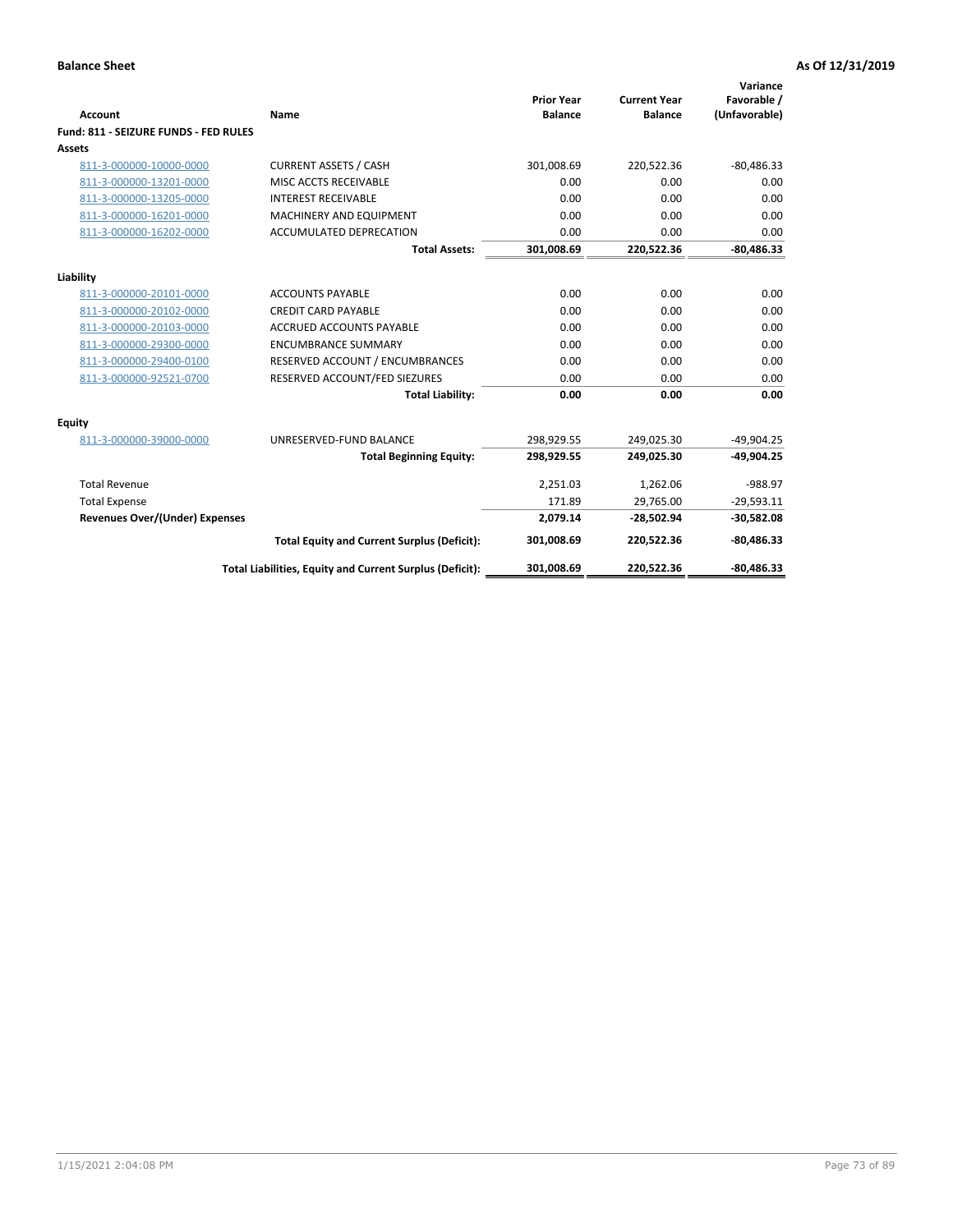|                                                         |                                                          | <b>Prior Year</b> | <b>Current Year</b> | Variance<br>Favorable / |
|---------------------------------------------------------|----------------------------------------------------------|-------------------|---------------------|-------------------------|
| <b>Account</b>                                          | Name                                                     | <b>Balance</b>    | <b>Balance</b>      | (Unfavorable)           |
| Fund: 820 - TIRZ FUND (Tax Increment Reinvestment Zone) |                                                          |                   |                     |                         |
| Assets                                                  |                                                          |                   |                     |                         |
| 820-3-000000-10000-0000                                 | <b>CURRENT ASSETS / CASH</b>                             | 1,765,894.13      | 2,310,000.22        | 544,106.09              |
| 820-3-000000-13101-0000                                 | <b>TAX RECEIVABLE-CURRENT</b>                            | 452,672.35        | 476,190.19          | 23,517.84               |
| 820-3-000000-13102-0000                                 | <b>TAXES REC-DELINQUENT</b>                              | 7,867.96          | 19,124.55           | 11,256.59               |
| 820-3-000000-13103-0000                                 | ALLOW FOR UNCOLLECT TAXES                                | $-2,438.54$       | $-3,548.61$         | $-1,110.07$             |
| 820-3-000000-13201-0000                                 | MISC ACCTS RECEIVABLE                                    | 0.00              | 0.00                | 0.00                    |
| 820-3-000000-13205-0000                                 | <b>INTEREST RECEIVABLE</b>                               | 0.00              | 0.00                | 0.00                    |
| 820-3-000000-13221-0000                                 | MISC A/R - PROPERTY TAXES                                | 8,321.41          | 9,228.10            | 906.69                  |
|                                                         | <b>Total Assets:</b>                                     | 2,232,317.31      | 2,810,994.45        | 578,677.14              |
| Liability                                               |                                                          |                   |                     |                         |
| 820-3-000000-20101-0000                                 | <b>ACCOUNTS PAYABLE</b>                                  | 0.00              | 0.00                | 0.00                    |
| 820-3-000000-20103-0000                                 | ACCRUED ACCOUNTS PAYABLE                                 | 0.00              | 0.00                | 0.00                    |
| 820-3-000000-20203-0000                                 | <b>DEFERRED TAX REVENUE</b>                              | 459,646.04        | 487,594.40          | $-27,948.36$            |
| 820-3-000000-29300-0000                                 | <b>ENCUMBRANCE SUMMARY</b>                               | 0.00              | 0.00                | 0.00                    |
| 820-3-000000-29400-0100                                 | RESERVED ACCOUNT / ENCUMBRANCES                          | 0.00              | 0.00                | 0.00                    |
|                                                         | <b>Total Liability:</b>                                  | 459,646.04        | 487,594.40          | $-27,948.36$            |
| Equity                                                  |                                                          |                   |                     |                         |
| 820-3-000000-39000-0000                                 | UNRESERVED-FUND BALANCE                                  | 1,730,143.81      | 2,242,774.53        | 512,630.72              |
| 820-3-000000-39100-0000                                 | UNRESERVED-RET. EARNINGS                                 | 0.00              | 0.00                | 0.00                    |
|                                                         | <b>Total Beginning Equity:</b>                           | 1,730,143.81      | 2,242,774.53        | 512,630.72              |
| <b>Total Revenue</b>                                    |                                                          | 50,904.24         | 87,613.23           | 36,708.99               |
| <b>Total Expense</b>                                    |                                                          | 8,376.78          | 6,987.71            | 1,389.07                |
| <b>Revenues Over/(Under) Expenses</b>                   |                                                          | 42,527.46         | 80,625.52           | 38,098.06               |
|                                                         | <b>Total Equity and Current Surplus (Deficit):</b>       | 1,772,671.27      | 2,323,400.05        | 550,728.78              |
|                                                         | Total Liabilities, Equity and Current Surplus (Deficit): | 2,232,317.31      | 2,810,994.45        | 578,677.14              |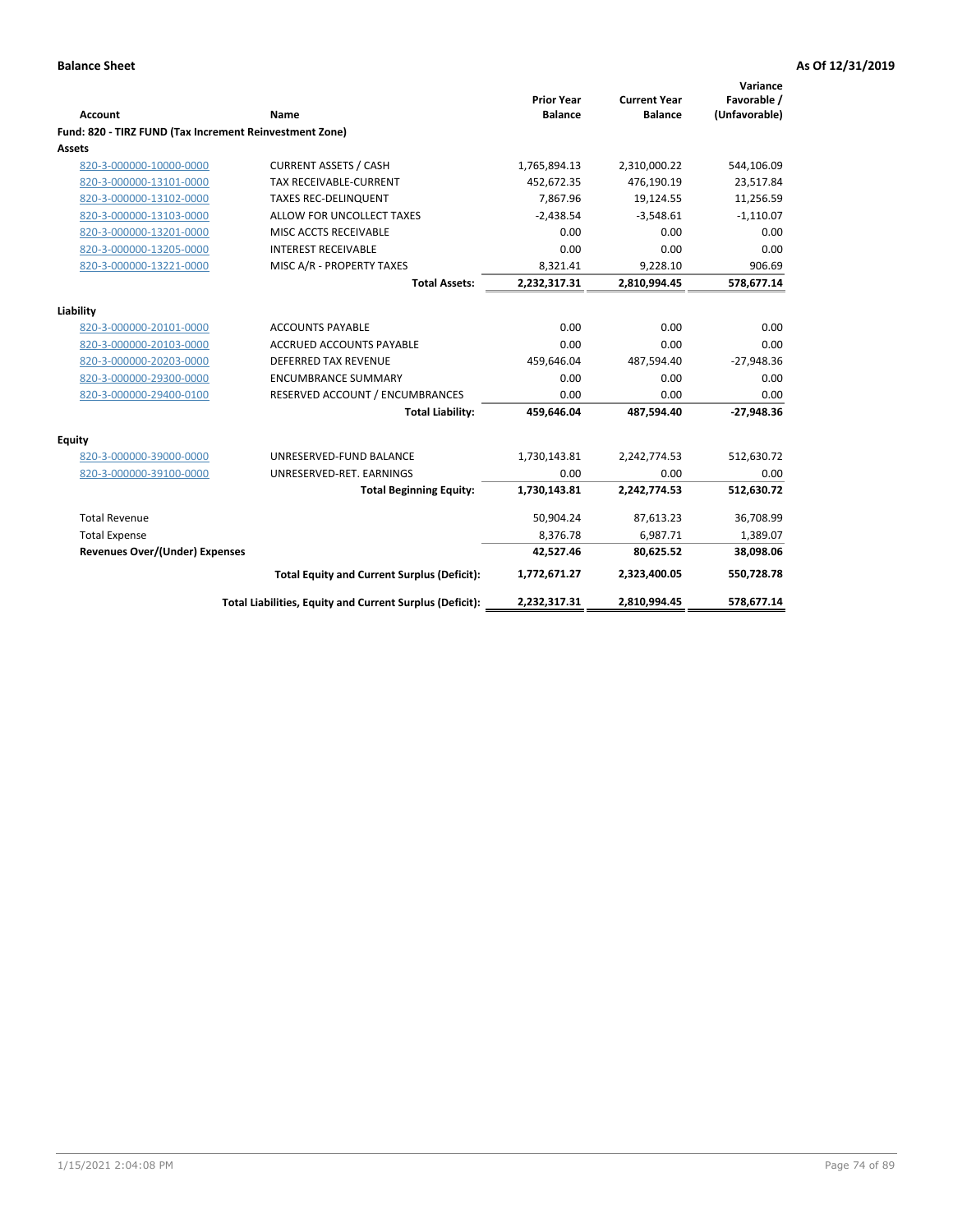| <b>Account</b>                           | Name                                                     | <b>Prior Year</b><br><b>Balance</b> | <b>Current Year</b><br><b>Balance</b> | Variance<br>Favorable /<br>(Unfavorable) |
|------------------------------------------|----------------------------------------------------------|-------------------------------------|---------------------------------------|------------------------------------------|
| Fund: 890 - GRNVL IDC (L-3) FIXED ASSETS |                                                          |                                     |                                       |                                          |
| <b>Assets</b>                            |                                                          |                                     |                                       |                                          |
| 890-3-000000-10000-0000                  | <b>CURRENT ASSETS / CASH</b>                             | $-0.18$                             | $-0.18$                               | 0.00                                     |
| 890-3-000000-16004-0000                  | FIXED ASSETS / BUILDINGS                                 | 0.00                                | 0.00                                  | 0.00                                     |
| 890-3-000000-16005-0000                  | <b>ACCUMULATED DEPRECIATION</b>                          | 0.00                                | 0.00                                  | 0.00                                     |
| 890-3-000000-16301-0000                  | FIXED ASSETS / C W I P                                   | 0.25                                | 0.25                                  | 0.00                                     |
|                                          | <b>Total Assets:</b>                                     | 0.07                                | 0.07                                  | 0.00                                     |
| Liability                                |                                                          |                                     |                                       |                                          |
| 890-3-000000-20101-0000                  | <b>ACCOUNTS PAYABLE</b>                                  | 0.00                                | 0.00                                  | 0.00                                     |
| 890-3-000000-27001-0000                  | <b>CONTRIBUTED CAPITAL</b>                               | 0.00                                | 0.00                                  | 0.00                                     |
| 890-3-000000-27101-0000                  | INVESTMENT IN GFA / GENERAL FUND                         | 0.00                                | 0.00                                  | 0.00                                     |
| 890-3-000000-27102-0000                  | <b>SPECIAL REVENUE FUNDS</b>                             | 0.00                                | 0.00                                  | 0.00                                     |
| 890-3-000000-27103-0000                  | <b>GENERAL CIP FUND</b>                                  | 0.00                                | 0.00                                  | 0.00                                     |
| 890-3-000000-27104-0000                  | PROPRIETARY FUNDS                                        | 0.07                                | 0.07                                  | 0.00                                     |
| 890-3-000000-27201-0000                  | CAFR USE / MUNICIPAL BUILDINGS                           | 0.00                                | 0.00                                  | 0.00                                     |
| 890-3-000000-27202-0000                  | CAFR USE / OTHER GENERAL GOVERNMEN                       | 0.00                                | 0.00                                  | 0.00                                     |
| 890-3-000000-27205-0000                  | CAFR USE / PUBLIC WORKS                                  | 0.00                                | 0.00                                  | 0.00                                     |
| 890-3-000000-27210-0000                  | CAFR USE / INVESTMENT IN GFA                             | 0.00                                | 0.00                                  | 0.00                                     |
| 890-3-000000-27301-0000                  | DONATIONS/GRANTS                                         | 0.00                                | 0.00                                  | 0.00                                     |
|                                          | <b>Total Liability:</b>                                  | 0.07                                | 0.07                                  | 0.00                                     |
| Equity                                   |                                                          |                                     |                                       |                                          |
| 890-3-000000-39000-0000                  | UNRESERVED-FUND BALANCE                                  | 0.00                                | 0.00                                  | 0.00                                     |
|                                          | <b>Total Beginning Equity:</b>                           | 0.00                                | 0.00                                  | 0.00                                     |
| <b>Total Expense</b>                     |                                                          | 0.00                                | 0.00                                  | 0.00                                     |
| Revenues Over/(Under) Expenses           |                                                          | 0.00                                | 0.00                                  | 0.00                                     |
|                                          | <b>Total Equity and Current Surplus (Deficit):</b>       | 0.00                                | 0.00                                  | 0.00                                     |
|                                          | Total Liabilities, Equity and Current Surplus (Deficit): | 0.07                                | 0.07                                  | 0.00                                     |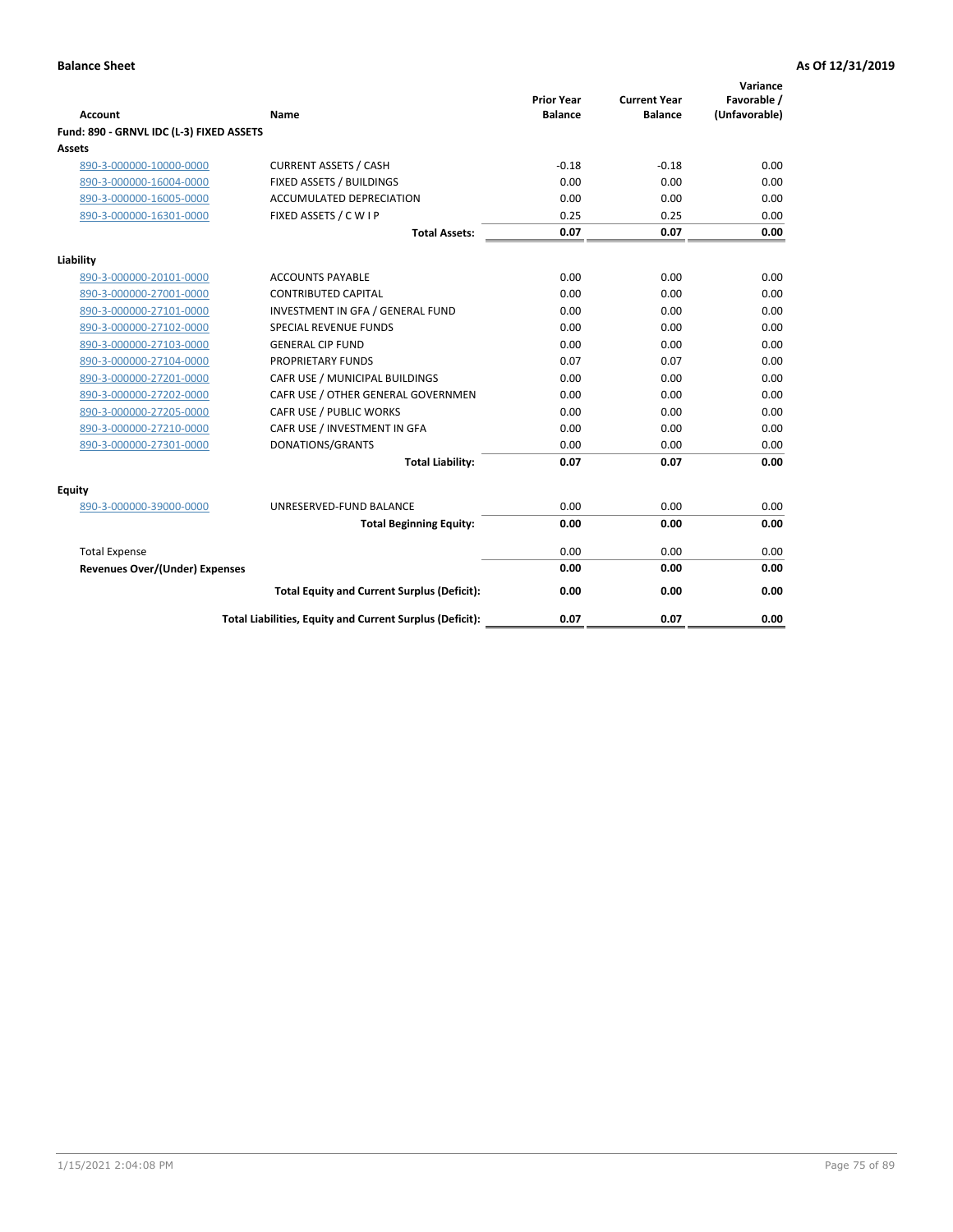|                                                    |                                                          |                                     |                                       | Variance                     |
|----------------------------------------------------|----------------------------------------------------------|-------------------------------------|---------------------------------------|------------------------------|
| Account                                            | Name                                                     | <b>Prior Year</b><br><b>Balance</b> | <b>Current Year</b><br><b>Balance</b> | Favorable /<br>(Unfavorable) |
| Fund: 899 - POOLED CASH                            |                                                          |                                     |                                       |                              |
| Assets                                             |                                                          |                                     |                                       |                              |
| 899-8-000000-10000-0000                            | <b>CURRENT ASSETS / CASH</b>                             | 0.00                                | 0.00                                  | 0.00                         |
| 899-8-000000-10101-0000                            | <b>CHASE OUTBOUND OPERATING</b>                          | $-833,237.89$                       | -739,046.27                           | 94,191.62                    |
| 899-8-000000-10102-0000                            | CHASE INBOUND OPERATING                                  | 9,864,718.30                        | 12,082,872.43                         | 2,218,154.13                 |
| 899-8-000000-10103-0000                            | OPERATING ACCOUNT / CLAIMS ACCOUNT                       | 0.00                                | 0.00                                  | 0.00                         |
| 899-8-000000-10105-0000                            | CHASE BANK / SAVINGS - 3003113077                        | 1,544,210.16                        | 1,546,991.18                          | 2,781.02                     |
| 899-8-000000-10106-0000                            | CHASE BANK / SAVINGS - 2911913371                        | 1,620,061.13                        | 1,624,602.40                          | 4,541.27                     |
| 899-8-000000-10107-0000                            | <b>CHASE TASC FLEX SPENDING</b>                          | 2.53                                | 0.00                                  | $-2.53$                      |
| 899-8-000000-10401-0000                            | <b>CURRENT ASSETS / INTERNAL CLEARING</b>                | $-27.00$                            | 1,516.45                              | 1,543.45                     |
| 899-8-000000-10402-0000                            | <b>CREDIT CARD CLEARING</b>                              | 0.00                                | 0.00                                  | 0.00                         |
| 899-8-000000-10403-0000                            | <b>NET BILL PAYMENTS</b>                                 | 0.00                                | 0.00                                  | 0.00                         |
| 899-8-000000-11101-0000                            | TX CLASS / OPERATING                                     | 1,024,493.91                        | 42,017.78                             | -982,476.13                  |
| 899-8-000000-11201-0000                            | LOGIC INVESTMENTS / OPERATING                            | 1,042,031.68                        | 1,062,748.75                          | 20,717.07                    |
| 899-8-000000-11401-0000                            | <b>TEXSTAR ACCT - OPERATING</b>                          | 0.01                                | 0.01                                  | 0.00                         |
| 899-8-000000-11601-0000                            | <b>TEXPOOL ACCT - OPERATING</b><br>TX GEN TERM OPERATING | 1,034,349.63                        | 1,053,796.48                          | 19,446.85                    |
| 899-8-000000-11801-0000<br>899-8-000000-12001-0000 | AMERICAN NATIONAL OPERATING                              | 13,245,345.50<br>0.00               | 15,317,911.95<br>0.00                 | 2,072,566.45<br>0.00         |
| 899-8-000000-12002-0000                            | PFM ACCT OPERATING                                       | 14,660,444.00                       | 16,357,058.55                         | 1,696,614.55                 |
| 899-8-000000-12003-0000                            | TREASURIES - CITY ONLY                                   | 0.00                                | 0.00                                  | 0.00                         |
| 899-8-000000-12301-0000                            | <b>BOND PROCEEDS / PURCHASED INTEREST</b>                | 0.00                                | 0.00                                  | 0.00                         |
| 899-8-000000-13205-0000                            | <b>INTEREST RECEIVABLE</b>                               | 63,816.13                           | 61,890.31                             | $-1,925.82$                  |
| 899-8-000000-14100-0000                            | DUE FROM FUND 100                                        | 8,531.81                            | $-16,586.85$                          | $-25,118.66$                 |
| 899-8-000000-14101-0000                            | DUE FROM FUND 101                                        | 0.00                                | 0.00                                  | 0.00                         |
| 899-8-000000-14102-0000                            | DUE FROM FUND 102                                        | 0.00                                | 0.00                                  | 0.00                         |
| 899-8-000000-14103-0000                            | DUE FROM FUND 103                                        | 0.00                                | 0.00                                  | 0.00                         |
| 899-8-000000-14110-0000                            | DUE FROM FUND 110                                        | 0.00                                | 0.00                                  | 0.00                         |
| 899-8-000000-14111-0000                            | DUE FROM FUND 111                                        | $-1,509.76$                         | 0.00                                  | 1,509.76                     |
| 899-8-000000-14112-0000                            | DUE FROM FUND 112                                        | 0.00                                | 0.00                                  | 0.00                         |
| 899-8-000000-14113-0000                            | DUE FROM FUND 113                                        | 324.50                              | 0.00                                  | $-324.50$                    |
| 899-8-000000-14114-0000                            | DUE FROM FUND 114                                        | $-263.57$                           | 0.00                                  | 263.57                       |
| 899-8-000000-14115-0000                            | DUE FROM FUND 115                                        | 0.00                                | 0.00                                  | 0.00                         |
| 899-8-000000-14116-0000                            | DUE FROM FUND 116                                        | 0.00                                | 0.00                                  | 0.00                         |
| 899-8-000000-14117-0000                            | DUE FROM FUND 117                                        | 0.00                                | 0.00                                  | 0.00                         |
| 899-8-000000-14118-0000                            | DUE FROM FUND 118                                        | 0.00                                | 0.00                                  | 0.00                         |
| 899-8-000000-14119-0000                            | DUE FROM FUND 119                                        | 0.00                                | 0.00                                  | 0.00                         |
| 899-8-000000-14120-0000                            | DUE FROM FUND 120                                        | 0.00                                | 0.00                                  | 0.00                         |
| 899-8-000000-14121-0000<br>899-8-000000-14122-0000 | DUE FROM FUND 121<br>DUE FROM FUND 122                   | 0.00                                | 0.00                                  | 0.00                         |
| 899-8-000000-14123-0000                            | DUE FROM FUND 123                                        | 0.00<br>0.00                        | 0.00<br>0.00                          | 0.00<br>0.00                 |
| 899-8-000000-14124-0000                            | DUE FROM FUND 124                                        | 0.00                                | 0.00                                  | 0.00                         |
| 899-8-000000-14125-0000                            | DUE FROM FUND 125                                        | 0.00                                | 0.00                                  | 0.00                         |
| 899-8-000000-14126-0000                            | DUE FROM FUND 126                                        | 0.00                                | 0.00                                  | 0.00                         |
| 899-8-000000-14140-0000                            | DUE FROM FUND 140                                        | 0.00                                | 0.00                                  | 0.00                         |
| 899-8-000000-14160-0000                            | DUE FROM FUND 160                                        | 0.00                                | 0.00                                  | 0.00                         |
| 899-8-000000-14161-0000                            | DUE FROM FUND 161                                        | 0.00                                | 0.00                                  | 0.00                         |
| 899-8-000000-14162-0000                            | DUE FROM FUND 162                                        | 0.00                                | 0.00                                  | 0.00                         |
| 899-8-000000-14163-0000                            | DUE FROM FUND 163                                        | 0.00                                | 0.00                                  | 0.00                         |
| 899-8-000000-14164-0000                            | DUE FROM FUND 164                                        | 0.00                                | 0.00                                  | 0.00                         |
| 899-8-000000-14165-0000                            | DUE FROM FUND 165                                        | 0.00                                | 0.00                                  | 0.00                         |
| 899-8-000000-14170-0000                            | DUE FROM FUND 170                                        | 0.00                                | 0.00                                  | 0.00                         |
| 899-8-000000-14171-0000                            | DUE FROM FUND 171                                        | 0.00                                | 0.00                                  | 0.00                         |
| 899-8-000000-14172-0000                            | DUE FROM FUND 172                                        | 0.00                                | 0.00                                  | 0.00                         |
| 899-8-000000-14173-0000                            | DUE FROM FUND 173                                        | 0.00                                | 0.00                                  | 0.00                         |
| 899-8-000000-14174-0000                            | DUE FROM FUND 174                                        | 0.00                                | 0.00                                  | 0.00                         |
| 899-8-000000-14175-0000                            | DUE FROM FUND 175                                        | 0.00                                | 0.00                                  | 0.00                         |
| 899-8-000000-14176-0000                            | DUE FROM FUND 176                                        | 0.00                                | 0.00                                  | 0.00                         |
| 899-8-000000-14177-0000                            | DUE FROM FUND 177                                        | 0.00                                | 0.00                                  | 0.00                         |
| 899-8-000000-14190-0000                            | DUE FROM FUND 190                                        | 0.00                                | 0.00                                  | 0.00                         |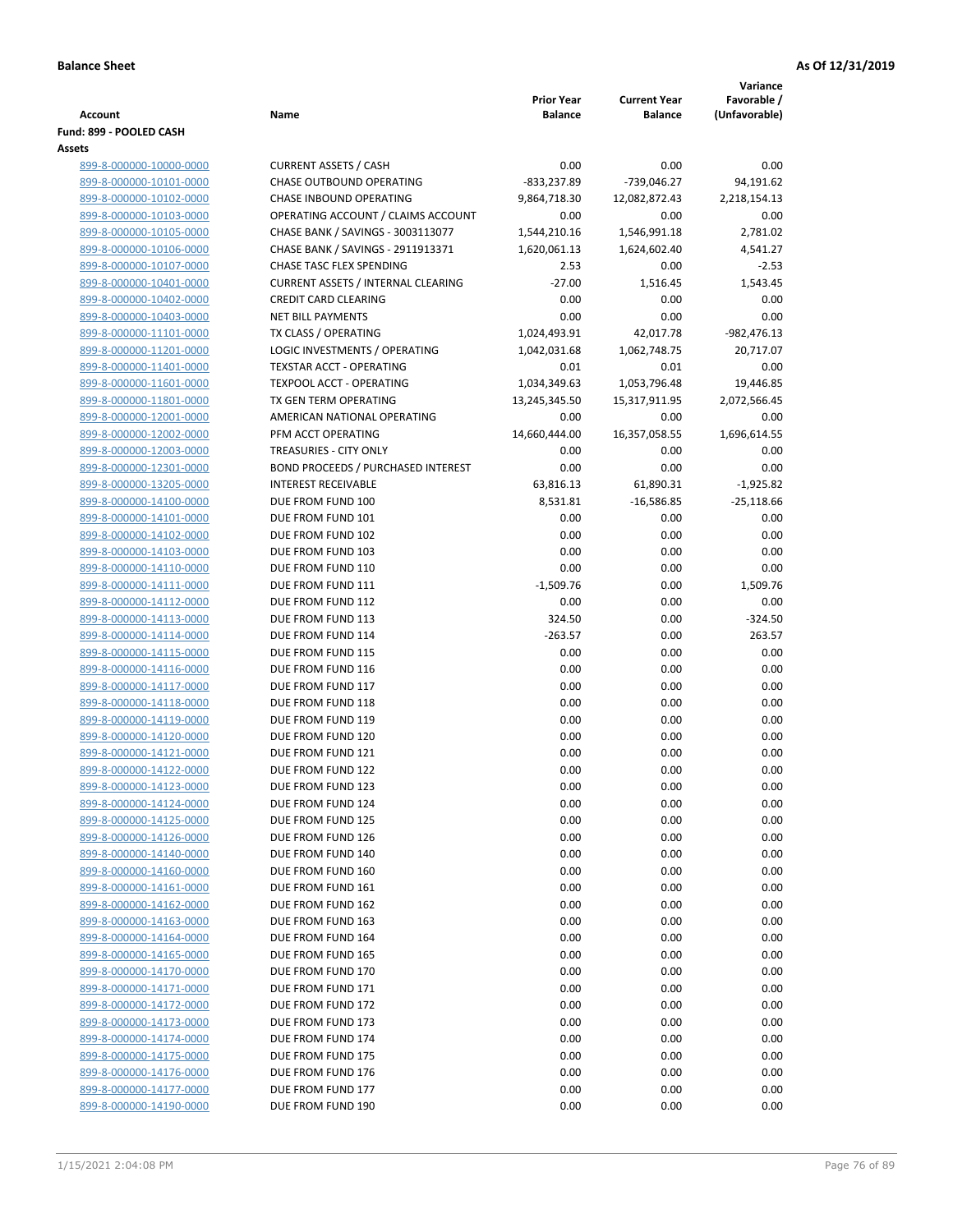|                         |                                       |                   |                     | Variance      |
|-------------------------|---------------------------------------|-------------------|---------------------|---------------|
|                         |                                       | <b>Prior Year</b> | <b>Current Year</b> | Favorable /   |
| Account                 | Name                                  | <b>Balance</b>    | <b>Balance</b>      | (Unfavorable) |
| 899-8-000000-14192-0000 | DUE FROM FUND 192                     | 0.00              | $-10,552.30$        | $-10,552.30$  |
| 899-8-000000-14200-0000 | DUE FROM FUND 200                     | $-26,475.15$      | 0.00                | 26,475.15     |
| 899-8-000000-14210-0000 | DUE FROM FUND 210                     | 0.00              | 0.00                | 0.00          |
| 899-8-000000-14211-0000 | DUE FROM FUND 211                     | 0.00              | 0.00                | 0.00          |
| 899-8-000000-14212-0000 | DUE FROM FUND 212                     | 0.00              | 0.00                | 0.00          |
| 899-8-000000-14216-0000 | DUE FROM FUND 216                     | 0.00              | 0.00                | 0.00          |
| 899-8-000000-14217-0000 | DUE FROM FUND 217                     | 0.00              | 0.00                | 0.00          |
| 899-8-000000-14300-0000 | DUE FROM FUND 300                     | $-216.76$         | 0.00                | 216.76        |
| 899-8-000000-14320-0000 | DUE FROM FUND 320                     | 0.00              | 0.00                | 0.00          |
| 899-8-000000-14360-0000 | DUE FROM FUND 360                     | 0.00              | 0.00                | 0.00          |
| 899-8-000000-14361-0000 | DUE FROM FUND 361                     | 0.00              | 0.00                | 0.00          |
| 899-8-000000-14400-0000 | DUE FROM FUND 400                     | $-2,203.59$       | 0.00                | 2,203.59      |
| 899-8-000000-14500-0000 | DUE FROM FUND 500                     | $-376,793.62$     | 0.00                | 376,793.62    |
| 899-8-000000-14561-0000 | DUE FROM FUND 561                     | 0.00              | 0.00                | 0.00          |
| 899-8-000000-14601-0000 | DUE FROM FUND 601                     | $-1,531.74$       | 0.00                | 1,531.74      |
| 899-8-000000-14602-0000 | DUE FROM FUND 602                     | $-0.09$           | $-0.09$             | 0.00          |
| 899-8-000000-14604-0000 | DUE FROM FUND 604                     | $-687.11$         | 0.00                | 687.11        |
| 899-8-000000-14660-0000 | DUE FROM FUND 660                     | 0.00              | 0.00                | 0.00          |
| 899-8-000000-14800-0000 | DUE FROM FUND 800                     | 0.00              | 0.00                | 0.00          |
| 899-8-000000-14801-0000 | DUE FROM FUND 801                     | 0.00              | 0.00                | 0.00          |
| 899-8-000000-14802-0000 | DUE FROM FUND 802                     | 0.00              | 0.00                | 0.00          |
| 899-8-000000-14803-0000 | DUE FROM FUND 803                     | 0.00              | 0.00                | 0.00          |
| 899-8-000000-14807-0000 | DUE FROM FUND 807                     | 0.00              | 0.00                | 0.00          |
| 899-8-000000-14809-0000 | DUE FROM FUND 809                     | 0.00              | 0.00                | 0.00          |
| 899-8-000000-14810-0000 | DUE FROM FUND 810                     | 0.00              | 0.00                | 0.00          |
| 899-8-000000-14811-0000 | DUE FROM FUND 811                     | 0.00              | 0.00                | 0.00          |
| 899-8-000000-14820-0000 | DUE FROM TIRZ FUND                    | 0.00              | 0.00                | 0.00          |
| 899-8-000000-14890-0000 | DUE FROM GRNVL IDC (L-3) FIXED ASSETS | 0.00              | 0.00                | 0.00          |
| 899-8-000000-14910-0000 | DUE FROM FUND 910                     | 930,689.69        | 192,165.78          | -738,523.91   |
| 899-8-000000-14911-0000 | DUE FROM FUND 911                     | 0.00              | 0.00                | 0.00          |
| 899-8-000000-14912-0000 | DUE FROM FUND 912                     | 0.00              | 0.00                | 0.00          |
| 899-8-000000-14913-0000 | DUE FROM FUND 913                     | 0.00              | 0.00                | 0.00          |
| 899-8-000000-14916-0000 | DUE FROM FUND 916                     | 0.00              | 0.00                | 0.00          |
| 899-8-000000-14950-0000 | DUE FROM FUND 950                     | 0.00              | 47,553.99           | 47,553.99     |
| 899-8-000000-91011-1001 | <b>BANK OF AMERICA</b>                | 0.00              | 0.00                | 0.00          |
|                         | <b>Total Assets:</b>                  | 43.796.072.70     | 48,624,940.55       | 4,828,867.85  |
|                         |                                       |                   |                     |               |
| Liability               |                                       |                   |                     |               |
| 899-8-000000-20101-0000 | <b>ACCOUNTS PAYABLE</b>               | 529,864.61        | 212,580.53          | 317,284.08    |
| 899-8-000000-20102-0000 | <b>CREDIT CARD PAYABLE</b>            | 0.00              | 0.00                | 0.00          |
| 899-8-000000-21040-0000 | DUE TO OTHER FUNDS                    | 43,266,209.20     | 48,412,360.48       | -5,146,151.28 |
|                         | <b>Total Liability:</b>               | 43,796,073.81     | 48,624,941.01       | -4,828,867.20 |
| <b>Equity</b>           |                                       |                   |                     |               |
| 899-3-000000-39000-0000 | UNRESERVED-FUND BALANCE               | $-1.10$           | $-0.46$             | 0.64          |
| 899-8-000000-14362-0000 | DUE FROM FUND 362                     | 0.00              | 0.00                | 0.00          |
| 899-8-000000-39200-0101 | EQUITY IN POOLED CASH                 | 0.00              | 0.00                | 0.00          |
| 899-8-000000-39200-0110 |                                       |                   |                     |               |
|                         | EQUITY IN POOLED CASH                 | 0.00              | 0.00                | 0.00          |
| 899-8-000000-39200-0111 | EQUITY IN POOLED CASH                 | 0.00              | 0.00                | 0.00          |
| 899-8-000000-39200-0112 | EQUITY IN POOLED CASH                 | 0.00              | 0.00                | 0.00          |
| 899-8-000000-39200-0190 | EQUITY IN POOLED CASH                 | 0.00              | 0.00                | 0.00          |
| 899-8-000000-39200-0201 | EQUITY IN POOLED CASH                 | 0.00              | 0.00                | 0.00          |
| 899-8-000000-39200-0202 | EQUITY IN POOLED CASH                 | 0.00              | 0.00                | 0.00          |
| 899-8-000000-39200-0203 | EQUITY IN POOLED CASH                 | 0.00              | 0.00                | 0.00          |
| 899-8-000000-39200-0204 | EQUITY IN POOLED CASH                 | 0.00              | 0.00                | 0.00          |
| 899-8-000000-39200-0205 | EQUITY IN POOLED CASH                 | 0.00              | 0.00                | 0.00          |
| 899-8-000000-39200-0206 | EQUITY IN POOLED CASH                 | 0.00              | 0.00                | 0.00          |
| 899-8-000000-39200-0207 | EQUITY IN POOLED CASH                 | 0.00              | 0.00                | 0.00          |
| 899-8-000000-39200-0208 | EQUITY IN POOLED CASH                 | 0.00              | 0.00                | 0.00          |
| 899-8-000000-39200-0209 | EQUITY IN POOLED CASH                 | 0.00              | 0.00                | 0.00          |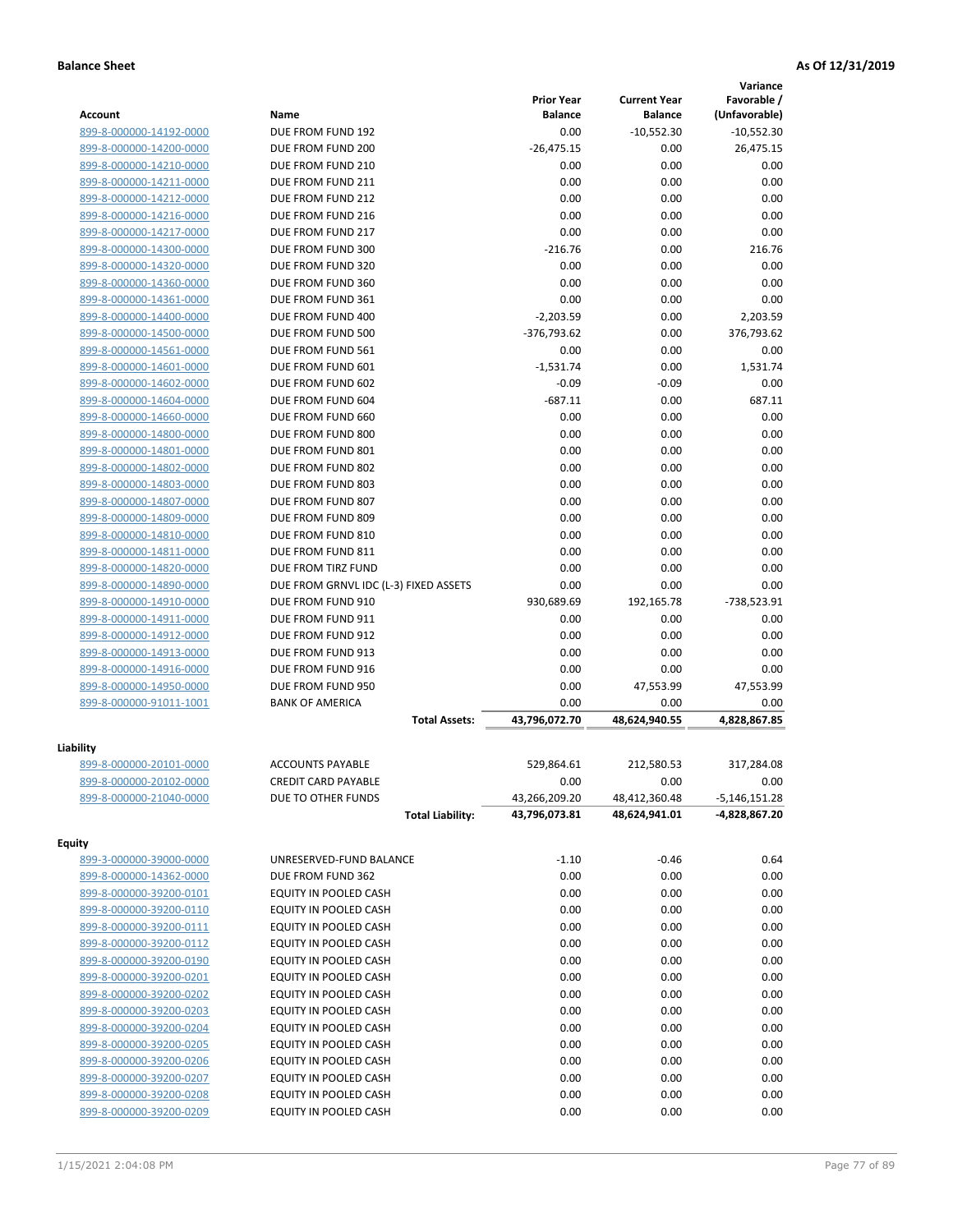**Variance**

| Account                                            | Name                                           | <b>Prior Year</b><br><b>Balance</b> | <b>Current Year</b><br><b>Balance</b> | Favorable /<br>(Unfavorable) |
|----------------------------------------------------|------------------------------------------------|-------------------------------------|---------------------------------------|------------------------------|
| 899-8-000000-39200-0210                            | EQUITY IN POOLED CASH                          | 0.00                                | 0.00                                  | 0.00                         |
| 899-8-000000-39200-0211                            | EQUITY IN POOLED CASH                          | 0.00                                | 0.00                                  | 0.00                         |
| 899-8-000000-39200-0212                            | EQUITY IN POOLED CASH                          | 0.00                                | 0.00                                  | 0.00                         |
| 899-8-000000-39200-0213                            | EQUITY IN POOLED CASH                          | 0.00                                | 0.00                                  | 0.00                         |
| 899-8-000000-39200-0214                            | <b>EQUITY IN POOLED CASH</b>                   | 0.00                                | 0.00                                  | 0.00                         |
| 899-8-000000-39200-0215                            | EQUITY IN POOLED CASH                          | 0.00                                | 0.00                                  | 0.00                         |
| 899-8-000000-39200-0216                            | EQUITY IN POOLED CASH                          | 0.00                                | 0.00                                  | 0.00                         |
| 899-8-000000-39200-0217                            | EQUITY IN POOLED CASH                          | 0.00                                | 0.00                                  | 0.00                         |
| 899-8-000000-39200-0218                            | EQUITY IN POOLED CASH                          | 0.00                                | 0.00                                  | 0.00                         |
| 899-8-000000-39200-0219                            | EQUITY IN POOLED CASH                          | 0.00                                | 0.00                                  | 0.00                         |
| 899-8-000000-39200-0220                            | EQUITY IN POOLED CASH                          | 0.00                                | 0.00                                  | 0.00                         |
| 899-8-000000-39200-0221                            | EQUITY IN POOLED CASH                          | 0.00                                | 0.00                                  | 0.00                         |
| 899-8-000000-39200-0222                            | EQUITY IN POOLED CASH                          | 0.00                                | 0.00                                  | 0.00                         |
| 899-8-000000-39200-0223                            | EQUITY IN POOLED CASH                          | 0.00                                | 0.00                                  | 0.00                         |
| 899-8-000000-39200-0224                            | EQUITY IN POOLED CASH                          | 0.00                                | 0.00                                  | 0.00                         |
| 899-8-000000-39200-0225                            | EQUITY IN POOLED CASH                          | 0.00                                | 0.00                                  | 0.00                         |
| 899-8-000000-39200-0226                            | EQUITY IN POOLED CASH                          | 0.00                                | 0.00                                  | 0.00                         |
| 899-8-000000-39200-0227                            | EQUITY IN POOLED CASH                          | 0.00                                | 0.00                                  | 0.00                         |
| 899-8-000000-39200-0228                            | EQUITY IN POOLED CASH                          | 0.00                                | 0.00                                  | 0.00                         |
| 899-8-000000-39200-0229                            | <b>EQUITY IN POOLED CASH</b>                   | 0.00                                | 0.00                                  | 0.00                         |
| 899-8-000000-39200-0231                            | <b>EQUITY IN POOLED CASH</b>                   | 0.00                                | 0.00                                  | 0.00                         |
| 899-8-000000-39200-0232                            | EQUITY IN POOLED CASH                          | 0.00                                | 0.00                                  | 0.00                         |
| 899-8-000000-39200-0233                            | <b>EQUITY IN POOLED CASH</b>                   | 0.00                                | 0.00                                  | 0.00                         |
| 899-8-000000-39200-0234                            | EQUITY IN POOLED CASH                          | 0.00                                | 0.00                                  | 0.00                         |
| 899-8-000000-39200-0235                            | EQUITY IN POOLED CASH                          | 0.00                                | 0.00                                  | 0.00                         |
| 899-8-000000-39200-0236                            | EQUITY IN POOLED CASH                          | 0.00                                | 0.00                                  | 0.00                         |
| 899-8-000000-39200-0241                            | EQUITY IN POOLED CASH                          | 0.00                                | 0.00                                  | 0.00                         |
| 899-8-000000-39200-0247                            | EQUITY IN POOLED CASH                          | 0.00                                | 0.00                                  | 0.00                         |
| 899-8-000000-39200-0250                            | EQUITY IN POOLED CASH                          | 0.00                                | 0.00                                  | 0.00                         |
| 899-8-000000-39200-0251                            | EQUITY IN POOLED CASH                          | 0.00                                | 0.00                                  | 0.00                         |
| 899-8-000000-39200-0252                            | EQUITY IN POOLED CASH                          | 0.00                                | 0.00                                  | 0.00                         |
| 899-8-000000-39200-0253                            | EQUITY IN POOLED CASH                          | 0.00                                | 0.00                                  | 0.00                         |
| 899-8-000000-39200-0254                            | EQUITY IN POOLED CASH                          | 0.00                                | 0.00                                  | 0.00                         |
| 899-8-000000-39200-0301<br>899-8-000000-39200-0302 | EQUITY IN POOLED CASH                          | 0.00<br>0.00                        | 0.00                                  | 0.00                         |
| 899-8-000000-39200-0401                            | EQUITY IN POOLED CASH<br>EQUITY IN POOLED CASH | 0.00                                | 0.00<br>0.00                          | 0.00<br>0.00                 |
| 899-8-000000-39200-0402                            | EQUITY IN POOLED CASH                          | 0.00                                | 0.00                                  | 0.00                         |
| 899-8-000000-39200-0403                            | EQUITY IN POOLED CASH                          | 0.00                                | 0.00                                  | 0.00                         |
| 899-8-000000-39200-0405                            | <b>EQUITY IN POOLED CASH</b>                   | 0.00                                | 0.00                                  | 0.00                         |
| 899-8-000000-39200-0406                            | EQUITY IN POOLED CASH                          | 0.00                                | 0.00                                  | 0.00                         |
| 899-8-000000-39200-0410                            | <b>EQUITY IN POOLED CASH</b>                   | 0.00                                | 0.00                                  | 0.00                         |
| 899-8-000000-39200-0411                            | EQUITY IN POOLED CASH                          | 0.00                                | 0.00                                  | 0.00                         |
| 899-8-000000-39200-0501                            | EQUITY IN POOLED CASH                          | 0.00                                | 0.00                                  | 0.00                         |
| 899-8-000000-39200-0502                            | EQUITY IN POOLED CASH                          | 0.00                                | 0.00                                  | 0.00                         |
| 899-8-000000-39200-0503                            | EQUITY IN POOLED CASH                          | 0.00                                | 0.00                                  | 0.00                         |
| 899-8-000000-39200-0504                            | <b>EQUITY IN POOLED CASH</b>                   | 0.00                                | 0.00                                  | 0.00                         |
| 899-8-000000-39200-0505                            | EQUITY IN POOLED CASH                          | 0.00                                | 0.00                                  | 0.00                         |
| 899-8-000000-39200-0506                            | EQUITY IN POOLED CASH                          | 0.00                                | 0.00                                  | 0.00                         |
| 899-8-000000-39200-0507                            | EQUITY IN POOLED CASH                          | 0.00                                | 0.00                                  | 0.00                         |
| 899-8-000000-39200-0511                            | <b>EQUITY IN POOLED CASH</b>                   | 0.00                                | 0.00                                  | 0.00                         |
| 899-8-000000-39200-0513                            | EQUITY IN POOLED CASH                          | 0.00                                | 0.00                                  | 0.00                         |
| 899-8-000000-39200-0521                            | EQUITY IN POOLED CASH                          | 0.00                                | 0.00                                  | 0.00                         |
| 899-8-000000-39200-0522                            | EQUITY IN POOLED CASH                          | 0.00                                | 0.00                                  | 0.00                         |
| 899-8-000000-39200-0523                            | EQUITY IN POOLED CASH                          | 0.00                                | 0.00                                  | 0.00                         |
| 899-8-000000-39200-0601                            | EQUITY IN POOLED CASH                          | 0.00                                | 0.00                                  | 0.00                         |
| 899-8-000000-39200-0602                            | EQUITY IN POOLED CASH                          | 0.00                                | 0.00                                  | 0.00                         |
| 899-8-000000-39200-0603                            | EQUITY IN POOLED CASH                          | 0.00                                | 0.00                                  | 0.00                         |
| 899-8-000000-39200-0604                            | EQUITY IN POOLED CASH                          | 0.00                                | 0.00                                  | 0.00                         |
| 899-8-000000-39200-0702                            | EQUITY IN POOLED CASH                          | 0.00                                | 0.00                                  | 0.00                         |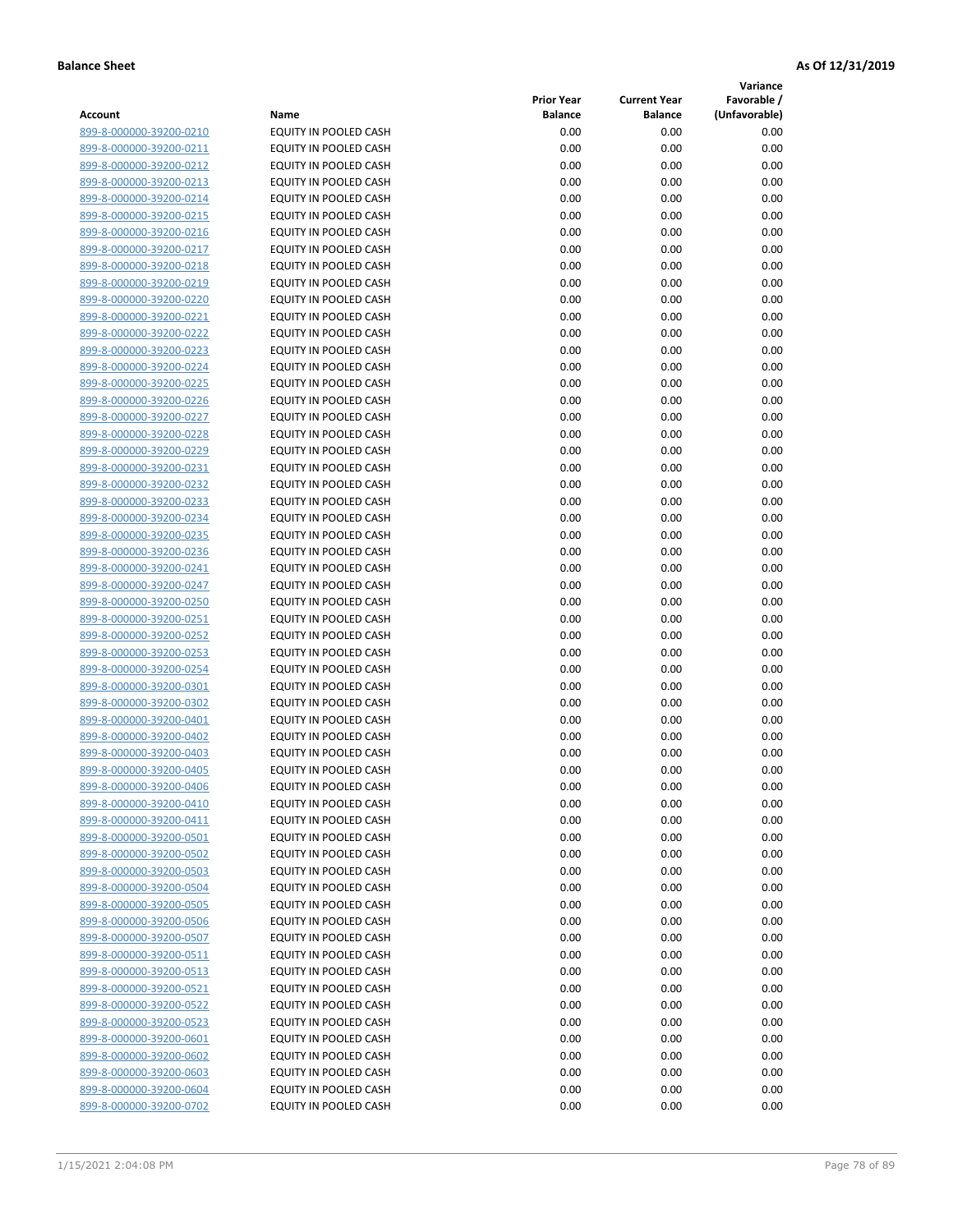| <b>Account</b>                 | <b>Name</b>                                              | <b>Prior Year</b><br><b>Balance</b> | <b>Current Year</b><br><b>Balance</b> | Variance<br>Favorable /<br>(Unfavorable) |
|--------------------------------|----------------------------------------------------------|-------------------------------------|---------------------------------------|------------------------------------------|
| 899-8-000000-39200-0703        | <b>EQUITY IN POOLED CASH</b>                             | 0.00                                | 0.00                                  | 0.00                                     |
| 899-8-000000-39200-0704        | EQUITY IN POOLED CASH                                    | 0.00                                | 0.00                                  | 0.00                                     |
| 899-8-000000-39200-0705        | EQUITY IN POOLED CASH                                    | 0.00                                | 0.00                                  | 0.00                                     |
| 899-8-000000-39200-0706        | <b>EQUITY IN POOLED CASH</b>                             | 0.00                                | 0.00                                  | 0.00                                     |
| 899-8-000000-39200-0707        | <b>EQUITY IN POOLED CASH</b>                             | 0.00                                | 0.00                                  | 0.00                                     |
| 899-8-000000-39200-0708        | <b>EQUITY IN POOLED CASH</b>                             | 0.00                                | 0.00                                  | 0.00                                     |
| 899-8-000000-39200-0710        | <b>EQUITY IN POOLED CASH</b>                             | 0.00                                | 0.00                                  | 0.00                                     |
| 899-8-000000-39200-0721        | <b>EQUITY IN POOLED CASH</b>                             | 0.00                                | 0.00                                  | 0.00                                     |
| 899-8-000000-39200-0722        | EQUITY IN POOLED CASH                                    | 0.00                                | 0.00                                  | 0.00                                     |
| 899-8-000000-39200-0723        | <b>EQUITY IN POOLED CASH</b>                             | 0.00                                | 0.00                                  | 0.00                                     |
| 899-8-000000-39200-0731        | <b>EQUITY IN POOLED CASH</b>                             | 0.00                                | 0.00                                  | 0.00                                     |
| 899-8-000000-39200-0825        | <b>EQUITY IN POOLED CASH</b>                             | 0.00                                | 0.00                                  | 0.00                                     |
| 899-8-000000-39200-0901        | <b>EQUITY IN POOLED CASH</b>                             | 0.00                                | 0.00                                  | 0.00                                     |
| 899-8-000000-39200-0902        | EQUITY IN POOLED CASH                                    | 0.00                                | 0.00                                  | 0.00                                     |
| 899-8-000000-39200-0903        | <b>EQUITY IN POOLED CASH</b>                             | 0.00                                | 0.00                                  | 0.00                                     |
| 899-8-000000-39200-0904        | <b>EQUITY IN POOLED CASH</b>                             | 0.00                                | 0.00                                  | 0.00                                     |
| 899-8-000000-39200-0905        | EQUITY IN POOLED CASH                                    | 0.00                                | 0.00                                  | 0.00                                     |
| 899-8-000000-39200-0909        | EQUITY IN POOLED CASH                                    | 0.00                                | 0.00                                  | 0.00                                     |
| 899-8-000000-39200-0910        | <b>EQUITY IN POOLED CASH</b>                             | 0.00                                | 0.00                                  | 0.00                                     |
| 899-8-000000-39200-0960        | <b>EQUITY IN POOLED CASH</b>                             | 0.00                                | 0.00                                  | 0.00                                     |
| 899-8-000000-39200-9999        | <b>EQUITY IN POOLED CASH</b>                             | 0.00                                | 0.00                                  | 0.00                                     |
|                                | <b>Total Beginning Equity:</b>                           | $-1.10$                             | $-0.46$                               | 0.64                                     |
| <b>Total Revenue</b>           |                                                          | $-0.01$                             | 0.00                                  | 0.01                                     |
| Revenues Over/(Under) Expenses |                                                          | $-0.01$                             | 0.00                                  | 0.01                                     |
|                                | <b>Total Equity and Current Surplus (Deficit):</b>       | $-1.11$                             | $-0.46$                               | 0.65                                     |
|                                | Total Liabilities, Equity and Current Surplus (Deficit): | 43,796,072.70                       | 48,624,940.55                         | 4.828.867.85                             |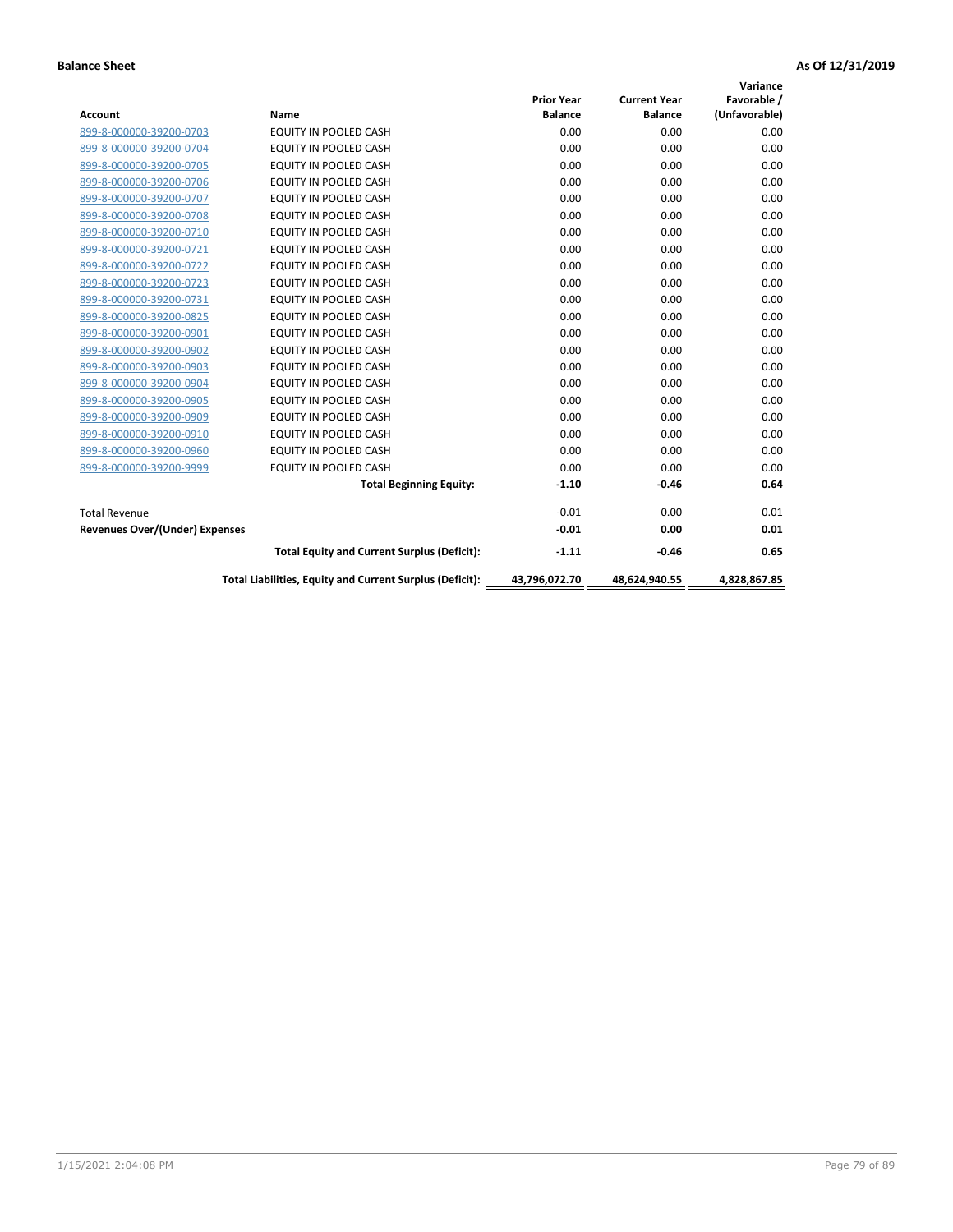|                                            |                                        | Variance          |                     |                 |  |
|--------------------------------------------|----------------------------------------|-------------------|---------------------|-----------------|--|
|                                            |                                        | <b>Prior Year</b> | <b>Current Year</b> | Favorable /     |  |
| Account                                    | Name                                   | <b>Balance</b>    | <b>Balance</b>      | (Unfavorable)   |  |
| <b>Fund: 910 - ELECTRIC OPERATING FUND</b> |                                        |                   |                     |                 |  |
| <b>Assets</b>                              |                                        |                   |                     |                 |  |
| 910-9-000000-10000-1300                    | CASH                                   | 15,798,163.87     | 23,410,175.36       | 7,612,011.49    |  |
| 910-9-000000-10209-1300                    | <b>ADMIN PETTY CASH</b>                | 658.89            | 200.00              | $-458.89$       |  |
| 910-9-000000-10308-1300                    | <b>GEUS SERVICE CENTER CHANGE</b>      | 849.90            | 849.90              | 0.00            |  |
| 910-9-000000-10309-1300                    | <b>GEUS DOWNTOWN CHANGE</b>            | 1,650.00          | 1,650.00            | 0.00            |  |
| 910-9-000000-11540-1301                    | PTO LIABILITY FUNDING                  | 0.00              | 459,206.34          | 459,206.34      |  |
| 910-9-000000-11541-1301                    | CASH INVESTED - TX TERM GENERAL        | 0.00              | 4,732,275.73        | 4,732,275.73    |  |
| 910-9-000000-12190-1810                    | DEFERRED ISSUANCE COSTS 2001           | 0.00              | 0.00                | 0.00            |  |
| 910-9-000000-12191-1810                    | DEFERRED ISSUANCE COST 2008 ENGINE PR  | 0.00              | 0.00                | 0.00            |  |
| 910-9-000000-12192-1810                    | DEFERRED ISSUANCE COSTS 2010 BOA ENGI  | 0.00              | 0.00                | 0.00            |  |
| 910-9-000000-12193-1810                    | DEFERRED ISSUANCE COSTS 2010 SCRUBBEI  | 0.00              | 0.00                | 0.00            |  |
| 910-9-000000-12194-1810                    | DEFERRED ISSUANCE COSTS 2010 TMPA DEI  | 0.00              | 0.00                | 0.00            |  |
| 910-9-000000-12201-1810                    | <b>BOND DISCOUNT</b>                   | 103,096.73        | 153,371.59          | 50,274.86       |  |
| 910-9-000000-13000-1420                    | <b>CUSTOMER ACCOUNTS RECEIVABLE</b>    | 1,871,615.15      | 1,806,025.17        | $-65,589.98$    |  |
| 910-9-000000-13001-1420                    | NON CURRENT CUSTOMER ACCTS RECEIVAE    | 554,645.56        | 619,170.74          | 64,525.18       |  |
| 910-9-000000-13002-1440                    | ALLOWANCE FOR UNCOLLECTABLE            | -581,494.93       | $-513,614.39$       | 67,880.54       |  |
| 910-9-000000-13003-1422                    | UNBILLED YEAR-END ACCRUAL              | 4,682,899.58      | 4,669,137.80        | $-13,761.78$    |  |
| 910-9-000000-13009-1423                    | FUEL ADJUSTMENT - UNDER/OVER           | 822,699.64        | $-873,620.22$       | $-1,696,319.86$ |  |
| 910-9-000000-13011-1420                    | AMP RECEIVABLE                         | $-97,413.45$      | $-107,644.65$       | $-10,231.20$    |  |
| 910-9-000000-13012-1420                    | ROUNDUP ACCOUNTS RECEIVABLE            | 0.00              | 0.00                | 0.00            |  |
| 910-9-000000-13066-1421                    | AMPY CUSTOMER ACCOUNTS RECEIVABLE      | 0.00              | 0.00                | 0.00            |  |
| 910-9-000000-13067-1421                    | AMPY ARREARS ACCOUNTS RECEIVABLE       | $-4,788.86$       | $-4,999.17$         | $-210.31$       |  |
| 910-9-000000-13068-1421                    | AMPY Customers Left With Balance A/R   | 55,499.54         | 60,563.99           | 5,064.45        |  |
| 910-9-000000-13201-1430                    | MISCELLANEOUS ACCOUNTS RECEIVABLE      | 2,575,383.50      | 32,055.24           | $-2,543,328.26$ |  |
| 910-9-000000-13205-1710                    | <b>INTEREST RECEIVABLE</b>             | 0.00              | 0.00                | 0.00            |  |
| 910-9-000000-13290-1650                    | <b>PREPAYMENTS</b>                     | 0.00              | 0.00                | 0.00            |  |
| 910-9-000000-13291-1651                    | TMPA SCRUBBER PREPAYMENT               | 0.00              | 0.00                | 0.00            |  |
| 910-9-000000-13293-1653                    | TMPA FIXED COSTS PREPAYMENT            | 0.00              | 0.00                | 0.00            |  |
| 910-9-000000-13294-1654                    | TMPA DEMAND COSTS ESCROW               | 0.00              | 0.00                | 0.00            |  |
| 910-9-000000-13297-1657                    | <b>ERCOT CRR PREPAYMENTS</b>           | 27,093.47         | $-6,132.53$         | $-33,226.00$    |  |
| 910-9-000000-13299-1655                    | <b>ERCOT COLLATERAL</b>                | 111,550.00        | 111,550.00          | 0.00            |  |
| 910-9-000000-14001-1461                    | DUE FROM COG - GENERAL FUND            | 0.00              | 0.00                | 0.00            |  |
| 910-9-000000-14402-1469                    | DUE FROM DEBT SERVICE FUND             | 4,625,445.97      | 0.00                | $-4,625,445.97$ |  |
| 910-9-000000-14501-1467                    | DUE FROM GBOD                          | 0.00              | 0.00                | 0.00            |  |
| 910-9-000000-14916-1469                    | DUE FROM FUND 916                      | 0.00              | 0.00                | 0.00            |  |
| 910-9-000000-14999-1910                    | DUE FROM 906                           | 0.00              | 0.00                | 0.00            |  |
| 910-9-000000-15900-1540                    | <b>INVENTORY</b>                       | 2,519,835.35      | 2,383,242.55        | $-136,592.80$   |  |
| 910-9-000000-15901-1541                    | GEUS UNLEADED GASOLINE                 | $-528.43$         | 1,546.18            | 2,074.61        |  |
| 910-9-000000-15902-1542                    | <b>GEUS DIESEL GASOLINE</b>            | 3,110.65          | 1,942.67            | $-1,167.98$     |  |
| 910-9-000000-15903-1543                    | <b>INVENTORY - SUBSTATION</b>          | 7,771.80          | 7,771.80            | 0.00            |  |
| 910-9-000000-15909-1510                    | STEAM PLANT FUEL OIL INVENTORY         | 580,690.88        | 575,892.14          | $-4,798.74$     |  |
| 910-9-000000-16301-1070                    | <b>CWIP</b>                            | 679,189.68        | 1,997,331.75        | 1,318,142.07    |  |
| 910-9-000000-16400-1180                    | GASB 62 ASSET                          | 0.00              | 12,657,036.00       | 12,657,036.00   |  |
| 910-9-000000-17501-1860                    | <b>EMPLOYEE CONTRIBUTIONS</b>          | 543,413.00        | 641,414.00          | 98,001.00       |  |
| 910-9-000000-17504-1860                    | <b>INVESTMENT RETURN</b>               | $-961,559.00$     | 2,067,546.00        | 3,029,105.00    |  |
| 910-9-000000-17508-1860                    | EXPERIENCE DIFFERENCE- OUTFLOW         | $-35,369.00$      | 104,019.00          | 139,388.00      |  |
| 910-9-000000-17509-1860                    | <b>EXPERIENCE DIFFERENCE - INFLOW</b>  | $-183,876.00$     | $-123,185.00$       | 60,691.00       |  |
| 910-9-000000-17520-1860                    | <b>ASSUMPTION CHANGES</b>              | 171,898.00        | 0.00                | $-171,898.00$   |  |
| 910-9-000000-17608-1860                    | OPEB DEFERRED OUTFLOW                  | 53,017.00         | 69,667.00           | 16,650.00       |  |
| 910-9-000000-17609-1860                    | OPEB DEFERRED INFLOW                   | $-3,234.00$       | $-25,652.00$        | $-22,418.00$    |  |
| 910-9-000000-19000-3100                    | STEAM - LAND                           | 117,340.90        | 117,340.90          | 0.00            |  |
| 910-9-000000-19001-3110                    | STEAM PLANT - STRUCTURES               | 1,455,530.43      | 1,082,096.04        | -373,434.39     |  |
| 910-9-000000-19002-3120                    | STEAM PLANT - BOILER PLANT EQUIPMENT   | 4,886,434.29      | 6,707,486.99        | 1,821,052.70    |  |
| 910-9-000000-19003-3130                    | STEAM PLANT - ENGINES                  | 0.00              | 0.00                | 0.00            |  |
| 910-9-000000-19004-3140                    | STEAM PLANT - GENERATORS               | 9,067,106.70      | 9,067,106.70        | 0.00            |  |
| 910-9-000000-19005-3150                    | STEAM PLANT - ACCESSORY ELECTRIC EQUIF | 956,874.92        | 950,135.42          | $-6,739.50$     |  |
| 910-9-000000-19006-3160                    | STEAM PLANT - MISC POWER PLANT EQUIPI  | 12,912.88         | 12,912.88           | 0.00            |  |
| 910-9-000000-19100-3400                    | <b>ENGINE PLANT - LAND</b>             | 43,850.00         | 43,850.00           | 0.00            |  |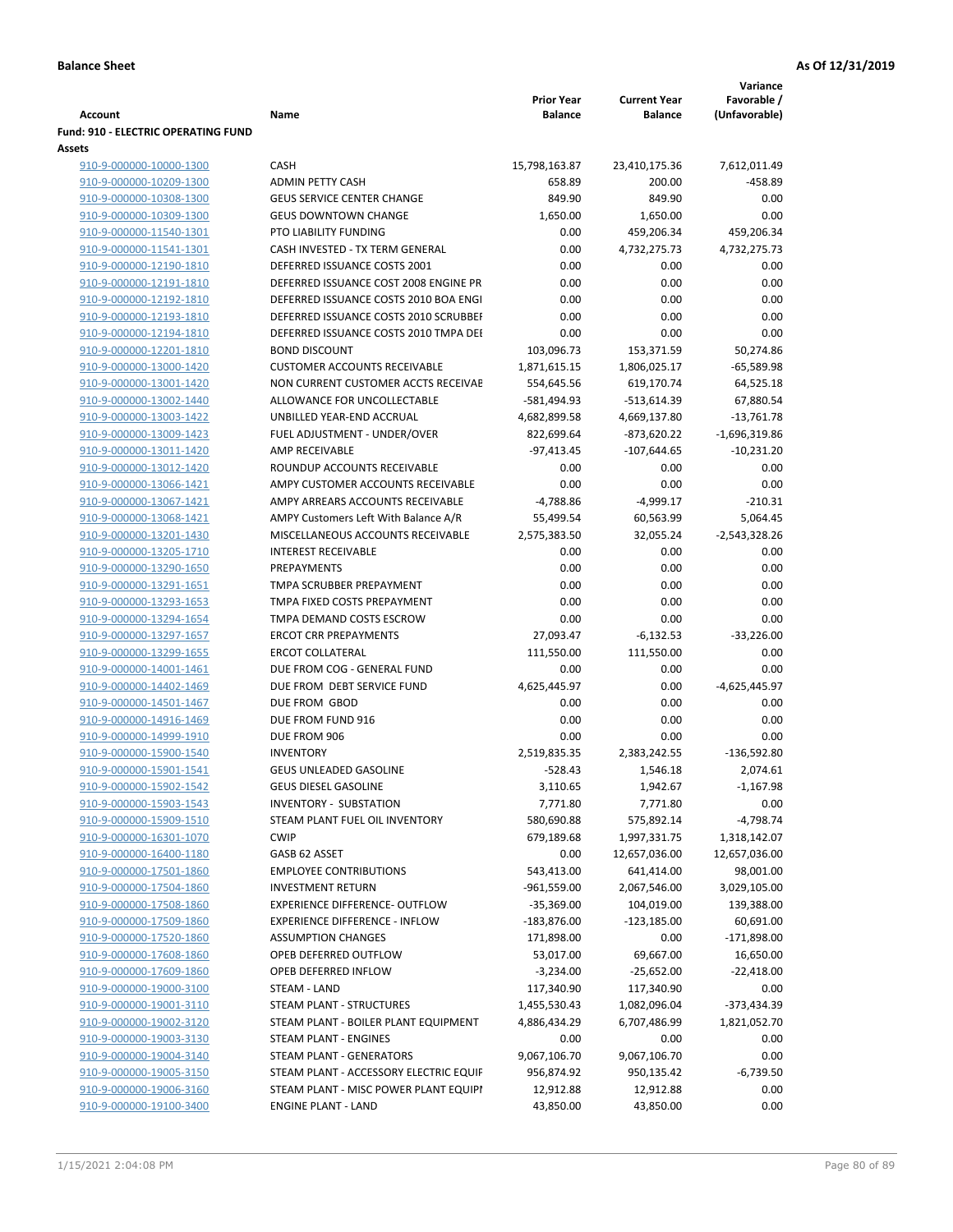**Variance**

| <b>Account</b>          | Name                                             | <b>Prior Year</b><br><b>Balance</b> | <b>Current Year</b><br><b>Balance</b> | Favorable /<br>(Unfavorable) |
|-------------------------|--------------------------------------------------|-------------------------------------|---------------------------------------|------------------------------|
| 910-9-000000-19101-3410 | <b>ENGINE PLANT - STRUCTURES</b>                 | 4,655,874.20                        | 4,655,874.20                          | 0.00                         |
| 910-9-000000-19101-3411 | <b>ENGINE PLANT - STRUCTURES</b>                 | 0.00                                | 0.00                                  | 0.00                         |
| 910-9-000000-19104-3440 | <b>ENGINE PLANT - ENGINE PLANT GENERATOF</b>     | 28,633,940.73                       | 28,633,940.73                         | 0.00                         |
| 910-9-000000-19105-3450 | ENGINE PLANT - ACCESSORY ELECTRIC EQUI           | 216,217.48                          | 343,229.78                            | 127,012.30                   |
| 910-9-000000-19106-3460 | <b>ENGINE PLANT - MISCELLANEOUS POWER P</b>      | 47,852.60                           | 61,047.10                             | 13,194.50                    |
| 910-9-000000-19204-3442 | <b>ENGINE PLANT - RENEWABLE GENERATORS</b>       | 245,000.01                          | 245,000.01                            | 0.00                         |
| 910-9-000000-19301-3500 | TRANSMISSION - LAND                              | 53,501.21                           | 53,501.21                             | 0.00                         |
| 910-9-000000-19302-3530 | TRANSMISSION - SUBSTATIONS                       | 5,714,413.54                        | 5,704,403.83                          | $-10,009.71$                 |
| 910-9-000000-19303-3572 | TRANSMISSION - TMPA LINES                        | 1,156,631.80                        |                                       | 0.00                         |
| 910-9-000000-19304-3571 | TRANSMISSION - GEUS LINES                        |                                     | 1,156,631.80<br>4,519,703.80          |                              |
|                         |                                                  | 4,241,141.34                        |                                       | 278,562.46                   |
| 910-9-000000-19401-3600 | <b>DISTRIBUTION - LAND</b>                       | 218,418.15                          | 218,418.15                            | 0.00                         |
| 910-9-000000-19402-3620 | DISTRIBUTION - SUBSTATIONS                       | 6,239,507.24                        | 6,239,507.24                          | 0.00                         |
| 910-9-000000-19403-3640 | <b>DISTRIBUTION - POLES</b>                      | 4,535,340.26                        | 4,617,178.70                          | 81,838.44                    |
| 910-9-000000-19404-3650 | DISTRIBUTION - OH CONDUCTOR & DEVICES            | 3,995,820.81                        | 4,235,843.24                          | 240,022.43                   |
| 910-9-000000-19405-3660 | DISTRIBUTION - UNDERGROUND CONDUIT               | 1,820,226.28                        | 1,865,938.63                          | 45,712.35                    |
| 910-9-000000-19406-3670 | DISTRIBUTION - UG CONDUCTOR & DEVICES            | 3,031,744.89                        | 3,078,562.87                          | 46,817.98                    |
| 910-9-000000-19407-3680 | <b>DISTRIBUTION - TRANSFORMERS</b>               | 4,371,693.30                        | 4,357,638.27                          | $-14,055.03$                 |
| 910-9-000000-19408-3690 | DISTRIBUTION - SERVICE CONNECTIONS               | 575,576.94                          | 546,593.47                            | $-28,983.47$                 |
| 910-9-000000-19409-3700 | <b>DISTRIBUTION - METERS</b>                     | 1,904,403.74                        | 1,886,778.22                          | $-17,625.52$                 |
| 910-9-000000-19410-3710 | DISTRIBUTION - VAPOR LIGHTS                      | 89,486.32                           | 94,495.71                             | 5,009.39                     |
| 910-9-000000-19411-3750 | DISTRIBUTION - STREET LIGHTS & SIGNALS           | 98,383.66                           | 100,747.96                            | 2,364.30                     |
| 910-9-000000-19501-3890 | <b>GENERAL - LAND</b>                            | 110,503.10                          | 110,503.10                            | 0.00                         |
| 910-9-000000-19502-3900 | <b>GENERAL - STRUCTURES</b>                      | 5,948,456.74                        | 5,973,904.74                          | 25,448.00                    |
| 910-9-000000-19503-3910 | <b>GENERAL - FURNITURE &amp; OFFICE EQUIPMEN</b> | 564,537.87                          | 598,740.18                            | 34,202.31                    |
| 910-9-000000-19504-3941 | <b>GENERAL - METER READING ASSETS</b>            | 38,482.00                           | 34,126.00                             | $-4,356.00$                  |
| 910-9-000000-19505-3911 | <b>GENERAL - CUSTOMER SERVICE EQUIPMENT</b>      | 0.00                                | 0.00                                  | 0.00                         |
| 910-9-000000-19506-3914 | <b>GENERAL - BILLING EQUIPMENT</b>               | 0.00                                | 0.00                                  | 0.00                         |
| 910-9-000000-19507-3915 | GENERAL - CASHIERING EQUIPMENT                   | 7,033.54                            | 7,033.54                              | 0.00                         |
| 910-9-000000-19508-3920 | <b>GENERAL - TRANSPORTATION EQUIPMENT</b>        | 2,732,230.50                        | 2,910,836.95                          | 178,606.45                   |
| 910-9-000000-19509-3930 | GENERAL - WAREHOUSE EQUIPMENT                    | 69,324.02                           | 84,284.02                             | 14,960.00                    |
| 910-9-000000-19510-3940 | <b>GENERAL - TOOLS</b>                           | 13,918.37                           | 13,918.37                             | 0.00                         |
| 910-9-000000-19511-3950 | GENERAL - LABORATORY EQUIPMENT                   | 336,291.99                          | 333,791.99                            | $-2,500.00$                  |
| 910-9-000000-19512-3960 | <b>GENERAL - POWER OPERATED EQUIPMENT</b>        | 317,093.52                          | 398,548.30                            | 81,454.78                    |
| 910-9-000000-19513-3970 | GENERAL - COMMUNICATIONS EQUIPMENT               | 47,808.65                           | 47,808.65                             | 0.00                         |
| 910-9-000000-19514-3980 | GENERAL - MISCELLANEOUS EQUIPMENT                | 0.00                                | 372,382.32                            | 372,382.32                   |
| 910-9-000000-19515-3000 | <b>GENERAL-MISC INTANGIBLE</b>                   | 0.00                                | 0.00                                  | 0.00                         |
| 910-9-000000-19999-1080 | ACCUMULATED DEPRECIATION                         | -44,384,246.75                      | -46,507,904.25                        | $-2,123,657.50$              |
|                         | <b>Total Assets:</b>                             | 88,108,572.66                       | 109,882,730.75                        | 21,774,158.09                |
|                         |                                                  |                                     |                                       |                              |
| Liability               |                                                  |                                     |                                       |                              |
| 910-9-000000-20101-2320 | <b>ACCOUNTS PAYABLE</b>                          | 930,689.69                          | 192,165.78                            | 738,523.91                   |
| 910-9-000000-20102-2321 | <b>CREDIT CARD PAYABLE</b>                       | 0.00                                | 0.00                                  | 0.00                         |
| 910-9-000000-20103-2322 | ACCRUED ACCOUNTS PAYABLE                         | 1,674,237.81                        | 2,057,851.09                          | -383,613.28                  |
| 910-9-000000-20139-2323 | RETAINAGES PAYABLE                               | 0.00                                | 0.00                                  | 0.00                         |
| 910-9-000000-20141-0000 | TELEPHONE CLEARING                               | 0.00                                | 0.00                                  | 0.00                         |
| 910-9-000000-20142-0000 | <b>ESCROW</b>                                    | 0.00                                | 0.00                                  | 0.00                         |
| 910-9-000000-20161-2324 | GASB 62 SHORT-TERM                               | 0.00                                | 878,706.00                            | $-878,706.00$                |
| 910-9-000000-20201-2530 | <b>DEFERRED REVENUE</b>                          | 822,699.64                          | $-873,620.22$                         | 1,696,319.86                 |
| 910-9-000000-20815-2410 | SALES TAX PAYABLE - IN THE CITY                  | 73,863.53                           | 74,312.05                             | $-448.52$                    |
| 910-9-000000-20816-2411 | SALES TAX PAYABLE - OUT OF CITY                  | 4,006.19                            | 3,782.02                              | 224.17                       |
| 910-9-000000-21001-2341 | DUE TO COG - GEN FUND                            | 0.00                                | 633,229.60                            | $-633,229.60$                |
| 910-9-000000-21406-2329 | DUE TO DEBT TO SERVICE FUND                      | 0.00                                | 4,115.11                              | -4,115.11                    |
| 910-9-000000-21507-2347 | DUE TO GBOD                                      | 0.00                                | 247,866.34                            | -247,866.34                  |
| 910-9-000000-22001-2327 | SALARIES PAYABLE                                 | 306,647.46                          | 306,647.46                            | 0.00                         |
| 910-9-000000-22002-2328 | PTO PAYABLE                                      | 619,978.69                          | 690,328.69                            | $-70,350.00$                 |
|                         |                                                  |                                     |                                       |                              |
| 910-9-000000-23011-2211 | <b>REVENUE BONDS</b>                             | 2,260,000.00                        | 1,935,000.00                          | 325,000.00                   |
| 910-9-000000-24000-2350 | <b>CUSTOMER DEPOSITS</b>                         | 2,462,213.46                        | 2,216,955.54                          | 245,257.92                   |
| 910-9-000000-24014-2359 | <b>CUSTOMER DEPOSITS / AMPY EQUIPMENT</b>        | 102,567.72                          | 85,993.22                             | 16,574.50                    |
| 910-9-000000-24015-2350 | AMP RESERVE                                      | $-97,413.45$                        | $-107,644.65$                         | 10,231.20                    |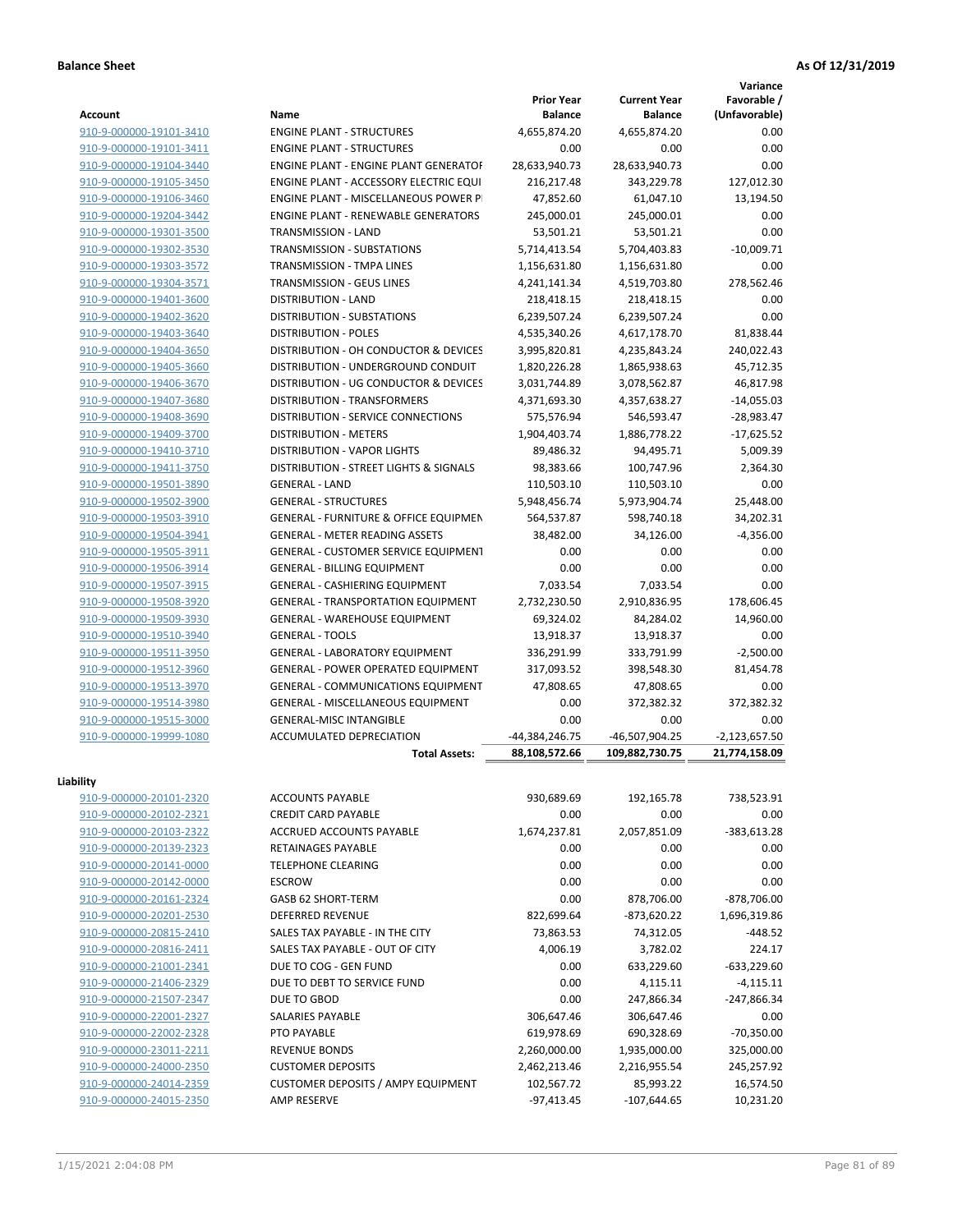| <b>Account</b>                        | Name                                                     | <b>Prior Year</b><br><b>Balance</b> | <b>Current Year</b><br><b>Balance</b> | Variance<br>Favorable /<br>(Unfavorable) |
|---------------------------------------|----------------------------------------------------------|-------------------------------------|---------------------------------------|------------------------------------------|
| 910-9-000000-25069-2530               | PREPAID ELECTRICITY - AMPY                               | $-192, 133.66$                      | $-80.985.57$                          | $-111,148.09$                            |
| 910-9-000000-26001-2283               | <b>OBLIGATION FOR COMPENSATED ABSENCES</b>               | 297,818.74                          | 259,384.88                            | 38,433.86                                |
| 910-9-000000-26004-2284               | GASB 62 LONG-TERM                                        | 0.00                                | 11,778,330.00                         | $-11,778,330.00$                         |
| 910-9-000000-26102-2210               | <b>REVENUE BONDS PAYABLE</b>                             | 32,295,000.00                       | 48,975,000.00                         | $-16,680,000.00$                         |
| 910-9-000000-26107-2250               | <b>BOND PREMIUM</b>                                      | 173,432.78                          | 4,968,172.70                          | -4,794,739.92                            |
| 910-9-000000-26108-2250               | <b>SCRUBBER DEBT - 2010</b>                              | 10,395,000.00                       | 0.00                                  | 10,395,000.00                            |
| 910-9-000000-26109-2250               | PREMIUM ON SCRUBBER                                      | 147,441.93                          | 0.00                                  | 147,441.93                               |
| 910-9-000000-26110-2250               | TMPA DEBT - 2010                                         | 20,640,000.00                       | 0.00                                  | 20,640,000.00                            |
| 910-9-000000-26111-2250               | PREMIUM ON TMPA DEBT                                     | 292,425.10                          | 0.00                                  | 292,425.10                               |
| 910-9-000000-26112-2250               | DEFERRED BOND REFUNDING                                  | 0.00                                | 415,094.91                            | $-415,094.91$                            |
| 910-9-000000-29300-0000               | <b>ENCUMBRANCE SUMMARY</b>                               | 0.00                                | 0.00                                  | 0.00                                     |
| 910-9-000000-29400-0100               | RESERVED ACCOUNT / ENCUMBRANCES                          | 0.00                                | 0.00                                  | 0.00                                     |
| 910-9-000000-29999-2280               | <b>TOTAL OPEB LIABILITY</b>                              | 787,240.00                          | 810,632.00                            | $-23,392.00$                             |
| 910-9-000000-29999-2283               | <b>NET PENSION LIABILITY</b>                             | 794,496.00                          | 4,632,098.00                          | $-3,837,602.00$                          |
|                                       | <b>Total Liability:</b>                                  | 74,790,211.63                       | 80,103,414.95                         | $-5,313,203.32$                          |
| <b>Equity</b>                         |                                                          |                                     |                                       |                                          |
| 910-9-000000-39100-2160               | UNRESERVED RETAINED EARNINGS                             | 13,166,233.01                       | 28,028,914.62                         | 14,862,681.61                            |
| 910-9-000000-39500-4210               | <b>NET POSITION - PENSION</b>                            | $-3,070.00$                         | $-3,070.00$                           | 0.00                                     |
| 910-9-000000-39500-9260               | <b>NET POSITION - PENSION</b>                            | $-694,801.00$                       | $-737,478.00$                         | $-42,677.00$                             |
|                                       | <b>Total Beginning Equity:</b>                           | 12,468,362.01                       | 27,288,366.62                         | 14,820,004.61                            |
| <b>Total Revenue</b>                  |                                                          | 14,300,277.58                       | 15,550,465.24                         | 1,250,187.66                             |
| <b>Total Expense</b>                  |                                                          | 13,450,278.56                       | 13,059,516.06                         | 390,762.50                               |
| <b>Revenues Over/(Under) Expenses</b> |                                                          | 849,999.02                          | 2,490,949.18                          | 1,640,950.16                             |
|                                       | <b>Total Equity and Current Surplus (Deficit):</b>       | 13,318,361.03                       | 29,779,315.80                         | 16,460,954.77                            |
|                                       | Total Liabilities, Equity and Current Surplus (Deficit): | 88,108,572.66                       | 109,882,730.75                        | 21,774,158.09                            |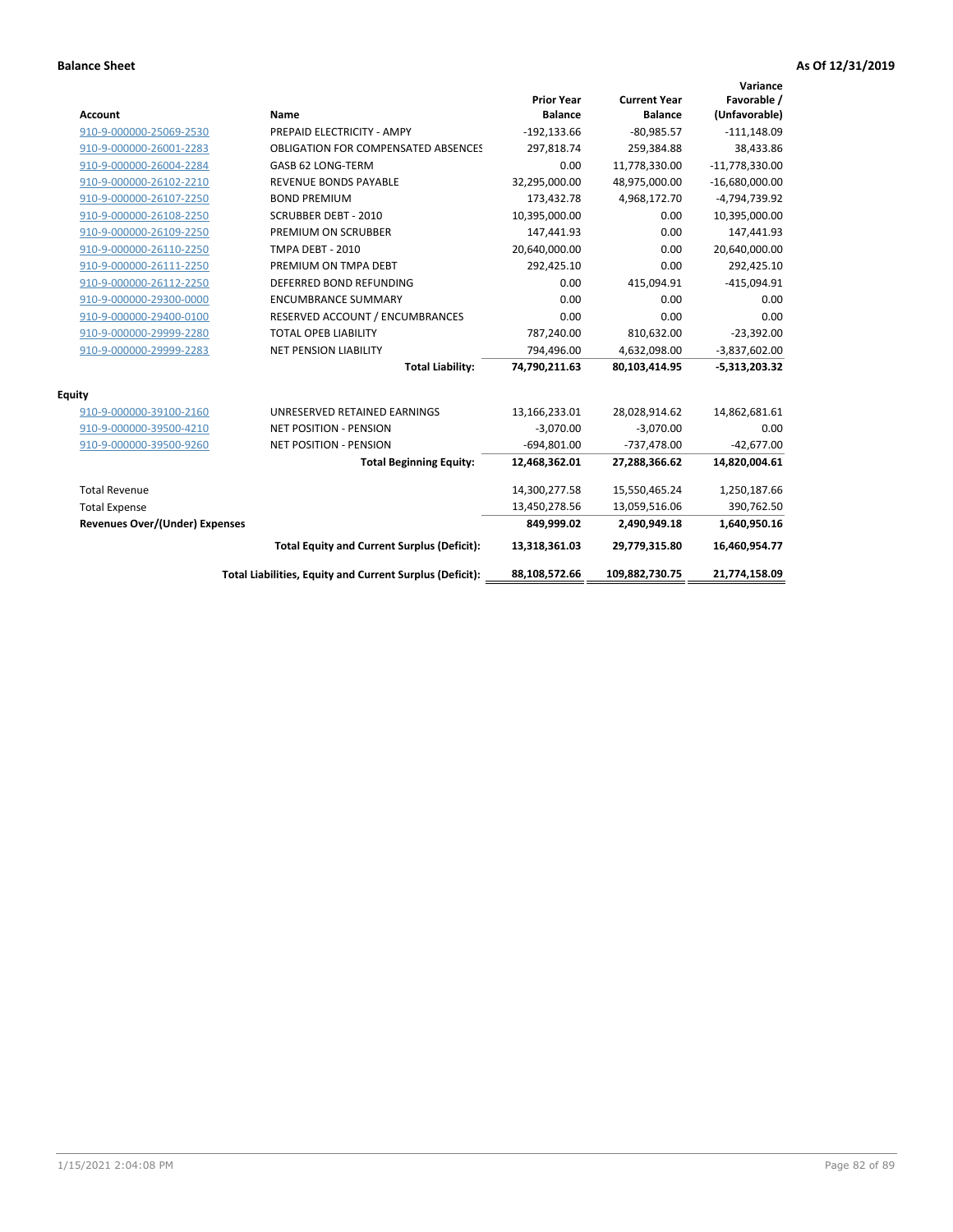| <b>Account</b>                             | Name                                                     | <b>Prior Year</b><br><b>Balance</b> | <b>Current Year</b><br><b>Balance</b> | Variance<br>Favorable /<br>(Unfavorable) |
|--------------------------------------------|----------------------------------------------------------|-------------------------------------|---------------------------------------|------------------------------------------|
| <b>Fund: 911 - ELECTRIC DEBT REDUCTION</b> |                                                          |                                     |                                       |                                          |
| <b>Assets</b>                              |                                                          |                                     |                                       |                                          |
| 911-9-000000-10000-1300                    | CASH                                                     | 8,750.17                            | 8,685.74                              | $-64.43$                                 |
| 911-9-000000-12002-0000                    | <b>GOVERNMENT OBLIGATIONS / AGENCIES</b>                 | 0.00                                | 0.00                                  | 0.00                                     |
| 911-9-000000-13201-1430                    | MISCELLANEOUS ACCOUNTS RECEIVABLE                        | 0.00                                | 0.00                                  | 0.00                                     |
| 911-9-000000-13205-1710                    | <b>INTEREST RECEIVABLE</b>                               | 0.00                                | 0.00                                  | 0.00                                     |
|                                            | <b>Total Assets:</b>                                     | 8,750.17                            | 8,685.74                              | $-64.43$                                 |
| Liability                                  |                                                          |                                     |                                       |                                          |
| 911-9-000000-20101-0000                    | <b>ACCOUNTS PAYABLE</b>                                  | 0.00                                | 0.00                                  | 0.00                                     |
| 911-9-000000-20103-0100                    | <b>ACCRUED ACCOUNTS PAYABLE</b>                          | 0.00                                | 0.00                                  | 0.00                                     |
| 911-9-000000-Z2430-0000                    | RESERVED ACCOUNT / ENCUMBRANCE SUM                       | 0.00                                | 0.00                                  | 0.00                                     |
| 911-9-000000-Z2520-0100                    | RESERVED ACCOUNT / ENCUMBRANCES                          | 0.00                                | 0.00                                  | 0.00                                     |
|                                            | <b>Total Liability:</b>                                  | 0.00                                | 0.00                                  | 0.00                                     |
| <b>Equity</b>                              |                                                          |                                     |                                       |                                          |
| 911-9-000000-39100-2160                    | UNRESERVED RETAINED EARNINGS                             | 5,923.99                            | 8,668.88                              | 2,744.89                                 |
|                                            | <b>Total Beginning Equity:</b>                           | 5,923.99                            | 8.668.88                              | 2,744.89                                 |
| <b>Total Revenue</b>                       |                                                          | 2,826.18                            | 16.86                                 | $-2,809.32$                              |
| <b>Total Expense</b>                       |                                                          | 0.00                                | 0.00                                  | 0.00                                     |
| <b>Revenues Over/(Under) Expenses</b>      |                                                          | 2,826.18                            | 16.86                                 | $-2,809.32$                              |
|                                            | <b>Total Equity and Current Surplus (Deficit):</b>       | 8,750.17                            | 8,685.74                              | $-64.43$                                 |
|                                            | Total Liabilities, Equity and Current Surplus (Deficit): | 8,750.17                            | 8,685.74                              | $-64.43$                                 |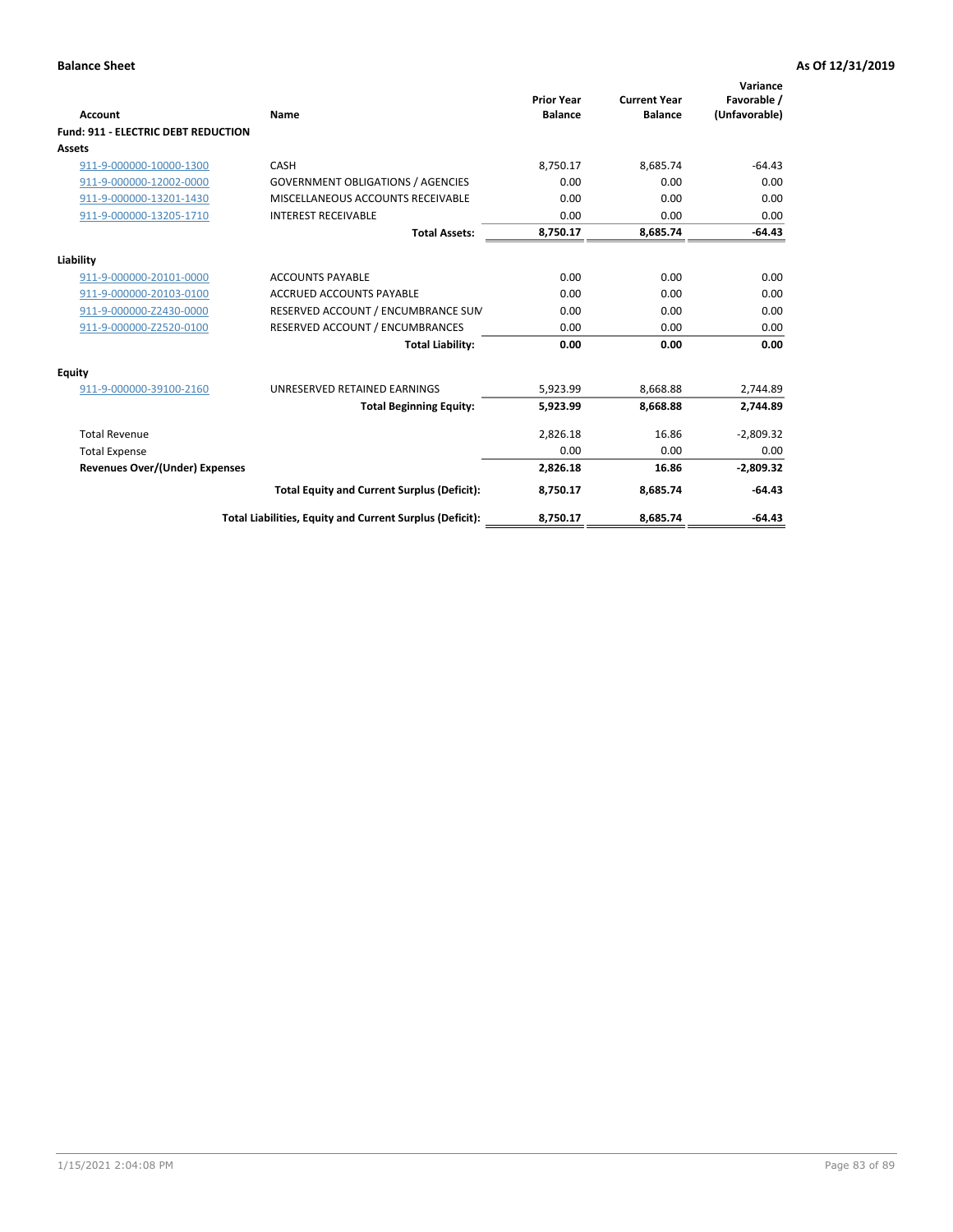| <b>Account</b>                           | <b>Name</b>                                              | <b>Prior Year</b><br><b>Balance</b> | <b>Current Year</b><br><b>Balance</b> | Variance<br>Favorable /<br>(Unfavorable) |
|------------------------------------------|----------------------------------------------------------|-------------------------------------|---------------------------------------|------------------------------------------|
| <b>Fund: 912 - ELECTRIC DEBT SERVICE</b> |                                                          |                                     |                                       |                                          |
| <b>Assets</b>                            |                                                          |                                     |                                       |                                          |
| 912-9-000000-10000-1300                  | CASH                                                     | 4,268,629.08                        | 4,260,837.31                          | $-7,791.77$                              |
| 912-9-000000-11504-1301                  | RESERVE FUND - 2008 BOND ISSUE                           | 1,172,487.85                        | 0.00                                  | $-1,172,487.85$                          |
| 912-9-000000-11506-1301                  | RESERVE FUND - 2010 BOND ISSUE                           | 3,426,503.05                        | 0.00                                  | $-3,426,503.05$                          |
| 912-9-000000-11515-1301                  | RESERVE FUND - 2015 BOND ISSUE                           | 0.00                                | 0.00                                  | 0.00                                     |
| 912-9-000000-11516-1301                  | <b>RESERVE FUND - 2015 TAXABLE BONDS</b>                 | 0.00                                | 0.00                                  | 0.00                                     |
| 912-9-000000-13205-1710                  | <b>INTEREST RECEIVABLE</b>                               | 0.00                                | 0.00                                  | 0.00                                     |
|                                          | <b>Total Assets:</b>                                     | 8,867,619.98                        | 4,260,837.31                          | $-4,606,782.67$                          |
| Liability                                |                                                          |                                     |                                       |                                          |
| 912-9-000000-14403-1469                  | DUE FROM ELECTRIC FUND                                   | 0.00                                | $-4,115.11$                           | 4,115.11                                 |
| 912-9-000000-20101-2320                  | <b>ACCOUNTS PAYABLE</b>                                  | 0.00                                | 0.00                                  | 0.00                                     |
| 912-9-000000-20107-2370                  | <b>ACCRUED INTEREST PAYABLE</b>                          | 462,590.62                          | 298,063.52                            | 164,527.10                               |
|                                          | DUE TO GEUS 910 - ELECTRIC OPERATING                     |                                     | 0.00                                  |                                          |
| 912-9-000000-21400-2999                  |                                                          | 4,625,445.97                        |                                       | 4,625,445.97                             |
| 912-9-000000-Z2430-0000                  | <b>ENCUMBRANCE SUMMARY</b>                               | 0.00                                | 0.00                                  | 0.00                                     |
| 912-9-000000-Z2520-0100                  | RESERVED ACCOUNT / ENCUMBRANCES                          | 0.00                                | 0.00                                  | 0.00                                     |
|                                          | <b>Total Liability:</b>                                  | 5,088,036.59                        | 293,948.41                            | 4,794,088.18                             |
| <b>Equity</b>                            |                                                          |                                     |                                       |                                          |
| 912-9-000000-39100-2150                  | SEMI RESERVED RETAINED EARNINGS                          | 1,601,177.63                        | 2,006,420.30                          | 405,242.67                               |
|                                          | <b>Total Beginning Equity:</b>                           | 1,601,177.63                        | 2,006,420.30                          | 405,242.67                               |
| <b>Total Revenue</b>                     |                                                          | 2,183,180.76                        | 1,960,868.76                          | $-222,312.00$                            |
| <b>Total Expense</b>                     |                                                          | 4,775.00                            | 400.16                                | 4,374.84                                 |
| Revenues Over/(Under) Expenses           |                                                          | 2,178,405.76                        | 1,960,468.60                          | $-217,937.16$                            |
|                                          | <b>Total Equity and Current Surplus (Deficit):</b>       | 3,779,583.39                        | 3,966,888.90                          | 187,305.51                               |
|                                          | Total Liabilities, Equity and Current Surplus (Deficit): | 8,867,619.98                        | 4,260,837.31                          | -4,606,782.67                            |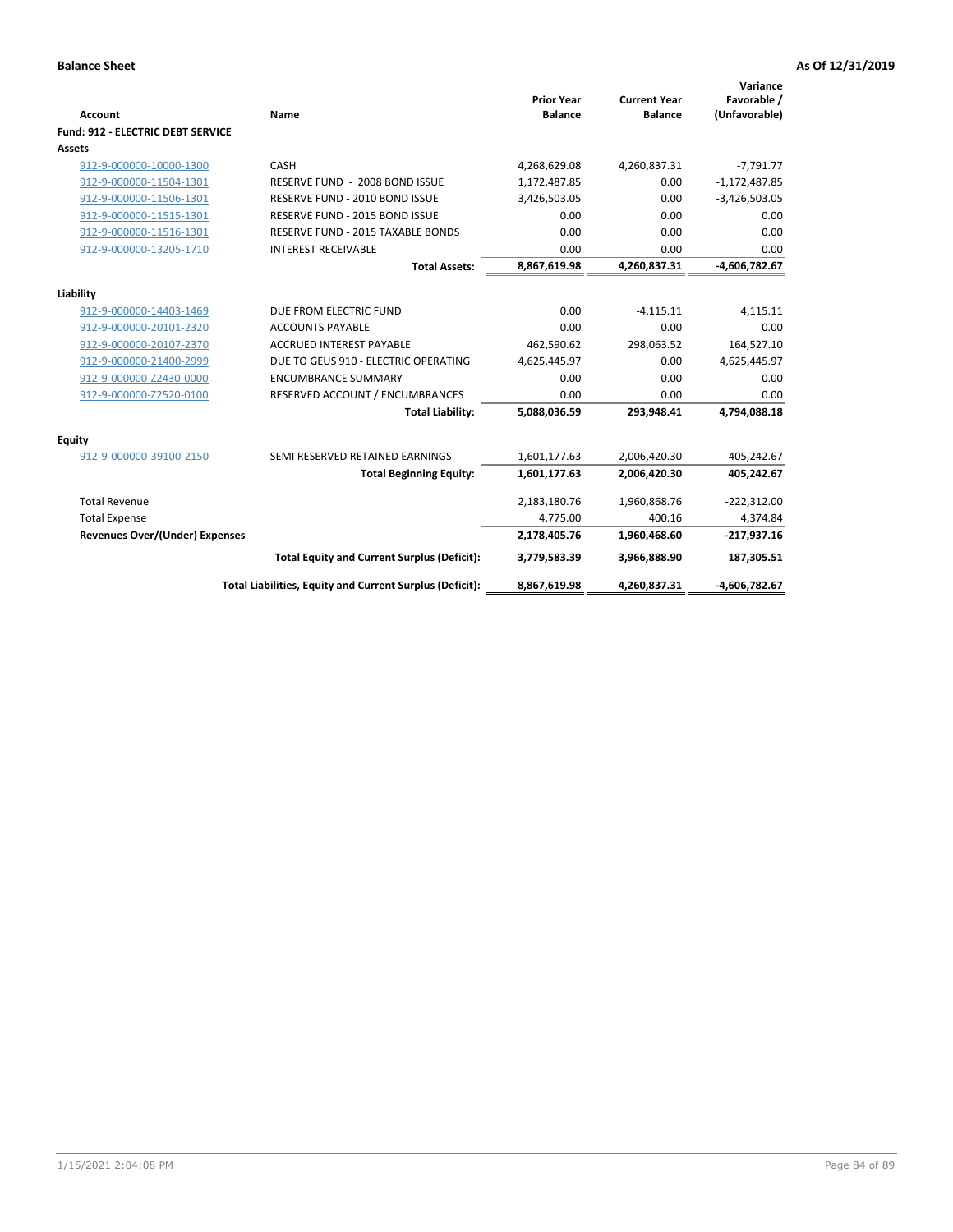| Account                                       | Name                                                     | <b>Prior Year</b><br><b>Balance</b> | <b>Current Year</b><br><b>Balance</b> | Variance<br>Favorable /<br>(Unfavorable) |
|-----------------------------------------------|----------------------------------------------------------|-------------------------------------|---------------------------------------|------------------------------------------|
| <b>Fund: 913 - ELECTRIC CONSTRUCTION FUND</b> |                                                          |                                     |                                       |                                          |
| <b>Assets</b>                                 |                                                          |                                     |                                       |                                          |
| 913-9-000000-10000-1300                       | CASH                                                     | 102,508.48                          | 104,049.23                            | 1,540.75                                 |
| 913-9-000000-13201-1430                       | MISCELLANEOUS ACCOUNTS RECEIVABLE                        | 0.00                                | 0.00                                  | 0.00                                     |
| 913-9-000000-13205-1710                       | <b>INTEREST RECEIVABLE</b>                               | 0.00                                | 0.00                                  | 0.00                                     |
|                                               | <b>Total Assets:</b>                                     | 102,508.48                          | 104,049.23                            | 1,540.75                                 |
| Liability                                     |                                                          |                                     |                                       |                                          |
| 913-9-000000-20101-2320                       | <b>ACCOUNTS PAYABLE</b>                                  | 0.00                                | 0.00                                  | 0.00                                     |
| 913-9-000000-20102-2321                       | <b>CREDIT CARD PAYABLE</b>                               | 0.00                                | 0.00                                  | 0.00                                     |
| 913-9-000000-20103-0000                       | <b>ACCRUED ACCOUNTS PAYABLE</b>                          | 0.00                                | 0.00                                  | 0.00                                     |
| 913-9-000000-29300-0000                       | <b>ENCUMBRANCE SUMMARY</b>                               | 0.00                                | 0.00                                  | 0.00                                     |
| 913-9-000000-29400-0100                       | RESERVED ACCOUNT / ENCUMBRANCES                          | 0.00                                | 0.00                                  | 0.00                                     |
|                                               | <b>Total Liability:</b>                                  | 0.00                                | 0.00                                  | 0.00                                     |
| <b>Equity</b>                                 |                                                          |                                     |                                       |                                          |
| 913-9-000000-39100-2160                       | SEMI RESERVED RETAINED EARNINGS                          | 101,749.11                          | 103,847.07                            | 2,097.96                                 |
|                                               | <b>Total Beginning Equity:</b>                           | 101,749.11                          | 103.847.07                            | 2,097.96                                 |
| <b>Total Revenue</b>                          |                                                          | 759.37                              | 202.16                                | $-557.21$                                |
| <b>Total Expense</b>                          |                                                          | 0.00                                | 0.00                                  | 0.00                                     |
| <b>Revenues Over/(Under) Expenses</b>         |                                                          | 759.37                              | 202.16                                | $-557.21$                                |
|                                               | <b>Total Equity and Current Surplus (Deficit):</b>       | 102,508.48                          | 104.049.23                            | 1,540.75                                 |
|                                               | Total Liabilities, Equity and Current Surplus (Deficit): | 102,508.48                          | 104,049.23                            | 1,540.75                                 |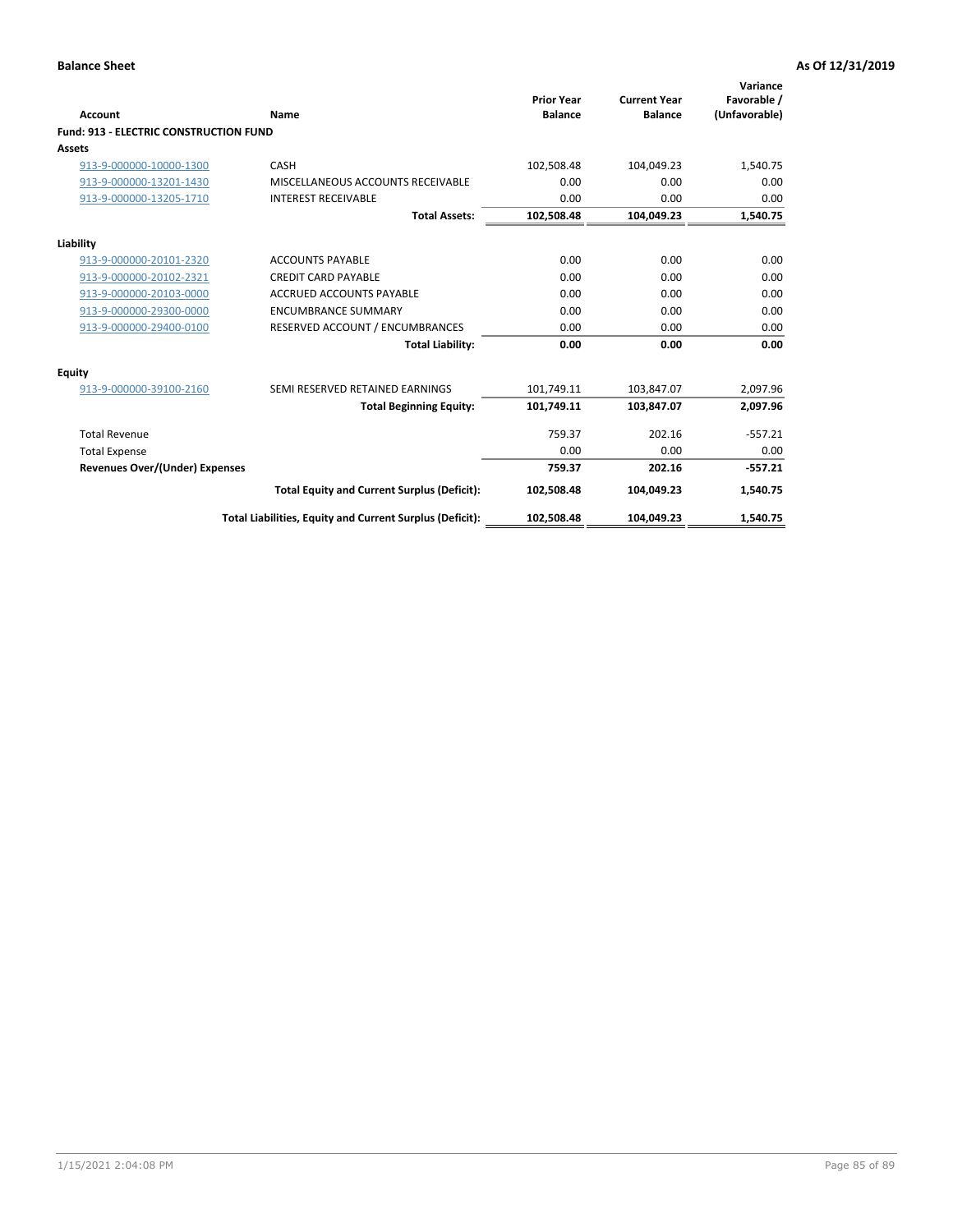| <b>Account</b>                        | Name                                                     | <b>Prior Year</b><br><b>Balance</b> | <b>Current Year</b><br><b>Balance</b> | Variance<br>Favorable /<br>(Unfavorable) |
|---------------------------------------|----------------------------------------------------------|-------------------------------------|---------------------------------------|------------------------------------------|
| Fund: 916 - 08 ENGINE BOND PROCEEDS   |                                                          |                                     |                                       |                                          |
| <b>Assets</b>                         |                                                          |                                     |                                       |                                          |
| 916-9-000000-10000-1300               | CASH                                                     | 0.00                                | 0.00                                  | 0.00                                     |
| 916-9-000000-12189-0000               | 08 ENGINE BOND PROCEEDS                                  | 0.00                                | 0.00                                  | 0.00                                     |
| 916-9-000000-13201-1430               | MISCELLANOEUS ACCOUNTS RECEIVABLE                        | 0.00                                | 0.00                                  | 0.00                                     |
| 916-9-000000-13205-1710               | <b>INTEREST RECEIVABLE</b>                               | 0.00                                | 0.00                                  | 0.00                                     |
| 916-9-000000-Z1030-1202               | 2008 GEUS REVENUE BOND - TEXAS TERM                      | 0.00                                | 0.00                                  | 0.00                                     |
| 916-9-000000-Z1030-1401               | 2008 GEUS REVENUE BOND - PFM                             | 0.00                                | 0.00                                  | 0.00                                     |
| 916-9-000000-Z1030-1402               | 2009 GEUS REVENUE BOND - PFM                             | 0.00                                | 0.00                                  | 0.00                                     |
| 916-9-000000-Z1030-3123               | 2009 GEUS REVENUE BOND - TEXAS TERM                      | 0.00                                | 0.00                                  | 0.00                                     |
|                                       | <b>Total Assets:</b>                                     | 0.00                                | 0.00                                  | 0.00                                     |
| Liability                             |                                                          |                                     |                                       |                                          |
| 916-9-000000-20101-2320               | <b>ACCOUNTS PAYABLE</b>                                  | 0.00                                | 0.00                                  | 0.00                                     |
| 916-9-000000-20139-2323               | <b>RETAINAGES PAYABLE</b>                                | 0.00                                | 0.00                                  | 0.00                                     |
| 916-9-000000-21401-2330               | DUE TO ELECTRIC OPERATING                                | 0.00                                | 0.00                                  | 0.00                                     |
| 916-9-000000-29300-0000               | <b>ENCUMBRANCE SUMMARY</b>                               | 0.00                                | 0.00                                  | 0.00                                     |
| 916-9-000000-29400-0100               | RESERVED ACCOUNT / ENCUMBRANCES                          | 0.00                                | 0.00                                  | 0.00                                     |
|                                       | <b>Total Liability:</b>                                  | 0.00                                | 0.00                                  | 0.00                                     |
| Equity                                |                                                          |                                     |                                       |                                          |
| 916-9-000000-39100-2150               | <b>RESERVED RETAINED EARNINGS</b>                        | 0.00                                | 0.00                                  | 0.00                                     |
|                                       | <b>Total Beginning Equity:</b>                           | 0.00                                | 0.00                                  | 0.00                                     |
| <b>Total Revenue</b>                  |                                                          | 0.00                                | 0.00                                  | 0.00                                     |
| <b>Total Expense</b>                  |                                                          | 0.00                                | 0.00                                  | 0.00                                     |
| <b>Revenues Over/(Under) Expenses</b> |                                                          | 0.00                                | 0.00                                  | 0.00                                     |
|                                       | <b>Total Equity and Current Surplus (Deficit):</b>       | 0.00                                | 0.00                                  | 0.00                                     |
|                                       | Total Liabilities, Equity and Current Surplus (Deficit): | 0.00                                | 0.00                                  | 0.00                                     |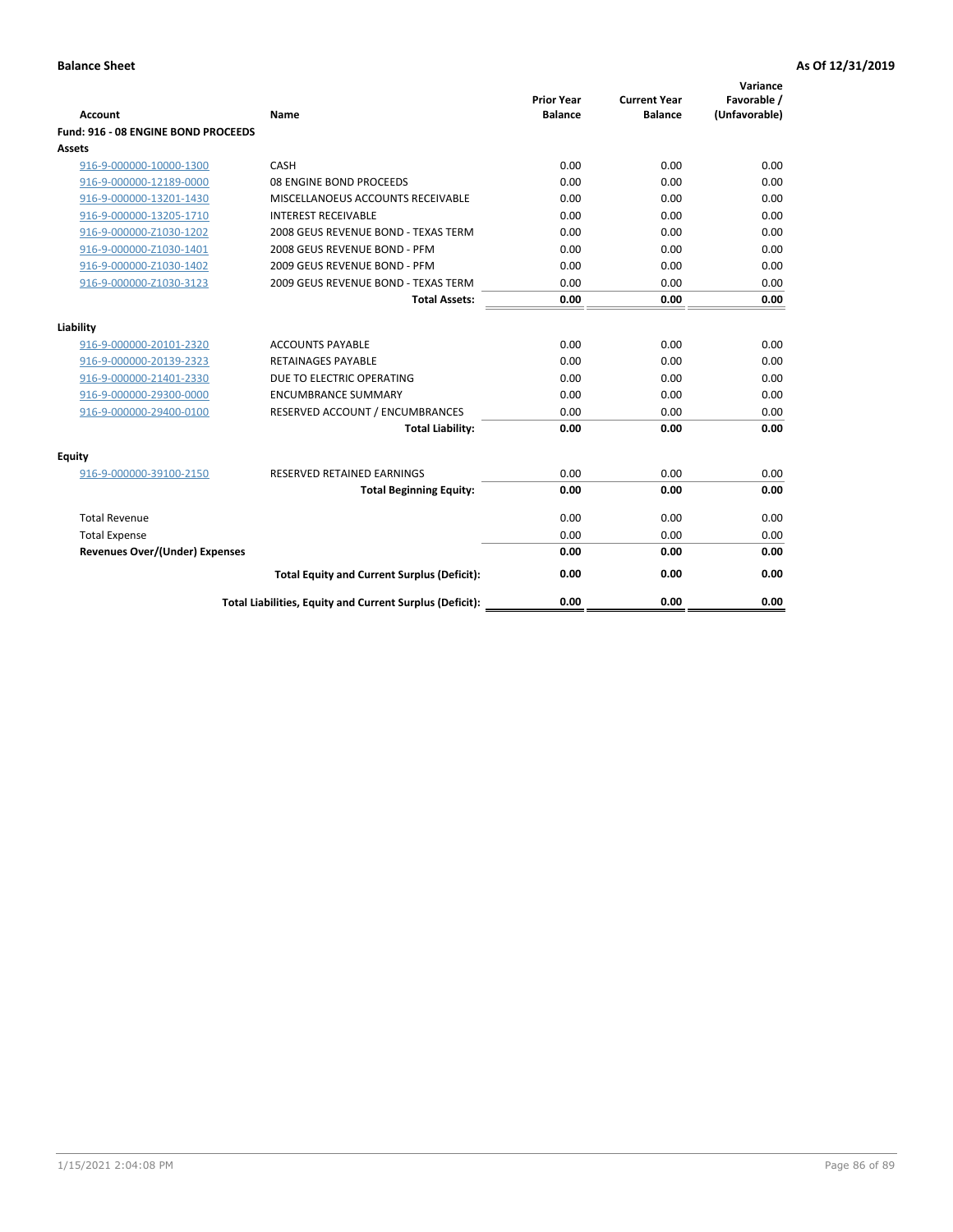| <b>Balance</b><br><b>Balance</b><br><b>Account</b><br>Name<br>Fund: 950 - CABLE / INTERNET<br><b>Assets</b><br>950-9-000000-10000-1300<br><b>CASH</b><br>962,227.24<br>903,202.66<br>950-9-000000-11550-1301<br>PTO LIABILITY FUNDING<br>0.00<br>41,717.06<br>262,381.29<br><b>CUSTOMER ACCOUNTS RECEIVABLE</b><br>276,210.00<br>950-9-000000-13000-1420<br>950-9-000000-13001-1420<br>NON CURRENT CUSTOMER ACCTS RECEIVAE<br>288,120.95<br>316,445.82<br>ALLOWANCE FOR UNCOLLECTABLE<br>$-228,346.46$<br>$-246,591.41$<br>950-9-000000-13002-1440<br>950-9-000000-13003-1421<br>UNBILLED YEAR-END ACCRUAL<br>505,656.07<br>348,951.39<br>950-9-000000-13201-1430<br>MISCELLANEOUS ACCOUNTS RECEIVABLE<br>$-452.32$<br>$-452.32$<br><b>INTEREST RECEIVABLE</b><br>0.00<br>950-9-000000-13205-1710<br>0.00<br>203,346.01<br>950-9-000000-15801-1540<br><b>INVENTORY</b><br>171,071.28<br><b>CWIP</b><br>0.00<br>0.00<br>950-9-000000-16301-1070<br>950-9-000000-17501-1860<br><b>EMPLOYEE CONTRIBUTIONS</b><br>77,630.00<br>89,085.00<br>950-9-000000-17504-1860<br><b>INVESTMENT RETURN</b><br>$-137,366.00$<br>287,159.00<br><b>EXPERIENCE DIFFERENCE- OUTFLOW</b><br>950-9-000000-17508-1860<br>$-5,053.00$<br>14,447.00<br>950-9-000000-17509-1860<br><b>EXPERIENCE DIFFERENCE - INFLOW</b><br>$-26,268.00$<br>$-17,109.00$<br><b>ASSUMPTION CHANGES</b><br>24,557.00<br>0.00<br>950-9-000000-17520-1860<br>950-9-000000-17608-1860<br>OPEB DEFERRED OUTFLOW<br>8,362.00<br>10,569.00<br>950-9-000000-17609-1860<br><b>OPEB DEFERRED INFLOW</b><br>$-558.00$<br>$-3,672.00$<br>950-9-000000-18001-5110<br>HEADEND, TRUNK & DISTRIBUTION SYSTEM<br>9,946,411.87<br>9,959,456.87<br>950-9-000000-18002-5111<br><b>HEADEND EQUIPMENT</b><br>1,400,741.30<br>1,408,419.02<br><b>DROPS</b><br>950-9-000000-18003-5120<br>2,485,830.72<br>2,219,597.23<br>950-9-000000-18101-5130<br><b>CUSTOMER PREMISES EQUIPMENT</b><br>1,267,770.00<br>1,267,770.00<br>950-9-000000-18102-5140<br>PRODUCTION EQUIPMENT<br>56,100.35<br>50,880.47<br>159,738.46<br>950-9-000000-18201-5210<br>CENTRAL INTERNET EQUIPMENT<br>355,090.87<br>950-9-000000-18202-5220<br><b>CUSTOMER INTERFACE EQUIPMENT</b><br>280,820.68<br>280,820.68<br>890,477.49 |                                                | <b>Prior Year</b><br><b>Current Year</b> | Variance<br>Favorable /     |
|------------------------------------------------------------------------------------------------------------------------------------------------------------------------------------------------------------------------------------------------------------------------------------------------------------------------------------------------------------------------------------------------------------------------------------------------------------------------------------------------------------------------------------------------------------------------------------------------------------------------------------------------------------------------------------------------------------------------------------------------------------------------------------------------------------------------------------------------------------------------------------------------------------------------------------------------------------------------------------------------------------------------------------------------------------------------------------------------------------------------------------------------------------------------------------------------------------------------------------------------------------------------------------------------------------------------------------------------------------------------------------------------------------------------------------------------------------------------------------------------------------------------------------------------------------------------------------------------------------------------------------------------------------------------------------------------------------------------------------------------------------------------------------------------------------------------------------------------------------------------------------------------------------------------------------------------------------------------------------------------------------------------------------------------------------------------------------------------------------------------------------------------------------------------------------------------------------------------------------|------------------------------------------------|------------------------------------------|-----------------------------|
|                                                                                                                                                                                                                                                                                                                                                                                                                                                                                                                                                                                                                                                                                                                                                                                                                                                                                                                                                                                                                                                                                                                                                                                                                                                                                                                                                                                                                                                                                                                                                                                                                                                                                                                                                                                                                                                                                                                                                                                                                                                                                                                                                                                                                                    |                                                |                                          | (Unfavorable)               |
|                                                                                                                                                                                                                                                                                                                                                                                                                                                                                                                                                                                                                                                                                                                                                                                                                                                                                                                                                                                                                                                                                                                                                                                                                                                                                                                                                                                                                                                                                                                                                                                                                                                                                                                                                                                                                                                                                                                                                                                                                                                                                                                                                                                                                                    |                                                |                                          |                             |
|                                                                                                                                                                                                                                                                                                                                                                                                                                                                                                                                                                                                                                                                                                                                                                                                                                                                                                                                                                                                                                                                                                                                                                                                                                                                                                                                                                                                                                                                                                                                                                                                                                                                                                                                                                                                                                                                                                                                                                                                                                                                                                                                                                                                                                    |                                                |                                          | $-59,024.58$                |
|                                                                                                                                                                                                                                                                                                                                                                                                                                                                                                                                                                                                                                                                                                                                                                                                                                                                                                                                                                                                                                                                                                                                                                                                                                                                                                                                                                                                                                                                                                                                                                                                                                                                                                                                                                                                                                                                                                                                                                                                                                                                                                                                                                                                                                    |                                                |                                          | 41,717.06                   |
|                                                                                                                                                                                                                                                                                                                                                                                                                                                                                                                                                                                                                                                                                                                                                                                                                                                                                                                                                                                                                                                                                                                                                                                                                                                                                                                                                                                                                                                                                                                                                                                                                                                                                                                                                                                                                                                                                                                                                                                                                                                                                                                                                                                                                                    |                                                |                                          | 13,828.71                   |
|                                                                                                                                                                                                                                                                                                                                                                                                                                                                                                                                                                                                                                                                                                                                                                                                                                                                                                                                                                                                                                                                                                                                                                                                                                                                                                                                                                                                                                                                                                                                                                                                                                                                                                                                                                                                                                                                                                                                                                                                                                                                                                                                                                                                                                    |                                                |                                          | 28,324.87                   |
|                                                                                                                                                                                                                                                                                                                                                                                                                                                                                                                                                                                                                                                                                                                                                                                                                                                                                                                                                                                                                                                                                                                                                                                                                                                                                                                                                                                                                                                                                                                                                                                                                                                                                                                                                                                                                                                                                                                                                                                                                                                                                                                                                                                                                                    |                                                |                                          | $-18,244.95$                |
|                                                                                                                                                                                                                                                                                                                                                                                                                                                                                                                                                                                                                                                                                                                                                                                                                                                                                                                                                                                                                                                                                                                                                                                                                                                                                                                                                                                                                                                                                                                                                                                                                                                                                                                                                                                                                                                                                                                                                                                                                                                                                                                                                                                                                                    |                                                |                                          | $-156,704.68$               |
|                                                                                                                                                                                                                                                                                                                                                                                                                                                                                                                                                                                                                                                                                                                                                                                                                                                                                                                                                                                                                                                                                                                                                                                                                                                                                                                                                                                                                                                                                                                                                                                                                                                                                                                                                                                                                                                                                                                                                                                                                                                                                                                                                                                                                                    |                                                |                                          | 0.00                        |
|                                                                                                                                                                                                                                                                                                                                                                                                                                                                                                                                                                                                                                                                                                                                                                                                                                                                                                                                                                                                                                                                                                                                                                                                                                                                                                                                                                                                                                                                                                                                                                                                                                                                                                                                                                                                                                                                                                                                                                                                                                                                                                                                                                                                                                    |                                                |                                          | 0.00                        |
|                                                                                                                                                                                                                                                                                                                                                                                                                                                                                                                                                                                                                                                                                                                                                                                                                                                                                                                                                                                                                                                                                                                                                                                                                                                                                                                                                                                                                                                                                                                                                                                                                                                                                                                                                                                                                                                                                                                                                                                                                                                                                                                                                                                                                                    |                                                |                                          | $-32,274.73$                |
|                                                                                                                                                                                                                                                                                                                                                                                                                                                                                                                                                                                                                                                                                                                                                                                                                                                                                                                                                                                                                                                                                                                                                                                                                                                                                                                                                                                                                                                                                                                                                                                                                                                                                                                                                                                                                                                                                                                                                                                                                                                                                                                                                                                                                                    |                                                |                                          | 0.00                        |
|                                                                                                                                                                                                                                                                                                                                                                                                                                                                                                                                                                                                                                                                                                                                                                                                                                                                                                                                                                                                                                                                                                                                                                                                                                                                                                                                                                                                                                                                                                                                                                                                                                                                                                                                                                                                                                                                                                                                                                                                                                                                                                                                                                                                                                    |                                                |                                          | 11,455.00                   |
|                                                                                                                                                                                                                                                                                                                                                                                                                                                                                                                                                                                                                                                                                                                                                                                                                                                                                                                                                                                                                                                                                                                                                                                                                                                                                                                                                                                                                                                                                                                                                                                                                                                                                                                                                                                                                                                                                                                                                                                                                                                                                                                                                                                                                                    |                                                |                                          | 424,525.00                  |
|                                                                                                                                                                                                                                                                                                                                                                                                                                                                                                                                                                                                                                                                                                                                                                                                                                                                                                                                                                                                                                                                                                                                                                                                                                                                                                                                                                                                                                                                                                                                                                                                                                                                                                                                                                                                                                                                                                                                                                                                                                                                                                                                                                                                                                    |                                                |                                          | 19,500.00                   |
|                                                                                                                                                                                                                                                                                                                                                                                                                                                                                                                                                                                                                                                                                                                                                                                                                                                                                                                                                                                                                                                                                                                                                                                                                                                                                                                                                                                                                                                                                                                                                                                                                                                                                                                                                                                                                                                                                                                                                                                                                                                                                                                                                                                                                                    |                                                |                                          | 9,159.00                    |
|                                                                                                                                                                                                                                                                                                                                                                                                                                                                                                                                                                                                                                                                                                                                                                                                                                                                                                                                                                                                                                                                                                                                                                                                                                                                                                                                                                                                                                                                                                                                                                                                                                                                                                                                                                                                                                                                                                                                                                                                                                                                                                                                                                                                                                    |                                                |                                          | $-24,557.00$                |
|                                                                                                                                                                                                                                                                                                                                                                                                                                                                                                                                                                                                                                                                                                                                                                                                                                                                                                                                                                                                                                                                                                                                                                                                                                                                                                                                                                                                                                                                                                                                                                                                                                                                                                                                                                                                                                                                                                                                                                                                                                                                                                                                                                                                                                    |                                                |                                          | 2,207.00                    |
|                                                                                                                                                                                                                                                                                                                                                                                                                                                                                                                                                                                                                                                                                                                                                                                                                                                                                                                                                                                                                                                                                                                                                                                                                                                                                                                                                                                                                                                                                                                                                                                                                                                                                                                                                                                                                                                                                                                                                                                                                                                                                                                                                                                                                                    |                                                |                                          | $-3,114.00$                 |
|                                                                                                                                                                                                                                                                                                                                                                                                                                                                                                                                                                                                                                                                                                                                                                                                                                                                                                                                                                                                                                                                                                                                                                                                                                                                                                                                                                                                                                                                                                                                                                                                                                                                                                                                                                                                                                                                                                                                                                                                                                                                                                                                                                                                                                    |                                                |                                          | 13,045.00                   |
|                                                                                                                                                                                                                                                                                                                                                                                                                                                                                                                                                                                                                                                                                                                                                                                                                                                                                                                                                                                                                                                                                                                                                                                                                                                                                                                                                                                                                                                                                                                                                                                                                                                                                                                                                                                                                                                                                                                                                                                                                                                                                                                                                                                                                                    |                                                |                                          | 7,677.72                    |
|                                                                                                                                                                                                                                                                                                                                                                                                                                                                                                                                                                                                                                                                                                                                                                                                                                                                                                                                                                                                                                                                                                                                                                                                                                                                                                                                                                                                                                                                                                                                                                                                                                                                                                                                                                                                                                                                                                                                                                                                                                                                                                                                                                                                                                    |                                                |                                          | $-266,233.49$               |
|                                                                                                                                                                                                                                                                                                                                                                                                                                                                                                                                                                                                                                                                                                                                                                                                                                                                                                                                                                                                                                                                                                                                                                                                                                                                                                                                                                                                                                                                                                                                                                                                                                                                                                                                                                                                                                                                                                                                                                                                                                                                                                                                                                                                                                    |                                                |                                          | 0.00                        |
|                                                                                                                                                                                                                                                                                                                                                                                                                                                                                                                                                                                                                                                                                                                                                                                                                                                                                                                                                                                                                                                                                                                                                                                                                                                                                                                                                                                                                                                                                                                                                                                                                                                                                                                                                                                                                                                                                                                                                                                                                                                                                                                                                                                                                                    |                                                |                                          | $-5,219.88$                 |
|                                                                                                                                                                                                                                                                                                                                                                                                                                                                                                                                                                                                                                                                                                                                                                                                                                                                                                                                                                                                                                                                                                                                                                                                                                                                                                                                                                                                                                                                                                                                                                                                                                                                                                                                                                                                                                                                                                                                                                                                                                                                                                                                                                                                                                    |                                                |                                          | 195,352.41                  |
|                                                                                                                                                                                                                                                                                                                                                                                                                                                                                                                                                                                                                                                                                                                                                                                                                                                                                                                                                                                                                                                                                                                                                                                                                                                                                                                                                                                                                                                                                                                                                                                                                                                                                                                                                                                                                                                                                                                                                                                                                                                                                                                                                                                                                                    |                                                |                                          | 0.00                        |
|                                                                                                                                                                                                                                                                                                                                                                                                                                                                                                                                                                                                                                                                                                                                                                                                                                                                                                                                                                                                                                                                                                                                                                                                                                                                                                                                                                                                                                                                                                                                                                                                                                                                                                                                                                                                                                                                                                                                                                                                                                                                                                                                                                                                                                    | <b>FIBER OPTICS</b><br>950-9-000000-18301-5000 | 744,208.60                               | 146,268.89                  |
| 950-9-000000-18501-5901<br><b>STRUCTURES &amp; IMPROVEMENTS</b><br>608,729.19<br>685,973.69                                                                                                                                                                                                                                                                                                                                                                                                                                                                                                                                                                                                                                                                                                                                                                                                                                                                                                                                                                                                                                                                                                                                                                                                                                                                                                                                                                                                                                                                                                                                                                                                                                                                                                                                                                                                                                                                                                                                                                                                                                                                                                                                        |                                                |                                          | 77,244.50                   |
| 950-9-000000-18502-5910<br><b>FURNITURE &amp; OFFICE EQUIPMENT</b><br>40,805.10<br>37,805.10                                                                                                                                                                                                                                                                                                                                                                                                                                                                                                                                                                                                                                                                                                                                                                                                                                                                                                                                                                                                                                                                                                                                                                                                                                                                                                                                                                                                                                                                                                                                                                                                                                                                                                                                                                                                                                                                                                                                                                                                                                                                                                                                       |                                                |                                          | $-3,000.00$                 |
| 950-9-000000-18503-5920<br><b>TRANSPORTATION EQUIPMENT</b><br>338,295.50<br>338,295.50                                                                                                                                                                                                                                                                                                                                                                                                                                                                                                                                                                                                                                                                                                                                                                                                                                                                                                                                                                                                                                                                                                                                                                                                                                                                                                                                                                                                                                                                                                                                                                                                                                                                                                                                                                                                                                                                                                                                                                                                                                                                                                                                             |                                                |                                          | 0.00                        |
| 950-9-000000-18504-5950<br>LABORATORY EQUIPMENT<br>162,492.67<br>172,694.63                                                                                                                                                                                                                                                                                                                                                                                                                                                                                                                                                                                                                                                                                                                                                                                                                                                                                                                                                                                                                                                                                                                                                                                                                                                                                                                                                                                                                                                                                                                                                                                                                                                                                                                                                                                                                                                                                                                                                                                                                                                                                                                                                        |                                                |                                          | 10,201.96                   |
| POWER OPERATED EQUIPMENT<br>0.00<br>0.00<br>950-9-000000-18505-5960                                                                                                                                                                                                                                                                                                                                                                                                                                                                                                                                                                                                                                                                                                                                                                                                                                                                                                                                                                                                                                                                                                                                                                                                                                                                                                                                                                                                                                                                                                                                                                                                                                                                                                                                                                                                                                                                                                                                                                                                                                                                                                                                                                |                                                |                                          | 0.00                        |
| MISCELLANEOUS EQUIPMENT<br>0.00<br>0.00<br>950-9-000000-18506-5980                                                                                                                                                                                                                                                                                                                                                                                                                                                                                                                                                                                                                                                                                                                                                                                                                                                                                                                                                                                                                                                                                                                                                                                                                                                                                                                                                                                                                                                                                                                                                                                                                                                                                                                                                                                                                                                                                                                                                                                                                                                                                                                                                                 |                                                |                                          | 0.00                        |
| 950-9-000000-18999-1080<br>ACCUMULATED DEPRECIATION<br>$-10,813,915.37$<br>$-11,077,247.57$<br>8,612,265.85<br>8,781,067.46<br><b>Total Assets:</b>                                                                                                                                                                                                                                                                                                                                                                                                                                                                                                                                                                                                                                                                                                                                                                                                                                                                                                                                                                                                                                                                                                                                                                                                                                                                                                                                                                                                                                                                                                                                                                                                                                                                                                                                                                                                                                                                                                                                                                                                                                                                                |                                                |                                          | $-263,332.20$<br>168,801.61 |
|                                                                                                                                                                                                                                                                                                                                                                                                                                                                                                                                                                                                                                                                                                                                                                                                                                                                                                                                                                                                                                                                                                                                                                                                                                                                                                                                                                                                                                                                                                                                                                                                                                                                                                                                                                                                                                                                                                                                                                                                                                                                                                                                                                                                                                    |                                                |                                          |                             |
| Liability                                                                                                                                                                                                                                                                                                                                                                                                                                                                                                                                                                                                                                                                                                                                                                                                                                                                                                                                                                                                                                                                                                                                                                                                                                                                                                                                                                                                                                                                                                                                                                                                                                                                                                                                                                                                                                                                                                                                                                                                                                                                                                                                                                                                                          |                                                |                                          |                             |
| <b>ACCOUNTS PAYABLE</b><br>0.00<br>47,553.99<br>950-9-000000-20101-2320                                                                                                                                                                                                                                                                                                                                                                                                                                                                                                                                                                                                                                                                                                                                                                                                                                                                                                                                                                                                                                                                                                                                                                                                                                                                                                                                                                                                                                                                                                                                                                                                                                                                                                                                                                                                                                                                                                                                                                                                                                                                                                                                                            |                                                |                                          | -47,553.99                  |
| <b>CREDIT CARD PAYABLE</b><br>0.00<br>0.00<br>950-9-000000-20102-2321                                                                                                                                                                                                                                                                                                                                                                                                                                                                                                                                                                                                                                                                                                                                                                                                                                                                                                                                                                                                                                                                                                                                                                                                                                                                                                                                                                                                                                                                                                                                                                                                                                                                                                                                                                                                                                                                                                                                                                                                                                                                                                                                                              |                                                |                                          | 0.00                        |
| 950-9-000000-20103-2322<br>0.00<br>0.00<br>ACCRUED ACCOUNTS PAYABLE                                                                                                                                                                                                                                                                                                                                                                                                                                                                                                                                                                                                                                                                                                                                                                                                                                                                                                                                                                                                                                                                                                                                                                                                                                                                                                                                                                                                                                                                                                                                                                                                                                                                                                                                                                                                                                                                                                                                                                                                                                                                                                                                                                |                                                |                                          | 0.00                        |
| 88,792.96<br>950-9-000000-20815-2410<br>SALES TAX PAYABLE - IN THE CITY<br>28,160.77                                                                                                                                                                                                                                                                                                                                                                                                                                                                                                                                                                                                                                                                                                                                                                                                                                                                                                                                                                                                                                                                                                                                                                                                                                                                                                                                                                                                                                                                                                                                                                                                                                                                                                                                                                                                                                                                                                                                                                                                                                                                                                                                               |                                                |                                          | 60,632.19                   |
| $-59,452.06$<br>SALES TAX PAYABLE - OUT OF CITY<br>0.00<br>950-9-000000-20816-2411                                                                                                                                                                                                                                                                                                                                                                                                                                                                                                                                                                                                                                                                                                                                                                                                                                                                                                                                                                                                                                                                                                                                                                                                                                                                                                                                                                                                                                                                                                                                                                                                                                                                                                                                                                                                                                                                                                                                                                                                                                                                                                                                                 |                                                |                                          | $-59,452.06$                |
| 950-9-000000-21001-1101<br>DUE TO COG - GEN FUND<br>63,491.96<br>0.00                                                                                                                                                                                                                                                                                                                                                                                                                                                                                                                                                                                                                                                                                                                                                                                                                                                                                                                                                                                                                                                                                                                                                                                                                                                                                                                                                                                                                                                                                                                                                                                                                                                                                                                                                                                                                                                                                                                                                                                                                                                                                                                                                              |                                                |                                          | -63,491.96                  |
| 0.00<br>950-9-000000-21507-2347<br>DUE TO GBOD<br>12,698.39                                                                                                                                                                                                                                                                                                                                                                                                                                                                                                                                                                                                                                                                                                                                                                                                                                                                                                                                                                                                                                                                                                                                                                                                                                                                                                                                                                                                                                                                                                                                                                                                                                                                                                                                                                                                                                                                                                                                                                                                                                                                                                                                                                        |                                                |                                          | $-12,698.39$                |
| 44,560.62<br>950-9-000000-22001-2327<br>SALARIES PAYABLE<br>44,560.62                                                                                                                                                                                                                                                                                                                                                                                                                                                                                                                                                                                                                                                                                                                                                                                                                                                                                                                                                                                                                                                                                                                                                                                                                                                                                                                                                                                                                                                                                                                                                                                                                                                                                                                                                                                                                                                                                                                                                                                                                                                                                                                                                              |                                                |                                          | 0.00                        |
| 950-9-000000-22002-2328<br>PTO PAYABLE<br>77,247.97<br>69,186.51                                                                                                                                                                                                                                                                                                                                                                                                                                                                                                                                                                                                                                                                                                                                                                                                                                                                                                                                                                                                                                                                                                                                                                                                                                                                                                                                                                                                                                                                                                                                                                                                                                                                                                                                                                                                                                                                                                                                                                                                                                                                                                                                                                   |                                                |                                          | 8,061.46                    |
| 950-9-000000-24000-2350<br><b>CUSTOMER DEPOSITS</b><br>11,185.18<br>11,099.19                                                                                                                                                                                                                                                                                                                                                                                                                                                                                                                                                                                                                                                                                                                                                                                                                                                                                                                                                                                                                                                                                                                                                                                                                                                                                                                                                                                                                                                                                                                                                                                                                                                                                                                                                                                                                                                                                                                                                                                                                                                                                                                                                      |                                                |                                          | 85.99                       |
| 950-9-000000-26001-2283<br><b>OBLIGATION FOR COMPENSATED ABSENCES</b><br>0.00<br>0.00                                                                                                                                                                                                                                                                                                                                                                                                                                                                                                                                                                                                                                                                                                                                                                                                                                                                                                                                                                                                                                                                                                                                                                                                                                                                                                                                                                                                                                                                                                                                                                                                                                                                                                                                                                                                                                                                                                                                                                                                                                                                                                                                              |                                                |                                          | 0.00                        |
| 950-9-000000-29300-0000<br>0.00<br>0.00<br><b>ENCUMBRANCE SUMMARY</b>                                                                                                                                                                                                                                                                                                                                                                                                                                                                                                                                                                                                                                                                                                                                                                                                                                                                                                                                                                                                                                                                                                                                                                                                                                                                                                                                                                                                                                                                                                                                                                                                                                                                                                                                                                                                                                                                                                                                                                                                                                                                                                                                                              |                                                |                                          | 0.00                        |
| 950-9-000000-29400-0100<br>RESERVED ACCOUNT / ENCUMBRANCES<br>0.00<br>0.00<br>950-9-000000-29999-2280<br>TOTAL OPEB LIABILITY<br>125,636.00                                                                                                                                                                                                                                                                                                                                                                                                                                                                                                                                                                                                                                                                                                                                                                                                                                                                                                                                                                                                                                                                                                                                                                                                                                                                                                                                                                                                                                                                                                                                                                                                                                                                                                                                                                                                                                                                                                                                                                                                                                                                                        |                                                |                                          | 0.00                        |
| 123,980.00<br>950-9-000000-29999-2283<br><b>NET PENSION LIABILITY</b><br>113,499.00<br>643,346.00                                                                                                                                                                                                                                                                                                                                                                                                                                                                                                                                                                                                                                                                                                                                                                                                                                                                                                                                                                                                                                                                                                                                                                                                                                                                                                                                                                                                                                                                                                                                                                                                                                                                                                                                                                                                                                                                                                                                                                                                                                                                                                                                  |                                                |                                          | $-1,656.00$<br>-529,847.00  |
| <b>Total Liability:</b><br>399,813.67<br>1,045,733.43                                                                                                                                                                                                                                                                                                                                                                                                                                                                                                                                                                                                                                                                                                                                                                                                                                                                                                                                                                                                                                                                                                                                                                                                                                                                                                                                                                                                                                                                                                                                                                                                                                                                                                                                                                                                                                                                                                                                                                                                                                                                                                                                                                              |                                                |                                          | -645,919.76                 |
|                                                                                                                                                                                                                                                                                                                                                                                                                                                                                                                                                                                                                                                                                                                                                                                                                                                                                                                                                                                                                                                                                                                                                                                                                                                                                                                                                                                                                                                                                                                                                                                                                                                                                                                                                                                                                                                                                                                                                                                                                                                                                                                                                                                                                                    |                                                |                                          |                             |
| <b>Equity</b><br>950-9-000000-39100-2160<br>UNRESERVED RETAINED EARNINGS                                                                                                                                                                                                                                                                                                                                                                                                                                                                                                                                                                                                                                                                                                                                                                                                                                                                                                                                                                                                                                                                                                                                                                                                                                                                                                                                                                                                                                                                                                                                                                                                                                                                                                                                                                                                                                                                                                                                                                                                                                                                                                                                                           |                                                |                                          |                             |
| 8,163,598.49<br>7,794,170.53<br><b>NET POSITION - PENSION</b><br>$-438.00$<br>$-438.00$<br>950-9-000000-39500-4210                                                                                                                                                                                                                                                                                                                                                                                                                                                                                                                                                                                                                                                                                                                                                                                                                                                                                                                                                                                                                                                                                                                                                                                                                                                                                                                                                                                                                                                                                                                                                                                                                                                                                                                                                                                                                                                                                                                                                                                                                                                                                                                 |                                                |                                          | -369,427.96<br>0.00         |
| 950-9-000000-39500-9261<br><b>NET POSITION - PENSION</b><br>$-109,653.00$<br>$-116, 174.00$                                                                                                                                                                                                                                                                                                                                                                                                                                                                                                                                                                                                                                                                                                                                                                                                                                                                                                                                                                                                                                                                                                                                                                                                                                                                                                                                                                                                                                                                                                                                                                                                                                                                                                                                                                                                                                                                                                                                                                                                                                                                                                                                        |                                                |                                          | $-6,521.00$                 |
| <b>Total Beginning Equity:</b><br>8,053,507.49<br>7,677,558.53                                                                                                                                                                                                                                                                                                                                                                                                                                                                                                                                                                                                                                                                                                                                                                                                                                                                                                                                                                                                                                                                                                                                                                                                                                                                                                                                                                                                                                                                                                                                                                                                                                                                                                                                                                                                                                                                                                                                                                                                                                                                                                                                                                     |                                                |                                          | -375,948.96                 |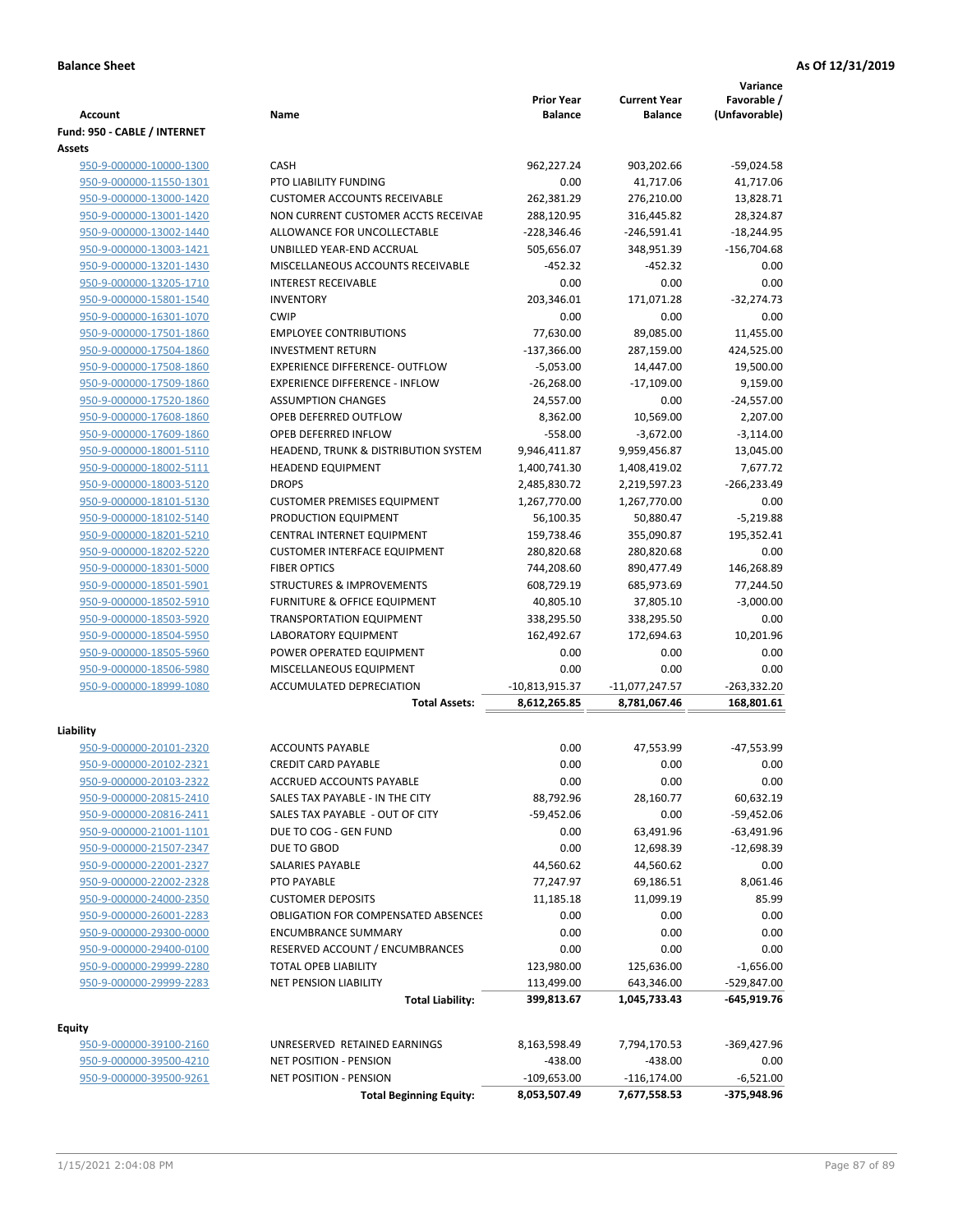| Account                        | Name                                                     | <b>Prior Year</b><br><b>Balance</b> | <b>Current Year</b><br><b>Balance</b> | Variance<br>Favorable /<br>(Unfavorable) |
|--------------------------------|----------------------------------------------------------|-------------------------------------|---------------------------------------|------------------------------------------|
| <b>Total Revenue</b>           |                                                          | 1,489,542.21                        | 1,346,117.24                          | $-143.424.97$                            |
| <b>Total Expense</b>           |                                                          | 1,330,597.52                        | 1,288,341.74                          | 42,255.78                                |
| Revenues Over/(Under) Expenses |                                                          | 158.944.69                          | 57.775.50                             | $-101, 169.19$                           |
|                                | <b>Total Equity and Current Surplus (Deficit):</b>       | 8,212,452.18                        | 7,735,334.03                          | $-477.118.15$                            |
|                                | Total Liabilities, Equity and Current Surplus (Deficit): | 8,612,265.85                        | 8,781,067.46                          | 168.801.61                               |